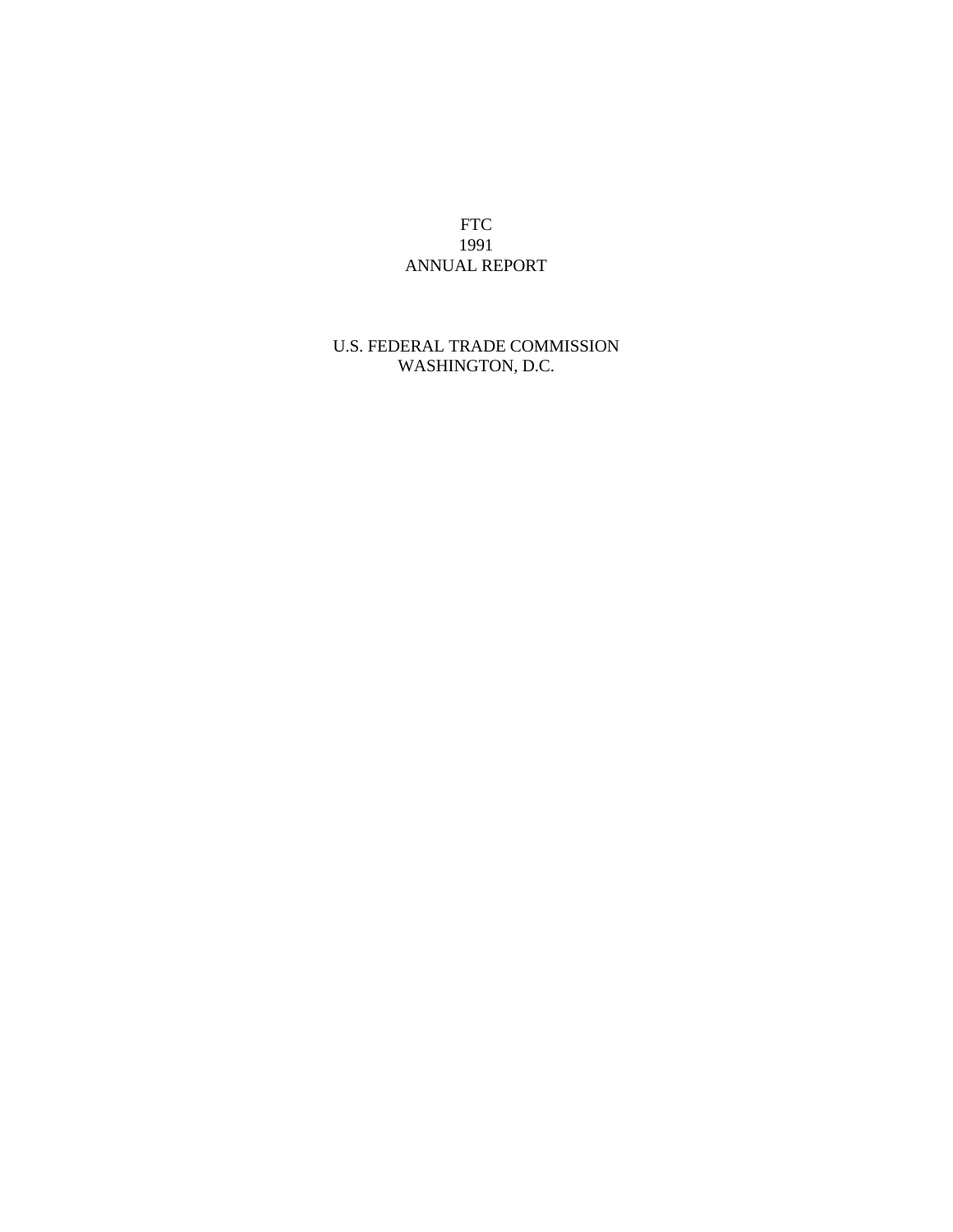### ANNUAL REPORT OF THE FTC FOR FISCAL YEAR 1991

#### SUMMARY

The Federal Trade Commission enforces a variety of federal antitrust and consumer protection laws. The Commission seeks to ensure that the nation's markets function competitively, and are vigorous, efficient, and free of undue restrictions. The Commission also works to enhance the smooth operation of the marketplace by eliminating acts or practicesthat are unfair or deceptive. In general, the Commission's efforts are directed to stopping actions that threaten consumers' opportunities to exercise informed choice. Finally, the Commission undertakes economic analysis to support its law enforcement efforts and to contribute to the policy deliberations of the Congress, the Executive Branch, other independent agencies, and state and local governments.

In addition to carrying out its statutory enforcement responsibilities, the Federal Trade Commission advances the policies underlying Congressional mandates through cost-effective non-enforcement activities, such as consumer education. This report itemizes the Commission's accomplishments in fiscal year 1991.

#### MAINTAINING COMPETITION

The Bureau of Competition and the Commission's ten regional offices assisted the Commission in fulfilling its mission of maintaining competition in the U.S. economy. In the merger area, the number of Hart-Scott-Rodino premerger filings for fiscal year 1991 decreased by approximately 32 percent. In fiscal 1991, the Commission reviewed mergersin many sectors of the economy and measures were taken to ensure compliance with Commission orders requiring divestitures and prior approvals of acquisitions.

Outside the merger enforcement area, the Commission continued efforts to eliminate restraints on competition, maintain competition in the health care industry and challenge anticompetitive agreements among competitors, especially competitive restraints involving professionals.

## CONSUMER PROTECTION

The Bureau of Consumer Protection continued its mission, with the assistance of the ten regional offices, to improve market performance by emphasizing market-oriented remedies and disclosure of information so that consumers could make informed purchase choices. In fiscal 1991, the Commission obtained settlements in cases involving flavored wine products, and the deceptive and unfair marketing of "900" number information services to children. In addition, in it's first two cases involving environmental claims, the Commission obtained consent agreements prohibiting deceptive ozone-safety claims. Another agreement resulted in the first FTC order dealing with the use of special consumer reports increasingly used by employers in making hiring decisions. More than \$75.5 million in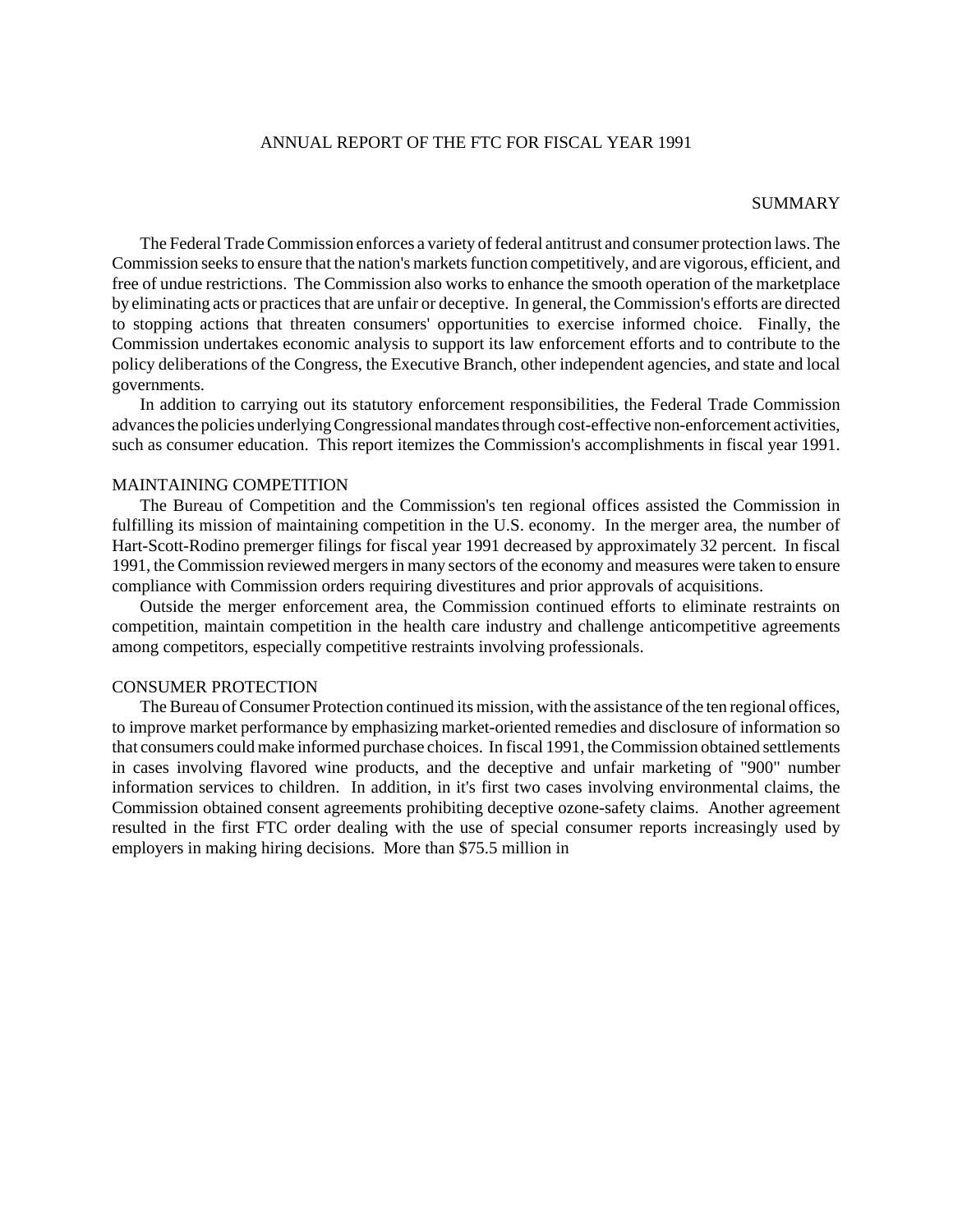#### MAINTAINING COMPETITION MISSION

The Maintaining Competition Mission is devoted to preventing unfair trade practices and promoting competition through enforcement of the Federal Trade Commission Act, Clayton Act, Robinson-Patman Act, and Hart-Scott-Rodino Antitrust Improvements Act of 1976. The Bureau of Competition is primarily responsible for the Maintaining Competition Mission with support from the Bureau of Economics, and the ten regional offices.

The activities of the mission are divided into five major programareas: Premerger Notification, Mergers and Joint Ventures, Horizontal Restraints, Distributional Arrangements, and Single Firm Viola-.ions (focusing primarily on monopolization, predation and practices that may facilitate collusion).

The Bureau of Competition is responsible for administering the Hart-Scott-Rodino Antitrust Improvements Act of 1976 and for taking steps to ensure compliance with the program's statutory premerger notification rules. The other four programs areas review violations of the antitrust laws in industries in which the Commission has particular expertise including petroleum, chemicals, natural resources, food, transportation, and health. In addition, the Commission reviews suspected collusive behavior among licensed professionals, and provides antitrust policy analysis and studies to increase consumer awareness and to further the understanding of the role of antitrust in a competitive economy.

#### PREMERGER NOTIFICATION

The Hart-Scott-Rodino Antitrust Improvements Act of 1976 ("HSR Act") requires Persons meeting certain size requirements who are planning significant acquisitionsto file notification with the Commission, and to delay consummation for a prescribed period of time. The premerger notification program was enacted to provide the Commission and the Department of Justice with the opportunity to review proposed transactions and to take enforcement action, if appropriate, to prevent consummation of transactions that violate the antitrust laws. The Commission, along with the Department of Justice is responsible for administering the program and taking steps to ensure compliance with the program's requirements.

During fiscal year 1991, 1,529 transactions were reported to the Commission pursuant to the premerger notification program, a decrease of approximately 32 percent when compared to fiscal 1990. The Premerger Office staff responded to approximately 10,000 inquiries regarding the application and interpretation of the HSR Act and rules.

The Commission released two pamphlets designed to assist the public understanding of the reporting requirements for mergers and acquisitions under the Premerger Notification Rules. Guide I presents a basic introduction to the premerger notification program; Guide II summarizes how to determine whether a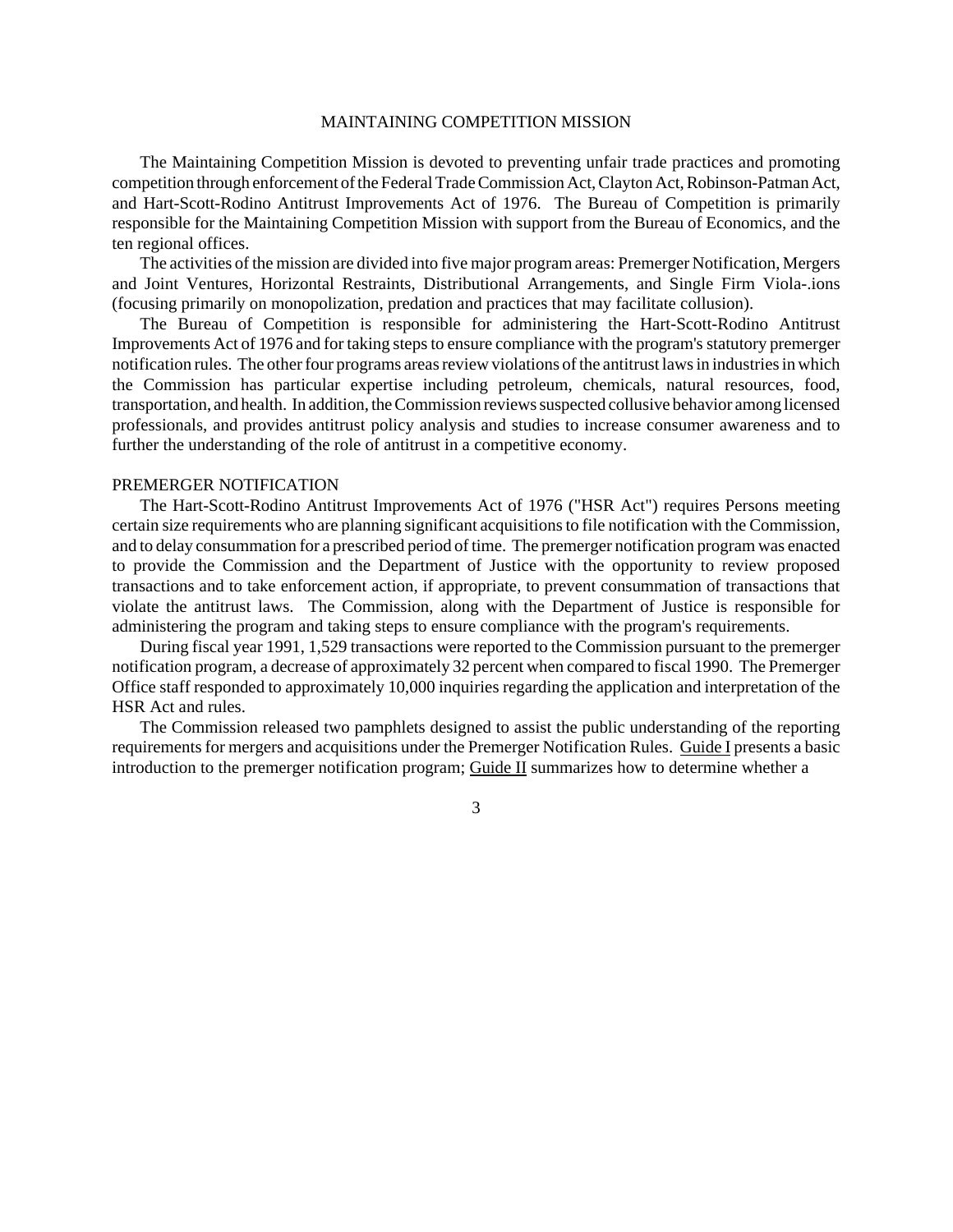transaction is reportable under the notification and waiting period requirements. The Guides were prepared by the Premerger Office staff and the Compliance Division of the Commission with assistance from the Antitrust Division of the Department of Justice.

A Memorandum of Agreement was entered in July 1991 between the Department of Justice and the Federal Trade Commission with respect to civil penalty actions under the premerger notification provisions of the HSR Act. Under the agreement, the Department will determine within 45 days whether or not it will take any action on a Commission request to initiate a civil penalty suit for-alleged violations of the HSR Act and may appoint Commission attorneys to prosecute such actions. The Attorney General retains full authority over any litigation, including any proposed settlement arrangements.

The Commission initiated four civil penalty actions for alleged violations of the notification and waiting period requirements under section 7A(g)(1) of the HSR Act during fiscal year 1991. Each complaint and accompanying consent settlement was filed in the U.S. District Court for the District of Columbia by the Department of Justice at the request of the Commission. In Reliance Group Holdings Inc./Spectra-Physics Inc., a \$550,000 civil penalty was paid; in Service Corporation

International/Sentinel Group, Inc., a \$500,000 civil penalty was paid; in Equity Group Holdings, a partnership controlled by Steven M. and Mitchell P. Rales, an \$850,000 civil penalty was paid in settlement of charges concerning the acquisition of Interco stock; and, in Atlantic Richfield Company/Union Carbide Corporation, each party agreed to pay \$1 million. This \$2 million settlement is the second largest civil penalty ever secured for a violation of the HSR Act.

In addition, the Department of Justice authorized the Commission to file one other complaint charging that stock was acquired in violation of the HSR Act. The complaint in General Cinema Corporation/Cadbury Schweppes p.l.c. seeks the maximum civil penalty under the law.

# MERGERS AND JOINT VENTURES

This program identified and investigates those mergers, acquisitions, and joint ventures that are likely to result in the lessening of actual or potential competition, increase individual market power and lead to dominant firm behavior, or increase the likelihood of collusion.

During fiscal year 1991 theCommission initiated 45 new full-phase investigations, 33 of which involved requests for additional information under the Hart-Scott-Rodino Antitrust Improvements Act, and continued work on investigations carried over from fiscal 1990. The Commission authorized preliminary injunction actions against seven mergers: E G & G, Inc./Heimann GmbH; Harbour Group Investment, L.P./Diethelm Holding (U.S.A.) Ltd.; Ingersoll-Rand Co./ Universal Bearings Inc.; Instruments SA/INTEVAC, Inc.; Oy Wartsila AB/Computerized Security Systems,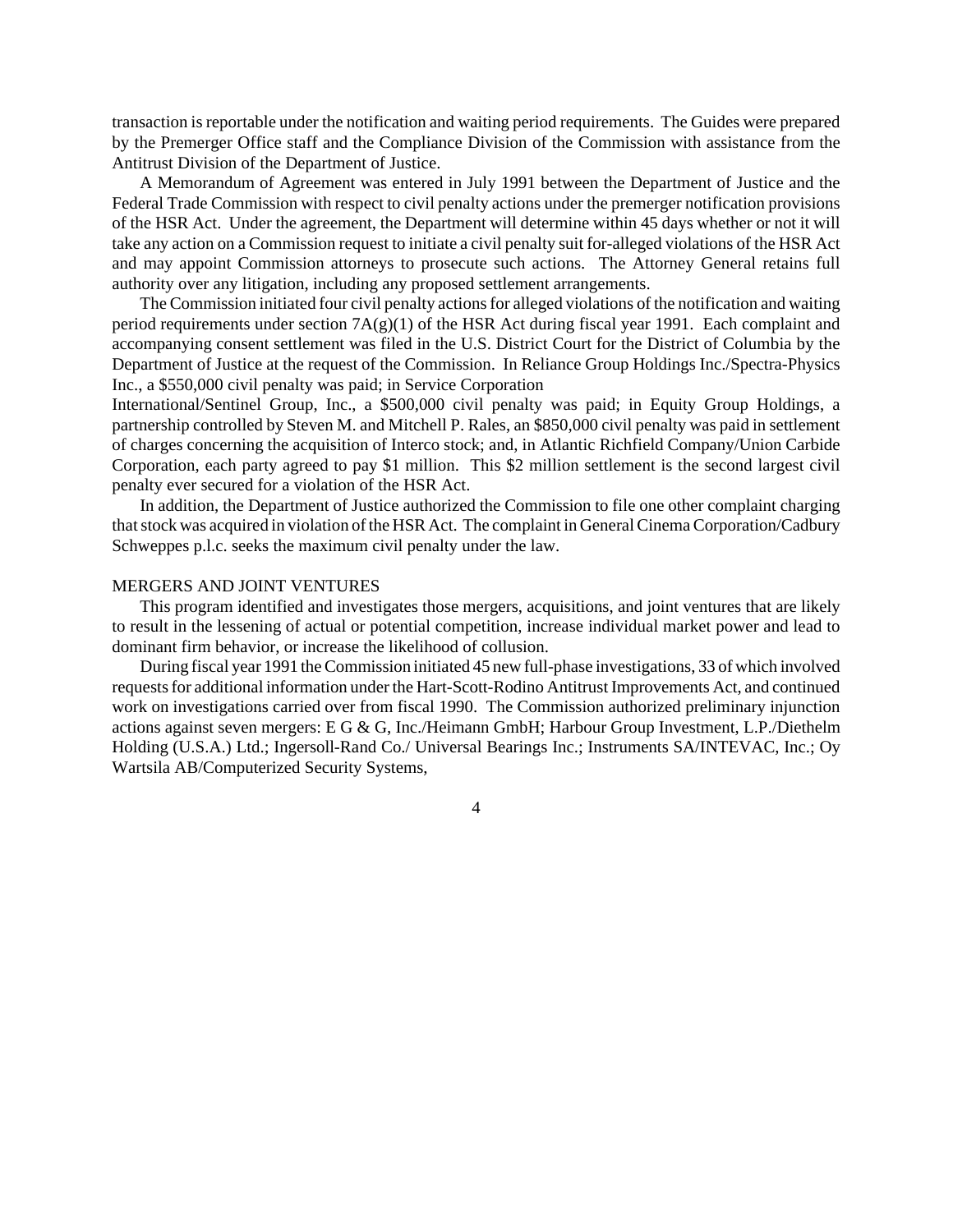Inc.; University Health, Inc./St. Joseph Hospital; and Wiggins Teape Appleton p.l.c./Boise Cascade Corp. An administrative complaint was issued in Harbour/Diethelm that challenged their proposed formation of a joint venture. After a federal district court granted the Commission's request for a preliminary injunction, the parties abandoned the transaction and agreed to settle charges in a consent agreement. That agreement requires Harbour and Diethelm to obtain prior Commission approval before acquiring any firm engaged in the production of Schmidt-Cassegrain telescopes. The Eleventh Circuit Court of Appeals reversed a federal district court's decision and granted the Commission its request for a preliminary injunction in University Health/St. Joseph after an administrative complaint was issued. The matter was pending in adjudication at the end of the fiscal year. The Commission withdrew its motion for a preliminary injunction to block Wiggins Teape's proposed acquisition of a paper mill after the parties abandoned the transaction. The parties in E G & G/Heimann were allowed to consummate the transaction after they restructured the proposed transaction to eliminate antitrust concerns. The other three transactions were abandoned before the Commission filed for injunctive relief.

An administrative complaint was issued challenging R.R. Donnelley & Sons Co.'s 1990 acquisition of Meredith/Burda Companies. The complaint charged that the acquisition could substantially reduce competition in the provision of high-volume publication gravure printing in the United States and in the western United States. The Commission authorized staff to seek a preliminary injunction in this matter in fiscal 1990.

The Commission issued five divestiture orders to settle antitrust concerns. The order in Atlantic Richfield Company/Union Carbide Corporation requires the divestiture of Union Carbide's propylene glycol and polyether polyol assets in North America; E-Z-EM Inc. agreed to divest its Lafayette, Indiana manufacturing plant and other assets acquired from Lafayette Pharmaceutical, Inc. in 1988; Allegheny Corporation agreed to divest certain title plants or back plants to settle charges concerning its acquisition of most of the title insurance-related assets of Westwood Equities Corporation; and in T&N plc/J.P. Industries Inc., the order required T&N to divest certain engine-bearing assets. The consent order that permitted Roche Holding Ltd.'s acquisition of Genentech Inc. required the divestiture of Genentech's vitamin C assets and Roche's human growth hormone releasing factor assets.

The order in American Stair-Glide Corporation requires the company to grant a license to Cheney Company, Inc.'s technology in the production of curved and straight stairway lifts, and vertical wheelchair lifts. The proposed consent agreement in RWE Aktiengesellschaft/Vista Chemical Company requires RWE to grant a license for the technology used in producing its high-purity alumina.

A consent agreement in Nippon Sheet Glass Company, Ltd./Pilkington PLC settled charges that Nippon's acquisition of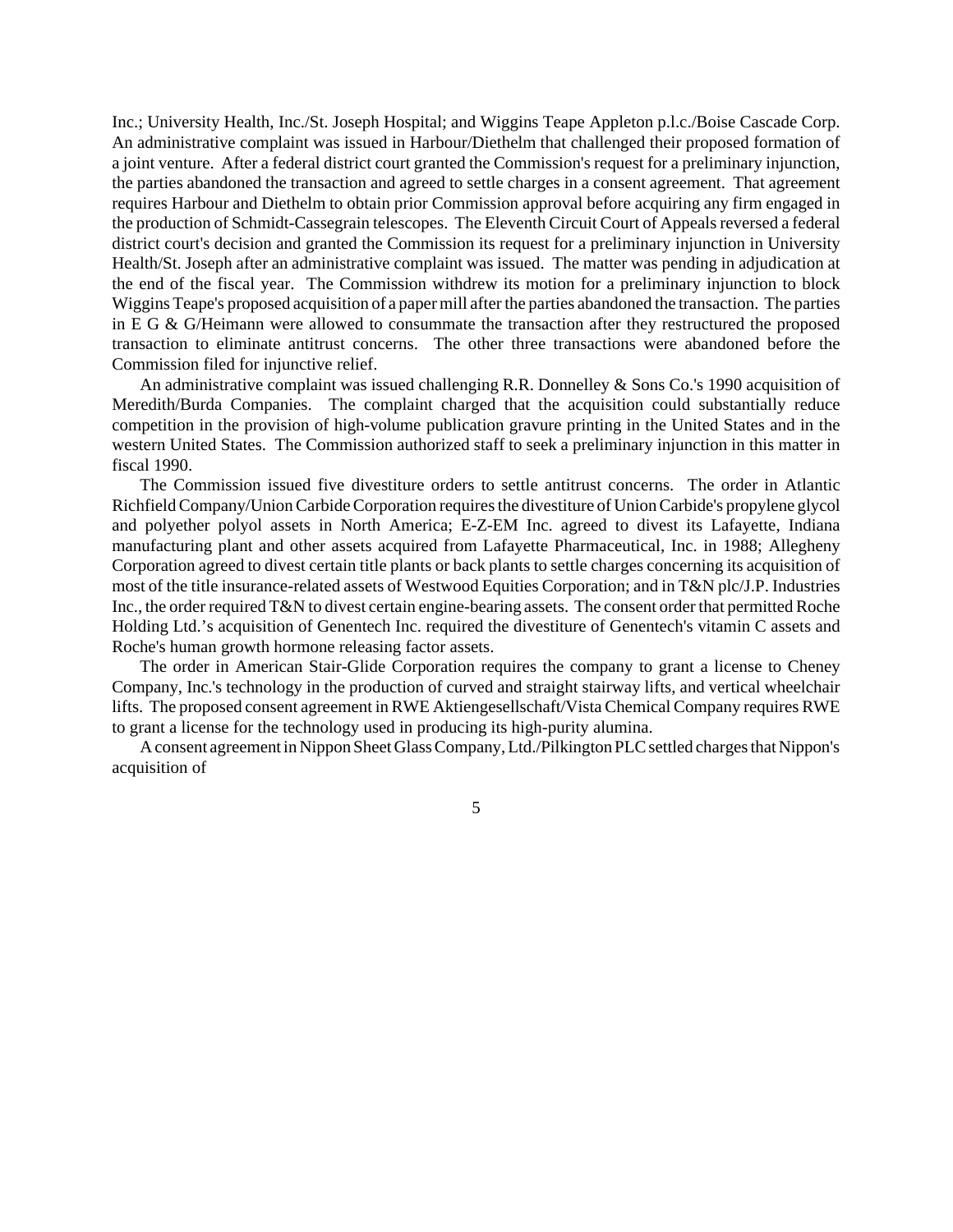twenty percent ofthe stock of Libby-Owens-FordCo. could reduce competition in the North American wired glass market. The proposed order, would prohibit the two firms from jointly manufacturing and distributing wired glass in North America.

The Commission's consent order in Harold A. Honickman/Brooklyn Beverage Acquisition Corp. settled a 1989 administrative complaint challenging the acquisition. The order requires both parties to obtain prior approval for ten years for certain soft drink mergers or acquisitions.

Three other consent agreements, placed on the public record for comment, were pending final action at the end of the fiscal year. The proposed order in PepsiCo, Inc. would require the divestiture of Twin Ports Seven-Up Bottling Company acquired by PepsiCo in 1986 from MEI Corporation; the proposed order in Service Corporation International/Sentinel Group, Inc. requires the divestiture of six specific funeral homes; and the proposed, order in Sentinel Group, Inc. requires the divestiture of funeral homes in Summerville, Waycross and Gainesville, Georgia.

AdministrativeLawJudgesfiled initial decisions dismissing two complaints. In Coca-Cola Company/Dr PepperCo., although the judge held that the acquisition would violate the antitrust laws he ruled that it would not be in the public interest to issue a prior-approval order since the proposed acquisition had not been consummated. The dismissal is on appeal to the Commission. Another complaint challenging the acquisition of Dr Pepper and Canada Dry franchises from San Antonio Dr Pepper Bottling in Coca-Cola Bottling Company of the Southwest was also dismissed. The dismissal is on appeal to the Commission.

The Commission reversed an Administrative Law Judge's decision dismissing a complaint challenging Ukiah Adventist Hospital's acquisition of Ukiah General Hospital on jurisdictional grounds. The case was remanded to the judge for a decision on the merits.

In addition to University Health, R.R. Donnelley and Ukiah Adventist, three other merger cases were in adjudication at the close of the fiscal year: Occidental Petroleum Corp./Tenneco Inc./Owens-Illinois, Inc./Brockway, Inc.; and, Textron Inc./Avdel PLC.

One appeal from a Commission merger decision is pending. Olin Corporation filed a petition for review of the Commission's order, issued in fiscal year 1990, requiring divestiture of FMCCorporation'sswimming pool chemical business.

## HORIZONTAL RESTRAINTS

During fiscal 1991, the Commission continued its efforts to eliminate horizontal restraints such as price fixing and other anticompetitive agreements among competitors -- practices that may generally deny consumers access to the optimal variety, quantity and quality of goods and services at competitive prices, and deny sellers the opportunity to produce, distribute, and sell goods and services at prices they would select under competitive conditions. Through investigation, litigation, and negotiation,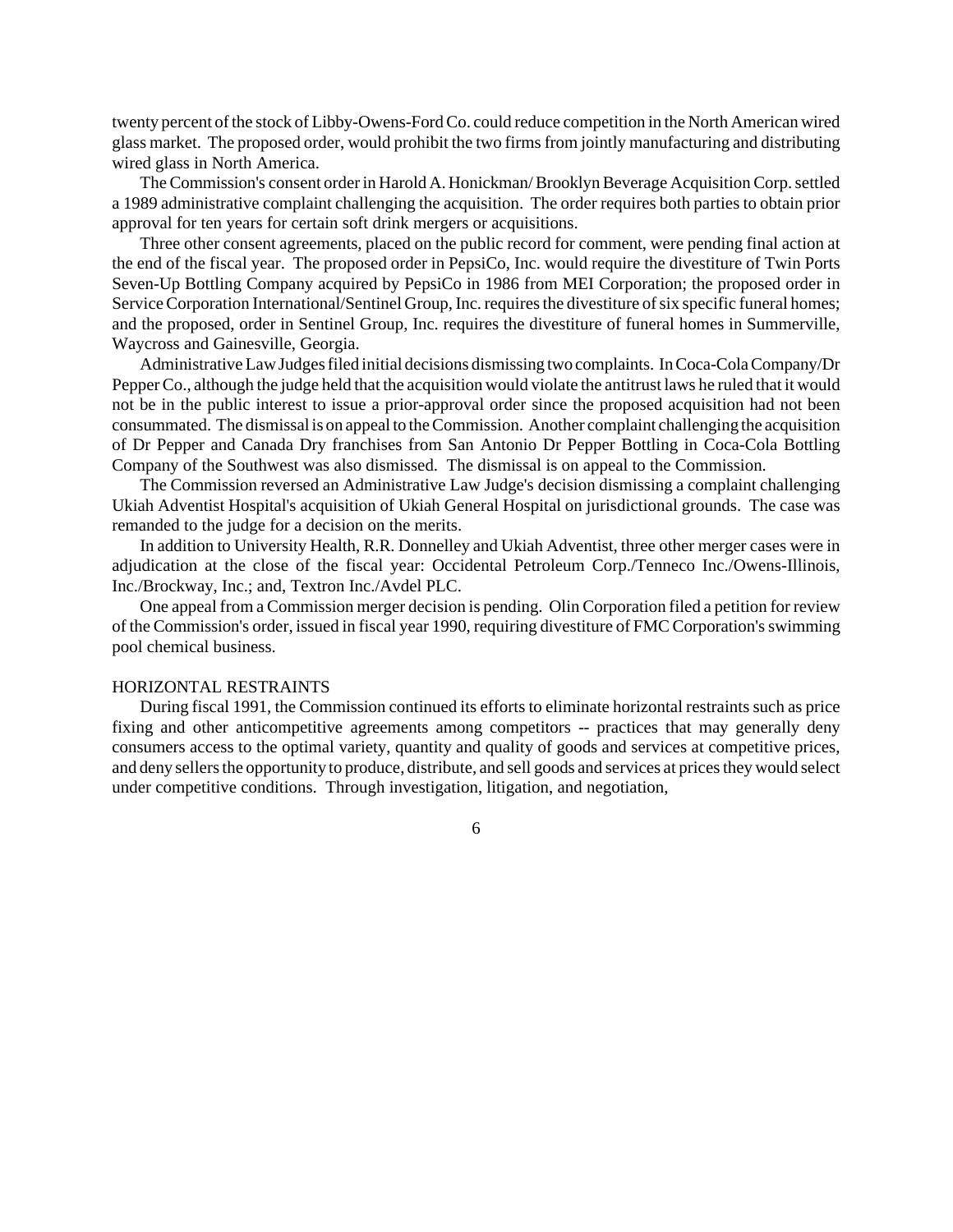the Commission worked to eliminate unlawful horizontal restraints on trade. In addition, the Commission implements its program by preparing and issuing reports, submitting comments to federal, state and local government agencies, filing amicus curiae briefs in court actions, and issuing advisory opinions when appropriate.

This year, the Commission issued an administrative complaint and accepted two consent agreements with respect to an alleged boycott in Fort Lauderdale of the Cleveland Clinic Foundation. The complaints issued against Dr. Diran M. Seropian, the Medical Staff of Broward General Medical Center and the Medical staff of Holy Cross Hospital, charged the doctor and the medical staffs with conspiring to prevent a provider of alternative health care services from establishing a clinic in the area. The medical staffs entered into consent agreements settling the charges.

Thirteen other consent agreementswere placed on the public record for comment during the year. Eleven consent agreementswere issued:The Torrington Co. and Universal Bearings Inc. agreed that, when acquiring any needle-roller supplier, they will not consolidate any portion of their businesses prior to consummation of the acquisition. The Madison County Veterinary Medical Association settled charges that the association and othersillegally entered into an agreement not to participate in a programoffered by the National Animal Welfare Association providing low-cost spaying and neutering services. In nine separate consent agreements, three trade associations, Capital Area Pharmaceutical Society, Chain Pharmacy Association of New York State, and Empire State Pharmaceutical Society; four retail pharmacy chains, Fay's Drug Company Inc., Kinney Drugs Inc., Melville Corporation, and Rite Aid Corporation; and two individuals, Mr. Alan Kadish and Mr. James E. Krahulec, agreed not to enter into any agreement with other pharmacy firms to refuse to participate in any third-party prescription drug program.

Two consent agreements were pending final action at year's end: Connecticut Chiropractic Association was charged with illegally prohibiting its members from offering free or discounted services. Southbank IPA, Inc. and its physician members were charged with restraining competition in the Jacksonville, Florida area by conspiring to fix the fees charged third-party payers. The proposed consent order would require the physicians to dissolve Southbank IPA and its parent company.

Two initial decisions were issued during fiscal 1991. An Administrative Law Judge dismissed, on jurisdictional grounds, a complaint challenging the agreements between the College Football Association and Capital Cities/ABC to televise college football games. The ruling has been appealed to the Commission. In Peterson DrugCompany of NorthChili, New York, Inc., an Administrative Law Judge prohibited the firm from entering into any agreements with any pharmacy firm to withdraw from any prescription reimbursement plan. This case is a companion case to the consent orders issued this year to Chain Pharmacy Association of New York State, Inc. and others. Peterson Drug appealed this ruling to the Commission, but later withdrew its appeal. The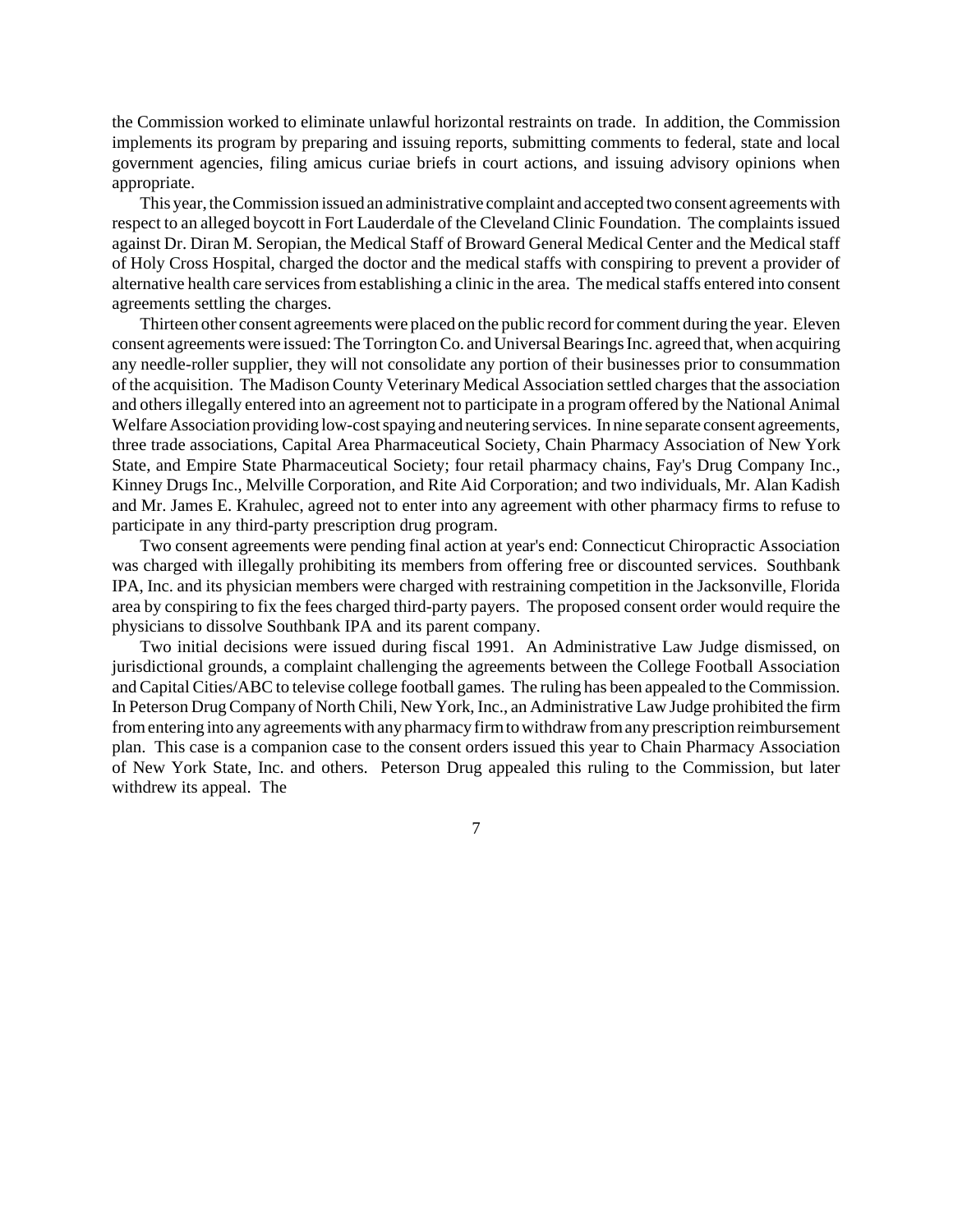Commission may determine whether to continue the case on its own motion or to adopt the findings of the initial decision as its own.

Following last year's First Circuit Court of Appeals decision in New England Motor Rate Bureau, Inc. v. FTC, the Commission issued a final order against unlawful ratemaking activity in November 1990. The Commission later modified the order to allow the Rate Bureau to file collective rates for the transportation of commodities by motor common carriers in New Hampshire.

In a January decision, the Third Circuit Court of Appeals reversed and vacated the Commission's cease and desist order in Ticor Title Insurance Co. The Court held that the companies, agreement to collectively set rates for title search and examination services was protected by the "state action" doctrine. The Commission's petition for certiorari was pending at the end of the year.

The Commission's staff has also provided comments, advice and guidance to governmental bodies and private groups concerning the potential anticompetitive effects of their regulatory and other activities. These advocacy efforts have dealt with a variety of economic sectors, including themarketing and delivery of health care services, regulation of intrastate telecommunication services, gasoline pricing, ownership of radio and television stations, advertising and solicitation by lawyers, cable television regulation, automotive aftermarket crash parts, trucking regulation, taxicab regulation, and bank advertising of trust funds.

# DISTRIBUTIONAL RESTRAINTS

During fiscal 1991, the Commission continued to investigate restrictions on the distribution of goods from manufacturers to consumers. Such practices can limit sources of supply or restrict channels of distribution in ways that increase prices or reduce quality. Potentially unlawful conduct includes restrictions on resale prices and restrictions on the marketing decisions of firms. In addition, the Commission investigates discrimination in prices, terms of sale, advertising allowances, and other merchandising services that tend to deny competitive opportunities to firms in the distribution chain and other practices that may injure consumers.

The Commission had more than 40 active matters during the year involving alleged distributional practices in a variety of industries such as motion pictures, clothing, furniture, carbonated soft drinks, machine tools and children's toys and games. Administrative litigation continued against Harper & Row and five other major book publishers for alleged unlawful price discrimination under the Robinson-Patman Act.

The Commission accepted three proposed consent agreements for public comment. The proposed orders in Kreepy Krauly U.S.A., Inc. and Nintendo of America, Inc. prohibit the firms from entering into agreements with dealers to fix retail prices. The com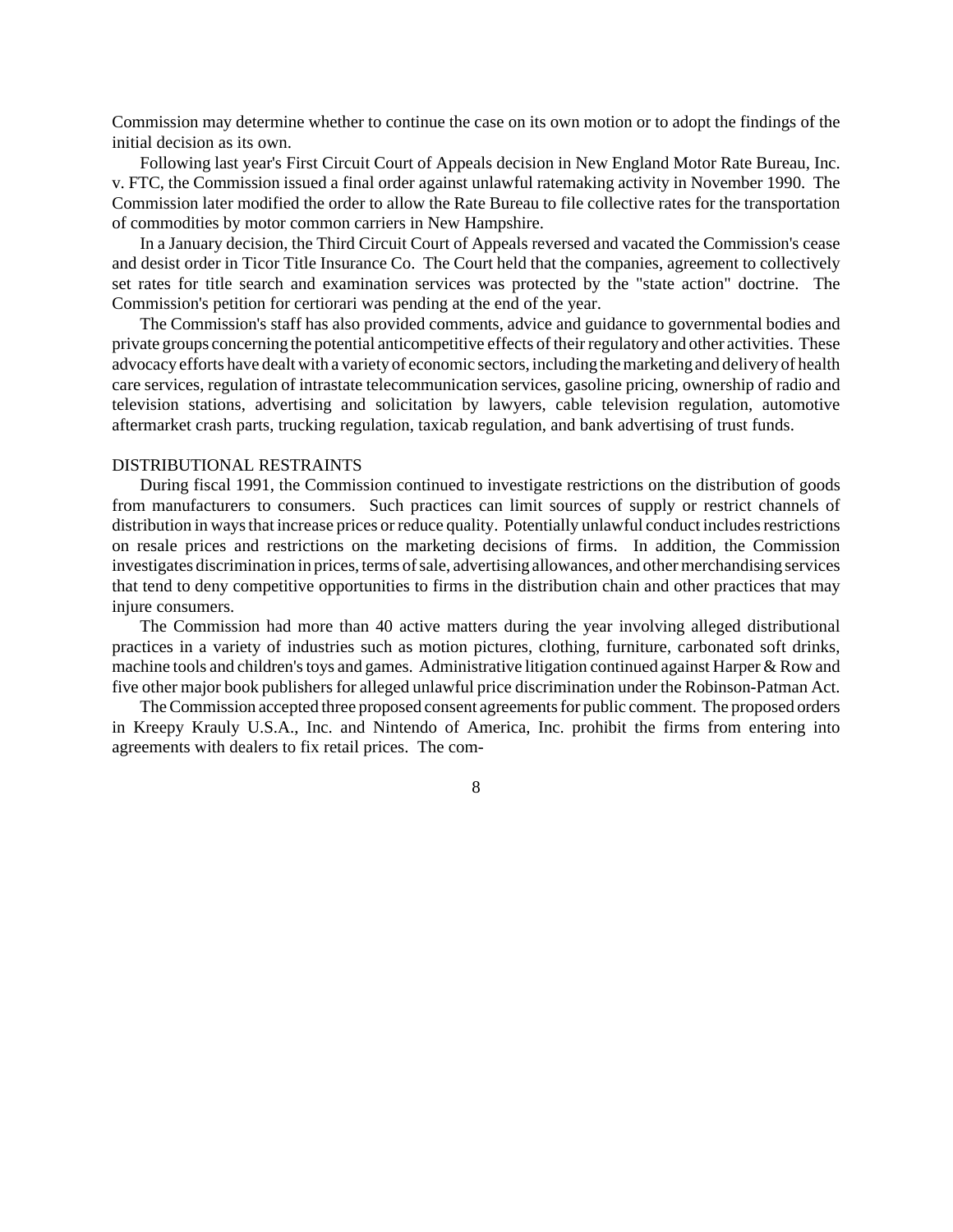plaint accompanying the proposed order in Sandoz Pharmaceutical Corporation charged that the company engaged in an illegal tying arrangement by requiring purchasers of clozapine (marketed exclusively by Sandoz) to purchase patient monitoring services arranged by Sandoz through its Clozaril Patient Management System.

On remand from the United States Court of Appeals for the District of Columbia, the Commission reissued its 1986 order in Boise Cascade Corporation and concluded that competitive injury existed when dealers who received no wholesale discounts lost accounts because Boise offered better prices and services. A second appeal by Boise was dismissed after the Commission accepted a proposal to issue a modified final order prohibiting Boise from knowingly receiving wholesale discounts on office products that are resold by Boise to end-users.

# SINGLE FIRM VIOLATIONS

The Commission opened eleven new investigations of potential single firm abuse of market power, an activity that injures consumers by reducing output and increasing prices above the competitive level. The program's objective is to prevent or remedy instances in which market power has been created or maintained through anticompetitive behavior through monopolization, or attempts to monopolize, tying arrangements, and non-price predation.

The Commission staff continues its efforts to engage in competition advocacy concerning the reduction of barriers to entry and the elimination of restraints on pro-competitive firm conduct, and to provide legal and economic policy analysis of issues related to single firm anticompetitive behavior.

#### **COMPLIANCE**

The Compliance Division supports the other programs in the Commission's efforts to assure compliance with Commission orders to cease and desist from certain conduct, orders for divestiture, and other forms of relief.

The Commission modified three of its orders. Union Carbide Corporation's 1977 consent order was modified to allow the company to enter into requirements contracts for longer than one year with several gas distribution companies. The Commission set aside a 1961 order in Firestone Tire & Rubber Company, that prohibited Shell Oil Company and Firestone from using certain types of marketing agreements to sell tires, batteries and other automotive accessories. The order in New England Motor Rate Bureau was modified to allow the Rate Bureau to file collective rates in New Hampshire.

#### CONSUMER PROTECTION MISSION

In fulfilling its Consumer Protection mission, the Commission strives to maintain conditions in the marketplace that allow consumersto make informed purchase choices. To this end, it works to: increase the usefulness of advertising by ensuring that advertising is truthful and not misleading; reduce instances of fraudulent or deceptive sales and marketing practices; and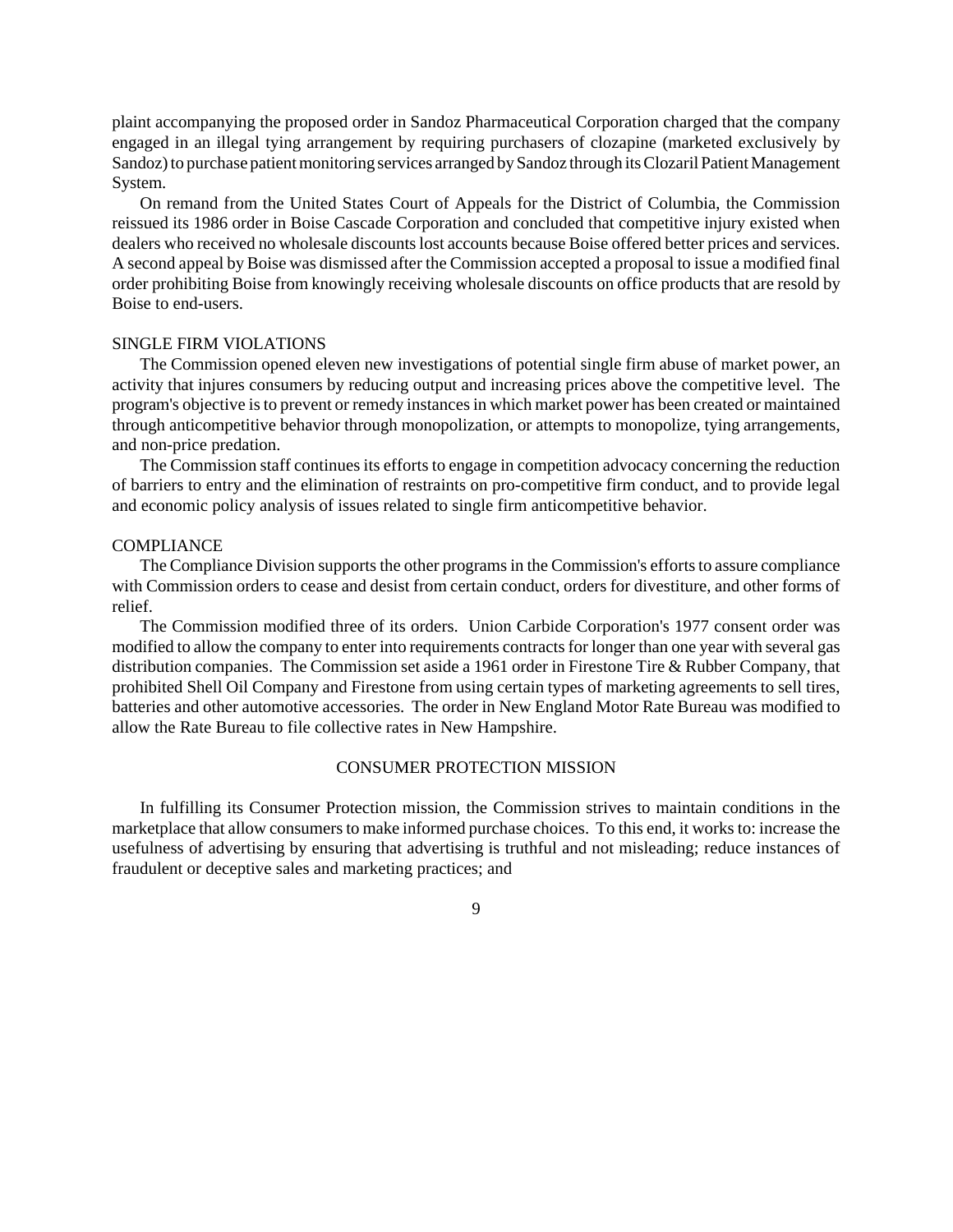prevent creditors from engaging in unlawful practices in granting credit, maintaining credit information, collecting debts, and operating credit systems. Under this mission the Commission also conducts activities designed to educate consumers and businesses about their rights and responsibilities under the laws and regulations it administers.

There are five substantive programs within the Consumer Protection Mission: Advertising Practices; Service Industry Practices; Marketing Practices; Credit Practices; and Enforcement. These are supported by the Economic and Consumer Policy Analysis program and a management program that includes the Office of Consumer and Business Education.

## ADVERTISING PRACTICES

Under this program, the Commission works to ensure that advertising claims are not false or misleading so that consumers can make informed purchases on the basis of truthful information. In fiscal year 1991, the Commission took action on several advertising practices cases, involving food and nutrition advertising, "900" numbers and environmental claims. Eighteen consent agreements were accepted in final by the Commission, including two requiring a total of \$1.7 million in consumer redress. in addition, two administrative complaints were issued by the Commission.

Health claims in food advertising remain prevalent, and the Commission committed to work closely with other government agencies to protect against false or unsubstantiated claims regarding important areas of nutrition. The Commission provisionally accepted or accepted in final form consent agreements involving health claims for products such as vegetable oil, soup, cereal, mineral water, vitamins, and other food supplements. In the first case brought against a manufacturer of alcoholic beverage for alleged deceptive advertising and packaging, the Commission obtained a final consent agreement from the producer of a fortified wine product that requires changes to the packaging of the product.

The Commission issued a unanimous final decision involving nutritional claims by a major cheese manufacturer that should give substantial guidance to advertisers about how the FTC will interpret ads. In accordance with a court order, the Commission completed an amendment to its regulations under the Smokeless Tobacco Act, requiring health warning labels to appear on specialty advertising items given or sold to consumers for their personal use, such as caps, tee-shirts, and key chains.

The Commission filed an administrative complaint challenging the advertising of "900" number information services to children, and accepted consent agreements with two other companies to resolve similar allegations. The Commission also worked to eliminate unfairness or deception in connection with "infomercials" -- paid television advertising which may be represented as an independent program rather than a commercial. Cases in this area included settlements with those who appear in infomercials, as well as, with producers.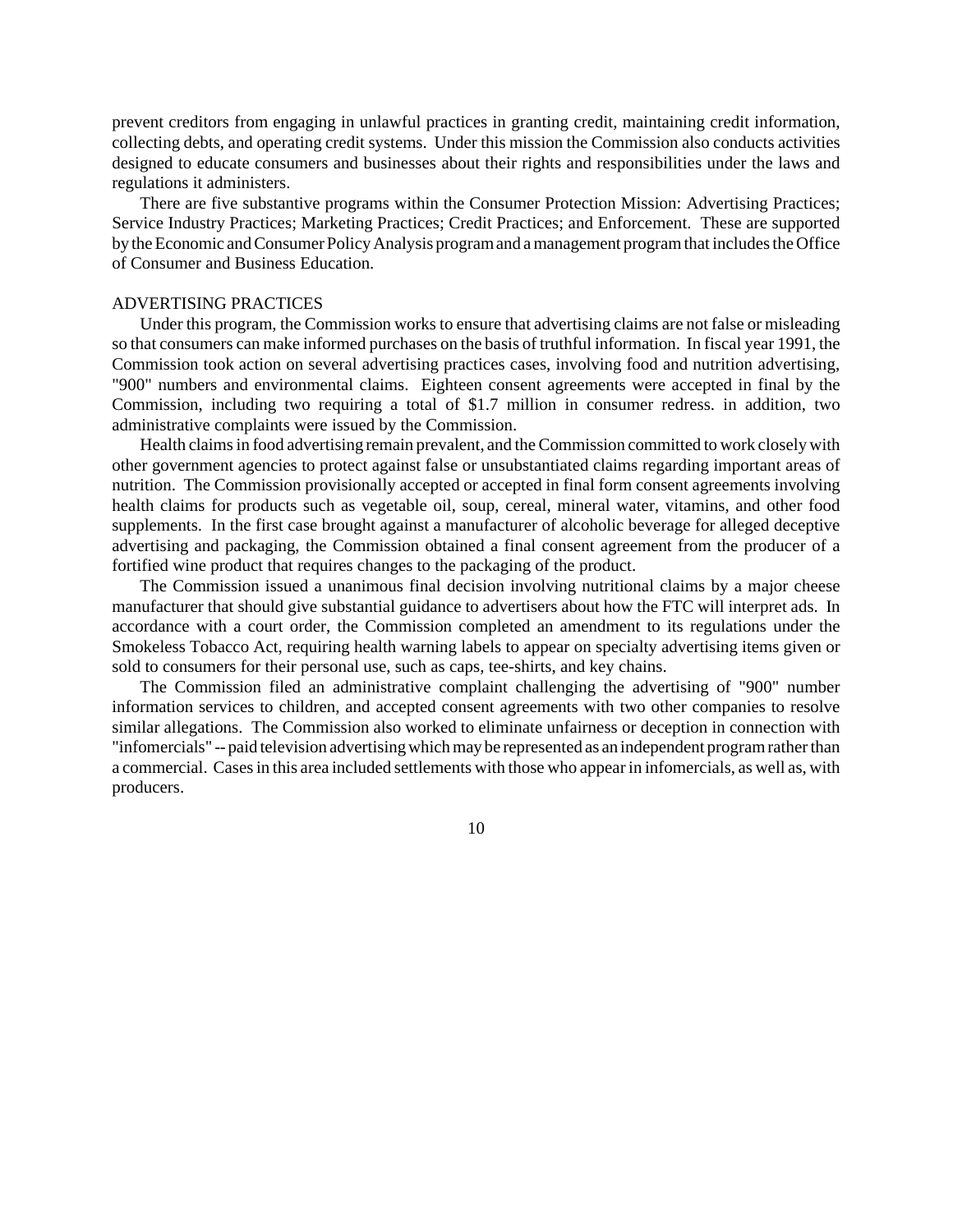Concern for the environment continuesto result in advertisements using terms such as "biodegradable," "recyclable," and environmentally or ozone "friendly." In its first two cases involving environmental claims, the Commission obtained consent agreements prohibiting deceptive "ozone safety" claims.

In addition to asking companies to substantiate their environmental claims when appropriate on a caseby-case basis, the Commission also considered possible guidelines on this issue. The Commission held public hearings to consider whether it should issue national voluntary guidelines on environmental advertising, to protect business from conflicting state regulations while ensuring consumers receive truthful and accurate information upon which to base purchasing decisions. The Commission also sought written comment on issues relating to whether additional guidance to the public on environmental advertising and labeling is needed, what form such guidance should take, and what it should cover. A task force was formed with the Environmental Protection Agency and the United States Office of Consumer Affairs to address issues raised by environmental advertising claims.

# SERVICE INDUSTRY PRACTICES

Activities in this program focus on misrepresentations in sales of investment goods and services such as precious metals, rare coins, art and mining projects. In addition to taking action against direct marketers, the Commission continued to investigate and litigate cases involving firms and individuals who enable fraudulent schemes by providing the products involved or other assistance, including suppliers of counterfeit art or misleading appraisals of investment goods. This program also works to eliminate fraud in connection with lottery application filing services. A final settlement with all defendants in one such fraud case resulted in the establishment of a redress fund for consumers of approximately \$47 million.

In eight investment fraud cases, the Commission obtained eleven settlements and a litigated judgment ordering a total of approximately \$9 million in consumer redress. Seven new cases were brought, and one case in litigation was substantially expanded. Three complaints were filed against major investment scams with combined sales of approximately \$20 million. These companies had allegedly defrauded approximately 11,300 customers. The Commission obtained temporary restraining orders with asset freezes and froze assets worth about \$4-5 million. In the case already in litigation, an amended complaint was filed naming another eight defendants and an order freezing \$2-4 million in additional assets was issued.

Actions to prevent deception in the advertising and sale of health care services are also conducted under this program. Health care fraud remains a widespread problem. Many prospective patients base their selection of health care services, in part, on materials that misrepresent the efficacy or success of certain medical procedures or the discomfort and inconvenience they should anticipate from them.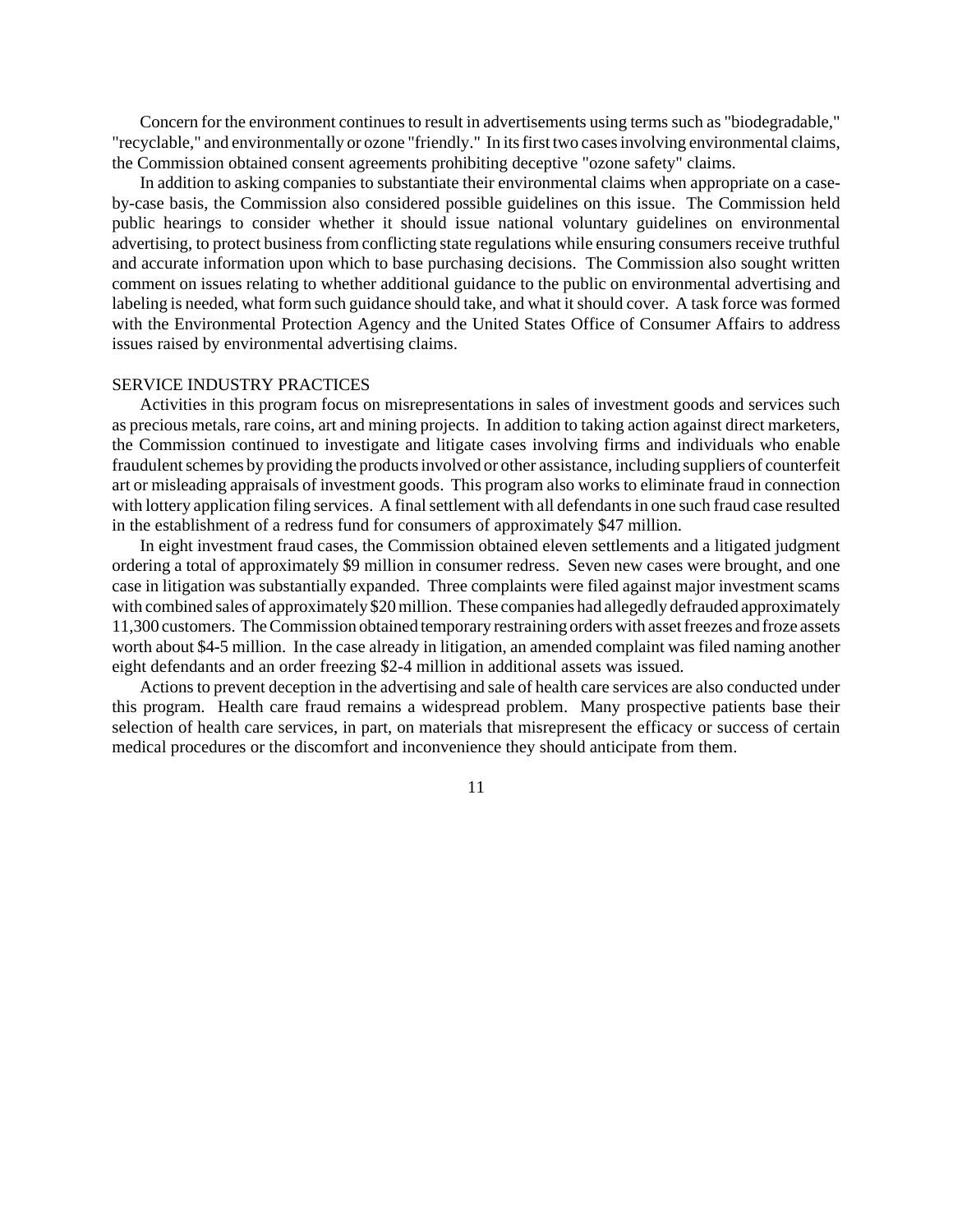In the health fraud area, two permanent injunctions and \$148,750 in consumer redress was obtained in a case involving the instructor of a permanent makeup workshop charged with misrepresenting the training provided and certification awarded to attendees. A preliminary injunction was obtained in an ongoing case charging a chain of weight-loss clinics with misrepresenting that consumers could adjust their metabolism and lose up to one-and-a-half pounds a day on its diet program. Consent orders were obtained prohibiting three providers of infertility treatments from misrepresenting, or making unsubstantiated claims about, their success rates in achieving births or pregnancies. One order also prohibits the provider from misrepresenting the cost of any infertility treatment, the provider's qualifications to provide those treatments, and any therapeutic or beneficial effect of such treatment. A consumer education brochure was published warning consumers about the health risks and poor weight-loss maintenance results of diet programs. Fourteen investigations of physician-supervised, very-low-calorie diet programs and commercial diet clinics continued.

#### MARKETING PRACTICES

The fraudulent telemarketing of consumer goods and services is the primary focus of this program,. Two important trade regulation rules, the Funeral Rule and the Franchise Rule, are also enforced under this program.

Commission actions in fiscal year 1991 challenged deceptive practices in marketing products and services such as water purifiers, vacation packages, "free" prizes or awards, invention promotion services, copier supplies and a variety of business opportunities. The Commission filed a complaint against the marketer of a purported AIDS cure, and charged a distributor-franchisor with making false claims regarding the accuracy of a breathalyzer device used in bars and night clubs. As in the investment fraud area, the Commission continued to investigate not only direct marketers, but also those who organize, supply and facilitate fraudulent schemes by providing them with essential services or assistance.

More than \$13 million in redress was ordered in nine deceptive sales cases, including a \$1 million settlement in the first 900 telephone number case brought by the Commission. In one case, a Louisiana operation charged with offering a fraudulent vending machine business opportunity was ordered to pay \$9.9 million in consumer redress. Two companies charged with misrepresenting invention promotion services agreed to pay a total of \$570,000 in redress. In another case, a seller of a pay per use fax machine business opportunity agreed to pay \$100,000 in redress to settle charges that it misrepresented the business opportunity to potential franchisees.

A federal court ordered a minimum of \$7.59 million be refunded to consumers by a maker of heat detectors. The redress order, which may result in as much as \$49.95 million in refunds, followed a Commission order ruling that the company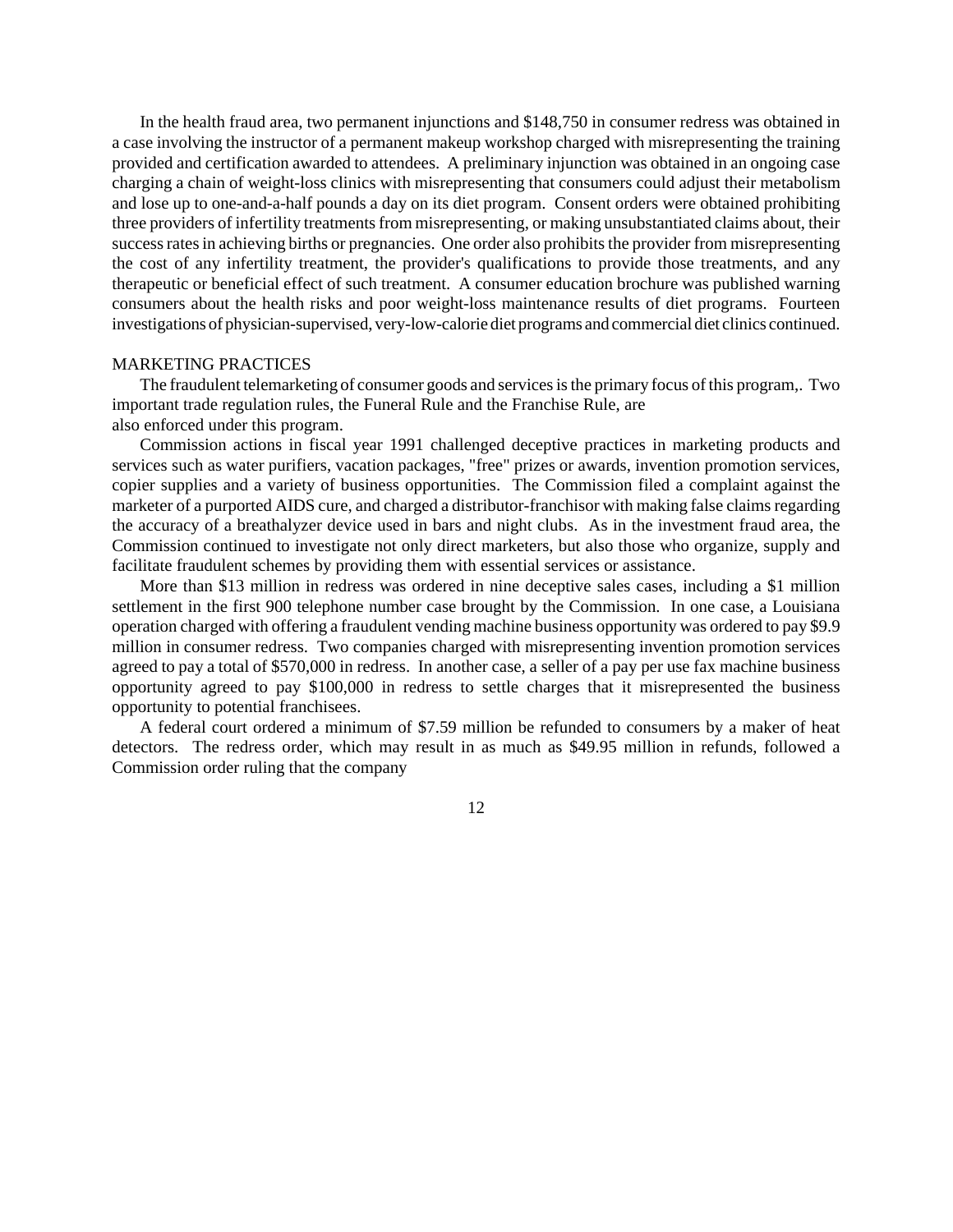misrepresented to consumers that the heat detectors could give them enough advance warning to escape safely in most residential fires.

An individual who pled guilty to charges that he conspired to violate the Commission's Franchise Rule, received a jail sentence of three years, and was ordered to pay \$80,500 in consumer redress. In addition, a recommendation that criminal contempt proceedings be brought against a pair of Texas water purifier telemarketers was referred to the U.S. Attorney in Fort Worth. When the defendants subsequently pled guilty to other charges, they received aggravated sentences. An additional ten complaints alleging fraudulent practices have been filed in federal district court. In Funeral Rule enforcement, the Commission obtained five settlements ordering \$197,260 in civil penalties and \$14,270 in consumer redress.

# CREDIT PRACTICES

The Commission as a national enforcement presence in the credit area, continued its commitment to aggressively enforce federal laws to ensure the privacy of credit reports, equal access to credit, fair collection practices, and truthful lending practices.

The Commission accepted final consent agreements in two cases relating to the obligation to notify job or credit applicants when a credit report was used to deny an employment or credit application. Another company charged with discriminating against credit applicants on the basis of age, sex or marital status agreed to pay a \$265,000 civil penalty to settle the charges.

The Commission also worked to enforce the Truth-in-Lending laws to ensure that consumers understand the cost of loans. An agreement with a mortgage company requires payment of \$500,000 in consumer redress to settle charges it gave consumers inaccurate, incomplete, and misleading information regarding annual percentage rates and the size of monthly payments for its adjustable rate mortgages. A consent agreement requiring a mortgage company to pay \$200,000 in redress was accepted by the Commission subject to final approval. Another consent, accepted subject to final approval, settles charges that a company made misleading claims through software and printed materials about the alleged savings of buying a car through financing rather than paying cash.

Fraud and deception in the promotion of credit cards and credit services remains a great concern of consumers. This type of fraud often occurs in the use of "900" numbers to market credit cards and advertising for purported "credit repair" services. In fiscal year 1991, one company agreed to pay \$20,000 to the U.S. Treasury to settle charges that it misrepresented its credit repair services, and the Commission filed three other cases involving credit repair services in which final disposition is pending.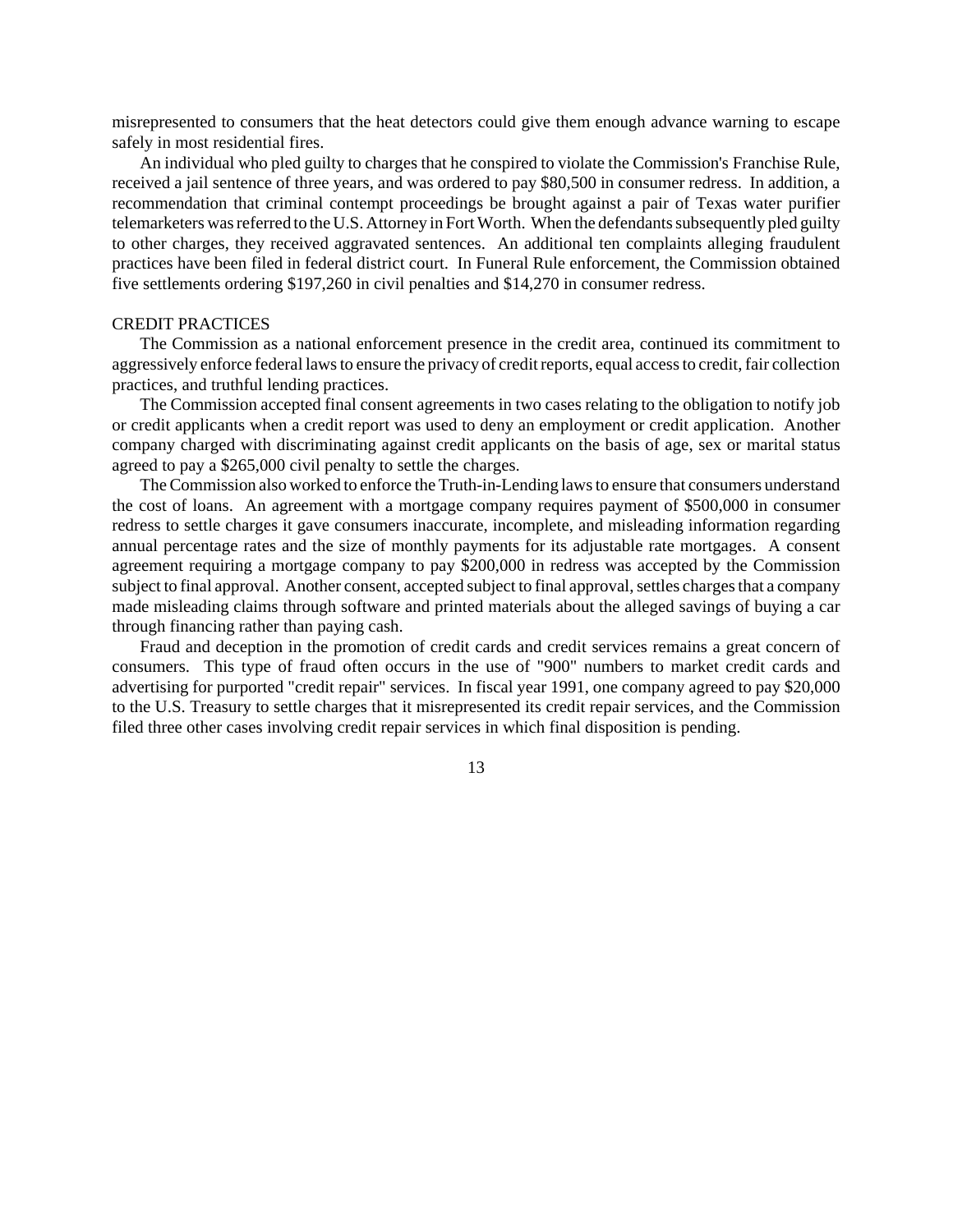#### ENFORCEMENT

Under this program, the Commission enforces its cease and desist orders, the majority of FTC trade regulation rules and special statutes governing practices, such as the labeling of textile, wool, and fur products. The program's efforts encompass investigations, periodic compliance reviews, and, when warranted, rulemaking proceedings. Consumer education and guidance to affected industries are also important to the success of this program.

Under order enforcement, thirty-seven compliance reports were reviewed and forwarded to the Bureau. One hundred and fifteen proposed orders were reviewed for enforceability. A civil penalty judgement ordering \$100,000 in penalties and \$25,000 in consumer redress was obtained against the owner of a truck driving school for alleged violations of a Commission order. In addition, a settlement required a builder to pay a civil penalty of \$595,000 to resolve alleged violations of a Commission order. The program was instrumental in collecting \$54,580 in civil penalties and interest owed by a dance studio that settled with the Commission in an earlier fiscal year.

The Staff and Presiding Officer Reports on proposed amendments to the Mail Order Rule were placed on the public record. The proposed amendments would include extending the rule to cover telephone-order sales and amending the definition of a "properly completed order" for credit sales.

The Commission initiated an industry-wide survey of gasoline distributors to determine compliance with the requirements of the Octane Rule. This survey is a cost-effective means of policing approximately 200,000 retailers and distributors. The survey supplements continuing investigations where mislabeling was suspected. A consumer fact sheet was issued to inform motorists about octane ratings for gasoline and how to determine what grade of gasoline their vehicles need.

A survey assessing home insulation manufacturers, compliance with the R-value Rule continued, and follow-up investigations of certain manufacturers suspected of rule violations were begun.

The rulemaking proceeding to amend the Appliance Labeling Rule continued and the record was supplemented with survey research commissioned by staff about how to make the "Energy Guide" labels required by the Rule more user friendly.

In the Used Car Rule area, with the aid of state and local authorities, inspection "sweeps" of over 500 dealers were conducted in four states and six cities. Cases also were brought in four other states. Along with injunctive relief, a total of \$394,250 in civil penalties was obtained in twenty-seven cases. Litigation was started in fourteen other cases.

In the Textile, Wool and Fur Acts area, five cases were concluded. Three cease and desist orders resolve allegations that the sellers failed to disclose the country of origin of textiles in mail order catalogues or removed country of origin labels from clothing. In two cases involving alleged content mislabeling, injunctive relief and a total of \$165,000 in civil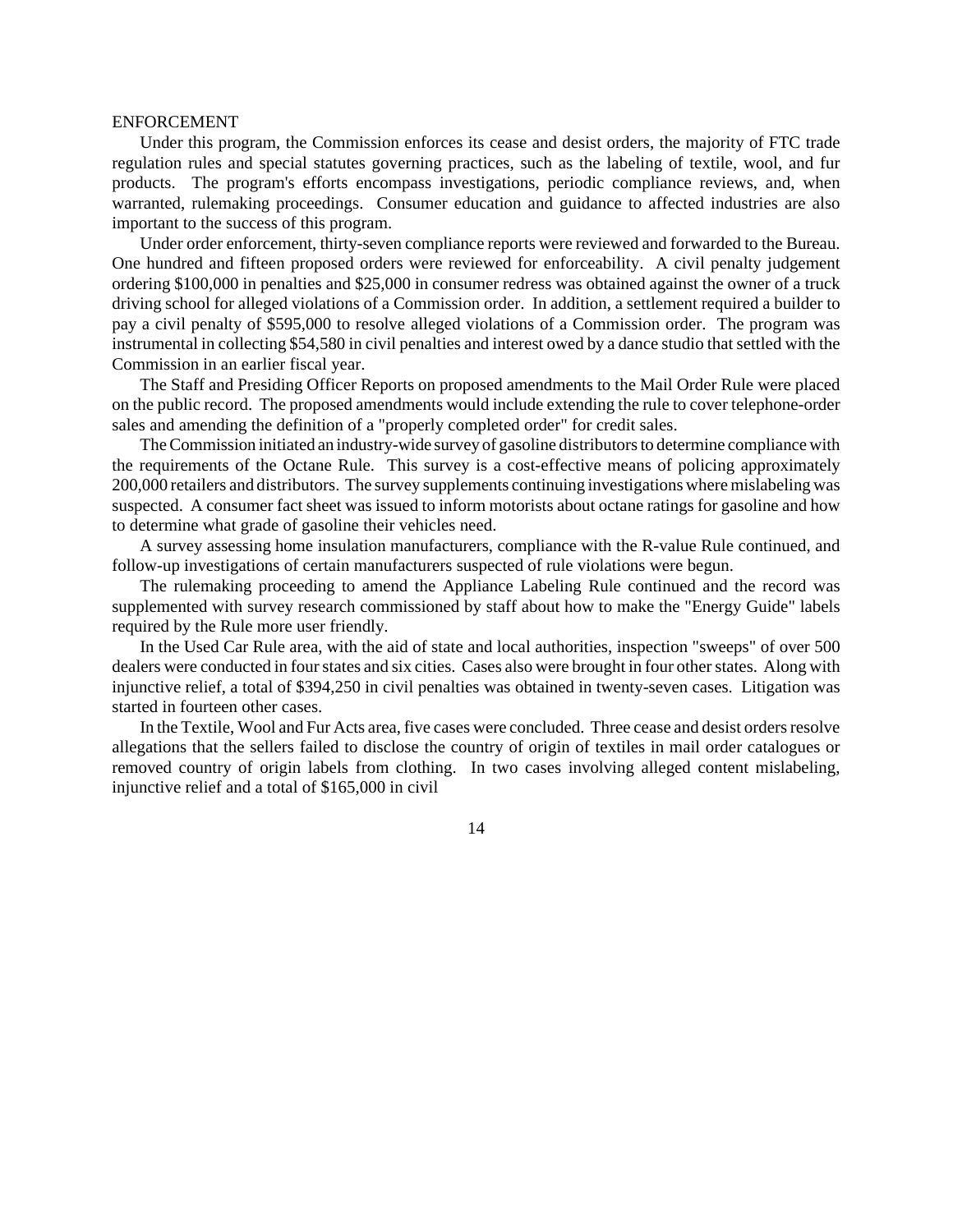penalties was obtained. In the Care Labeling Rule area, the Commission filed its first formal action in federal district court.

In the Mail Order Rule area, three cases were resolved with injunctive relief and a total of \$200,000 in civil penalties. A major publisher resolved alleged violations of the Unordered Merchandise Statute with a consent providing injunctive relief and a \$175,000 civil penalty. Finally, a complaint was filed alleging that a hearing aid seller failed to inform consumers, often elderly citizens, about their three-day cancellation rights, as required by the Cooling-Off Rule.

#### CONSUMER EDUCATION

The Office of Consumer and Business Education produced thirty-nine new and revised consumer and business publications, some in Spanish. Many of the publications as well as other projects were done as joint efforts with the private and public sectors. More than three million copies of the FTC's consumer and business publications were distributed by the agency.

The Office worked with the National Association of Attorneys General to produce a public service video feature about credit repair scams, which was released via satellite to about 1,000 television stations. The Office also worked with the Alliance Against Fraud in Telemarketing to produce radio spots to caution consumers about infomercials, which were distributed to 500 select stations. Further, the Office worked with AAA and its 1,000 media offices to distribute a message to consumers, which cautioned them about octane overbuying. Joint projects also were done with the National Coalition for Consumer Education ("The Status of Consumer Education in the States"); with the National Association of Consumer Agency Administrators ("The Roundtable Discussion Manual"); and with the Alliance Against Fraud in Telemarketing ("Fraud in Telemarketing Consumer Protection Handbook").

Other outreach efforts included: the newspaper placement of consumer columns with the Bureau Director's byline, which were carried in 342 newspapers; and the placement of promotion brochures for FTC's Best Sellers in 1,500 metropolitan area supermarkets.

## ECONOMIC ACTIVITIES

The Bureau of Economics provides economic support to the FTC's antitrust and consumer protection activities, advises the Commission about the impact of restraints and regulation on competition, and analyzes economic phenomena in the American economy as they relate to antitrust, consumer protection, and regulation.

The primary mission of the FTC is to enforce the antitrust and consumer protection laws. In 1991, the Bureau of Economics continued to provide guidance and support to those activities. In the antitrust area, economists offered advice on the economic merits of potential antitrust actions. Situations where the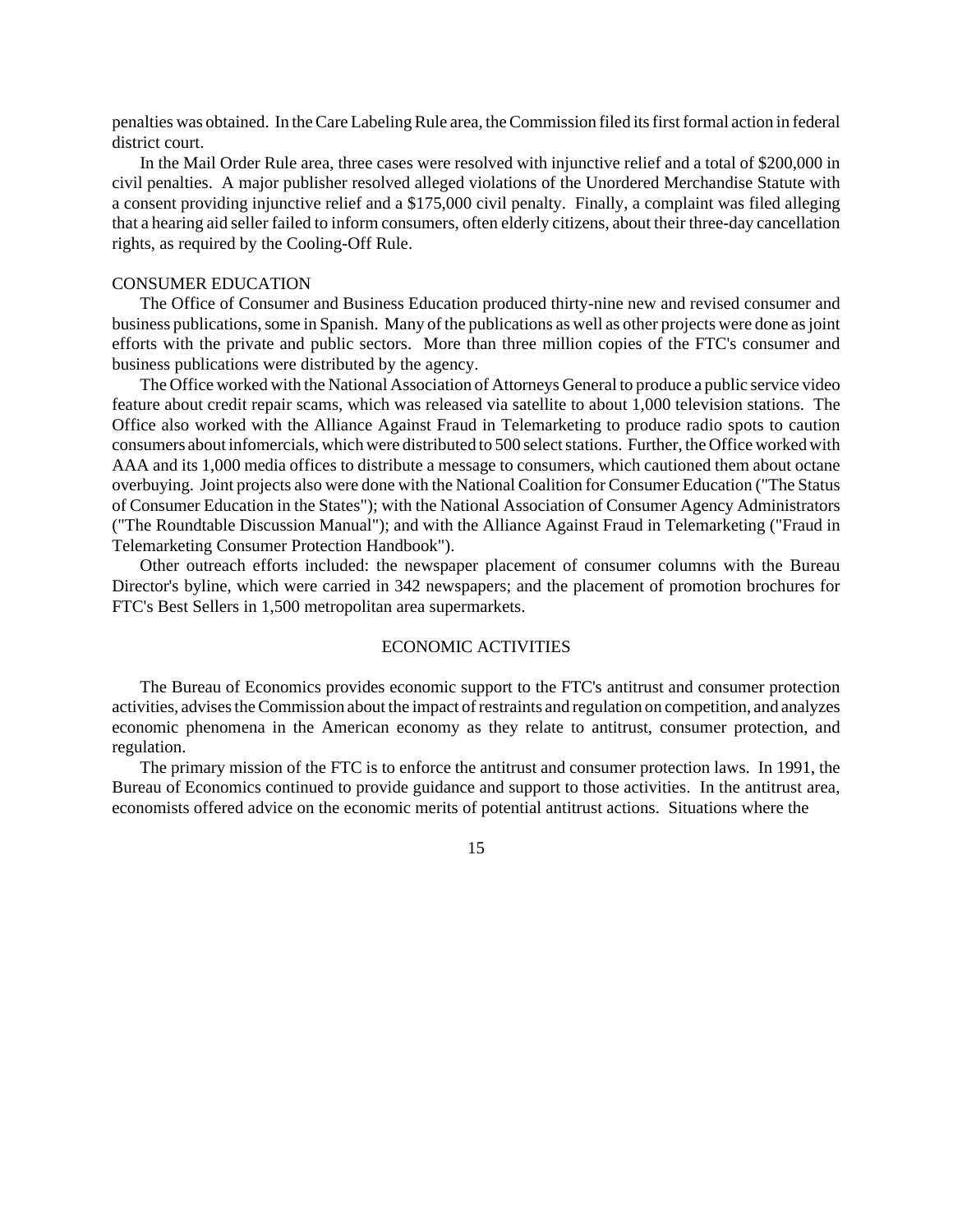marketplace performed well were distinguished from situations where the market might be improved by Commission action. When enforcement actions were initiated, economists worked to integrate economic analysisinto the proceeding, to provide expert testimony, and to devise remediesthat would improve market competition.

In the consumer protection area, economists provided estimates of the benefits and costs to consumers of alternative policy approaches. Potential consumer protection actions were evaluated not only for their immediate impact, but also for their longer-run effects on price, product variety, and overall consumer welfare.

Although the FTC is primarily an enforcement agency, it is also charged with analyzing data and publishing information about the nation's industries, markets, and business firms. Much of this work is undertaken by the Bureau of Economics. In 1991, economists conducted a number of studies on a broad array of topics in antitrust, consumer protection, and regulation.

# ANTITRUST

In the antitrust area, economists participated in all investigations of alleged antitrust violations and in the presentation of cases in support of complaints. Economists also advised the Commission on all proposed antitrust actions. These activities consumed the bulk of the Bureau's resources assigned to directly support the Commission's antitrust responsibilities.

Several studies undertaken by the Bureau also support the Commission's antitrust activities. For example, during 1991, economists participated in aCongressionally-requested study ofthe Japanese *keiretsu* systemof automobile production. In addition, economists continued work on three case studies of the effects of FTC actions in horizontal merger cases.

# CONSUMER PROTECTION

In the consumer protection area, economists worked with attorney staff to evaluate proposals for full phase investigations, consent negotiations, consent settlements, and complaints. In addition, economists routinely provided day-to-day guidance on individual matters and made policy recommendations directly to the Commission.

In addition to the Bureau's direct support for individual consumer protection matters, staff economists continued work on several consumer protection studies. These included the effects of fat and cholesterol information on consumer behavior, and the effects of department store price advertising. in addition, the Bureau of Economics published a report on the costs and benefits of occupational regulation.

#### REGULATION

In the regulation area, staff economists actively participated in the Commission's Competition and Consumer Protection Advocacy Program. As part of this effort, Bureau staff reviewed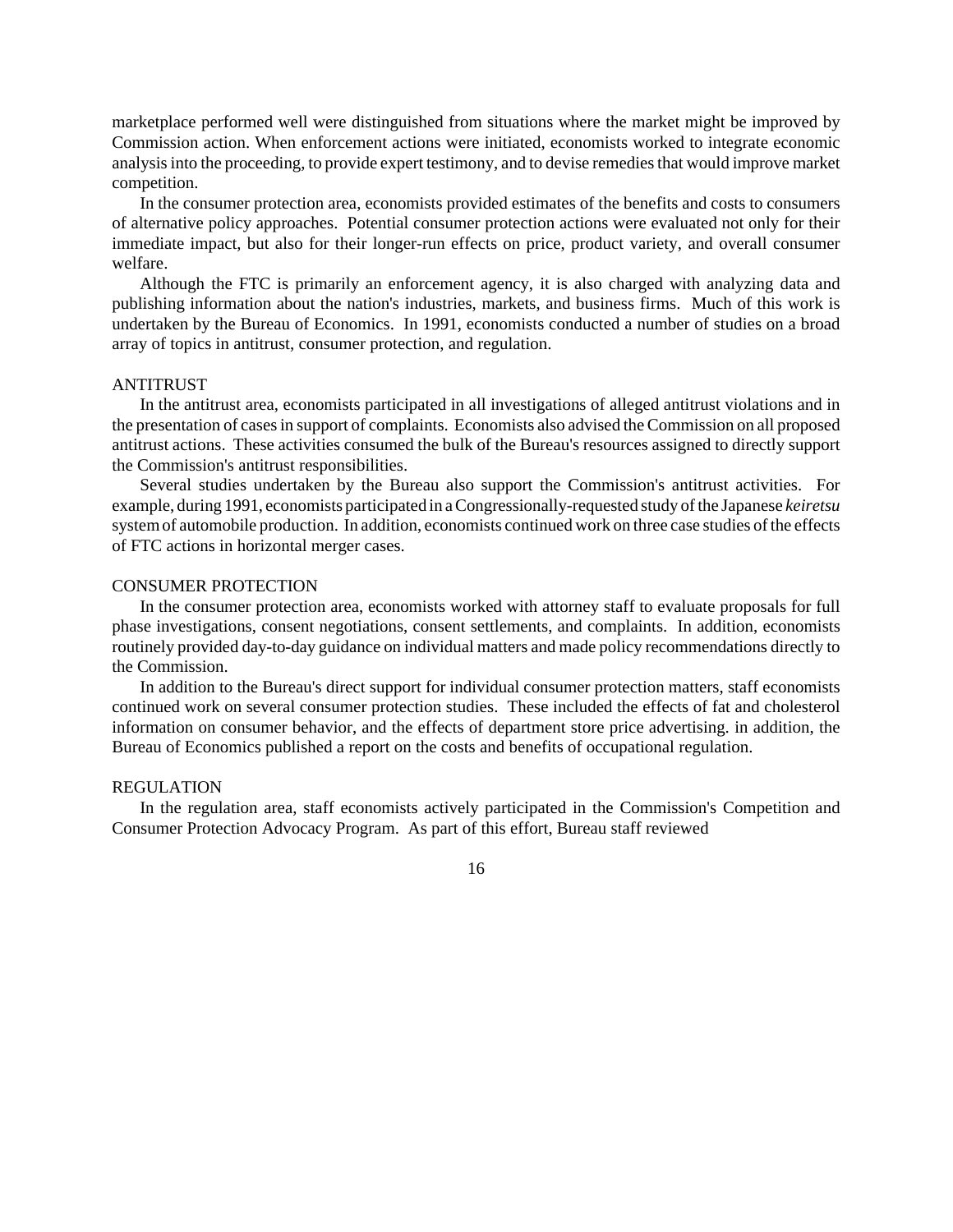a variety of regulations that raise antitrust or consumer protection issues. Staff comments, filed in response to invitations, include submissionsto the Federal Communications Commission on the financial interest and syndication rules, the cellular mobile telephone marketing rules, and 900-number telephone regulations; to the Department of Agriculture on food labeling regulations; and to the Advisory Commission on ocean Shipping on the costs and benefits of ocean shipping conferences. In addition, the Bureau released a study of the relative benefits to consumers and the government of petroleum import tariffs versus sales taxes as a means of raising government revenue.

# EXECUTIVE DIRECTION, ADMINISTRATION AND MANAGEMENT, REGIONAL OFFICES

The Office of the Executive Director provides administrative and management support for the Commission as well as providing management direction to the agency's ten regional offices. The Executive Director administers these functions through a series of divisions including Personnel, Budget and Finance, Procurement and General Services, Information Services, Automated Systems (ASD), and the Library.

#### AUTOMATED SYSTEMS

During 1991, The Automated Systems Division completed initiatives in direct support services, central services, office services and communication services.

In "direct support," the Litigation Support and Economic Analysis Branch provided important document management and data analysis support for investigations in all three bureaus and several of the regional offices. The Visual Communications Center became a reality. Graphic and video services and technical support are now available to staff. Technical support also expanded to international boundaries as the Automated Systems Division provided support as well as equipment to FTC staff working on Eastern European project initiatives.

In "central systems support," the Commission converted to a state-of-the-art financial accounting system operated by the Department of Interior and linked Budget & Finance staff to the new financial system and the Treasury Department's Electronic Certification System. Personnel Division staff were hooked up to a new Payroll-Personnel System operated by the General Services Administration in Kansas City. The programming support services contract was re-competed and awarded to NMI. A number of enhancements were also made to existing systems on the central Prime computer (MIS, IRIS, OBPT, OSCAR, Pre-Merger) to increase productivity for staff. New initiatives with long--range benefits that got underway included research into integrated text/data/image processing capability to provide more efficient processing and manipulation of the Commission's major records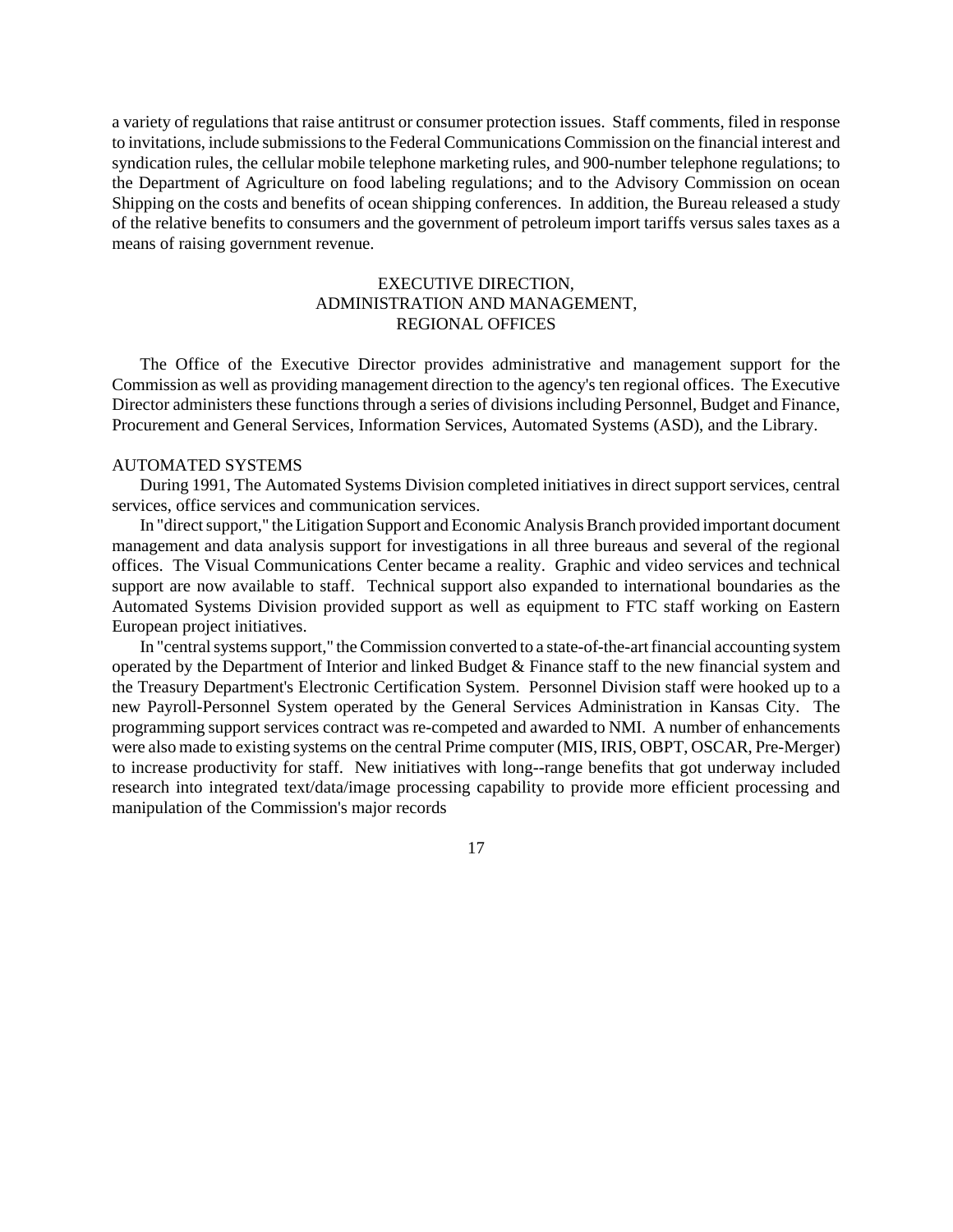management workload. CD-ROM technology was introduced in selected offices as pilots.

In "office support," the Automated Systems Division completed the installation of the first Regional Office Local area network in the Cleveland Regional Office. A major analysis was also completed of pcbased relational database systems, with a view toward selecting a standard database management tool for staff attorneys to use for investigations. The goal is to include an improved database product in the inventory of standard PC software that is supported by ASD and the Information Center. Other decisions made for additional standard software available to users were PC-Tools and WordPerfect Office.

Finally, with respect to "communications services," access to a variety of information of interest to external users and maintained in our central computers was greatly facilitated by installing communications software for commonly used protocols. A major upgrade of the Commission's voice message system was also completed that includes more capacity, higher performance and, most importantly, backup in the advent of a power outage.

# INFORMATION SERVICES

The Information Services Division made substantial progresstowards providing Commission staff with "text management" capability. The first collection of records being prepared for entry into that system includes documents related to federal court proceedings involving the agency. Through 1982, those records were published in bound volumes. However, publication was curtailed for budgetary reasons. The new capability will provide agency staff with greater access to the same records.

The Information Services Division and Automated Systems Division installed a major enhancement to the Management Information System. That change permits staff to restrict access to individual pieces of information related to the data concerning agency law enforcement and administrative matters recorded in the system. Those restrictions ensure that appropriate information is available within the Commission.

The Division responded to 26,765 consumer complaints and inquiries in 1991, which is the largest number on record and more than 13,000 more that in 1990. In addition, approximately 3,000,000 consumer and business education pamphlets and brochures were distributed. That is approximately 50% more than in 1990, which was also a record year for distribution of those pamphlets and brochures.

Based upon the success of an experiment conducted in 1990, the Division established a long-term contractual relationship with a private firm to assist in the logging, storing, maintaining, retrieving and disposing of the more traditional paper records that the agency collects and generates as part of its law enforcement efforts.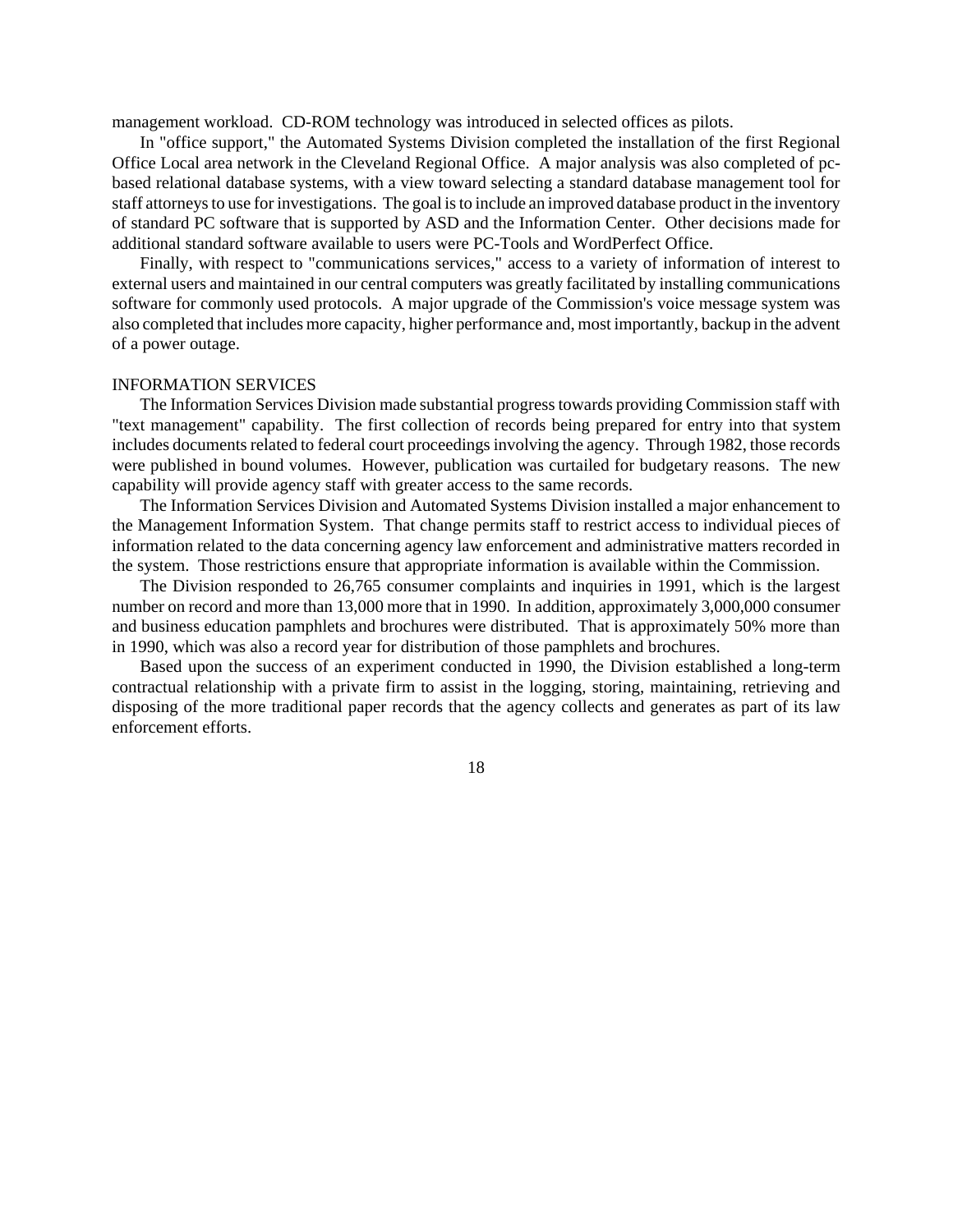#### LIBRARY

The Library maintained the Commission's comprehensive research collection in legal, business, and economic subjects and provided research assistance to FTC staff and the public through a variety of information sources and systems. During 1991, the Library staff responded to approximately 12,000 reference questions, processed over 2,850 interlibrary loan requests, and circulated over 3000 items. The Library introduced CD-ROM technology and databases to the collection this year.

The Library's Information Center continued to train and assist FTC staff in the use of personal computers on related soft-ware, systems located on the agency's central computer, and in obtaining information from the agency's internal computer systems. During fiscal year 1991, Information Center increased its services by providing support in the use of selected audiovisual equipment.

The Information Center trained 1,091 employees in 86 classes on 33 different topics, ranging from computer security to Advance WordPerfect. The staff developed a Regional Office Training Catalog which offered courses available locally as well as on-site specialized training by headquarters staff. In addition to formal training and customer support, the Information Center published a number of instruction sheets on different software packages.

## PROCUREMENT AND GENERAL SERVICES

In addition to providing the day-to-day administrative support to the Commission, the Division of Procurement and General Services completed several initiatives during fiscal year 1991. These accomplishments included the awarding of contracts for: (1) cataloging support for the Library; (2) Over-the-Counter Drug Survey funded by the Food and Drug Administration; (3) redress fund administration; (4) administrative support services contract for an FTC/DOJ office in Poland; and (5) equipment purchases to implement local area networks at Headquarters and in the regional offices. Numerous projects to improve the Headquarters facility were either started or completed. These included: the first floor renovation under a cyclical renovation program; significant improvements to the photocopier program, including both technological and cost efficiency upgrades of the Commission's copiers; skylight renovation contract; installation of a new motor control unit for building mechanical operations; and cleaning of the exterior parapets and statues.

#### BUDGET AND FINANCE

The fiscal 1991 appropriation for the Federal Trade Commission was \$76.1 million, including a \$2.0 million supplemental. An additional \$357 thousand in spending authority was carried over from fiscal 1990. The Commission spent \$76.3 million and used 926 work-years in fiscal 1991. This was an increase of 23 work-years over the previous year, continuing the modest upward growth that began in fiscal 1990. Also, the Division of Budget and Finance engaged in a significant effort to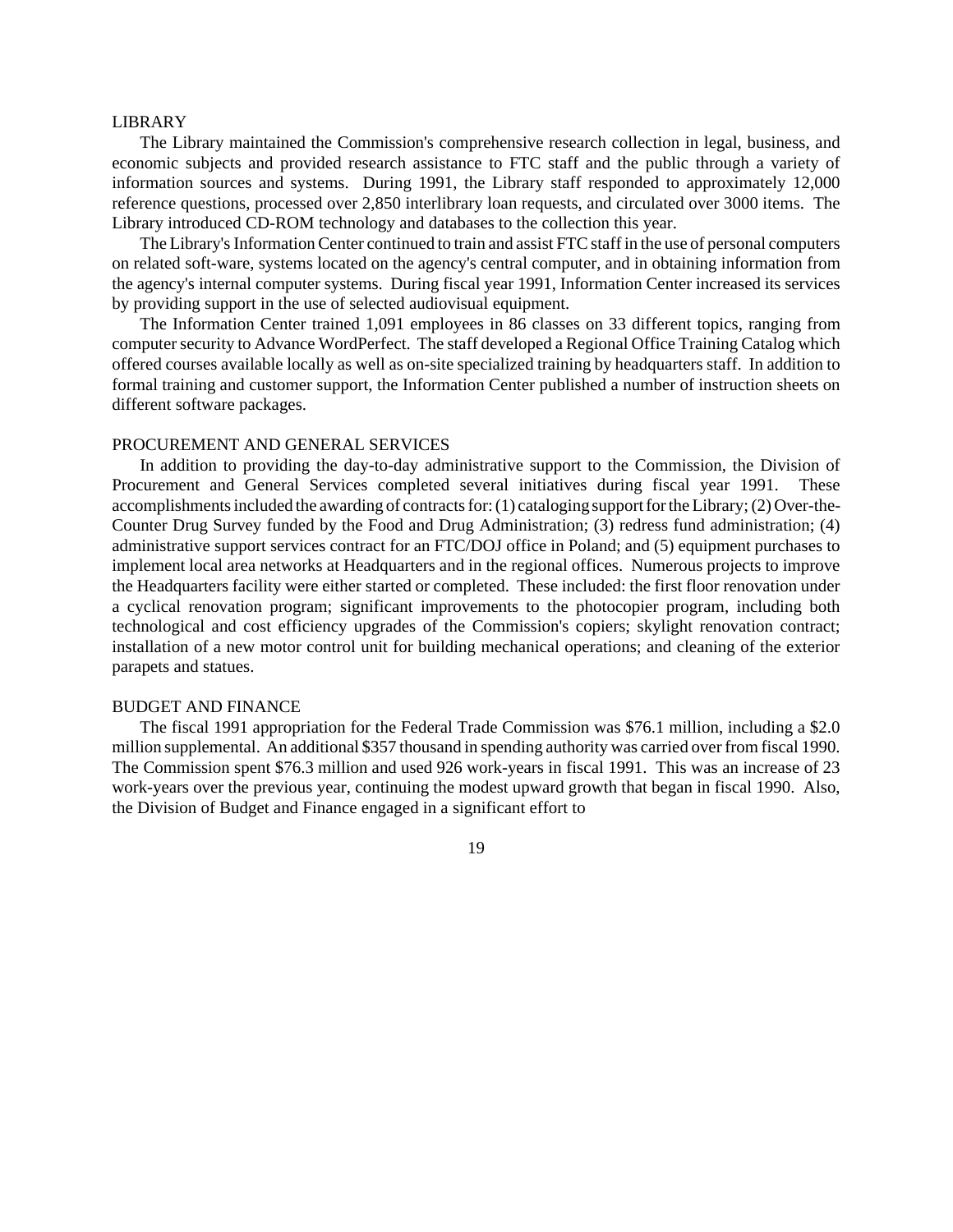prepare for the conversion to a new accounting system as of October 1, 1991.

# HUMAN RESOURCE MANAGEMENT

In fiscal year 1991, the Commission continued to build on its human resources staffing level. The agency conducted on campus interviews at 22 law schools and hired 29 law clerks and 10 summer legal interns. Also the agency hired two new economists under its newly acquired delegated examining authority. The Commission was also successful in converting its automated personnel information system thereby giving the agency integrated payroll-personnel capability.

## REGIONAL OFFICES

The Commission's regional offices continued to play a key role in fulfilling the agency's two missions in fiscal 1991. In addition to engaging in the full range of enforcement and advocacy activities within their respective regions, the regional offices served a valuable "outreach" function by responding to consumer complaints and inquiries, and maintaining contacts with state and local enforcement officials, trade associations, and consumer groups. During fiscal 1991, the regional offices worked to expand their strong working relationships with state attorneys activities undertaken on a cooperative basis with the states.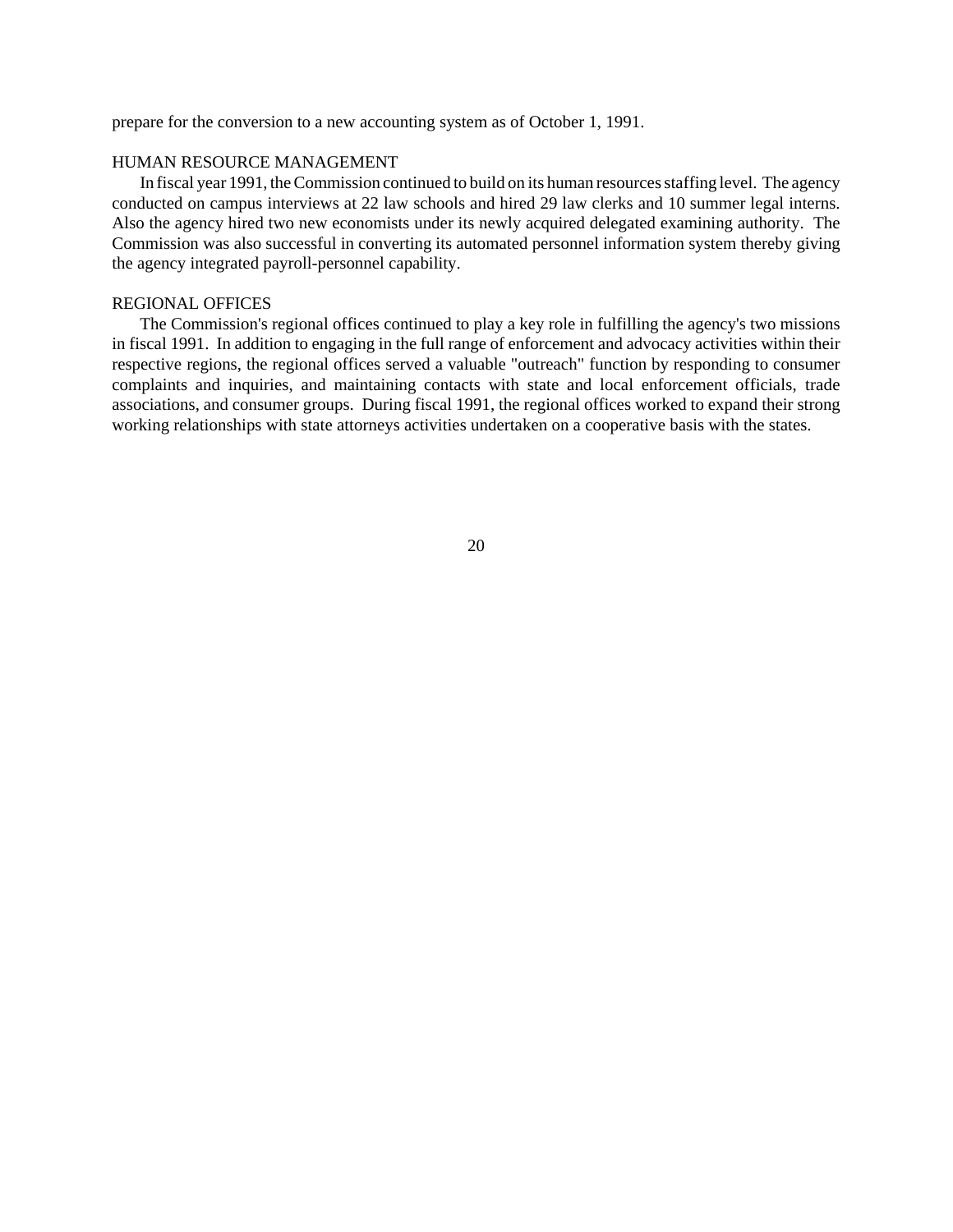# APPENDIX

# PART II (INVESTIGATIVE STAGE) CONSENT AGREEMENTS ACCEPTED AND PUBLISHED FOR PUBLIC COMMENT

## MAINTAINING COMPETITION MISSION

Allegheny Corporation

(See page 28.)

# American Stair-Glide Corporation

(See page 28.)

# Connecticut Chiropractic Association

The Connecticut Chiropractic Association agreed not to interfere with its members' business practices of advertising professionalservicesto consumers. The complaint accompanying the proposed agreement alleged that the association conspired with some of its members by adopting an Ethical Code that prohibited its members from offering free services or discounted fees and from advertising these services to consumers, from using advertisements that were not in H good taste," and from advertising unusual expertise unless they have met certain requirements. The complaint further alleged that the association coerced its members to comply with the code by threatening: (1) to influence health insurance companies to reduce reimbursements to-patients; (2) to report members to malpractice insurance carriers, and (3) to expel members from, the association. According to the complaint, the association's actions restrained competition in the State of Connecticut by depriving consumers of truthful information about the availability, price, and quality of professional chiropractic services. The proposed consent agreement requires the association to amend its Ethical Code to drop these restrictions while allowing the association to continue to restrict members' claims of specialization if they have not met standards established by a recognized chiropractic accrediting agency.

Kreepy Krauly, U.S.A., Inc.

Kreepy Krauly, U.S.A., Inc., a manufacturer of automatic swimming pool cleaning devices, entered into a proposed consent agreement to settle charges that the company illegally entered into written agreements with its dealers concerning the retail prices at which its products are sold. Under terms of the proposed order, Kreepy Krauly is prohibited from entering into or enforcing such agreements with dealers, or coercing dealers to maintain or adhere to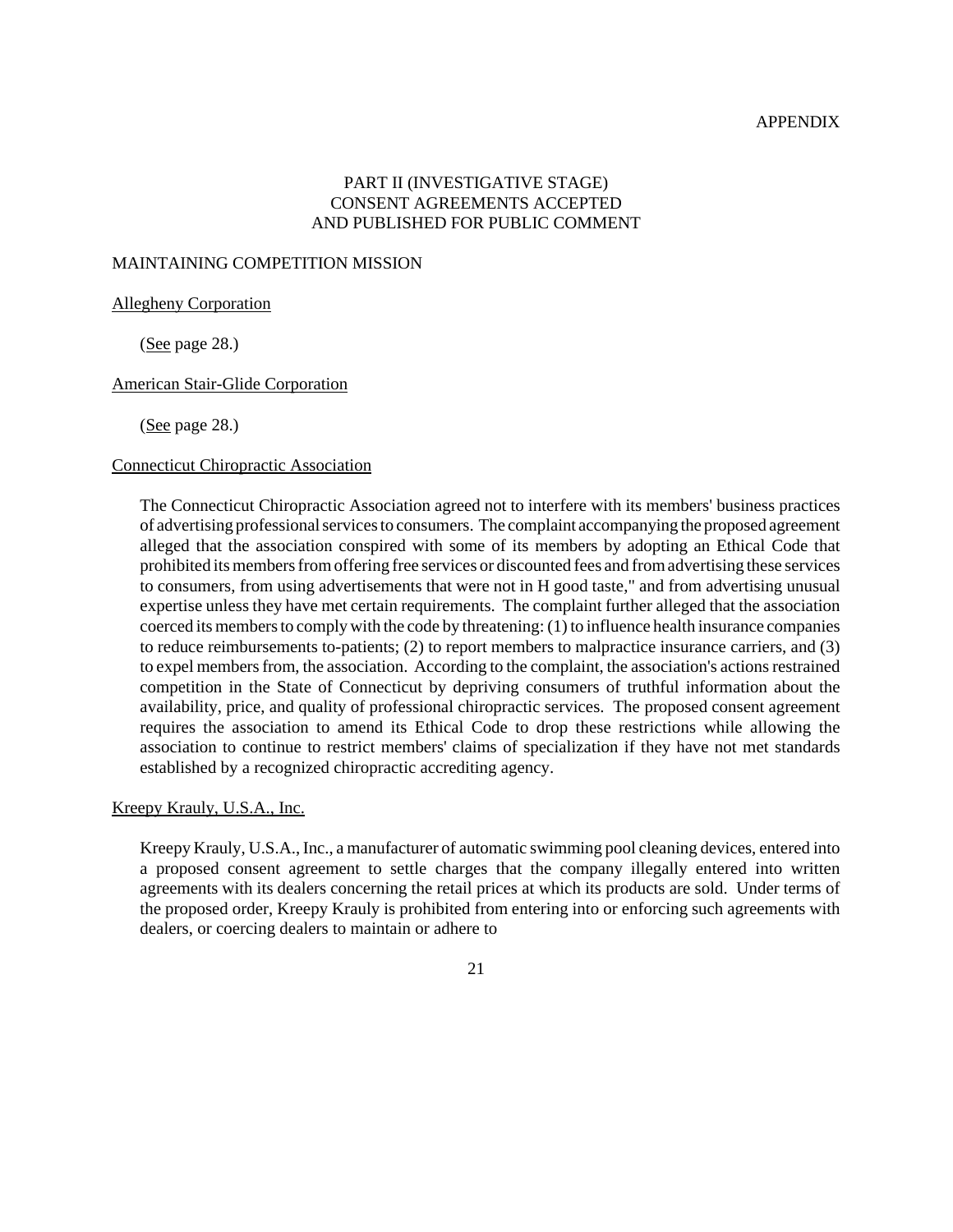any resale price and, in addition, must notify its officers and distributors that dealers are free to set their own prices for the products to be sold.

# Madison County Veterinary Medical Association

(See page 30.)

#### Medical Staff of Broward General Medical Center

(See page 30.)

#### Medical Staff of Holy Cross Hospital

# (See -- Medical Staff of Broward General Medical Center, page 30.)

#### Nintendo of America Inc.

Nintendo of America Inc. agreed to settle charges that it obtained agreements from certain of its dealers to sell its home video game hardware at specified price levels. According to the complaint, Nintendo's resale price maintenance activities increased consumer prices and restricted competition among retail dealers. The proposed order prohibits Nintendo from fixing or controlling the retail price of any Nintendo video product, coercing retailers into committing to sell products at pre-determined prices, reducing the supply of products or imposing different credit termsto dealers who sell Nintendo products at prices lower than those suggested by Nintendo or, for five years, terminating dealers for failure to sell at minimum suggested prices, Also, for a period of five years, Nintendo would be required to place a disclaimer on any material in which it suggests resale prices stating that the dealer is free to determine the prices at which it will sell the Nintendo products. The proposed order applies to all Nintendo products, including hardware and home video game software. Nintendo of America Inc., a whollyowned subsidiary of Nintendo Co. Ltd. of Kyoto Japan, is based in Redmond, Washington.

#### Nippon Sheet Glass Company, Ltd.

Nippon Sheet Glass Company, Ltd. and Pilkington PLC have agreed to a proposed consent agreement to settle charges that Nippon's 1990 acquisition of a twenty percent interest in Libby-Owens-Ford Co., a wholly-owned United States subsidiary of Pilkington, was likely to reduce competition in the North American market for wired glass. Wired glass is a specialty flat glass used primarily in shower and bath enclosures and in fire-retarding applications for products such as fire-doors. According to the complaint accompanying the proposed consent order, the terms of the Nippon/Pilkington acquisition agreement gave the jointly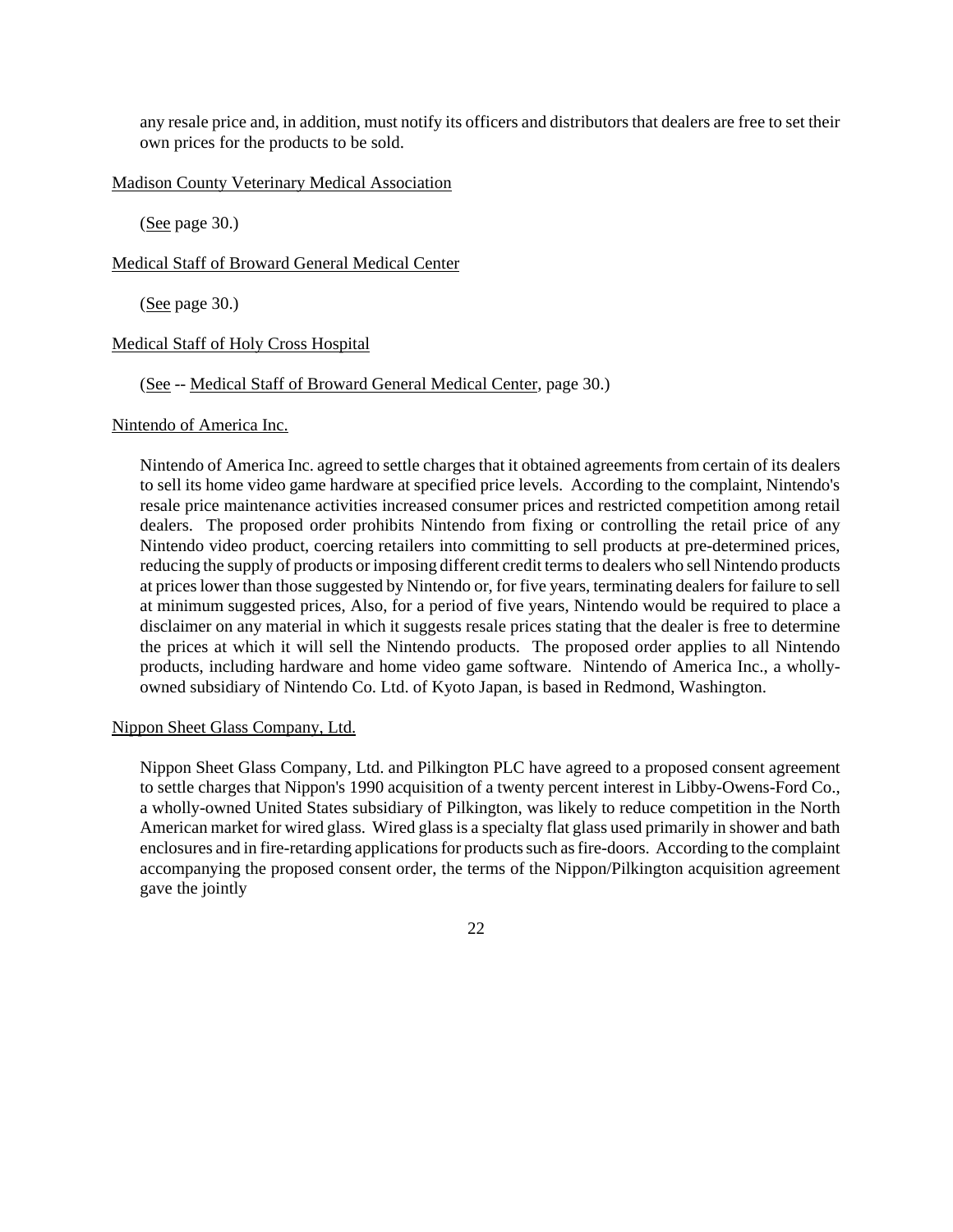owned L-0-F rights to distribute, in North America, the polished wired glass produced by both Pilkington and Nippon, thus eliminating competition between Nippon and Pilkington and increasing the likelihood of collusion among other firms in the market. Under terms of the proposed order, Nippon and Pilkington are prohibited from jointly manufacturing or distributing polished wired glass in North America to customers located in the United States through L-0-F or any other firm without Commission prior approval for a period of ten years. The proposed order maintains Nippon and Pilkington as independent suppliers of wired glass to the United States. A consent agreement accepted last year between the same two firms settled charges that the same acquisition would lessen competition in the float glass market. That order, issued in fiscal year 1990, prohibits Nippon and Pilkington from entering into agreements that would either limit the manufacture of float glass in North America or restrict imports to North America.

#### PepsiCo. Inc.

PepsiCo, Inc. entered into a proposed consent agreement to settle charges that its acquisition of Twin Ports Seven-Up Bottling Company would substantially lessen competition in the production and distribution of carbonated soft drinks in the Duluth, Minnesota area. According to the complaint issued with the proposed order, Twin Ports, a bottler and distributor of Seven-Up and Dr Pepper, sells non-Pepsi brands in competition with the Pepsi brands sold by the franchised Pepsi bottler in the Duluth area. The acquisition thus would increase the likelihood of inter-brand collusion because PepsiCo could raise the price of either its branded soft drinks or the non-Pepsi brand soft drinks that its Twin Ports operation bottles and distributes as a franchise in the area. Under terms of the proposed order, PepsiCo must divest Twin Ports within nine months to an acquirer approved by the Commission. In addition, for a period of ten years, PepsiCo must obtain Commission approval before acquiring the rights to distribute non-Pepsi brands, or before acquiring any person with such rights, in the Duluth area.

#### RWE Aktiengesellschaft

RWE Aktiengesellschaft agreed to settle charges stemming from its \$1.3 billion acquisition of Vista Chemical Company. The complaint issued with the proposed consent agreement alleged that the acquisition would eliminate competition in the market for the manufacture and sale of high purity alcohol process alumina in the world. RWE and Vista are the only two companies that obtain alumina as a byproduct in the production of high-purity alcohol used in making catalysts for the petroleum refining, chemical and automotive emissions control industries. The proposed consent order requires RWE to license certain technology for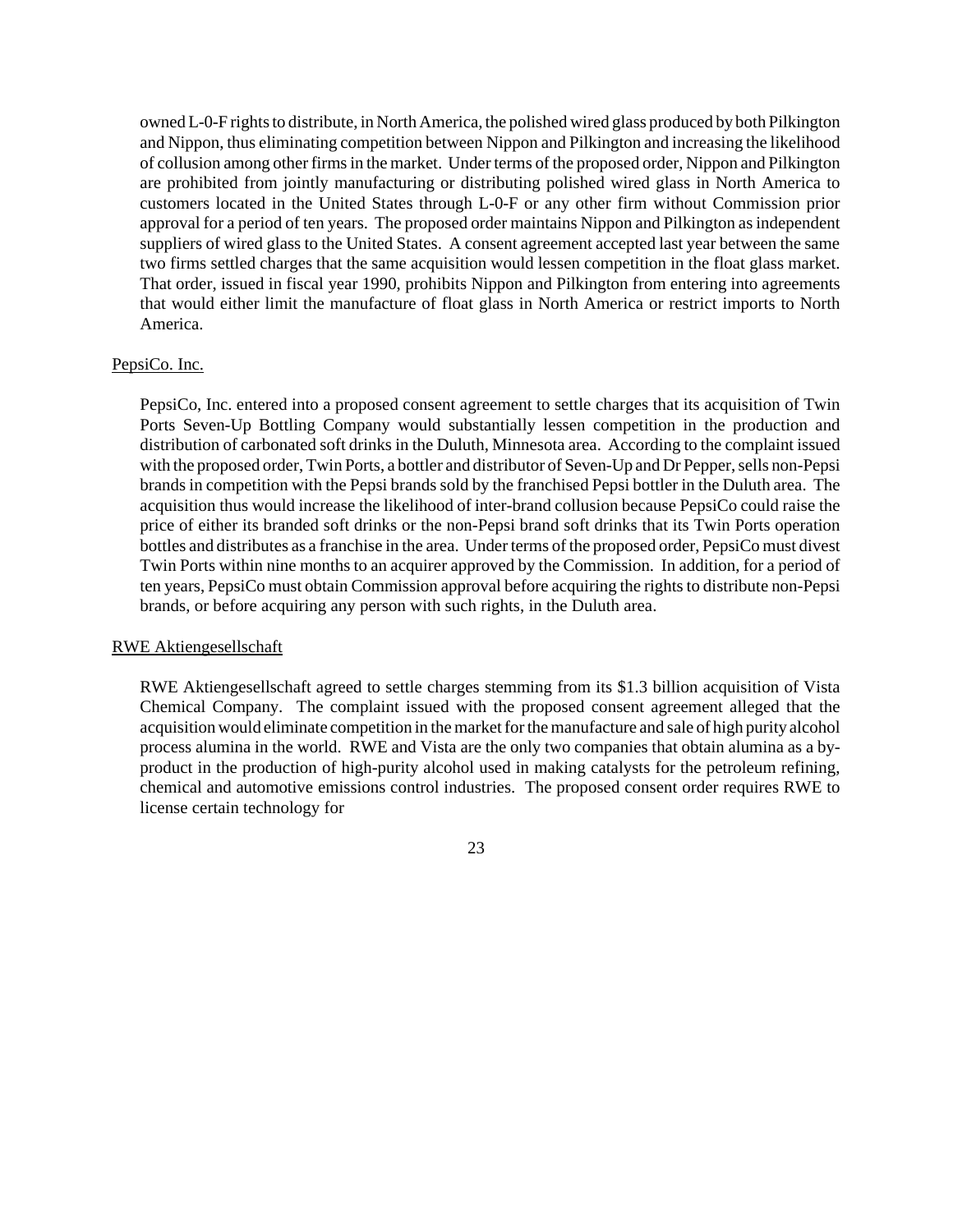the production of its alumina and to assist the licensee in the formation and operation of a joint venture company capable of establishing itself as a producer of high-purity alcohol process alumina comparable to that of Vista or RWE.

## Sandoz Pharmaceuticals Corporation

A complaint filed against Sandoz Pharmaceuticals Corporation alleged that Sandoz engaged in an illegal tying arrangement by requiring patients who purchased clozapine, a drug used in the treatment of schizophrenia, to also purchase distribution and monitoring services marketed and arranged by Sandoz under its Clozaril Patient Management System. Clozapine is sold under the trade name Clozaril and is exclusively marketed in the United States by Sandoz. According to the complaint, the illegal tying arrangement restrained competition and injured consumers by raising the price of treatment and prevented federal, state, and local institutions and private health-care providers from administering their own patient monitoring services. Under terms of the consent agreement, Sandoz will be prohibited from requiring any purchaser of Clozaril to buy other goods or services from Sandoz, or from anyone designated by Sandoz. In addition, Sandoz must provide to any other sellers of clozapine, at reasonable terms, information on patients who have suffered adverse reactions to clozapine. The proposed order does allow Sandoz to refuse to sell the drug to anyone who does not provide adequate monitoring services for patients.

# Sentinel Group, Inc.

Sentinel Group, Inc. entered into a proposed consent agreement concerning its acquisitions of at least seventy funeral homes in Georgia and Arkansas. The Commission charged that the acquisitions, covering five cities in the two states, reduced competition among area funeral homes and increased the likelihood of collusion among the remaining firms in the five cities. Under terms of the proposed order, Sentinel is required to divest the Mincy-Fulford Funeral Home in Waycross, Georgia and the Erwin-Pettit Funeral Home in Summerville, Georgia within twelve months to a Commission approved acquirer. In addition, for a period of ten years, Sentinel must obtain prior Commission approval before acquiring any funeral home in an area extending fifteen miles outward in any direction from the city limits of Waycross,Georgia; Summerville,Georgia;Gainesville,Georgia;Rome Georgia; Savannah Georgia; and Fort Smith, Arkansas. In a related matter, a proposed consent agreement placed on the public record for comment permitted Service Corporation International to acquire the Sentinel Group, Inc.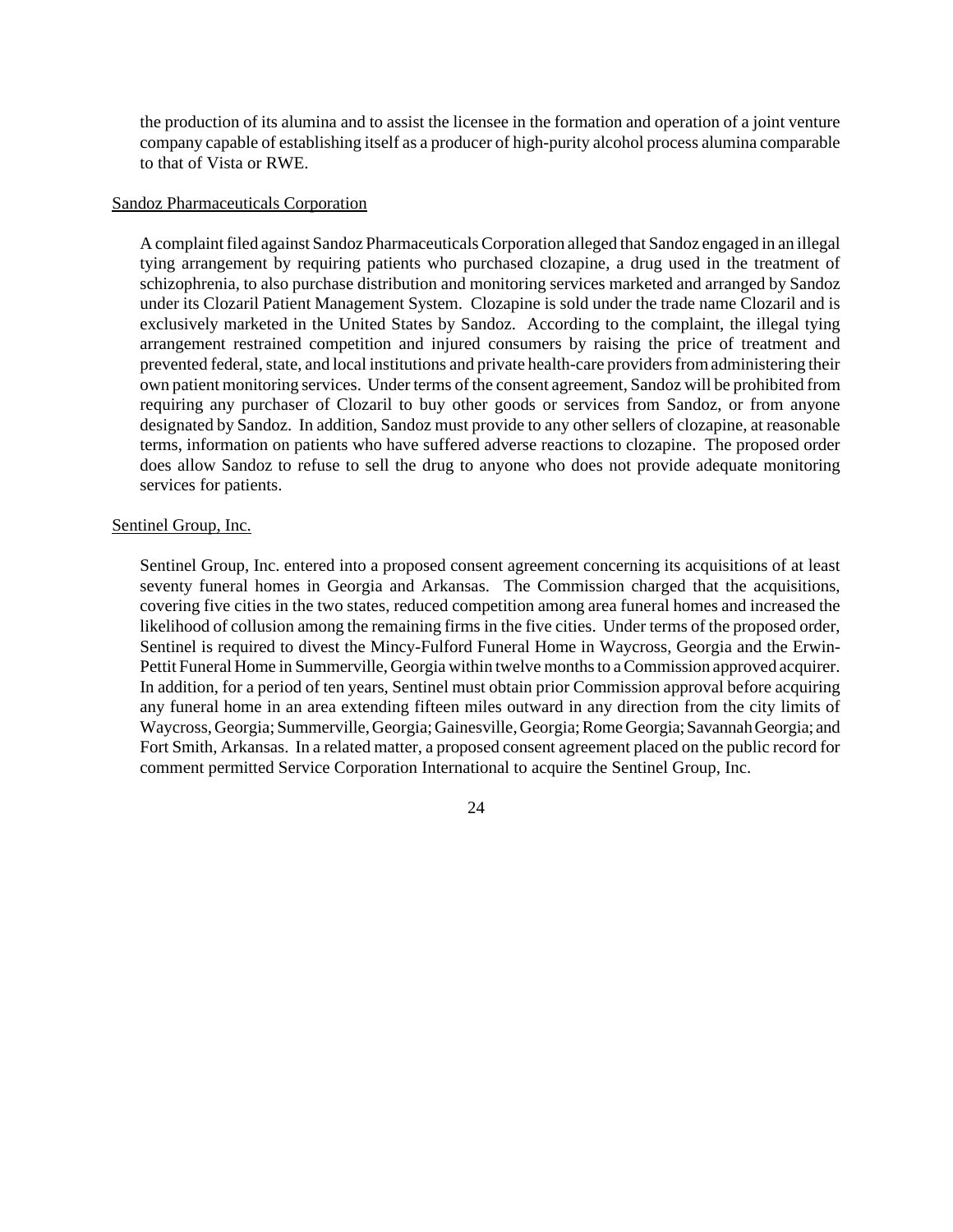#### Service Corporation International

The Commission accepted for public comment a proposed consent agreement that would permit Service Corporation International to acquire the Sentinel Group,Inc. According to the complaint accompanying the agreement, the acquisition would substantially reduce competition for funeral services in certain areas of Georgia and Tennessee and increase the possibility of collusion among the remaining establishments providing funeral services in the areas. Under terms of the proposed consent, SCI would be permitted to acquire Sentinel if it divests six specific funeral homes within twelve months: one each in Savannah, Georgia, LaFayette, Georgia, and Soddy Daisy, Tennessee; and three in Chattanooga, Tennessee. In addition, for a period of ten years, SCI must obtain prior Commission approval before acquiring any additional funeral homes in Savannah and LaFayette, Georgia, and in specific suburban areas ofChattanooga, Tennessee. In a related matter, a proposed consent agreement placed on the public record for comment requires Sentinel Group, Inc. to divest several funeral homes. Also during the year, SCI settled a civil penalty action alleging that its acquisition of stock in Centurion National Group, Inc. was in violation of the Hart-Scott-Rodino Act.

# Southbank IPA, Inc.

The twenty-three obstetrician/gynecologist members of Southbank IPA, Inc. agreed not to conspire with others to fix the prices charged for physician services. According to the complaint accompanying the proposed consent order, Southbank, its parent company, Southbank Health Care Corporation, and the twenty-three physicians formed the Independent Practice Association in the Jacksonville, Florida area to contract directly with third-party payers, insurance companies, and employers providing self-insured health benefits to their employees. The complaint alleged that Southbank was a sham independent practice association and that the IPA and its members restrained competition among obstetricians and gynecologists in the Jacksonville area by boycotting third-party payers and attempting to increase the payments paid to the physicians. The proposed order would require the physicians to dissolve Southbank IPA and its parent, and prohibit the physicians from entering into any agreement with any competing physician to set the fees charged for professional services. This consent agreement is the first one in which the Commission has ordered dissolution of a health care organization.

# Torrington Company, The

(See page 32.)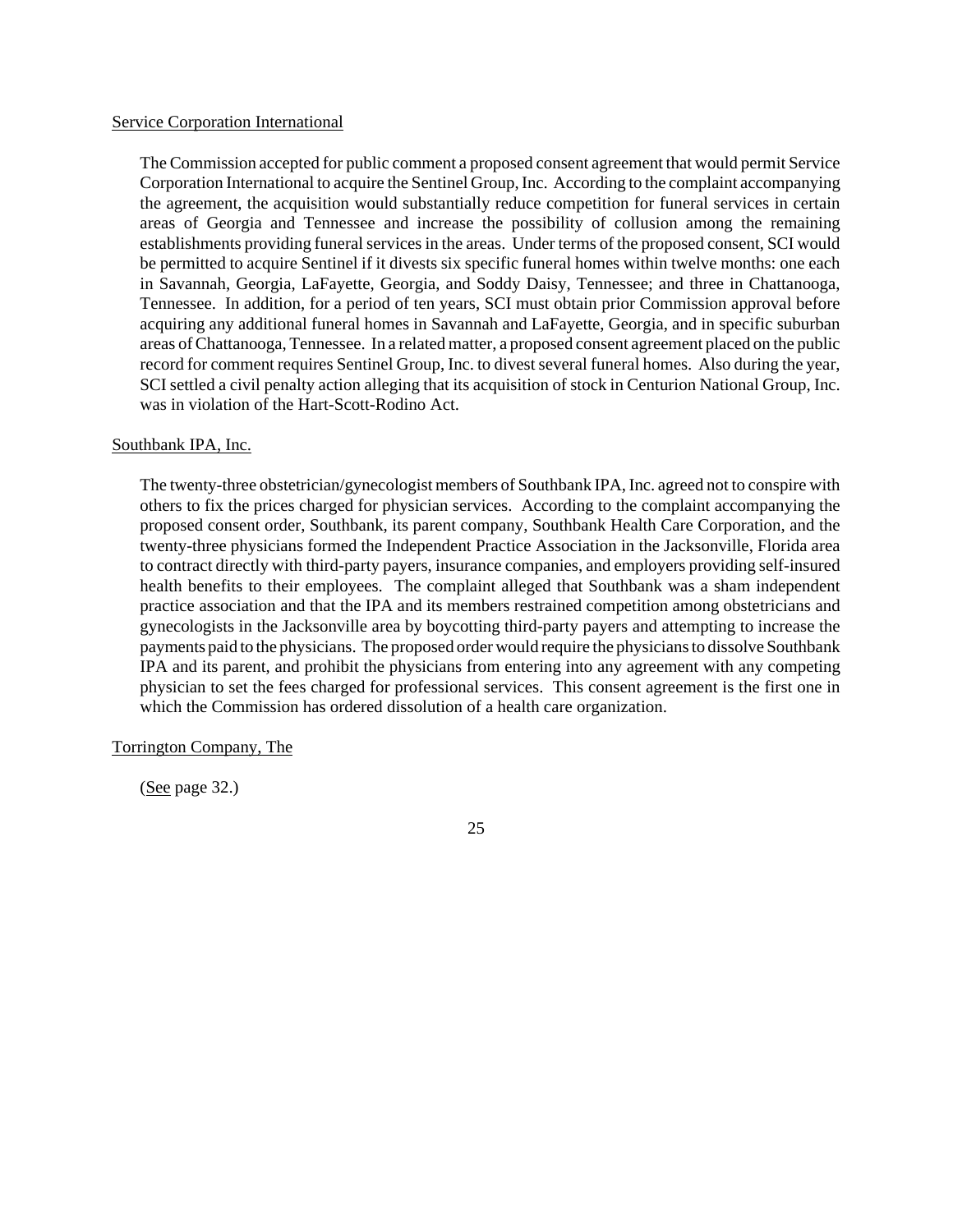# CONSUMER PROTECTION MISSION

# American Body Armor & Equipment, Inc.

American Body Armor, a manufacturer of bullet resistant vests, was alleged to have falsely represented that its bullet resistant vests had been certified under a voluntary government standard. The company agreed not to make false claims regarding the government certification status of its vests in the future, and to write past purchasers and offer to provide replacement vests at a substantially reduced cost.

# American Enviro Products, Inc.

American Enviro Products has agreed to settle charges that it made allegedly unsubstantiated claims that when placed in a landfill, its "Bunnies" disposable diapers would decompose within three to five years or "before your child grows up," and that they offered significant environmental benefit compared to other diapers. The order prohibits American Enviro from making unsubstantiated degradability claims in the future, and requires environmental benefit claims to be supported by reliable scientific evidence. The order permits the company to make truthful claims that its plastic products will degrade into usable compostwhen disposed of in municipal solid-waste composting facilities, if related disclosures are made.

# Automatic Data Processing, Inc.

Automatic Data Processing was alleged to have made misleading claims through software and printed materials about the alleged savings of buying a car through financing rather than by paying cash. The order prohibits such misrepresentations in the future.

# Bertolli U.S.A., Inc.

Bertolli U.S.A., the largest marketer of olive oil in the United States, was charged with making allegedly false, misleading and unsubstantiated claims regarding the health benefits of its olive oil and overstating the results of a study on olive oil consumption. The company agreed not to make such misrepresentations in future advertising.

# Dive N' Surf, Inc.

Dive N' Surf, a manufacturer of form-fitting garments, including wetsuits and bathing suits, allegedly failed to label the garments with the constituent fiber content, as required by the Textile Fiber Products Identification Act. The order prohibits future violations of the Act.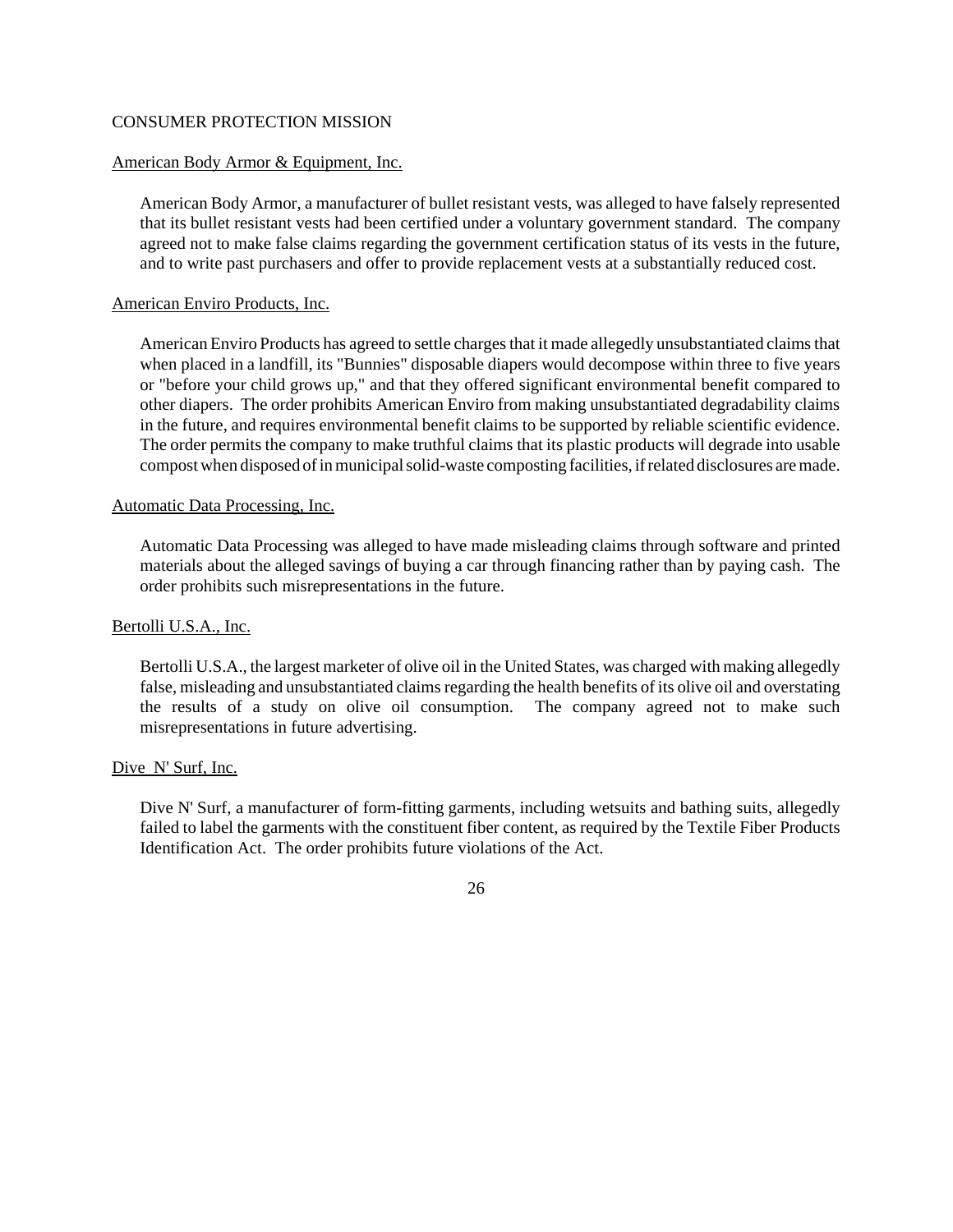## Excell Mortgage Corporation

Excell Mortgage was charged with providing consumers with allegedly inaccurate, incomplete and misleading information about annual percentage rates and the size of monthly payments for adjustable rate mortgages in violation of the Truth in Lending Act and Regulation Z. The company agreed to an order prohibiting future violations of the Truth in Lending Act and Regulation Z, and requiring it to pay consumer redress totalling approximately \$200,000.

# Newtron Products Company, Inc.

Newtron Products and its principals were alleged to have deceptively advertised the performance capabilities of its Newtron Electrostatic Air Cleaner. The order prohibits the respondents from making unsubstantiated representations regarding the performance of any air cleaning product unless it possesses competent and reliable scientific evidence to substantiate those claims.

## O'Neill, Inc.

O'Neill, a manufacturer of form-fitting garments, including wetsuits and bathing suits, allegedly failed to label the garments with the constituent fiber content, as required by the Textile Fiber Products Identification Act. The order prohibits future violations of the Act.

## Pacific Rice Products, Inc.

Pacific Rice Products was charged with making allegedly unsubstantiated health claims in advertisements for its Vita-Fiber Rice Bran cereal. The company agreed to an order prohibiting it from misrepresenting the results of any test or study in connection with the sale or advertising of any food product, and requiring it to have competent and reliable scientific evidence for any health benefit claim for any food product the company advertises in the future.

# Scali, McCabe, Sloves, Inc. & Volvo North America Corp.

Volvo North America and Scali, McCabe, Sloves, Inc., its New York advertising agency, were alleged to have falsely portrayed the comparative performance of Volvo automobiles in the "Bear Foot" ad campaign demonstrating a monster truck running over a row of cars, crushing all but a Volvo station wagon. The Commission alleged that, in fact, in the ads some of the structural supports in the Volvos used had been structurally reinforced, while in some of the competing cars the structural supports had been severed. Volvo and Scali, McCabe each agreed to orders that would prohibit such misrepresentations in the future, and require each to pay \$150,000 to the United States Treasury as disgorgement.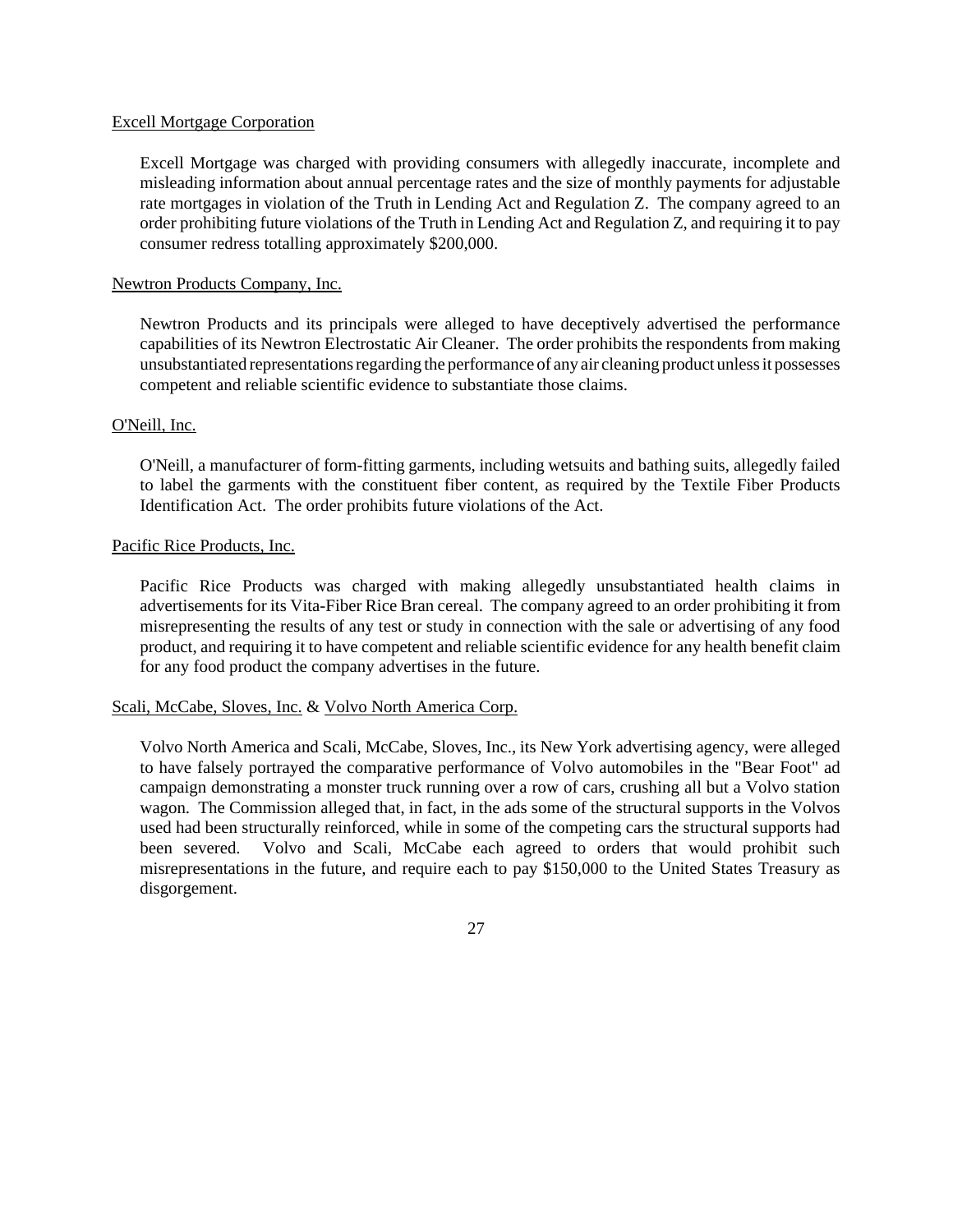# PART II (INVESTIGATIVE STAGE) CONSENT ORDERS ISSUED

### MAINTAINING COMPETITION MISSION

#### Allegheny Corporation

Allegheny Corporation agreed in a consent order to divest to a Commission approved acquirer within twelve months its interests in Westwood Equities Corporation, a company that provided real estate records serving eighteen counties in several states. The complaint issued with the consent order charged that the proposed acquisition of most of the title insurance-related assets of Westwood would lessen competition in the production and sale of title plant or back plant information in certain countieslocated in California, Illinois, Indiana, Tennessee and Washington. Title plants and back plants are records that detail the ownership and interests in real property. Title plant records are updated an a regular basis; back plant records are historical and are no longer updated. In addition to the divestitures, for a period of ten years Allegheny is prohibited fromacquiring any interest in specified firms that provide title plant and back plant services to the counties named in the order without prior Commission approval.

## American Stair-Glide Corporation

American Stair-Glide Corporation ("ASG") entered into a consent order to settle charges arising from its acquisition of the Cheney Company, Inc. The order requires ASG to grant a non-exclusive perpetual license to Cheney's technology and know-how in the production of curved stairway lifts, straight stairway lifts and vertical wheelchair lifts, and also a perpetual exclusive license to the Cheney name to a licensee pre-approved by the Commission. These lifts are used primarily by the elderly or disabled to move from one level to another in residential homes and commercial buildings. The complaint issued with the consent order alleged that the acquisition eliminated competition and established a dominant firm in the United States in the manufacture and sale of stairway and wheelchair lifts. The order also requires ASG to obtain prior Commission approval before acquiring any interest in a firm engaged in the production, distribution or sale of any curved stairway lifts, straight stairway lifts, or vertical wheelchair lifts in the United States for a period of ten years. The order further prohibits ASG from using the Cheney name in connection with any products sold in the United States. Finally, for a period of five years, ASG is prohibited from entering into any long term sales agreement or any exclusive agreements limiting a distributor's ability to sell the stairway lifts or wheelchair lifts of any other manufacturer.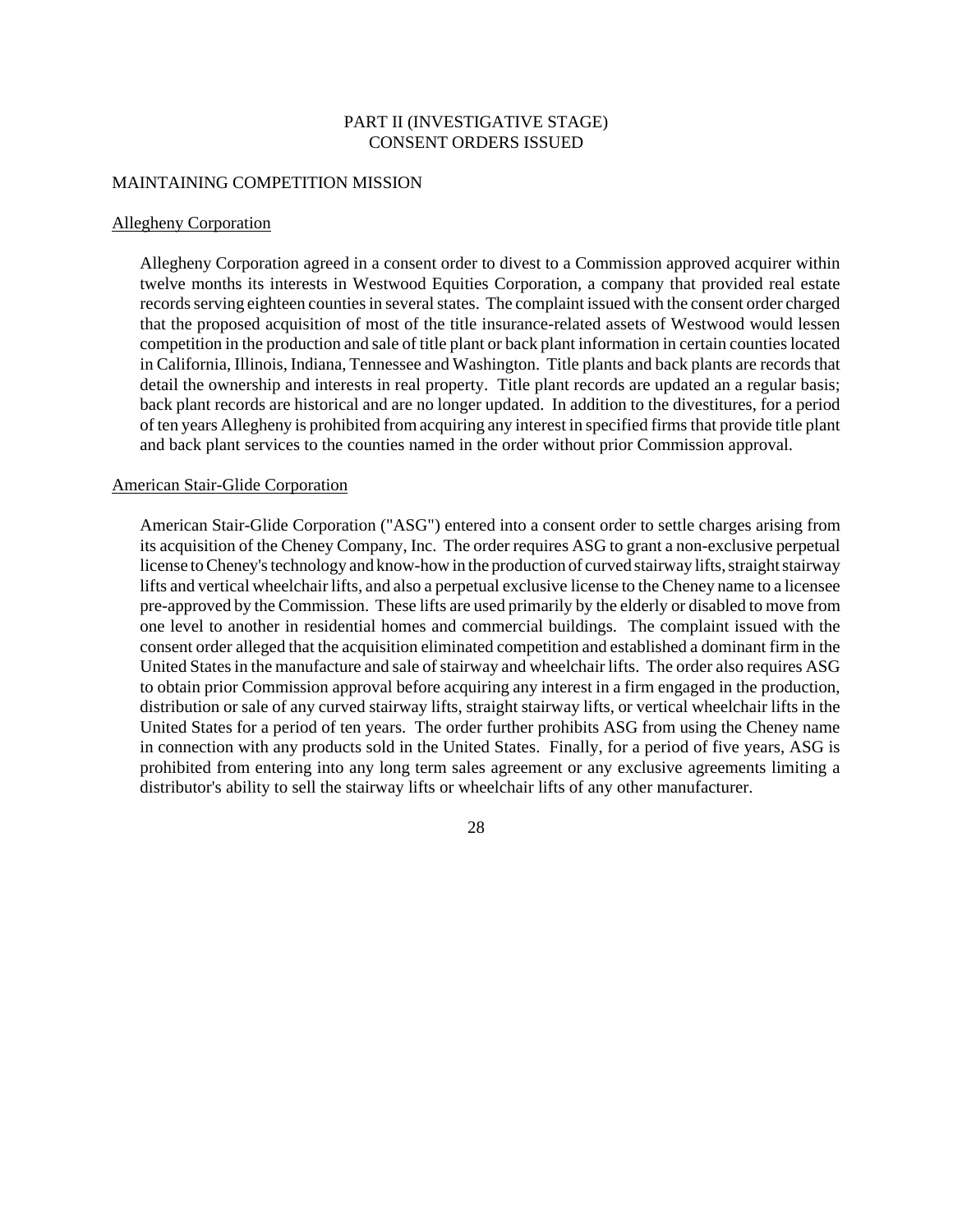#### Atlantic Richfield Company

Atlantic Richfield agreed to an order requiring it to divest certain assets to settle charges that its \$220 million acquisition of Union Carbide Corporation would substantially reduce potential competition in the manufacture of propylene oxide, the basic feedstock for urethane polyether polyol (UPP) and propylene glycol (PG) production. ARCO and Dow Chemical are the only domestic producers of propylene oxide; ARCO and Union Carbide are leading producers of UPP and PG. The order requires ARCO to divest all of its PG assets acquired from Union Carbide and the UPP assets located in the United States andCanada that it acquired fromTexaco. Included with the UPP assets are ARCO's tolling agreement with Texaco to manufacture polyols and a licensing agreement to use Union Carbide's polymer/polyol patentrights and technology. The consent order also prohibits ARCO from suing Texaco for its continuing development of propylene oxide technology and dissolves the agreement that prohibited Union Carbide and Texaco from competing with ARCO in the manufacture or sale of either chemical in the United States or Canada. The consent order contains a ten year prior approval provision for the acquisition of any company engaged in the production of UPP or PG in the United States or Canada. Before the consent order was accepted, the Commission's staff filed a motion for a preliminary injunction to prevent further acquisitions of the assets, rescind the acquisition already consummated, and seek rescission for the parties' violation of the filing and waiting period requirements under the Hart-Scott-Rodino Act. That complaint charged that ARCO obtained beneficial ownership of the Union Carbide assets before complying with the provisions of the premerger notification reporting requirements under the HSR Act. Under terms of a final judgment filed with the complaint, ARCO and Union Carbide agreed to pay civil penalties to settle the Hart-Scott-Rodino charges.

#### E-Z-EM. Inc.

E-Z-EM, Inc., a Westbury, New York medical products manufacturer, agreed to a consent order to settle charges that its 1988 acquisition of the barium business of Lafayette Pharmaceutical, Inc. would substantially reduce competition in the market for products used to diagnose problems in the gastrointestinal tract. The complaint accompanying the consent order alleged that E-Z-EM's acquisition created a virtual monopoly and increased the likelihood of collusion in the already highly concentrated barium diagnostic products market. Under terms of the consent order, E-Z-EM agreed to divest all of the acquired assets within twelve months to a Commission approved acquirer. In addition to a prior approval provision for certain future acquisitions, E-Z-EM must seek prior Commission approval of the sale or disposition of any assets to anyone engaged in the barium diagnostic products business for a period of ten years.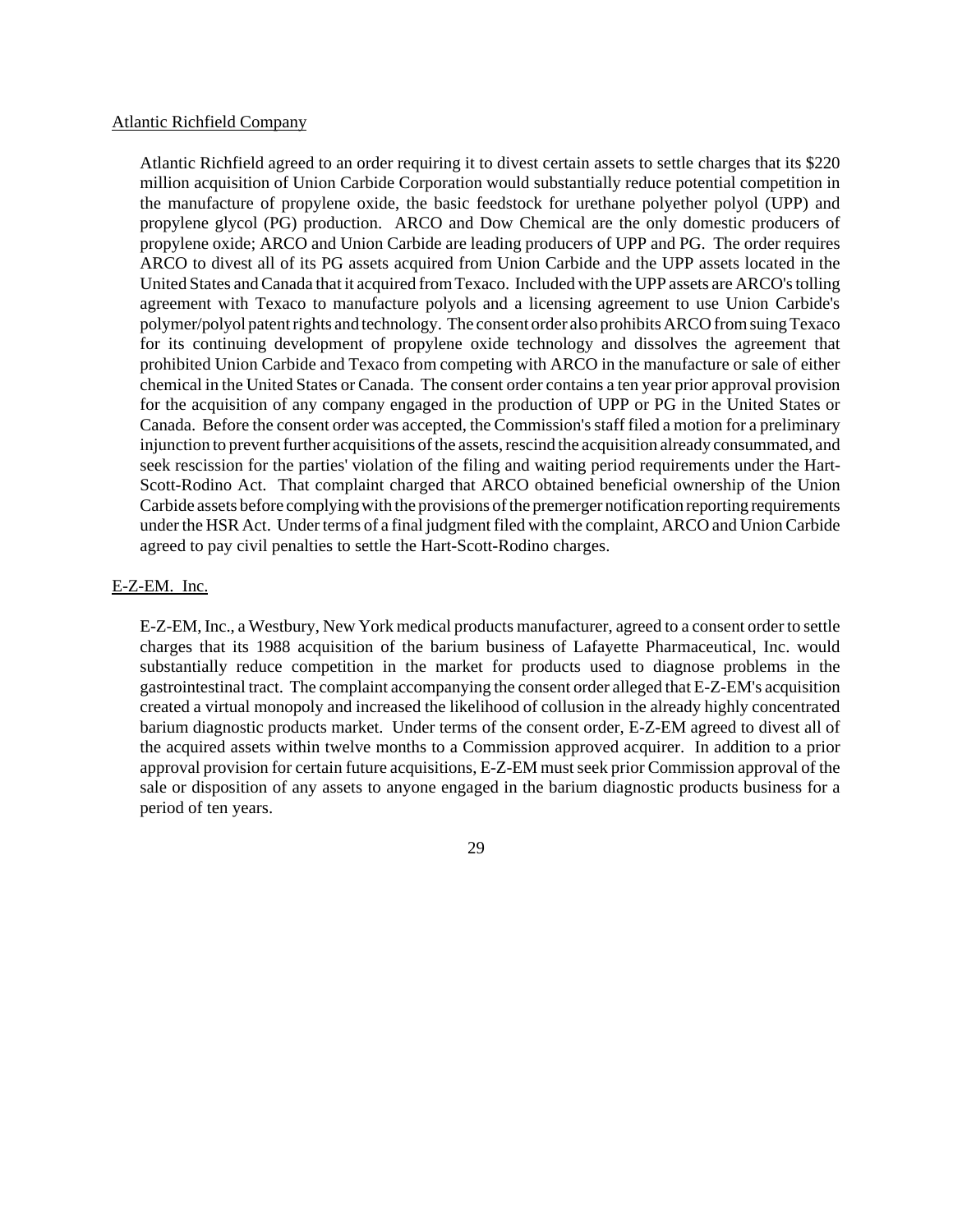## Madison County Veterinary Medical Association

The Madison County Veterinary Medical Association and four individual veterinarians consented not to conspire with others to refuse to participate in any program that offers low cost veterinary services. The complaint accompanying the consent order alleged that the Medical Association and four Huntsville, Alabama veterinarians, Robert Neil Cole, D.V.M, Donald Butler Popejoy, D.V.M., Billy Joe Renfroe, D.V.M., and Charles L. Smith, D.V.M. restrained competition by conspiring not to participate in a program offered by the National Animal Welfare Association that promoted low cost spays and neuters to veterinarians. The complaint further alleged that the Medical Association and its members illegally agreed to restrict their advertisements in the Yellow Pages of Huntsville, Alabama. Under terms of the order, the Medical Association and the four individual veterinarians are prohibited from collectively refusing to deal or threatening to refuse to deal with a program that promotes the sale to consumers of veterinary services at discounted prices. In addition, the order prohibits the veterinarians, attempt to fix or standardize advertisements and promotionals for veterinary services.

# Medical Staff of Broward General Medical Center Medical Staff of Holy Cross Hospital

The Medical Staff of Broward General Medical Center and the Medical Staff of Holy Cross Hospital individually agreed to settle charges that they conspired to prevent the Cleveland Clinic Foundation from entering the Fort Lauderdale area. The Cleveland Clinic has a multi-specialty group medical practice offering specialized medical care and ancillary services by salaried physicians and other medical professionals at controlled prices. According to the complaint accompanying the consent order, the two medical staffs and Dr. Diran M. Seropian, Chief of Staff at Broward General, threatened to boycott Broward General and Holy Cross if they affiliated with the Cleveland Clinic. The complaint also charged that the physicians at the hospitals considered the proposed affiliation to be a competitive threat to their fee-for-service form of medical practice. The separate orders prohibit each Medical Staff from entering into any agreement that would restrain competition between the two hospitals and theCleveland Clinic or any other health care provider. During fiscal year 1991, the Commission issued an administrative complaint to Dr. Diran M. Seropian charging that he also participated in the alleged boycott to prevent competition from the Cleveland Clinic.

Medical Staff of Holy Cross Hospital

(See -- Medical Staff of Broward General Medical Center, page 30.)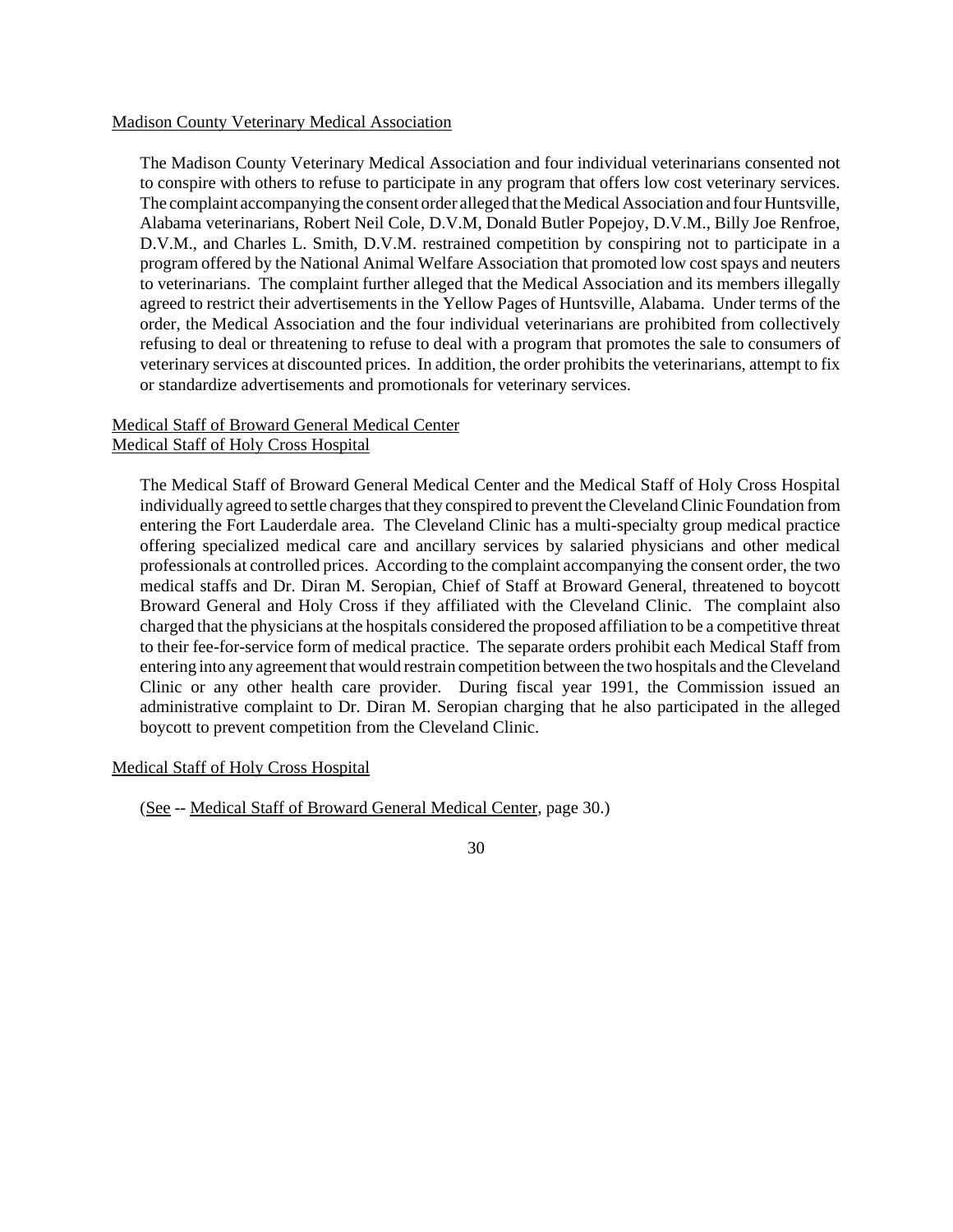#### Roche Holding Ltd.

Roche Holding Ltd. entered into a consent order to settle charges with respect to Roche's proposed acquisition of Genentech Inc. The complaint accompanying the agreement charged that the acquisition would substantially reduce competition in three areas, the world market for vitamin C, the United States market for therapeutic drugs used in the treatment of human-growth hormone deficiency, and the United States market for the development of CD4-based therapeutics used in the treatment of AIDS/HIV infection. According to the complaint, Genentech, based in California, and Roche, headquartered in Switzerland, are both engaged in the research, development, and marketing of biotechnology therapeutic pharmaceuticals. Under terms of the consent order, Roche must divest its human-growth hormone releasing factor business and Genentech's GLC Vitamin C assets, within twelve months, to a Commission approved acquirer. In addition, for ten years, Roche is required to license its CD4-based therapeutic domestic patentsfor a specified royalty. The order also prohibits Roche and Genentech from acquiring without prior Commission approval any interest in any company engaged in the clinical development or the manufacture or sale in the United States of any products subject to the proposed order for a period of ten years.

# T&N PLC

A consent order settled antitrust concerns resulting from T&N PLC's acquisition of J.P. Industries, Inc. The complaint accompanying the order charged that the acquisition would lessen competition or tend to create a monopoly in the United States for the manufacture and sale of thinwall bearings used in automobile and truck engines, and tri-metal heavy wall engine bearings used to power large engines, such as those in locomotives and ships. Engine bearings are used to reduce friction between the rotating and stationary parts of engines. Under the order, T&N is required to divest various assets including, certain domestic thin-wall engine bearings assets; tooling and related assetslocated in Scotland and England for use in U.S. applications, and certain tri-metal heavywall assets, including castings, specifications, and electroplating equipment. The divestitures must be completed within twelve months to a Commission approved acquirer. The order further specifies that if the assets cannot be sold by T&N or, after an additional twelve months by a Commission appointed trustee, T&N will be required to include the J.P. Industries, engine bearings manufacturing facilities in McConnelsville, Ohio along with the other T&N assets to be divested. During the year, the Commission approved two T&N divestitures: certain thinwall engine bearing assets were sold to Automotive Components Ltd., an Australian company; and, the trimetal heavywall engine bearing assets were sold to Babbitt Bearings, Inc. of Syracuse, New York.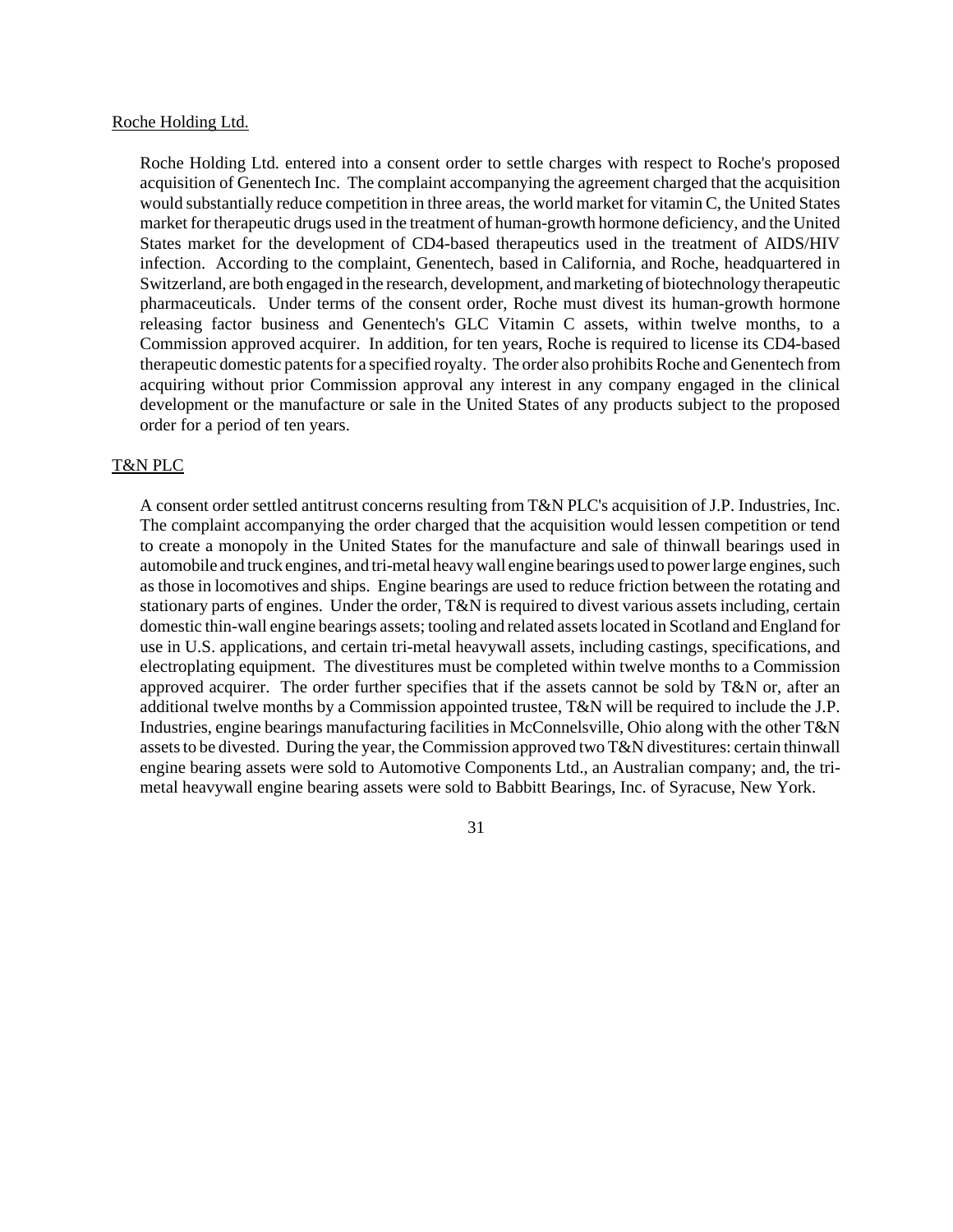## Torrington Company, The

The Torrington Company and Universal Bearings Inc. agreed to settle charges resulting from Ingersoll-Rand Company's proposed acquisition of Universal. According to the complaint accompanying the consent order, Universal prematurely began consolidating its axle shaft business into Torrington, Ingersoll Rand's wholly-owned subsidiary, during the Hart-Scott-Rodino waiting period. Torrington is engaged in the production of anti-friction devices, including needle rollers, pins, and axle shafts. The complaint further alleged that during this same period of time, Universal allocated the business of its axle shaft customers to Torrington. Under terms of the order Torrington and Universal agreed not to consolidate the production, marketing or any other aspect of their respective businesses with an acquiring person prior to the consummation of any proposed acquisition. Earlier in the year, the Commission authorized its staff to seek a preliminary injunction to block Ingersoll-Rand's acquisition of Universal. TheCommission believed that the acquisitionwould substantially reduce competition in the manufacture and sale of needle rollers, cylindrical steel parts used for anti-friction purposes in bearings for automobile transmissions, drive shafts,, and power steering units. The parties abandoned the transaction before the motion for a preliminary injunction could be filed in a federal district court.

# CONSUMER PROTECTION MISSION

# American Life Nutrition, Inc.

American Life Nutrition, a wholesale dealer of dietary food supplements, agreed to settle charges it made false and unsubstantiated therapeutic claims in its Chinese-language advertising for five of its products. The order prohibits the respondents from making false and unsubstantiated health efficacy claims for their dietary food supplement products in the future, and orders them to pay for corrective advertising that will also appear in Chinese-language newspapers.

# Asics Tiger Corporation

Asics Tiger Corporation agreed to settle allegations that it claimed persons wearing its "gel" athletic shoes would suffer fewer impact-related injuries than wearers of other athletic shoes, without having competent and reliable evidence to support the claims. The consent agreement prohibits the company from making unsubstantiated performance claims about its athletic shoes in the future.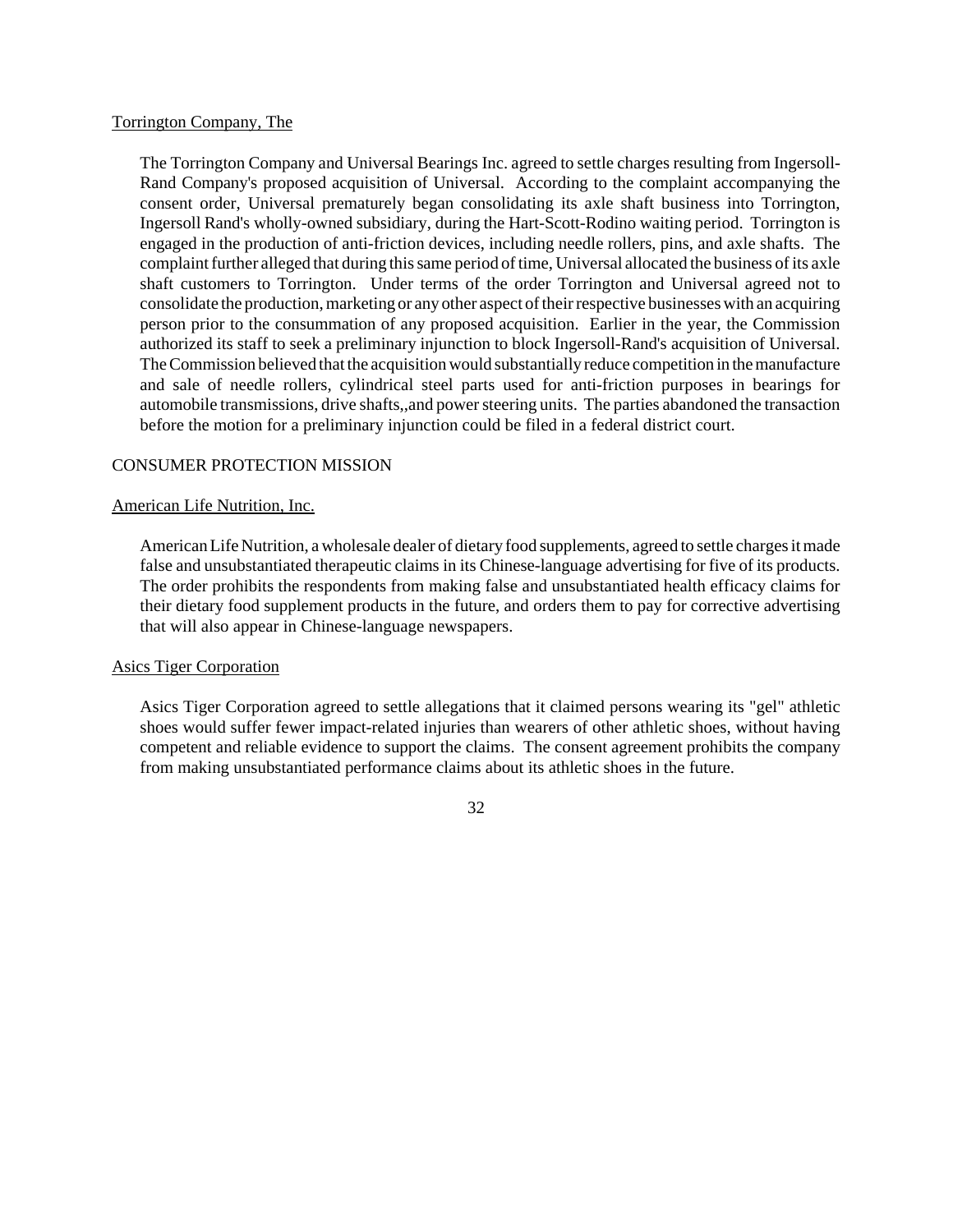## Audio Communications, Inc.

Audio Communications was alleged to have deceptively marketed "900" number information services to children. The company agreed to an order prohibiting it from misrepresenting the number of calls required to receive a free prize or premium or the ease with which a premiumcan be obtained. The order also requires Audio Communications to explain the material terms and conditions for obtaining a premium, and to prominently disclose the cost of the call and statements regarding the need to obtain a parent's permission to make the call. The company must also provide a reasonable means for the person responsible for paying for the call to avoid unauthorized calls by children, or offer a one-time credit or refund.

# Budget Rent-A-Car

Budget Rent-A-Car agreed to settle charges alleging that it did not disclose to renters that it failed to inspect automobiles subject to recall notices within a reasonable period of time and, if appropriate, make necessary repairs. The order requires Budget to either inspect and repair affected vehicles within a reasonable time after receiving the recall notice, or disclose to renters that the vehicles are subject to safety recall notices and may contain defects.

# Canandaigua Wine Company

CanandaiguaWineCompanywas chargedwith allegedlymisrepresenting, through packaging, marketing and advertising, that its fortified wine beverage, Cisco, was a low-alcohol, single serving drink, and that the deception led to cases of alcohol poisoning. The order prohibits the company from representing that Cisco is a low-alcohol, single serving beverage, and from encouraging retailers to display it next to lowalcohol products. The agreement also requires Canandaigua to change the shape and color of the bottle, and recall retail displays implying Cisco is a single serving drink.

# CPC International, Inc.

CPC International, a major seller of food products, was charged with making allegedly false, misleading and unsubstantiated advertising claims about the effect of Mazola Corn Oil and Mazola Margarine on serum cholesterol levels. CPC agreed not to make claims concerning the product's ability to reduce the risk of developing heart disease or to reduce serum cholesterol levels, unless at the time such representations are made, they are substantiated with competent and reliable scientific evidence. The FTC investigation was conducted in cooperation with ten states.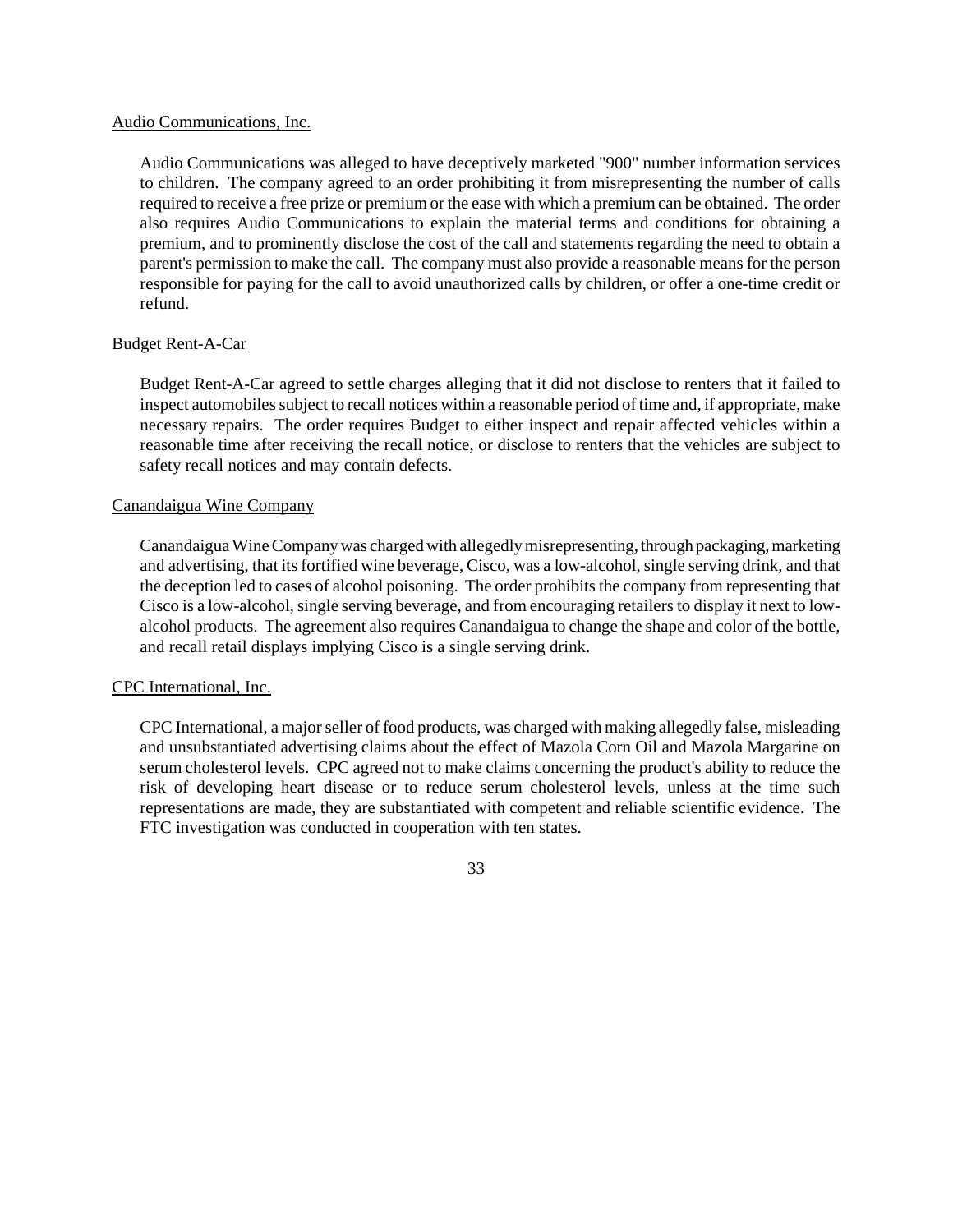### Electronic-Data Systems Corporation

Electronic Data Systems (EDS) has agreed to settle charges that it failed to tell job applicants denied employment based on information in their credit report that the report was at least part of the reason for the denial. The order requires EDS to mail certain of these applicants letters stating the reasons for the denial along with the name and address of the credit reporting agency which supplied the report, and prohibits future violations of the Fair Credit Reporting Act.

## Fertility Institute of Western Massachusetts

Fertility institute and its owner agreed to settle allegations that they made false and unsubstantiated claims about the success rates of their infertility treatments, and with making unsubstantiated claims in the promotion of their services. The respondents agreed not to make misrepresentations regarding their infertility services in the future.

## Guild Mortgage Company

Guild Mortgage Company allegedly provided consumers with misleading, inaccurate and incomplete information regarding the annual percentage rate and the size of monthly payments of its adjustable rate mortgages. The company agreed not to violate the Truth in Lending Act and Regulation Z in the future and to pay \$500,000 in consumer redress.

## Hal Morris

(See -- Money Money Money, Inc., page 35.)

# Haverhills

Haverhills, a mail order company, agreed to settle allegations that it made false and unsubstantiated claims regarding suntanning and fuel-economy devices. The order prohibits Haverhills and its owners from misrepresenting the safety or abilities of such devices in the future.

# IVF Australia, Ltd.

IVF Australia, one of the largest providers of infertility services in the United States, agreed to settle allegations that it misrepresented the success rate of its in vitro fertilization services. The company agreed not to make such representations in the future. The allegations did not concern the quality of the infertility services provided, but only addressed the success-rate claims the company made in its advertisements.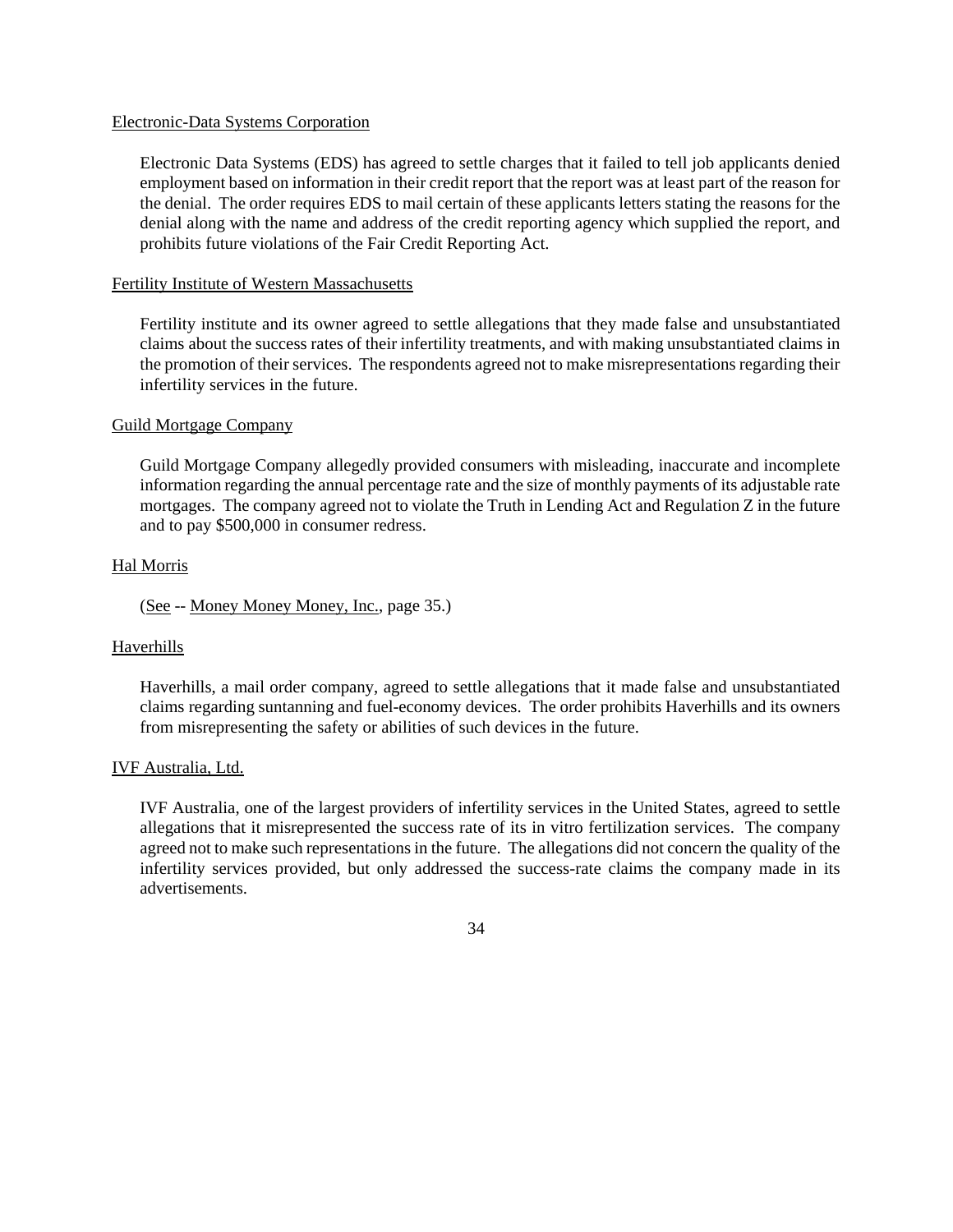### Jerome Russell Cosmetics, U.S.A., Inc.

Jerome Russell and its owner, David J. Marcus, agreed to settle charges that they made false and unsubstantiated ozone safety claims in marketing cosmetics that contain a harmful ozone-depleting substance. The order prohibits respondents from representing that any product containing a Class I ozone-depleting substance will not damage the ozone layer, and from making unsubstantiated claims that a product containing an ozone-depleting substance has environmental benefits.

# Lewis Galoob Toys, Inc.

Lewis Galoob Toys agreed to settle charges that it made allegedly false and misleading claims regarding the need for assembly of certain Lewis Galoob toys, the purchase and operation of the toys, and the number of items received when the toys are purchased. The order prohibits Galoob from making misrepresentations in the advertising, labeling, sale or distribution of toys.

#### Miles, Inc.

Miles was charged with making allegedly unsubstantiated advertising claims about the health benefits of its One-A-Day brand multiple vitamins. The company agreed not make such unsubstantiated claims in the future.

## Money Money Money, Inc., & Hal Morris

Money Money Money, Inc. and Hal Morris were charged with making allegedly false claims in a 30 minute commercial advertising the availability of government grants. The infomercial, called "Money Money Money", is one of a series respondents produced. The respondents agreed not to air the infomercial again and agreed to pay \$175,000 for consumer redress.

#### Nationwide Acceptance Corp.

Nationwide Acceptance settled allegations that it violated the Fair Credit Reporting Act by failing to notify consumerswhowere denied credit that it considered information fromcredit bureaus or otherthird parties. The order requires Nationwide to provide such notices in the future, and to notify consumers to whom it denied credit and to whom it did not give proper notification.

#### NME Hospitals, Inc.

NME Hospitals, an infertility clinic, agreed to settle allegations that it misrepresented the success rate of its in vitro fertilization services. The company agreed not to make such representations in the future. The allegations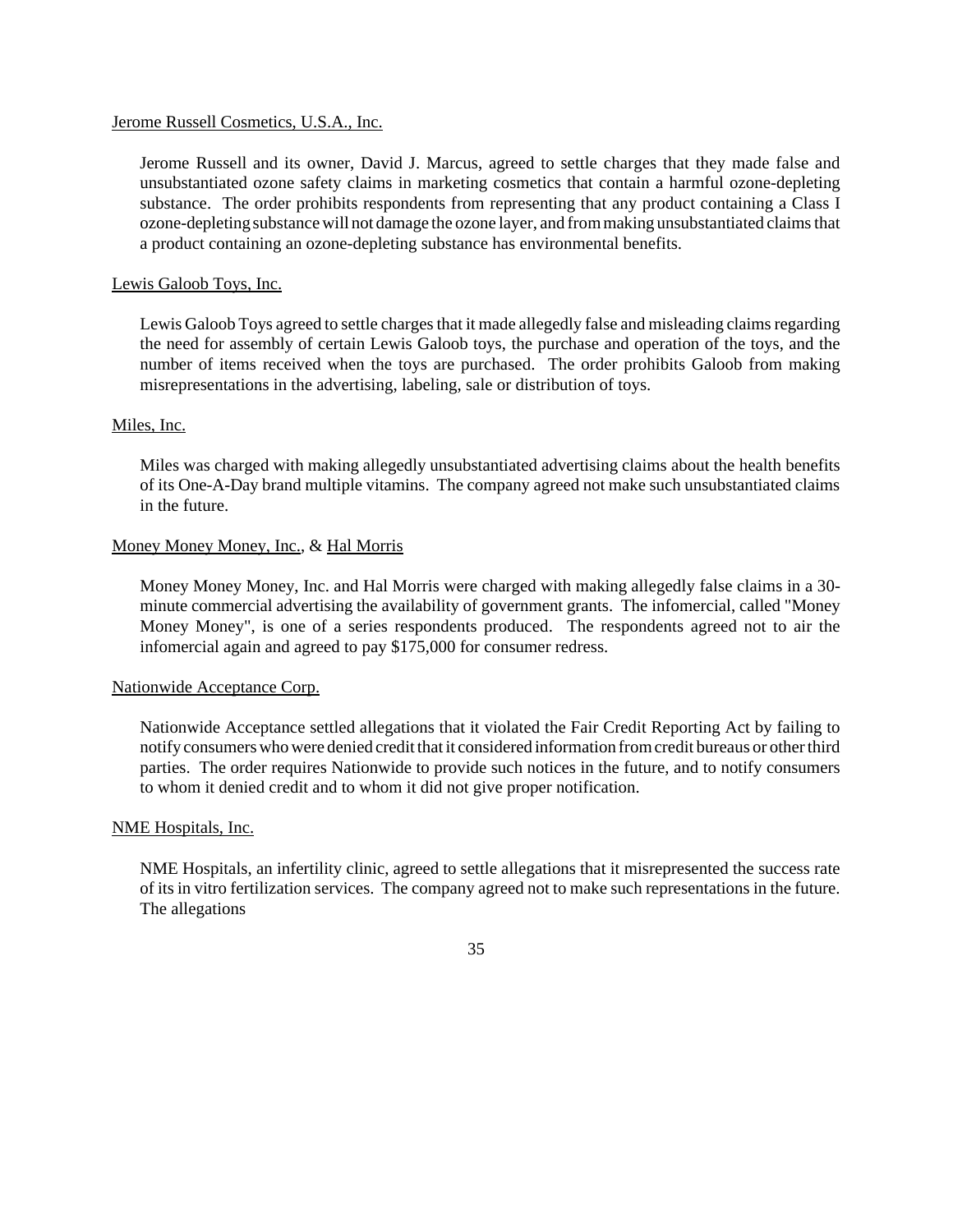did not concern the quality of the infertility services provided, but only addressed the success-rate claims in advertisements.

## Nobody Beats the Wiz, Inc.

Nobody Beats the Wiz, a retailer of electronic goods, allegedly failed to make consumer product warranties available to prospective buyers of its merchandise in violation of the Magnuson-Moss Warranty Act's Pre-Sale Availability of Written Warranty Rule. The company agreed to an order requiring it to make the text of any written warranty on a consumer product costing more than \$15 readily available to consumers, and to instruct retail store managers and assistant managers engaged in the sale of consumer products of their obligations under the Act.

## Perrier Group of America, Inc., The

The Perrier Group agreed to settle allegations that it falsely advertised that Perrier sparkling mineral water is not processed or filtered before it is bottled. The consent agreement prohibits Perrier from falsely claiming that any mineral water it sells is unprocessed or unfiltered, or from making false claims regarding the manner in which the water is carbonated.

## Richard B. Pallack, Inc.

Richard B. Pallack, Inc. settled allegations that it removed foreign-origin labels from men's clothing in violation of the Wool Products Labeling Act and the FTC Act. The order prohibits future violations of both Acts.

# Richard Crew

Richard Crew agreed to settle allegations that he made false and unsubstantiated claims for the EuroTrym Diet Patch, a purported weight-loss product, and that he falsely represented that the programlength commercial, produced by Twin Star Productions, Inc., was something other than a paid commercial. The order prohibits Crew from making unsubstantiated efficacy claims for any product or service and from misrepresenting that a paid advertisement is an independent program.

## Robert Francis

Robert Francis agreed to settle allegations that he made false and unsubstantiated claims for the EuroTrym Diet Patch, and that he falsely represented that a program-length commercial, produced by Twin Star Productions, Inc., was something other than a paid commercial. The order prohibits Francis from making unsubstantiated efficacy claims for any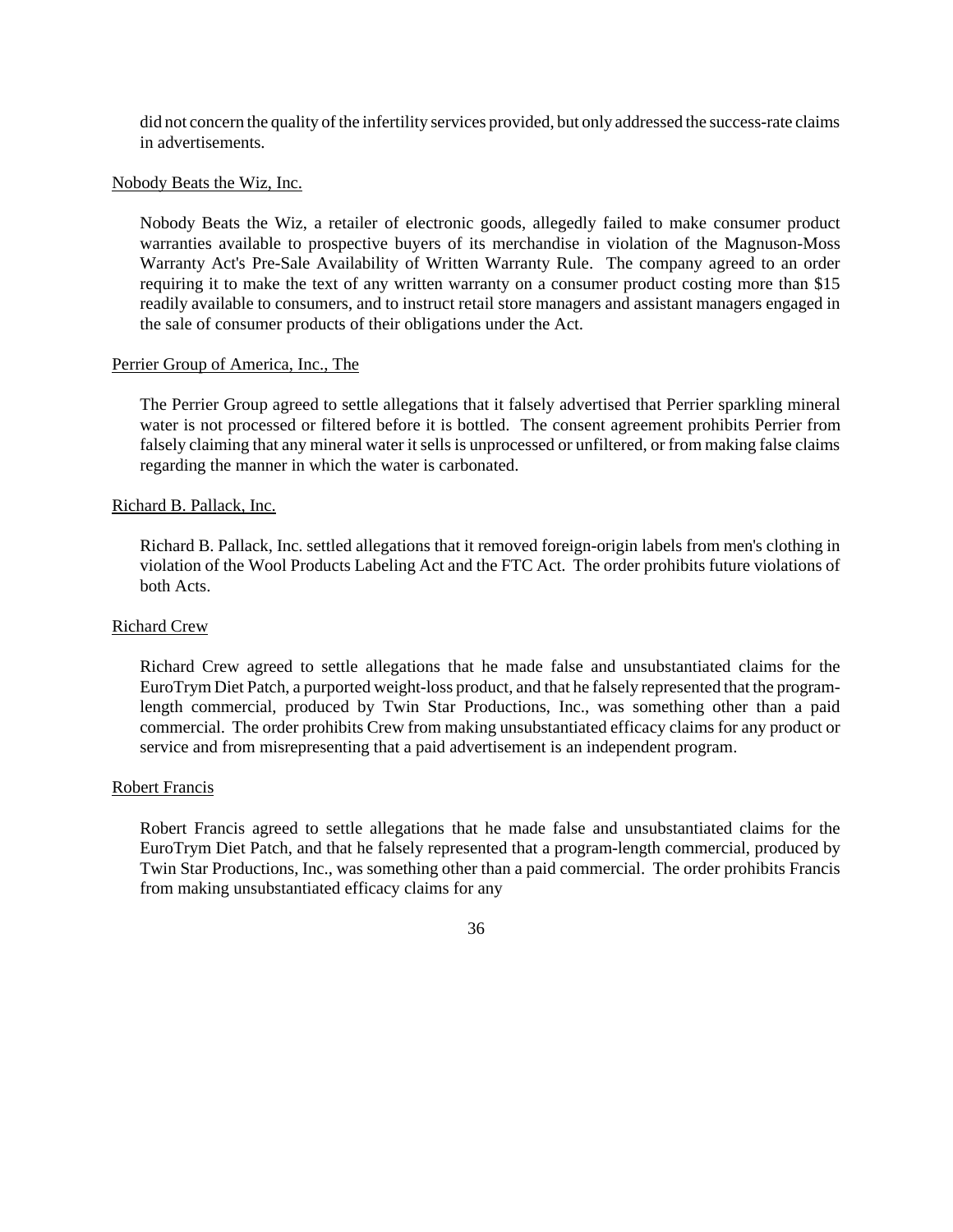product or service and from misrepresenting that a paid advertisement is an independent program.

# Strawbridge & Clothier, Inc.

Strawbridge & Clothier agreed to settle allegations that it failed to disclose whether the textile products in its mail order catalogs were made in the United States, imported or both, and failed to disclose proper generic names of fabrics. The company agreed to an order prohibiting future violations of the Textile Fiber Products Identification Act.

## Taylor Woodcraft, Inc.

Taylor Woodcraft agreed to settle allegationsthat it deceptively represented that its household furniture was made of solid maple or oak, when a number of its pieces contained veneered surfaces. The order prohibits such misrepresentations in the future.

#### Teleline, Inc.

Teleline settled allegations that it deceptively marketed "900" number information services to children. The company agreed to an order prohibiting it from misrepresenting the number of calls required to receive a free prize or premium, the ease with which a premium can be obtained or the total cost for hearing one complete information service message. The order also requires Teleline to explain the material terms and conditions for obtaining a premium, and to prominently disclose the cost of the call and statements regarding the need to obtain a parent's permission to make the call. The company must also provide a reasonable meansfor the person responsible for paying for the call to avoid unauthorized calls by children, or offer a one-time credit or refund.

## Towne, Silverstein, Rotter, Inc.

Towne, Silverstein, Rotter, an advertising agency, agreed to settle charges that it made allegedly false and misleading claims for certain Lewis Galoob toys regarding the need for assembly of the toys, the purchase and operation of the toys, and the number of items received when the toys are purchased. The order prohibits the ad agency from making misrepresentations in the advertising of Galoob toys in the future.

#### Twin Star Productions, Inc.

Twin Star Productions, and six Twin Star officers, allegedly made false and unsubstantiated claims in connection with program-length commercials for a weight loss product, a baldness product, and an impotence product. The respondents were also charged with falsely representing that their programlength commercials are something other than paid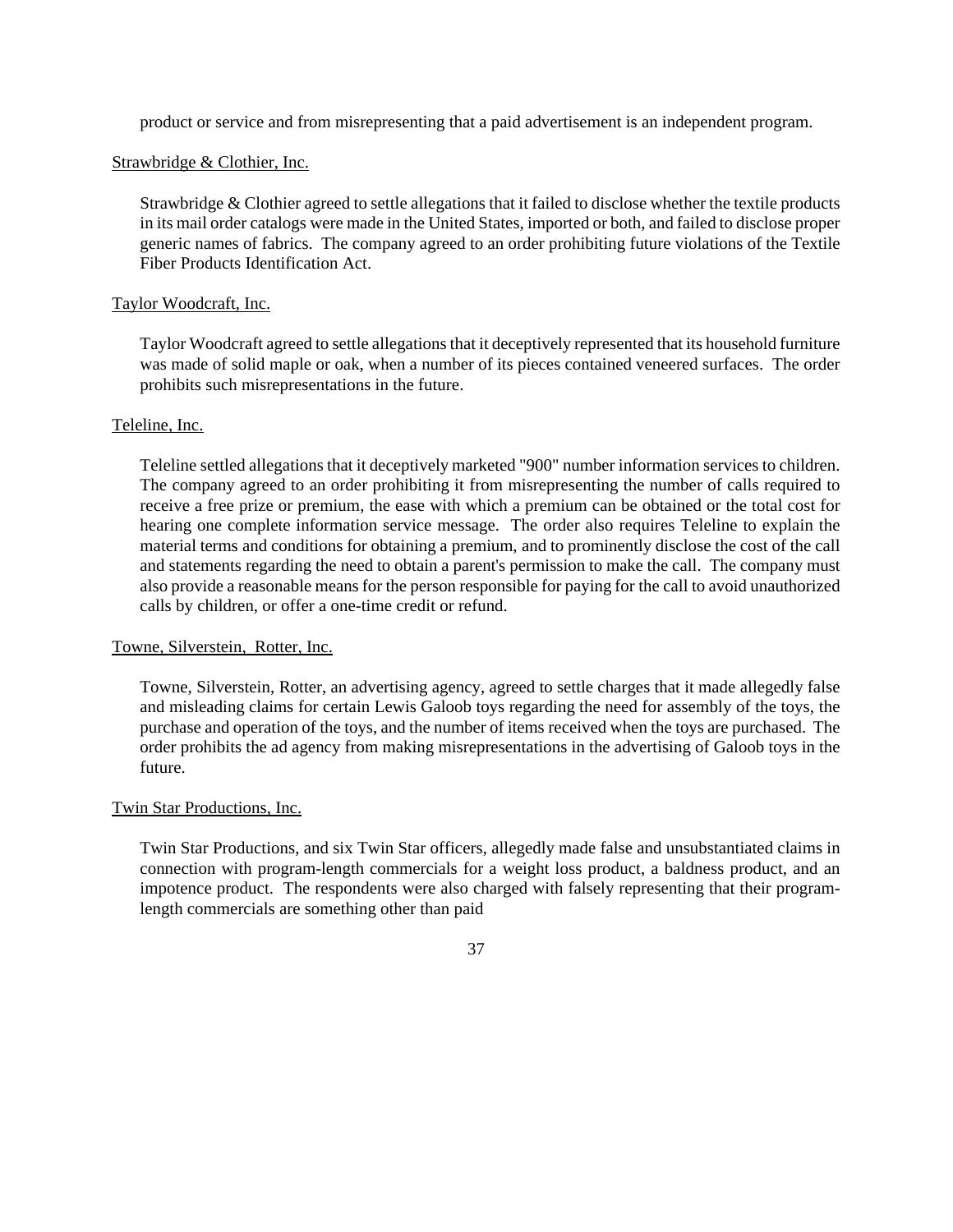commercial advertising. The order prohibits the respondents from making unsubstantiated efficacy claims for any product or service and misrepresenting that a paid advertisement is an independent program. The order also requires Twin Star and five of the six individuals to pay a total of \$1.5 million in consumer redress.

# United States Sales Corporation

United States Sales Corporation was charged with allegedly failing to disclose the geographic origin of textile products advertised in its mail order catalogs, a violation of the Textile Fiber Products Identification Act. The order prohibits future violations of the Act.

# Zipatone, Inc.

Zipatone, Inc. and its chief officer agreed to settle allegations that the company made false environmental claims for Zipatone Spray Cement, an adhesive used in commercial art. The agreement prohibits the respondents from representing that any product containing a Class I ozone-depleting substance will not damage the environment, and from making unsubstantiated claims that any product containing are ozonedepleting substance offers environmental benefits.

# PART III ADMINISTRATIVE COMPLAINTS

# MAINTAINING COMPETITION MISSION

# Diran M. Seropian, M.D.

The Commission charged in an administrative complaint that Dr. Diran M. Seropian illegally conspired with others to prevent the Cleveland Clinic Foundation from establishing a clinic in Northern Broward County, Florida. The complaint charged that Dr. Seropian and the medical staffs of two area hospitals threatened not to refer patients or provide medical services to the hospitals if the Broward General Medical Center entered into an affiliation to provide medical services and privileges to physicians of the Cleveland Clinic. Dr. Seropian, Chief of Staff at Broward General, would be prohibited from refusing to deal with any provider of health care services if an Administrative Law Judge upholds the complaint. During the year, the Commission accepted for public comment separate agreements with the medical staffs of Broward General and Holy Cross Hospital. (See -- Medical Staff of Broward General Medical Center; and Medical Staff of Holy Cross Hospital page 30.)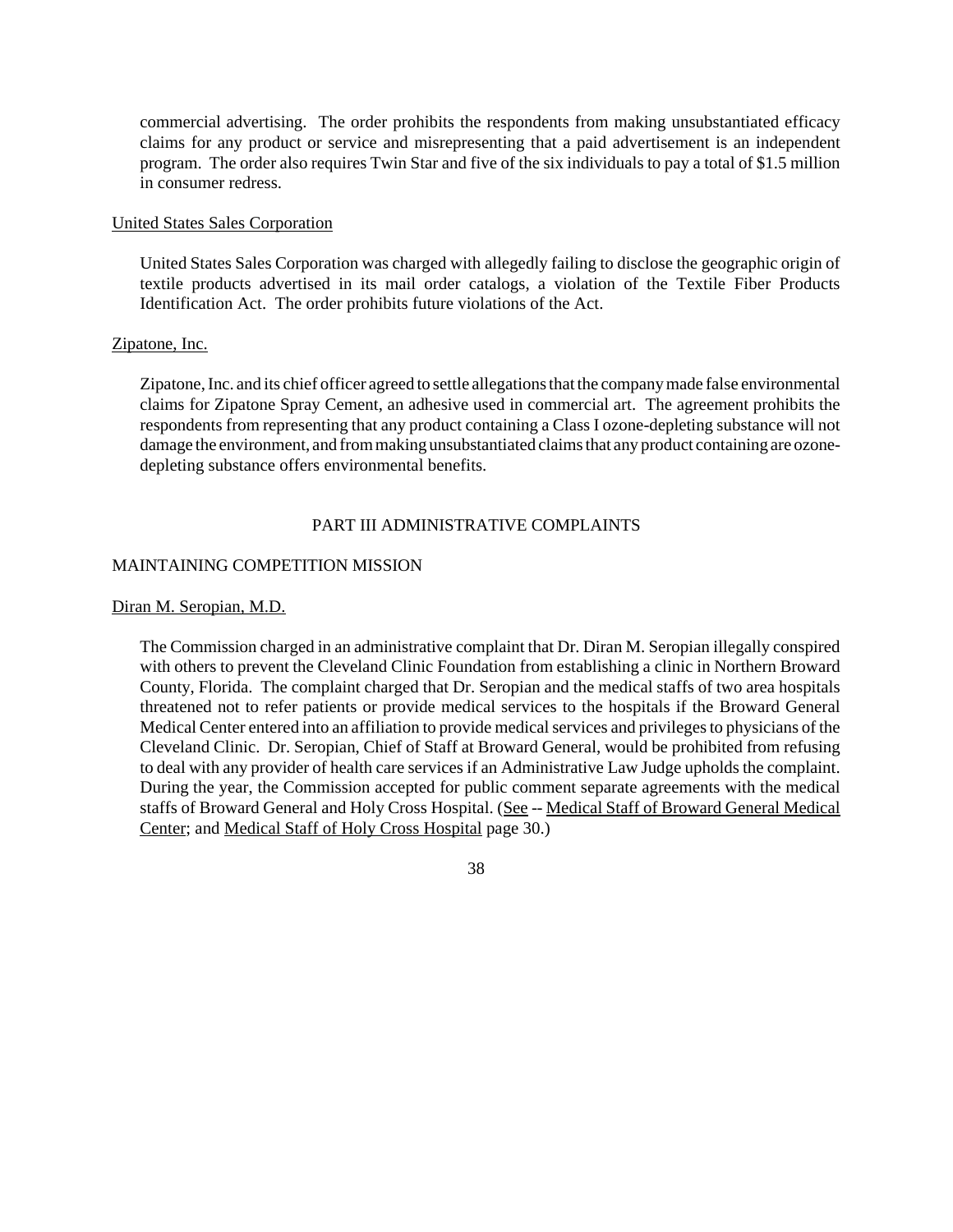## Harbour Group Investments. L.P.

 $(See page 43.)$ 

## R.R. Donnelley & Sons Co.

The Commission charged that R.R. Donnelley  $&$  Sons Co.'s acquisition of Meredith/Burda Companies created a dominantfirmin the production of high volume publication gravure printing used in magazines and catalogs. According to the complaint, the acquisition increased concentration and may have substantially lessened competition in the United States by increasing the likelihood of actual collusion among the remaining firms engaged in commercial printing services. In addition to R.R. Donnelley, the complaint also names Meredith Corp. and Pan Associates, L.P., the fifty-fifty owners of Meredith/Burda. The transaction was consummated in September 1990 after the U.S. District Court for the District of Columbia denied the Commission's request for a preliminary injunction.

## University Health, Inc.

The Commission issued an administrative complaint challenging the proposed acquisition of St. Joseph Hospital by University Health, Inc. According to the complaint, the acquisition would reduce competition for general acute care hospital services in the Augusta, Georgia area and would also deny patients, physicians, and health care insurers the benefits of open competition based on price, quality and service. The complaint further alleged that the Augusta area was already highly concentrated and that the acquisition would increase the possibility of collusion among other area hospitals. The U.S. Court of Appeals for the Eleventh Circuit unanimously directed the U.S. District Court for the Southern District of Georgia in Augusta to grant the preliminary injunction sought by the Commission to block the proposed acquisition. The appeals court also affirmed the district court's holding that the Commission has jurisdiction under the Clayton Act over asset acquisitions involving solely nonprofit entities. The motion for the preliminary injunction was the first time the Commission has asked a federal court to block a non-profit hospital merger.

# CONSUMER PROTECTION MISSION

## Phone Programs, Inc.

TheCommission issued a complaint charging Phone Programs, Inc. ("PPI") with deceptively and unfairly advertising and, marketing "900" number information services to children. The complaint alleges that PPI misrepresented the content of the story programs and the ease with which children who called could obtain the premiums or gifts offered, and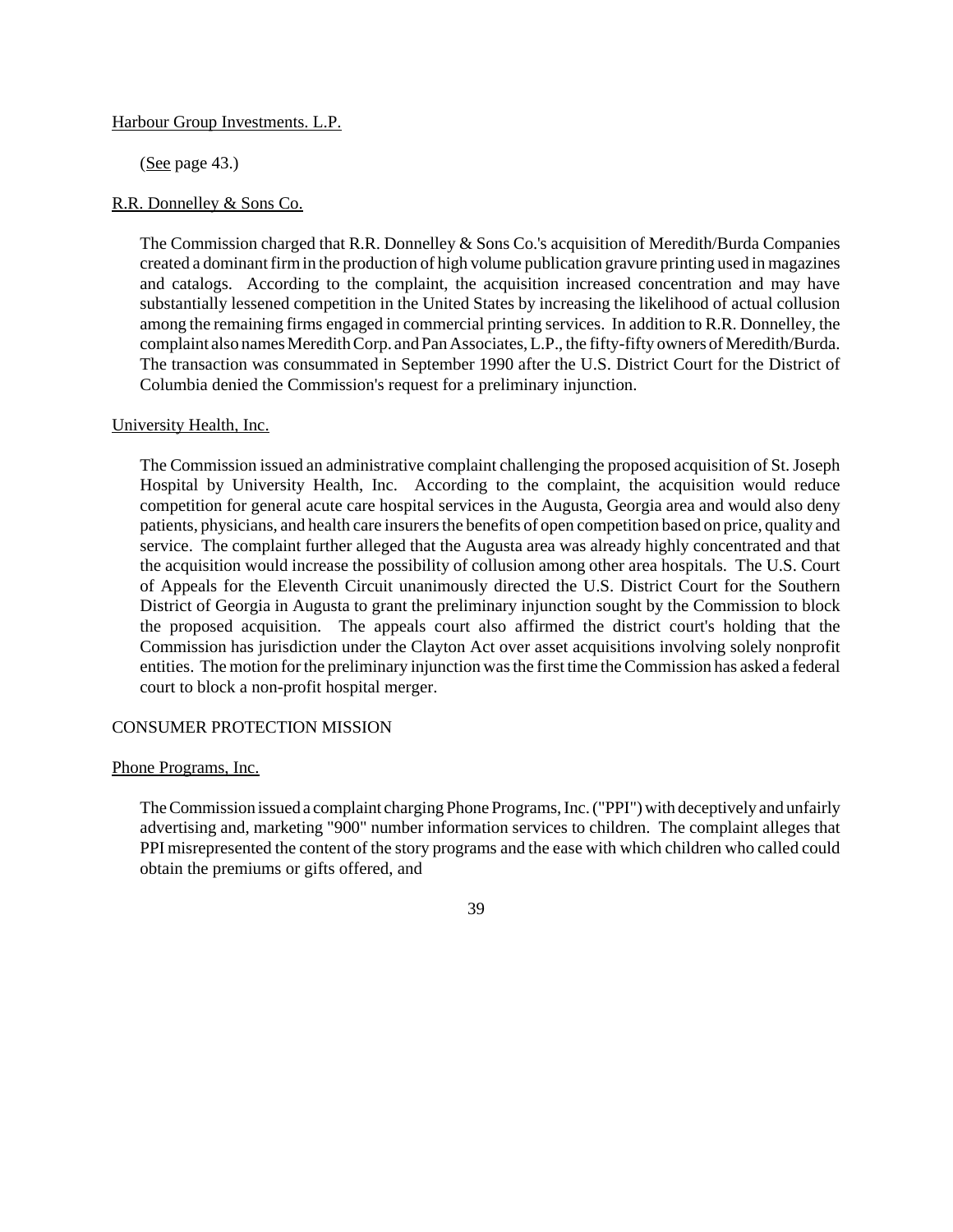induced children to call without providing a reasonable means for persons responsible for paying for the calls to exercise control over the transactions.

Viral Response Systems, Inc.

The Commission charged Viral Response Systems and its president with making allegedly unsubstantiated claims that the Viralizer System, a hand-held device that blows heated air and medicated spray into nasal passages, relieves cold symptoms and eliminates colds.

# PART III (ADJUDICATIVE STAGE) CONSENT AGREEMENTS ACCEPTED AND PUBLISHED FOR PUBLIC COMMENT

## MAINTAINING COMPETITION MISSION

Alan Kadish

(See page 42.)

# Brooklyn Beverage Acquisition Corporation

(See -- Harold A. Honickman, page 44.)

# Capital Area Pharmaceutical Society

(See -- Alan Kadish, page 42.)

# Chain Pharmacy Association of New York State

(See -- Alan Kadish, page 42.)

## Empire State Pharmaceutical Society, Inc.

(See -- Alan Kadish, page 42.)

# Fay's Drug Company, Inc.

(See -- Alan Kadish, page 42.)

#### Harbour Group Investments L. P.

(See page 43.)

## Harold Honickman

(See page 44.)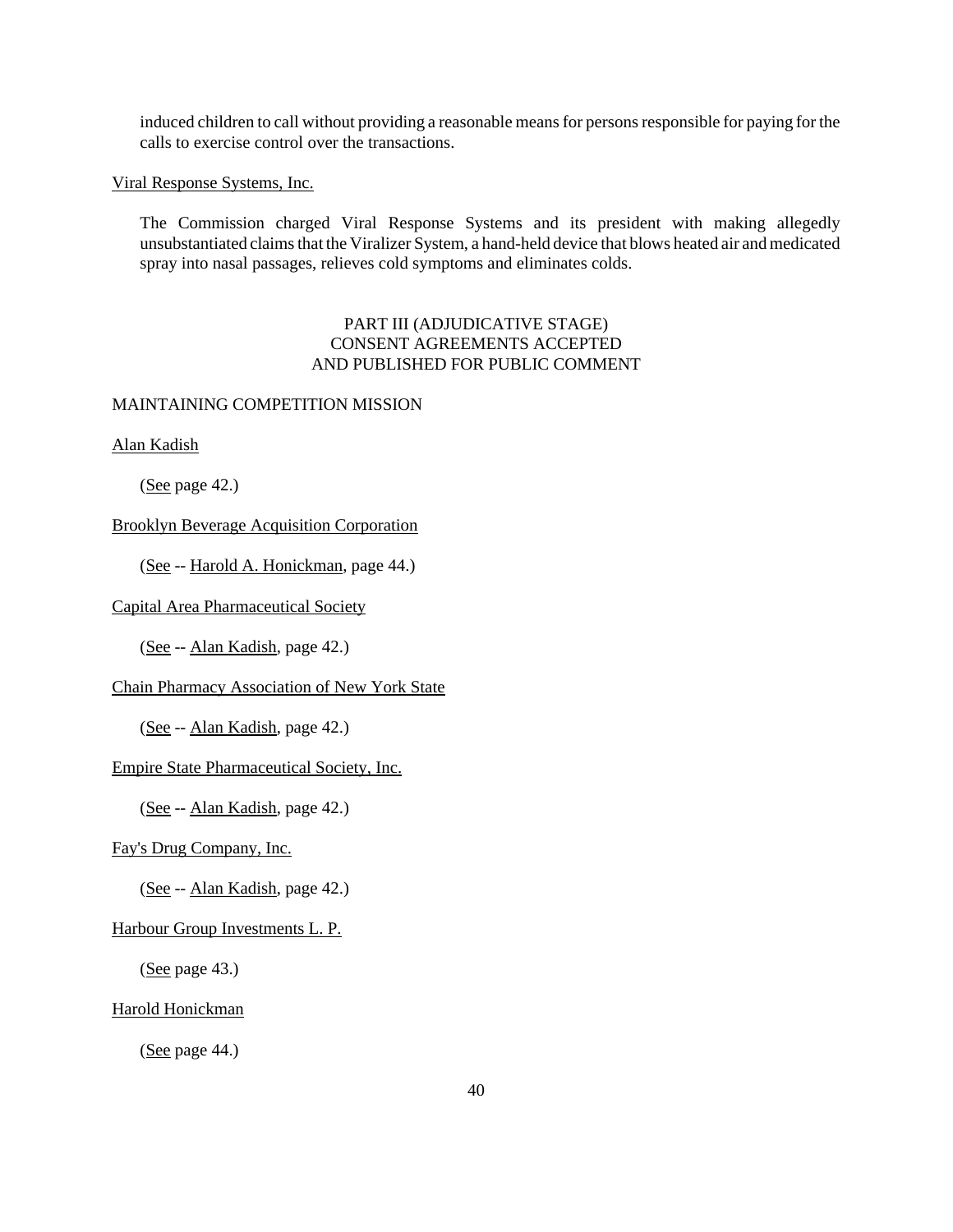#### Hoechst Celanese Corporation

Hoechst Celanese Corporation agreed to a proposed consent order to settle charges stemming from HoechstAktiengesellschaft's acquisition of Celanese Corporation. The administrative complaint alleged that the acquisition would substantially lessen competition in the manufacture and sale of acetal in world markets, including the United States. Acetal, an engineering thermoplastic, is used as a replacement for metal in small mechanical parts such as the gears and rollers in automobiles, videotape recorders, and lawn sprinklers. The acquisition gave Hoechst AG, the parent of Hoechst Celanese, control of the Ticona Polymerwerke in Germany, an acetal joint venture established by Celanese and Hoechst AG. Although the proposed order would not require the three firms to divest any existing or acquired acetal assets or businesses, it would prohibit the firms from creating or enforcing any agreement that serves to prevent the Hoechst/Daicel Chemical Industries, Ltd. joint venture, Polyplastics Company, Ltd. of Japan, from competing against Hoechst and its subsidiaries in the manufacture and sale of acetal in the United States. Hoechst AG and its two United States subsidiaries, Hoechst Corporation and Hoechst Celanese Corporation, are also prohibited from entering into any agreements with any producer of acetal products to allocate or restrict competition in the market for a period of ten years. A separate consent order was entered in 1987 settling charges that the same acquisition could substantially lessen competition in the United States in the manufacture and sale of polyester staple and polyester filament.

## James E. Krahulec

(See -- Alan Kadish, page 42.)

### **Kinney Drugs**

(See -- Alan Kadish, page 42.)

# Melville Corporation

(See -- Alan Kadish, page 42.)

#### Rite Aid Corporation

(See -- Alan Kadish, page 42.)

#### CONSUMER PROTECTION MISSION

### Campbell Soup Company

Campbell Soup agreed to settle allegations that it made unsubstantiated claims that its soups contribute to a diet that reduces the risk of heart disease. The complaint also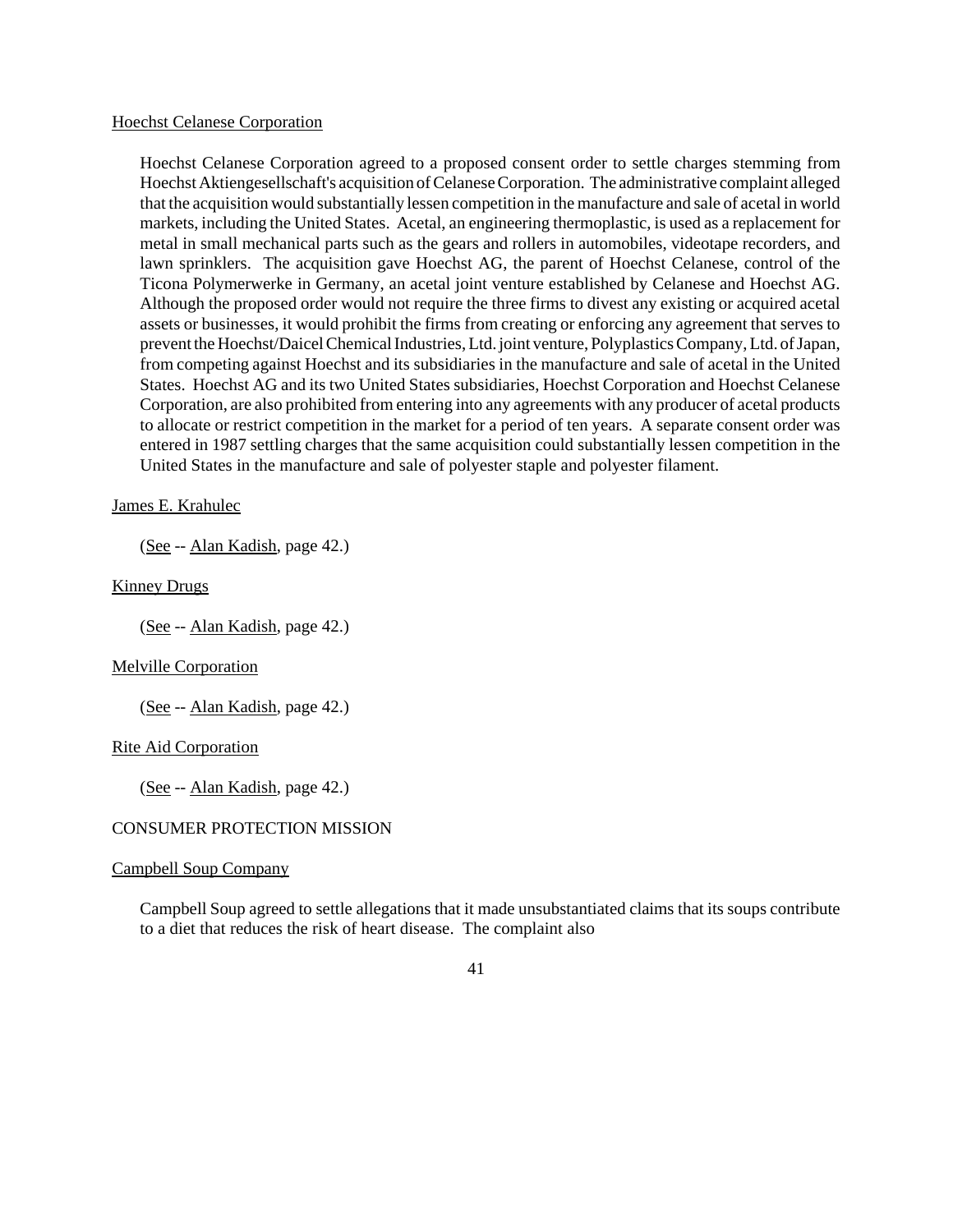alleged that Campbell's advertising linked the low-fat, low-cholesterol content of itssoups with reduced risk of some forms of heart disease without disclosing that the soups are high in sodium, and that a diet high in sodium may increase the risk of heart disease. The company agreed to disclose the sodium content for any soup containing more than 500 milligrams of sodium per eight ounce serving in any advertisement that directly or by implication mentions heart disease in connection with the soup.

### Wayne Phillips

Wayne Phillips agreed to settle allegations that he made false and misleading claims in advertising the availability of government grants to consumers to start small businesses through a 30 minute commercial, one of a series called "Money, Money, Money." The consent agreement prohibits Phillips from distributing the commercial and requires him to pay \$50,000 for consumer redress.

# PART III (ADJUDICATIVE STAGE) CONSENT ORDERS ISSUED

# MAINTAINING COMPETITION MISSION

Alan Kadish, Capital Area Pharmaceutical Society, Chain Pharmacy Association of New York State, Empire State Pharmaceutical Society, Inc., Fay's Drug Company Inc., James E. Krahulec, Kinney Drugs Inc., Melville Corporation, & Rite Aid Corporation

In nine separate consent-orders, three trade associations, four retail pharmacy chains, and two individuals are required not to enter into any agreement with other pharmacy firms to refuse to enter into any thirdparty prescription drug program. The consent orders settled the 1989 administrative complaint against Chain Pharmacy Association of New York State, Pay's DrugCompany, Inc.,James E. Krahulec, Kinney Drugs Inc., Melville Corporation, and the Rite Aide Corporation, and the two 1990 administrative complaints issued in Empire State Pharmaceutical Society, Inc., Capital Area Pharmaceutical Society, and Alan Kadish, the former president of the Pharmaceutical Society of the State of New York, Inc. Each complaint charged that the associations, pharmacy chains, and individuals conspired with others to refuse to participate in New York State's proposed Employees Prescription Plan designed to reduce the state's cost for the program, and thereby lower the prescription reimbursement rate paid to pharmacies. According to the complaints, the State of New York lost approximately \$7 million after it was coerced into increasing the prices paid to pharmacies under the Prescription Plan. Under terms of the orders, all parties are prohibited from communicating to any pharmacy firm their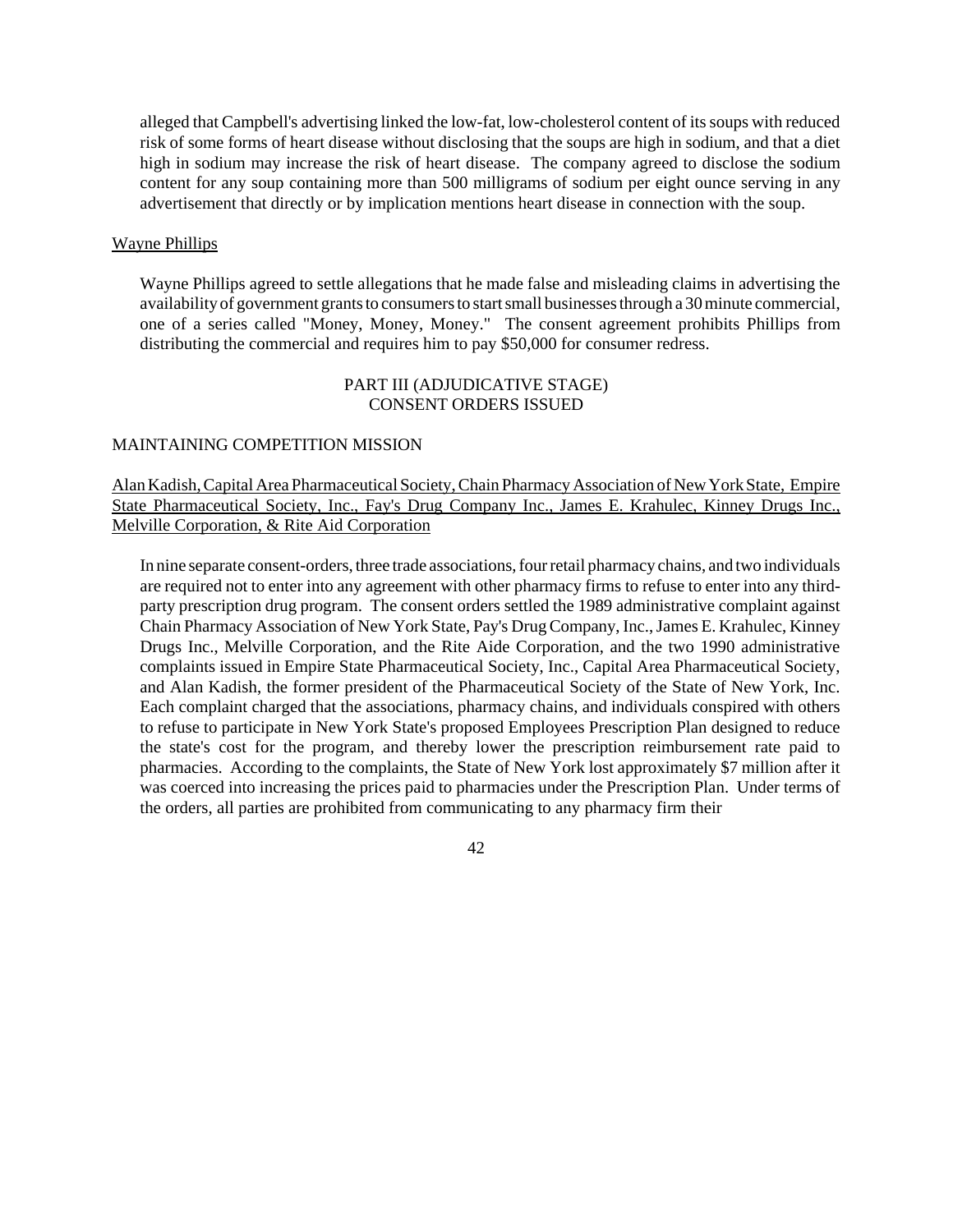individual intentions to enter into any existing or proposed participation agreement for a period of eight years. In addition, for a period of eight years, each respective party is prohibited from advising or communicating with any other pharmacist with respect to entering into a participation agreement involving the prescription reimbursement policies of third-party payers. In 1989 and 1990 the Commission entered consent orders with three other pharmacy chains and four other pharmaceutical societies to settle similar charges relating to the same prescription drug plan: Brooks Drug, Inc.; Carl's DrugCo. Inc.; Genovese Stores, Inc.; Long Island Pharmaceutical Society, Inc.; Pharmaceutical Society of Orange County, Inc.; Pharmaceutical Society of the State of New York; and Westchester County Pharmacy. During fiscal year 1991, an Administrative Law Judge ruled that Peterson Drug Company, headquartered in New York, participated in this same conspiracy to boycott the prescription drug program.

### Brooklyn Beverage Acquisition Corporation

(See -- Harold A. Honickman, page 44.)

Capital Area Pharmaceutical Society

(See -- Alan Kadish, page 42.)

Chain Pharmacy Association of New York State

(See -- Alan Kadish, page 42.)

Empire State Pharmaceutical Society, Inc.

(See -- Alan Kadish, page 42.)

Fay's Drug Company, Inc.

(See -- Alan Kadish, page 42.)

Harbour Group Investment, L.P.

Meade Instruments, a subsidiary of Harbour Group Investments L.P., and Celestron International, a subsidiary of Diethelm Holding (U.S.A.) Ltd., entered consent orders to settle charges relating to their plans to create a joint venture. Meade and Celestron proposed to form a fifty-fifty joint venture, Celestron Meade International, that would manufacture and market mid-sized Schmidt-Cassegrain telescopes used in astronomical viewing. According to the administrative complaint, Meade and Celestron are two of the largest manufacturers of these telescopes in the United States and a combination of the two companies would have created a virtual monopoly for the telescopes. The consent orders require Harbour Group and Diethelm Holding to obtain prior Commission approval for ten years before acquiring any,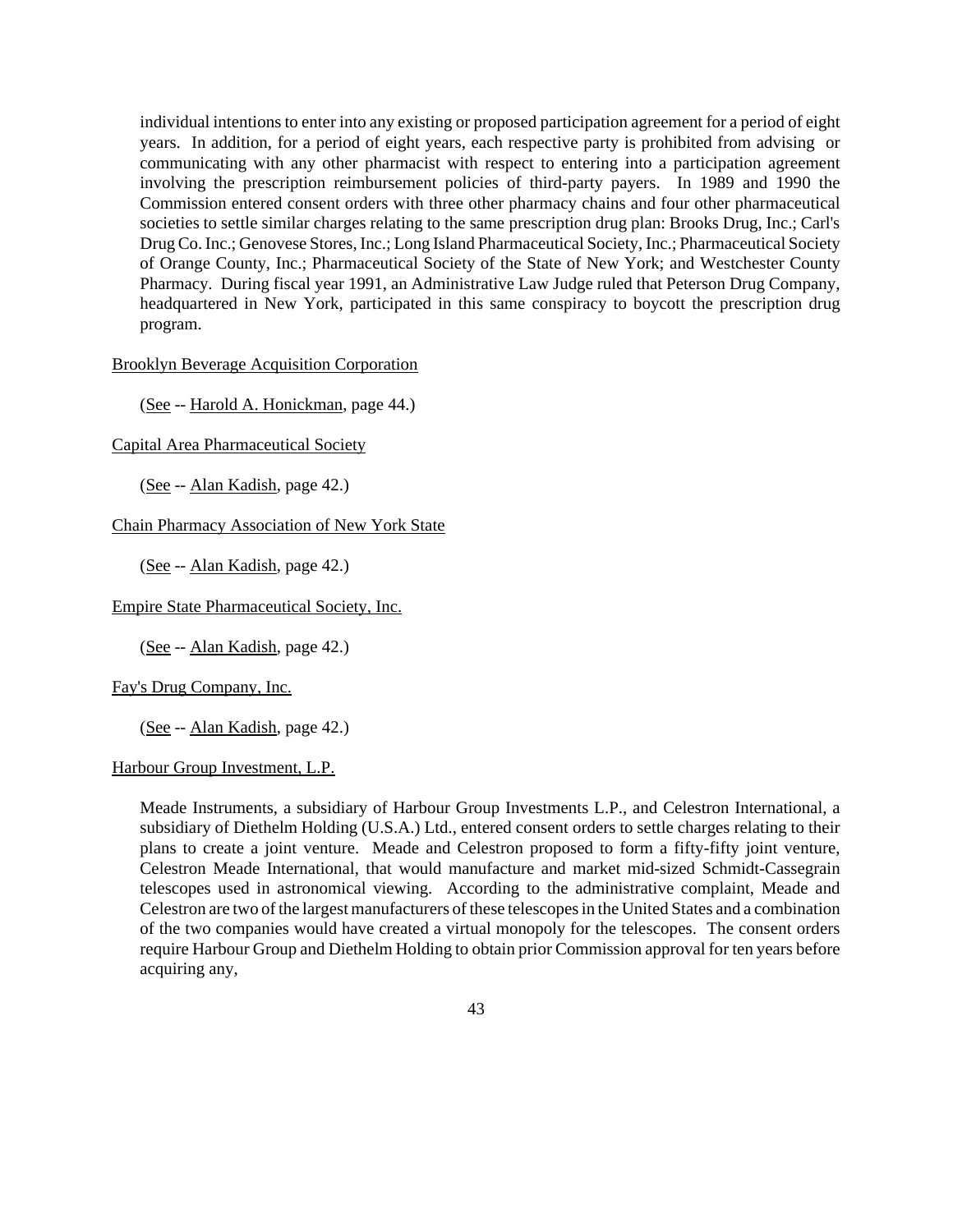company that manufactures or sells mid-sized Schmidt-Cassegrain telescopes in the United States. The parties abandoned their planned combination and agreed to the consent order afterthe U.S. DistrictCourt for the District of Columbia granted the Commission's request for a preliminary injunction.

# Harold Honickman

Mr. Harold A. Honickman and the Brooklyn Beverage Acquisition Corp. agreed to settle charges that the 1987 acquisition of the Seven-Up Brooklyn Bottling Company, Inc. would reduce competition in the production, distribution, and sale of branded carbonated soft drinks in the New York metropolitan area. According to the complaint, as a result of the acquisition, Mr. Honickman and his Brooklyn Beverage subsidiary bottled, distributed, and sold soft drinks in the area under the Pepsi, Canada Dry And Seven-Up names. The Seven-Up assets were later sold. The consent order requires Mr. Honickman to obtain prior Commission approval for ten years before acquiring any interest in a carbonated soft drink bottling operation in the New York metropolitan area. According to the order, prior approval would not be required if notice of the proposed transaction was reported under the Hart-Scott-Rodino Premerger Notification Rules and if Honickman and Brooklyn Beverage divested all overlapping assets within six months before exercising control over the newly acquired assets.

# James E. Krahulec

(See -- Alan Kadish page 42.)

# Melville Corporation

(See -- Alan Kadish, page 42.)

# Rite Aid Corporation

(See -- Alan Kadish, page 42.)

# CONSUMER PROTECTION MISSION

## Consumer Direct, Inc.

Consumer Direct agreed to settle allegations that it made false and unsubstantiated performance claims about its "Gut Buster" sit-up exercise device, and failed to disclose that the device may break and injure the user. The order requires respondents to warn past purchasers of the Gut Buster's potential for breakage and personal injury, and inform them of the FTC's charges that the product does not tone or strengthen the stomach. The complaint named Consumer Direct and Fitness Quest, which has since changed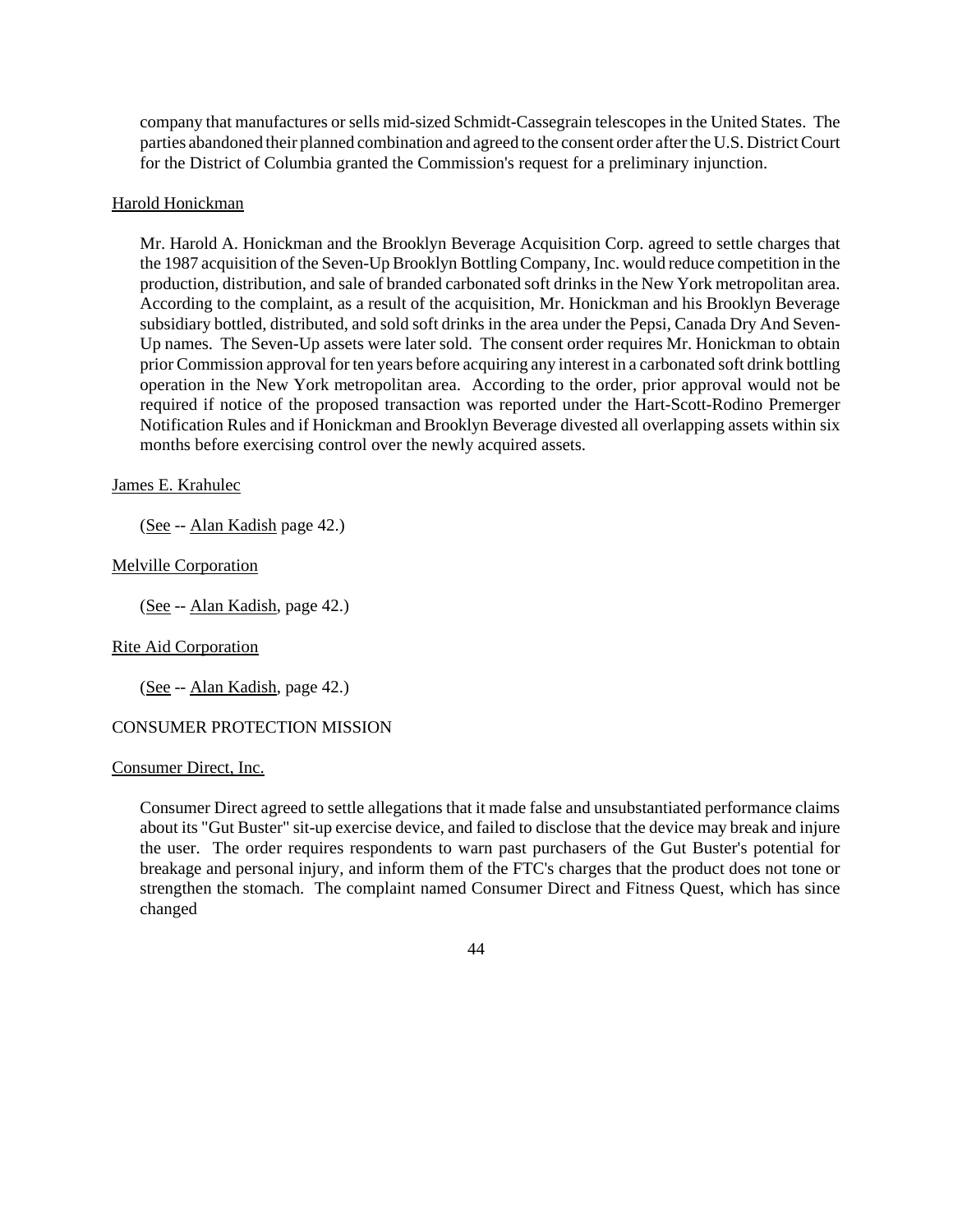its name to The Gut Buster Corporation, and two principals in the companies as defendants.

## TK-7 Corporation

TK-7 Corporation and its principal, Moshe Tal, agreed to settle charges that they made false and unsubstantiated performance claims for a gasoline additive. The company manufactures and sells various fuel additives under the "TK-7" brand name. The order prohibits unsubstantiated claims regarding the efficacy of any fuel or engine additive in the future.

## INITIAL DECISIONS

### MAINTAINING COMPETITION MISSION

# Coca-Cola Bottling Company of the Southwest

An Administrative Law Judge dismissed a complaint that challenged Coca-Cola Bottling Company of the Southwest's acquisition of certain San Antonio Dr Pepper Bottling Co. assets. The administrative complaint charged that the acquisition reduced competition in the production of national brand soft drinks and increased the likelihood of collusion in the San Antonio area. The complaint further alleged that the acquisition would weaken the Big Red Bottling Company, a company comprised of the Dr Pepper Bottling Co. assets not included in the purchase by Coca-Cola. The judge concluded that the relevant product market was broader than defined by the complaint and included national brands, privatelabel, and warehouse brands of soft drinks. Additionally, the judge defined the geographic market as one larger than the ten county area around San Antonio named in the complaint and found that competition in the market for soft drinks in that area was healthy. The relevant market is characterized by excess capacity, low prices, and low barriers to entry.

# Coca-Cola Company, The

An Administrative Law Judge refused to issue an order in a 1986 complaint that challenged The Coca-Cola Company's proposed acquisition of Dr Pepper Co. The complaint alleged that the acquisition would reduce competition in the production, distribution, and sale of carbonated soft drinks and soft drink concentratesin the United States. Soon after the start of the administrative proceedings, the shareholders of DP Holdings Inc., the parent of Dr Pepper, terminated the purchase agreement with Coca-Cola. Dr Pepper was later sold to Hicks and Haas. After the transaction was abandoned, the Commission denied a motion to dismissthe complaint and returned the matter to the Administrative Law Judge to determine whether a violation had occurred and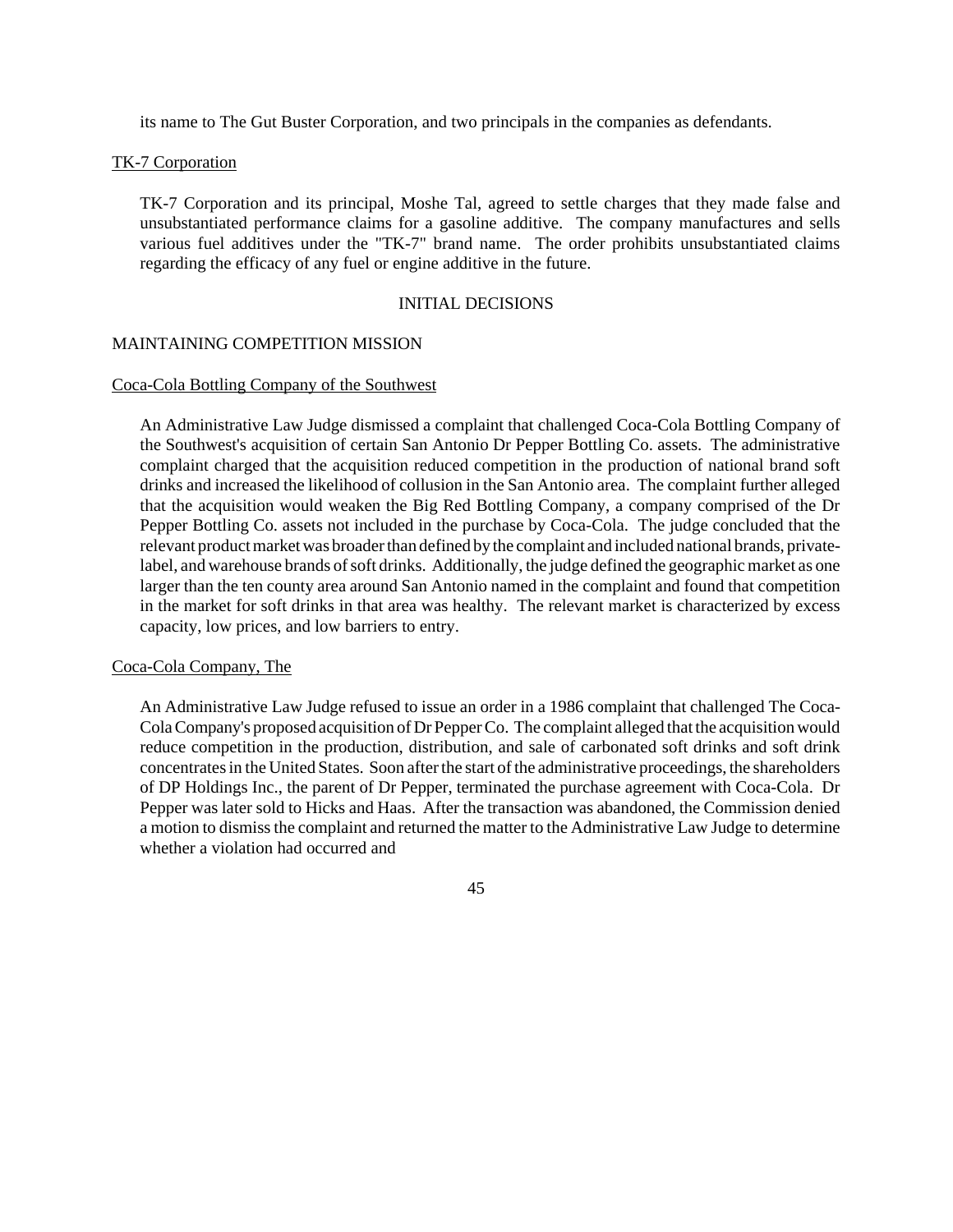whether a prior approval would be appropriate. The judge found that the acquisition would )save substantially lessened competition but he ruled that it would not be in the public interest to requireCoca-Cola to obtain prior Commission approval before acquiring any other concentrate or bottling company.

#### College Football Association

An Administrative Law Judge dismissed a complaint challenging agreements negotiated by the College Football Association ("CFA") to televise certain college football games. The CFA is an association of more than 60 major college football playing institutions. The 1990 administrative complaint alleged that CFA, through agreement with and among its members, has entered into telecast rights agreements with telecasters that restrict competition in the marketing of college football telecasts. The complaint further alleged that CFA and Capital Cities/ABC, Inc. ("Capital Cities") unreasonably restrained competition by entering into agreements that give Capital Cities or entities it owns or controls (including the ABC Television Network and ESPN) exclusive telecast rights to certain college football games. The judge ruled that CFA is a nonprofit association that does not carry on business for its own profit or that of its members, within the meaning of Section 4 of the FTC Act and dismissed the complaint against CFA for lack of jurisdiction. The judge dismissed the complaint without prejudice to allow the Commission to determine whether to proceed against Capital Cities alone. The decision is on appeal to the Commission.

## Peterson Drug Company of North Chili, New York, Inc.

An Administrative Law Judge ruled that Peterson Drug Company of North Chili, New York,.Inc. participated in an illegal boycott of New York State's Employee Prescription Program in an attempt to increase that state's reimbursement rate. The decision upholds a 1989 administrative complaint that charged four other pharmacy chains, one individual, and one trade association with refusing to participate in New York State's proposed employees prescription plan designed to reduce the price the state paid to pharmacies when filing prescriptions for public employees. The Administrative Law Judge ordered Peterson not to enter into any agreements with any pharmacy firm to withdraw from any prescription reimbursement plan. Over the last two years, the Commission has accepted separate consent agreements with three other pharmacy chains and four pharmaceutical associations to settle similar charges relating to the same prescription drug plan: Brooks Drug, Inc.; Carl's Drug Co.; Genovese Stores, Inc.,; Long Island Pharmaceutical Society, Inc.; Pharmaceutical Society of Orange County, Inc.; Pharmaceutical Society of the State of New York; and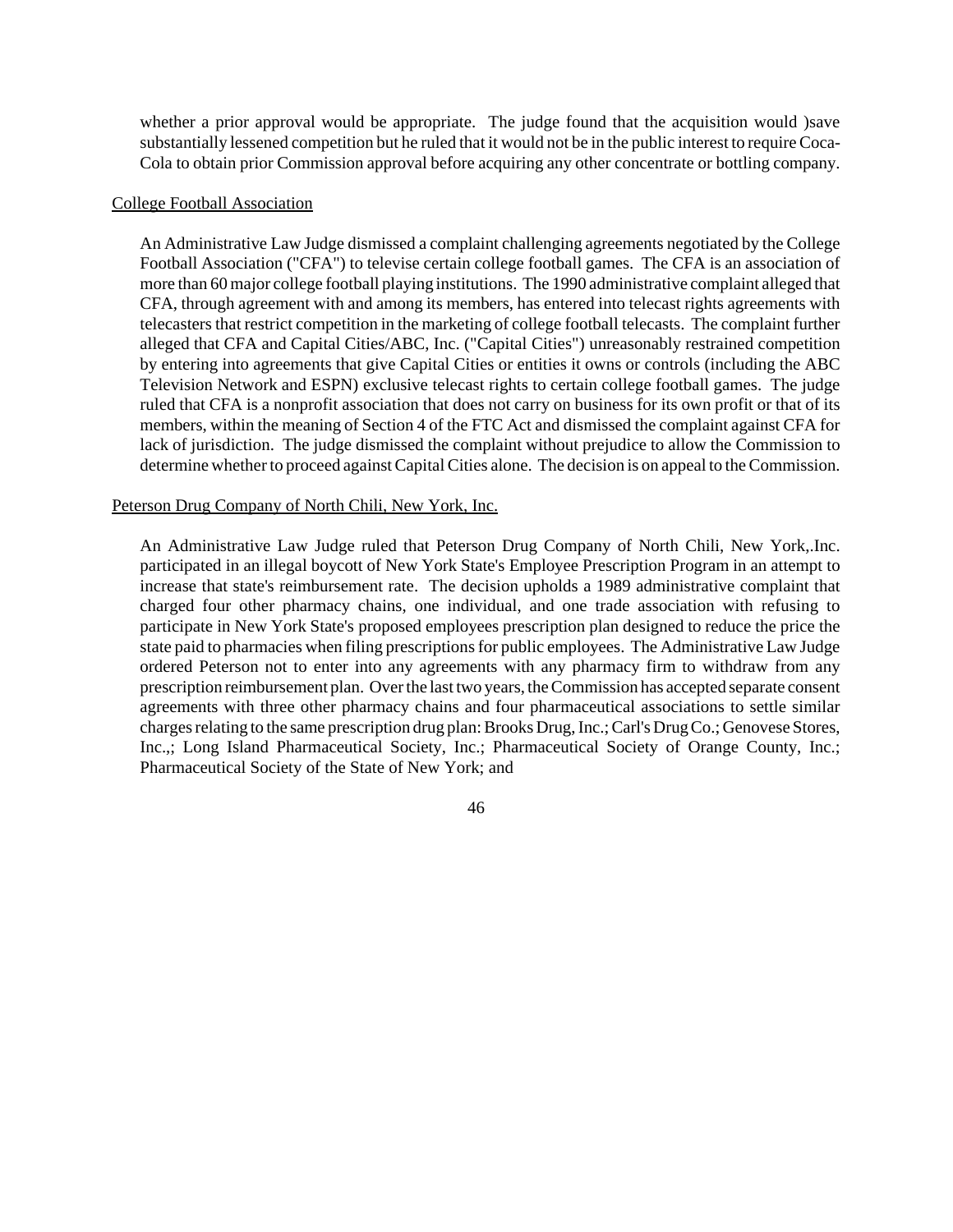Westchester County Pharmaceutical Society, Inc. During fiscal year 1991, separate consent agreements settled similar charges alleged in three other 1989 administrative complaints. (See -- Alan Kadish, page 42.)

## CONSUMER PROTECTION MISSION

## Schering Corporation

A Commission Administrative Law Judge ruled that Schering Corporation knowingly advertised and promoted Fibre Trim, a diet aid it markets in the United States, as an effective weight-loss and weightmaintenance product without adequate substantiation. The judge also ruled that Schering did not have substantiation for its claims that Fibre Trim provides the health benefits of a fiber-rich diet, and that its claims that Fibre Trim is a high-fiber supplement were false and misleading. The decision includes an order prohibiting the company from misrepresenting the amount or quality of fiber or other nutrients in Fibre Trim or any other product it sells.

# FINAL COMMISSION ORDERS

# MAINTAINING COMPETITION MISSION

## Adventist Health System/West

The Commission unanimously reversed a 1990 Administrative Law Judge's decision that dismissed a complaint challenging Ukiah Adventist Hospital's and Adventist Health System/west's acquisition of substantially all of the assets of Ukiah General Hospital. The 1989 administrative complaint charged that the acquisition would harm consumers by substantially reducing competition in general acute care hospital services by giving Adventist Health System/West, the parent of Ukiah Adventist, control of three of the five hospitals in the Southeastern Mendocino area of Ukiah, California. The judge ruled that the Commission did not have jurisdiction over asset acquisitions made by not-for-profit entities if the acquisition was not accomplished by merger. The Commission reversed and held that the Clayton Act givesthe Commission the necessary authority to challenge asset acquisitions by nonprofit entities. The Commission remanded the case to the judge for a decision on the merits.

## Boise Cascade Corp.

The Commission re-issued a 1986 order that prohibited Boise Cascade Corp. from knowingly accepting illegal discriminatory discounts from office products suppliers that were not available to other retail dealers. On remand from the United States Court of Appeals for the District of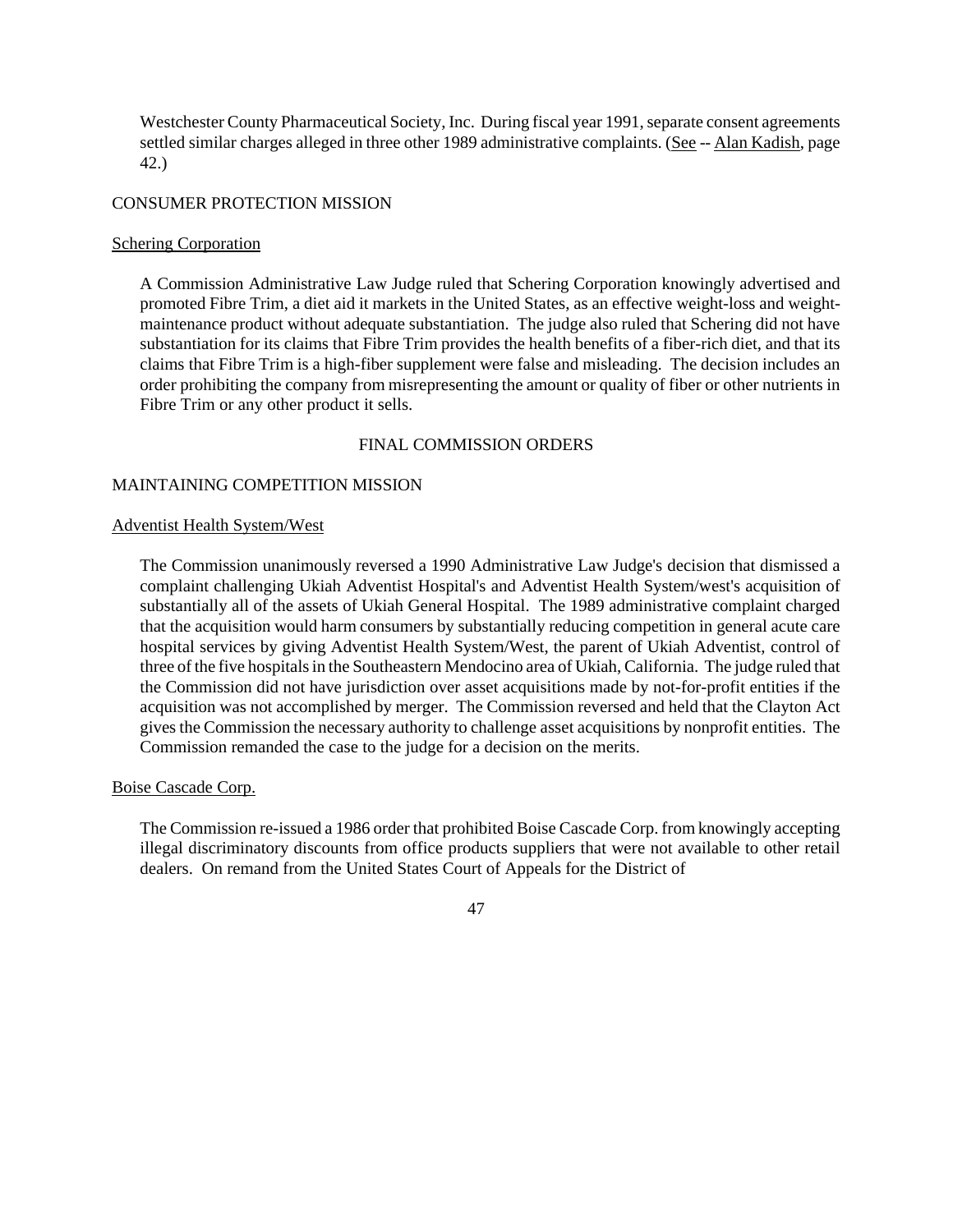Columbia in 1990, the Commission re-issued its order and concluded that competitive injury existed when other office products retailers who received no wholesale discounts lost accounts to Boise because of its better prices or services. Boise's second appeal was dismissed after the Commission accepted a proposal to issue a modified final order prohibiting Boise from knowingly receiving wholesale discounts on office products that would be resold by Boise to an end-user.

New England Motor Rate Bureau, Inc.

(See page 48.)

# CONSUMER PROTECTION MISSION

# Kraft, Inc.

The Commission ruled that Kraft misrepresented the calcium content and relative calcium benefit of its Kraft Singles cheese slices in two series of past advertisements. The Commission ordered Kraft not to misrepresent the nutrient or calcium content of any of its cheese or imitation cheese products in the future.

# ORDER MODIFICATIONS

# MAINTAINING COMPETITION MISSION

## Firestone Tire & Rubber Company

At the request of the Shell Oil Company, the Commission reopened and set aside a 1961 order. The administrative complaint had charged that a marketing agreement between Firestone Tire & Rubber Company and Shell requiring Firestone to pay Shell a sales commission on all tires, batteries, and accessories sold to Shell outlets was an unfair method of competition. The order prohibited Shell from using such sales commissions and from promoting the sale of tires, batteries and accessories by any vendor to any person who sold Shell products. In setting aside the order, the Commission noted that there have been significant changes in the law of vertical distribution since 1961.

## New England Motor Rate Bureau, Inc.

The Commission reopened and modified a 1990 order to allow the New England Motor Rate Bureau to file collective rates for the transportation of commodities by motor common carriers in the state of New Hampshire. The Rate Bureau's request to set aside the order in its entirety was denied. The order became final in November 1990 after the First Circuit Court of Appeals reversed the Commission's decision and ruled that collective ratemaking by the Rate Bureau was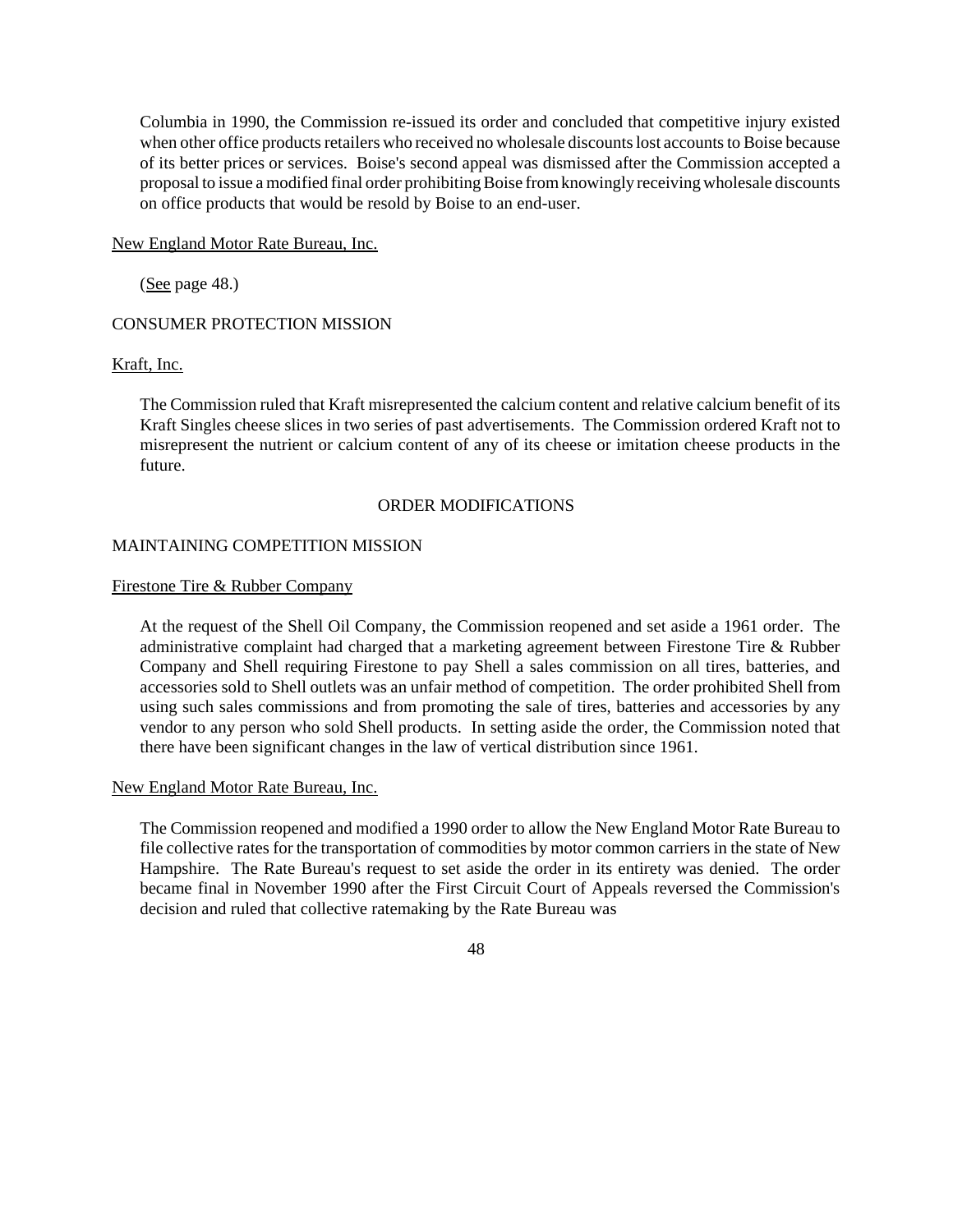adequately supervised, and therefore in compliance with the antitrust laws, in the State of Massachusetts.

# Union Carbide Corporation

The Commission modified a 1977 consent order with Union Carbide Corporation that prohibited Union Carbide from entering into contracts longer than one year with industrial gas distributors. The order settled charges that Union Carbide engaged in certain actions that could substantially lessen competition in the sale of industrial gases and raise entry barriers at both the producer and distributor levels. The Commission modified the order to allow the company to enter into requirements contracts for terms longer than one year with several gas distribution companies, to be owned jointly by the Union Carbide Industrial Gas Division and its employees, and which are to be formed from packaged gas distribution businesses in which the Industrial Gas Division currently has more than a fifty percent interest.

# PRELIMINARY AND PERMANENT INJUNCTIONS

# MAINTAINING COMPETITION MISSION

EG&G, Inc.

The Commission authorized its staff to seek a preliminary injunction to block the proposed acquisition by EG&G, Inc. of Heimann GmbH, a wholly-owned subsidiary of Siemens AG. The Commission believed that the proposed acquisition would result in a monopoly in the United States of X-ray security screening devices used by airlines, government and private industry to detect dangerous materials. EG&G, through its wholly-owned subsidiary, Astrophysics Research Corporation, is the industry leader for X-ray security equipment; Heimann is the largest manufacturer of X-ray screening equipment outside of the United States. The parties restructured the transaction to eliminate the Commission's antitrust concerns.

Harbour Group Investments L.P.

 $(See page 43.)$ 

Ingersoll-Rand Company

(See -- The Torrington Company, page 32.)

Instruments SA

TheCommission authorized itsstaffto seek a preliminary injunction to block Instruments SA's proposed acquisition of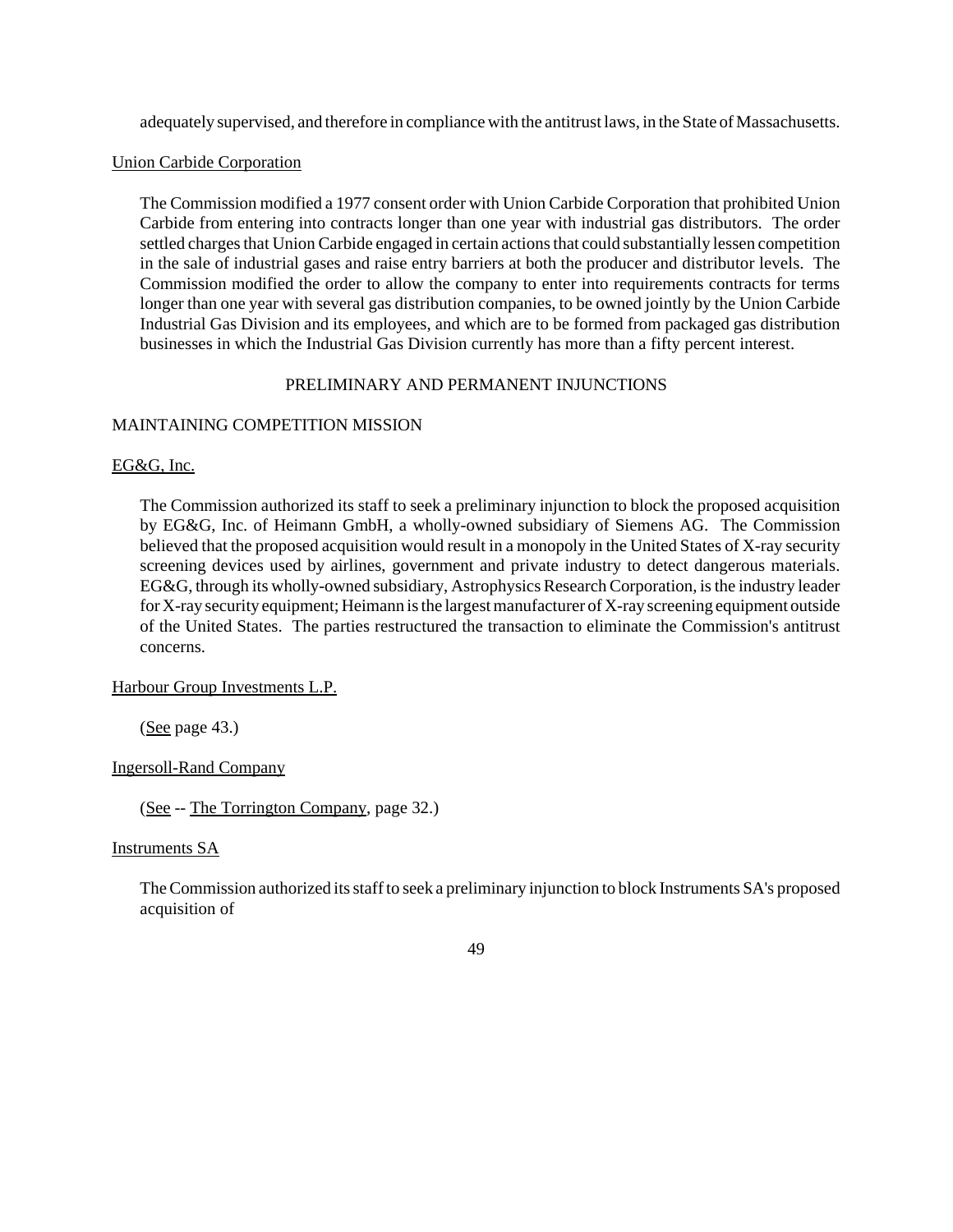the Molecular Beam Epitaxy Equipment Division of INTEVAC, Inc. The Commission believed the proposed acquisition would substantially lessen competition in the manufacture and sale of molecular beam epitaxy systems, a process used to grow materials of artificially structured crystals for use in semiconductor and optoelectronic devices. The parties abandoned their acquisition plans before the Commission filed a motion in court requesting a preliminary injunction.

## Oy Wartsila Ab

TheCommission authorized itsstaffto seek a preliminary injunction to blockOyWartsila Ab's proposed acquisition of Computerized-Security Systems, Inc. and Winfield Lock Inc. The Commission believed that the proposed acquisition would substantially reduce competition in the manufacture and sale of recordable hotel lock systems. Wartsila, through its wholly-owned subsidiary, Ving Card Systems Inc., and Computerized Security Systems are two of the world's leading suppliers of recordable hotel lock systems. The parties abandoned the acquisition before the Commission could file a motion in federal district court requesting a preliminary injunction.

## University Health, Inc.

(See page 39.)

# Wiggins Teape Appleton p.l.c.

The Commission's staff filed a motion in the U.S. District Court for the District of Columbia for a preliminary injunction to block the proposed acquisition by Wiggins Teape Appleton p.l.c. of a Vancouver, Washington paper mill owned by Boise Cascade Corporation. The Commission had reason to believe that the acquisition could substantially reduce competition in the production of chemical carbonless paperin theUnited States. Chemical carbonless paper, used in business forms and credit-card charge slips, is coated paper that enables writing on the top page to be copied onto pages underneath without the use of carbon paper. Before the court's scheduled hearing on the preliminary injunction, Appleton abandoned the proposed transaction and the Commission withdrew its request for the injunction.

## CONSUMER PROTECTION MISSION

## Advanced Automotive Technologies, Inc.

The Commission filed a complaint alleging that Advanced Automotive Technologies, Inc. made false and misleading claims in the marketing and sale of its products. The case involves both a diet program and a purported gas saving device. The court issued a temporary restraining order.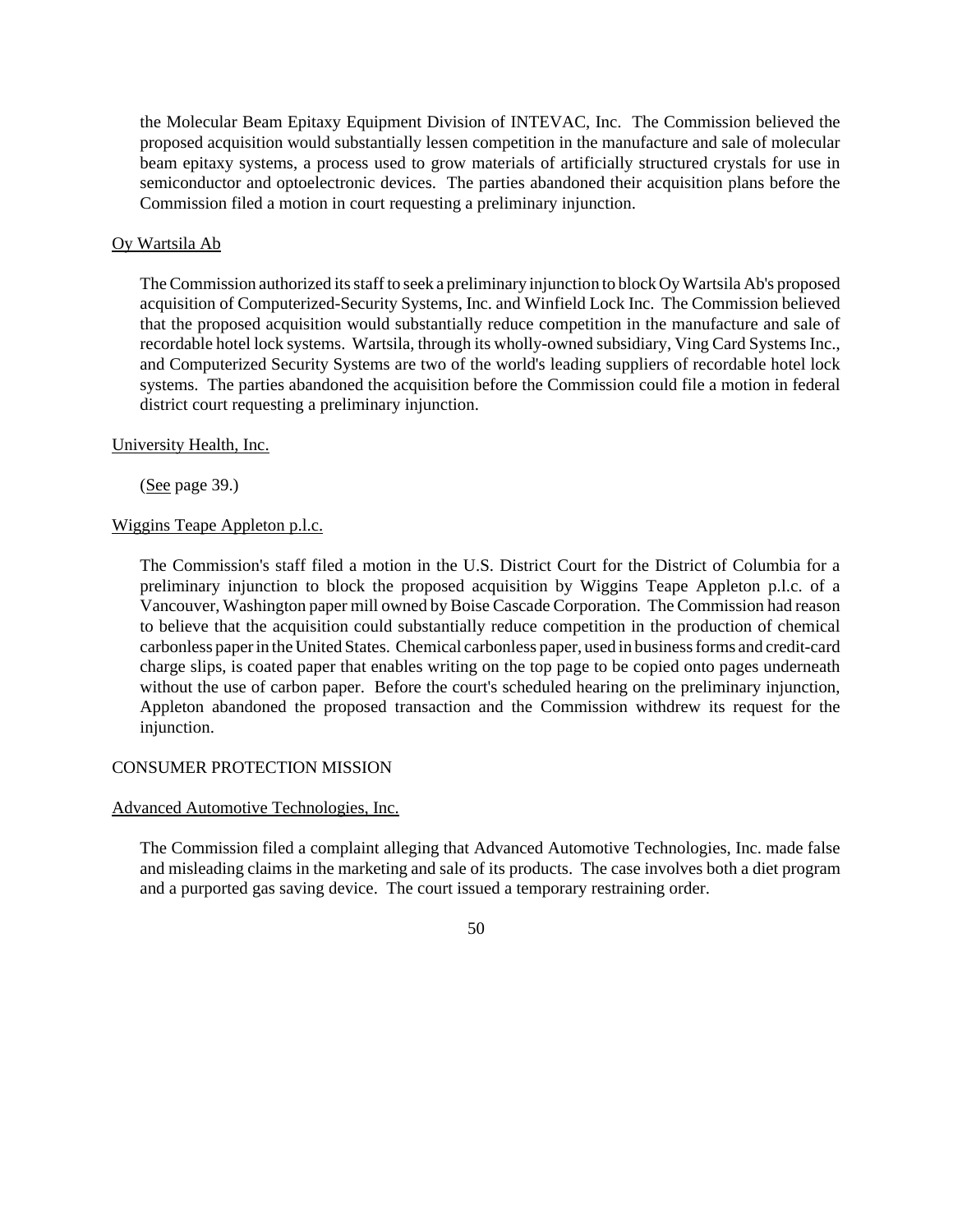The Commission is seeking a permanent injunction and consumer redress.

# Agusta Brooks & Saul Irving Brooks

Agusta and Saul Brooks agreed to settle charges in connection with the Commission's case against National Impulse Marketing Corporation and eight individuals. The complaint alleged that the defendants made numerous misrepresentations in selling franchises for the exclusive right to market and service sundry product lines at retail business outlets. The judgment permanently enjoins the defendants from making certain misrepresentations to prospective franchisees and requires the defendants to pay \$397,000 into a consumer redress fund. In addition, Saul Brooks is banned from promoting or selling any franchise or business opportunity for seven years.

# Alan David Schwartz

Alan Schwartz, a certified public accountant, agreed to settle charges in connection with the Commission's case against National Impulse Marketing Corporation and eight individuals. The complaint alleged that the defendants made numerous misrepresentations in selling franchises for the exclusive right to market and service sundry product lines at retail business outlets. The judgment permanently enjoins Schwartz from making certain financial misrepresentations to prospective franchisees.

# Allied International Corp.

The Commission obtained a settlement with Allied International, d/b/a Fat Magnet, that permanently enjoins Fat Magnet from selling or marketing any diet pills, and from misrepresenting the performance, efficacy or safety of any program or service related to weight control. The company is also prohibited from making any safety, performance or efficacy claims regarding any food, drug or device without substantiation. The corporate defendants and three individuals were also ordered to pay \$750,000 into an escrow account to provide consumer redress.

# Amerdream Corporation

The Commission filed a complaint alleging that Amerdream Corporation and Advanced Automotive Technologies, Inc., and their principals, made false and misleading claims in the marketing and sale of their products. The case involves both a diet program and a purported gas saving device. The court issued a temporary restraining order. The Commission is seeking a permanent injunction and consumer redress.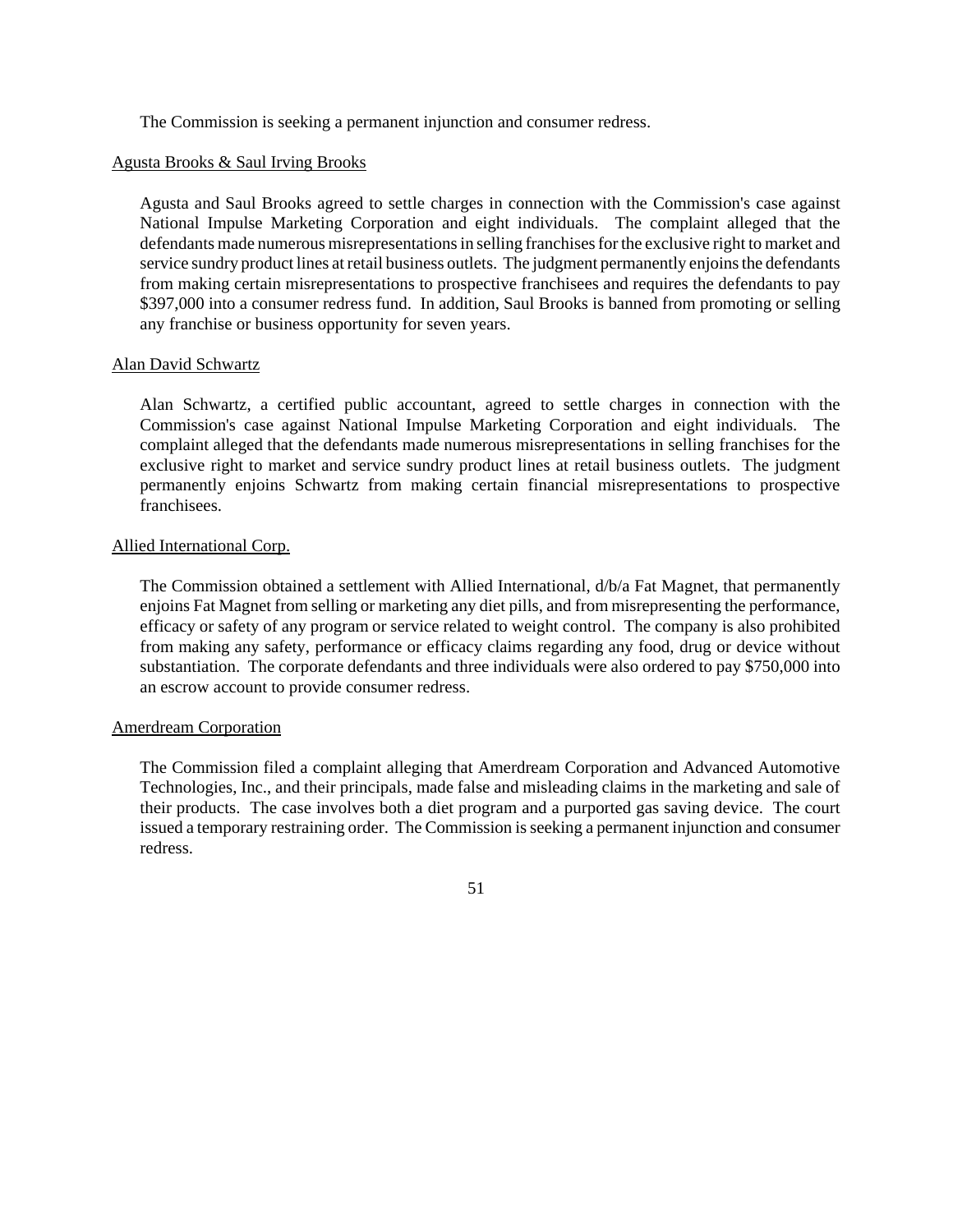### American Credit Services, Inc.

American Credit Services and its president agreed to settle charges alleging that they misrepresented their ability to improve consumers, credit records or establish credit for them. The consent decree permanently enjoins the defendants from misrepresenting their ability to "repair" consumer credit reports, and requires payment of \$20,000 in disgorgement to the United States Treasury.

### American Idea Management

The Commission obtained a consent judgment to settle allegations that American Idea Management, its two successor corporations, and three individuals misrepresented the nature, quality, and success rate of invention promotion services they have sold to investors. The consent judgment entered prohibits future misrepresentations and requires payment of \$285,000 for consumer redress.

### Applied Telemedia Engineering and Management, Inc.

The Commission filed a complaint charging Applied Telemedia with misrepresenting that consumers who purchased its application filing services for the FCC's wireless cable television systems lottery were highly likely to win a valuable license enabling them to own and operate a wireless cable television station. The court issued a preliminary injunction and ordered a partial freeze of the defendants' assets.

### California Pacific-Research, Inc.

The Commission obtained a judgment against California Pacific Research and its owner for falsely and deceptively claiming that their "New Generation" products prevent baldness and stimulate hair regrowth in those who have male pattern baldness. The court permanently banned the defendants from selling any of the New Generation products and fromrepresenting that any such products will reduce excessive hair loss or promote new growth. The defendants were also ordered to pay \$2,000,000 plus court costs.

## Case Equipment Company

Case Equipment Company, the marketer of the "Subli-Color" printing system, agreed to settle allegations that it made numerous false claims to franchisees regarding how easily the system could be operated and the level of support the company provided to purchasers. The consent order prohibits any misrepresentations Of the kind alleged in the complaint, and requires defendants to post a \$500,000 bond before marketing any other business opportunity or franchise for ten years. The defendants also agreed to pay \$250,000 to the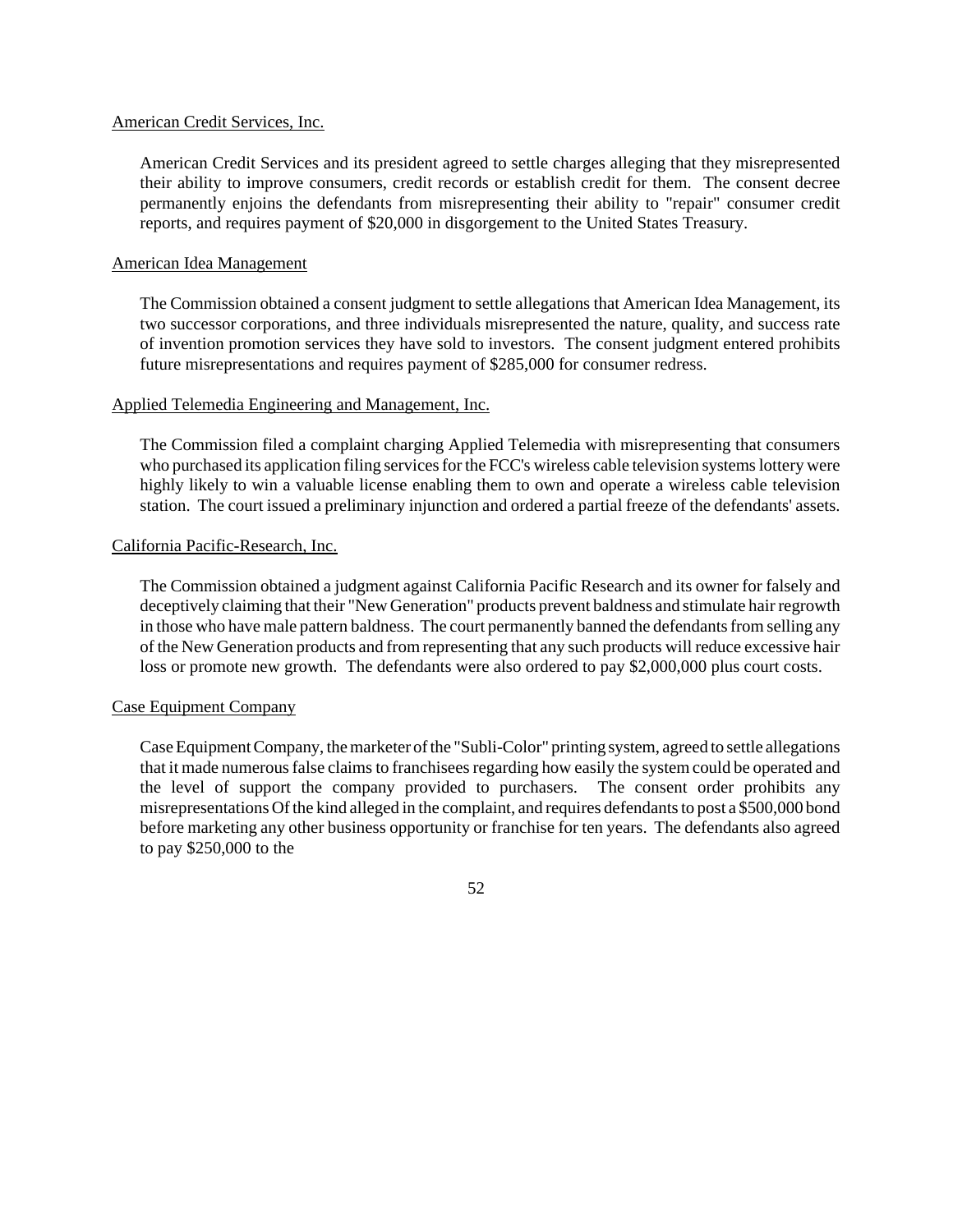Commission for deposit in the United States Treasury for injury caused by the alleged practices.

# Collectors' Guild Ltd., Inc., J. Robert LeShufy, & Max Munn

The Commission obtained two settlements in connection with its case against Collectors' Guild Ltd., Inc., the largest mail order seller of art and art-related objects in the United States. The complaint alleged that the defendants were selling fake artworks attributed to Salvador Dali, and portrayed as sound investments. J. Robert LeShufy and Max Munn each agreed to orders prohibiting them from misrepresenting any facts material to a consumer's decision to purchase artwork.

# Consolidated Counseling Services

The Commission filed a complaint against Consolidated Counseling Services and its sole proprietor, Mary Oates, alleging that they falsely claimed to work for a "Federal Telemarketing Agency" and targeted previous victims of the telemarketing fraud with more false promises that they had established a redress program for such consumers. "Federal Telemarketing Agency" does not exist, and defendants allegedly claimed that the "agency" had sued or shut down a telemarketer and referred the case to Consolidated Counseling to provide prizes or refunds to consumers who were entitled to receive such prizes and refunds for a fee. The court granted a temporary restraining order and asset freeze. The Commission is seeking a permanent injunction and consumer redress.

# Craftmatic/Contour Industries,.Inc.

Craftmatic/Contour Industries, and its subsidiary, American Aqua Systems, agreed to settle allegations that they induced consumers to purchase home water treatment systems by misrepresenting that the consumers' tap water was unsafe to drink. The order prohibits defendants from misrepresenting the results of in-home water testing and requires them to pay \$700,000 in consumer redress.

# Crofton M. Cooper, Patricia Bedell, & Schoolhouse Coins, Inc.

The Commission obtained a permanent injunction against Crofton Cooper and Patricia Bedell in connection with its complaint against Schoolhouse Coins, Inc. The Commission alleged that the defendants misrepresented that their coins were a low-risk investment and that customers could reasonably expect to resell the coins at substantial profit within a period of a few months to five years after purchase. Cooper and Bedell, officers and principal shareholders of the corporate defendants, are prohibited from making such misrepresentations in the future.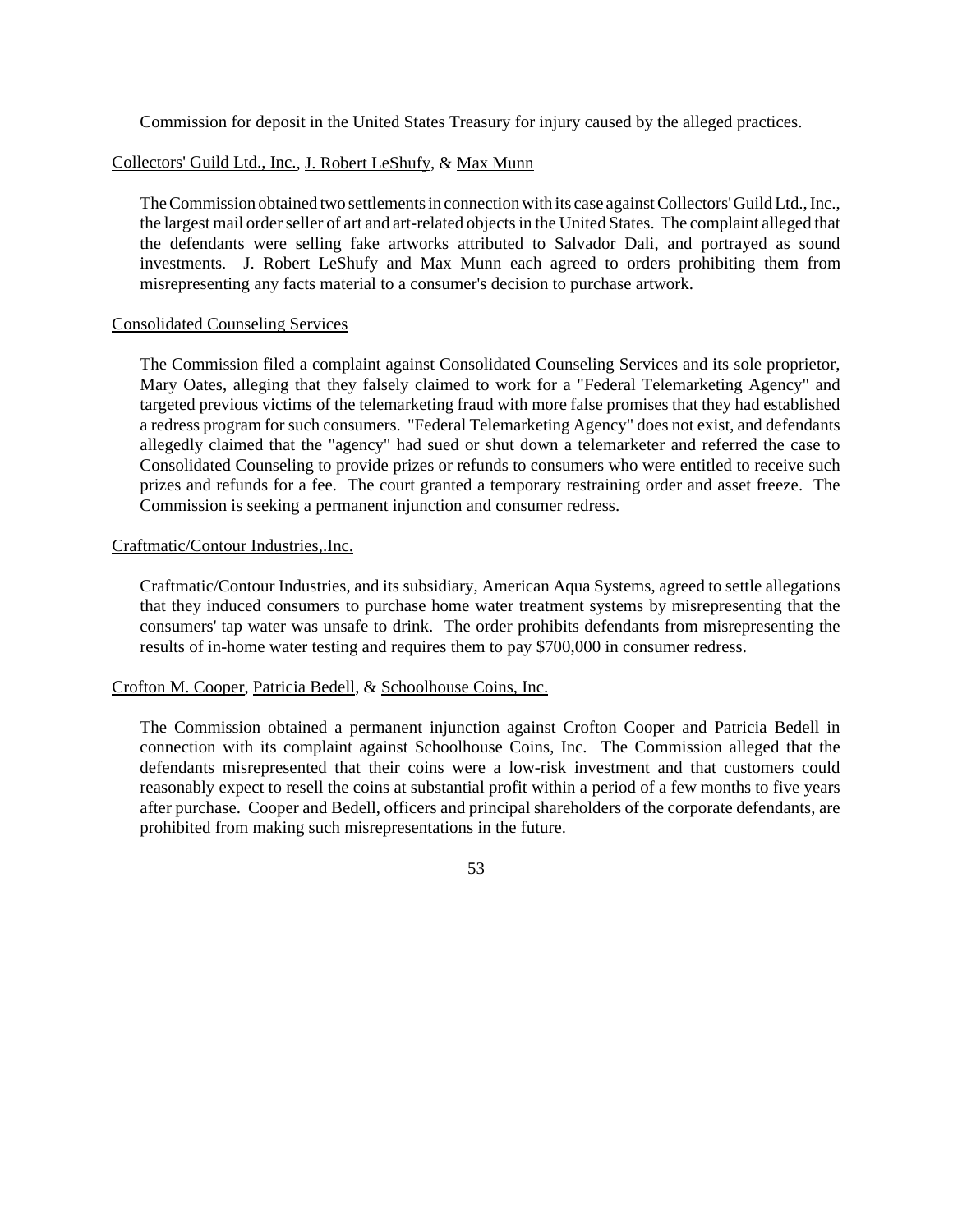David C. Ascher, Donald R. Cook, Evelyn Klingsberg, Garry M. Schaeffer, Mark Zigner, Teresa L. Bowman, Newport Gems d/b/a Capital Assets International, Paul R. Sherman, Richard Harmon, Rime, Inc. d/b/a First Capital Trading Company, & United States Gemological Services, Inc.

The Commission obtained eight separate settlements in connection with its complaint against Newport Gems, d/b/a Capital Assets International, RIME, Inc. d/b/a First Capital Trading Company, United States Gemological Services, Inc., and eleven individuals. The Commission alleged that the defendants misrepresented the investment value of semi-precious gemstones they sold to consumers. The Commission also alleged that United States Gemological Services, Inc. ("USGSI", a Los Angeles-area gemstone appraisal firm, and its president, David C. Ascher, aided and abetted the scheme by misrepresenting appraisals of gemstones. The Commission further alleged that Evelyn Klingsberg, also known as Evelyn Wisotsky, assisted in misrepresenting the investment value, qualities, liquidity and appreciation of semi-precious gemstones.

The consent order with Donald Cook, a telephone sales representative prohibits him from making misrepresentations in future telemarketing sales and requires him to pay \$185,000 for consumer redress. The consent order with Evelyn Klingsberg prohibits her from making misrepresentations in the sale

of gemstones in the future, and requires her to pay \$200,000 for consumer redress.

The consent order with Garry Schaeffer, a telephone sales representative prohibits him from making misrepresentations in future telemarketing sales and requires him to pay \$162,500 for consumer redress.

The consent order with Mark Zigner, one of the owners and operators of Newport Gems and RIME, prohibits him from making misrepresentations in the sale of gemstones in the future and requires him to pay \$425,000 for consumer redress. Zigner also agreed to cooperate with the Commission in any subsequent trial.

The consent order with Paul Sherman, RIM's sales manager, prohibits him from making misrepresentations in the sale of gemstones in the future and requires him to pay \$365,000 for consumer redress. Sherman also agreed to cooperate with the Commission in any subsequent trial.

The consent order with Richard Harmon, one of the owners and operators of Newport Gems and RIME, prohibits him from making misrepresentations in the sale of gemstones in the future and requires him to pay \$425,000 for consumer redress. Harmon also agreed to cooperate with the Commission in any subsequent trial.

The consent order with Teresa Bowman, a telephone sales representative, prohibits her from making misrepresentations in future telemarketing sales and requires her to pay \$80,000 for consumer redress.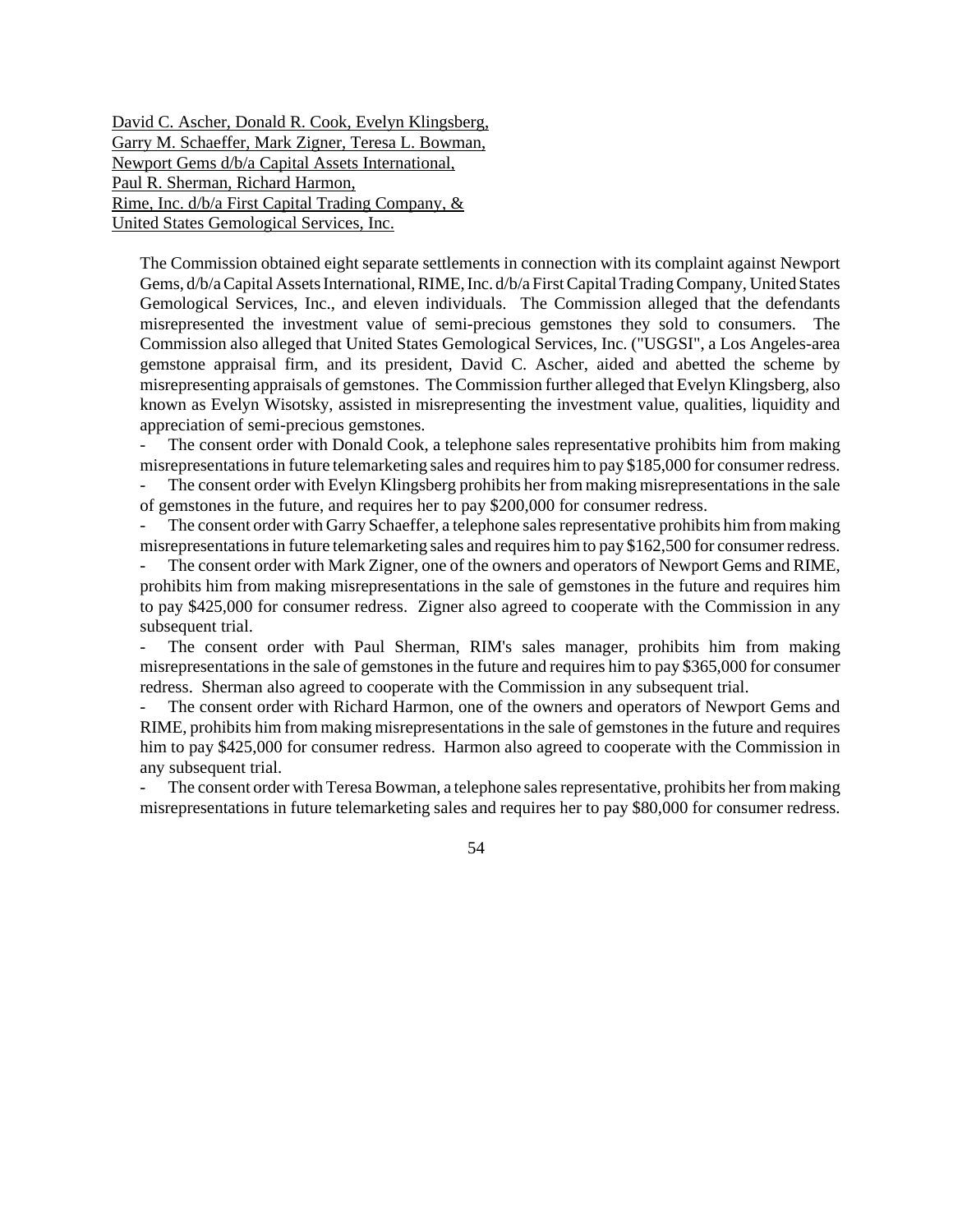The consent order with USGSI and David Ascher prohibits future misrepresentations of the appraisal value of gemstones, and requires Ascher to pay \$65,000 for consumer redress.

# David C. Burt

David Burt agreed to settle charges in connection with the Commission's complaint against Uni-Vest Financial Services, Inc. The complaint alleged that defendants misrepresented the risk of investing in precious metals and failed to execute clients, sell orders. The consent decree permanently enjoins Burt from making misrepresentations of the kind alleged in the complaint.

### Donald R. Cook

(See -- David C. Ascher, page 54.)

### Dupont Model Management, Inc.

The Commission filed a complaint charging that the defendants made allegedly false claimsthat Dupont Model Management is a modeling agency and can place consumersin jobs as professional models. The company allegedly operates under different names in at least eight cities. The court issued a temporary restraining order and froze the defendants, assets.

### Earl Serap

Earl Serap pled guilty to two charges of criminal contempt for withdrawing \$1,200,000 in assets in violation of a court-ordered asset freeze. The charges arose out of the Commission's case against American National Cellular Corporation, which allegedly made false representations in the sale of filing services for the FCC's cellular lottery system. Serap agreed to plead guilty to two charges, and in return the Commission recommended a 20-month prison term for the first charge, 48 months to be suspended plus five years probation for the second, and dismissed a third charge of failing to return \$700,000.

#### Environmental Protection Systems, Inc. & Jesse Nieves

Jesse Nieves agreed to settle allegations that he made false claims in the marketing of water purifiers through his company, Environmental Protection Systems, Inc. The consent order prohibits him from making misrepresentations regarding any water purifier's ability to remove contaminants from tap water, or about any fact material to a consumer's decision to purchase any water purifier or other water treatment device, or any other product or service in the future. The order also requires him to pay \$10,000 for consumer redress.

### Evelyn Klingsberg

(See -- David C. Ascher, page 54.)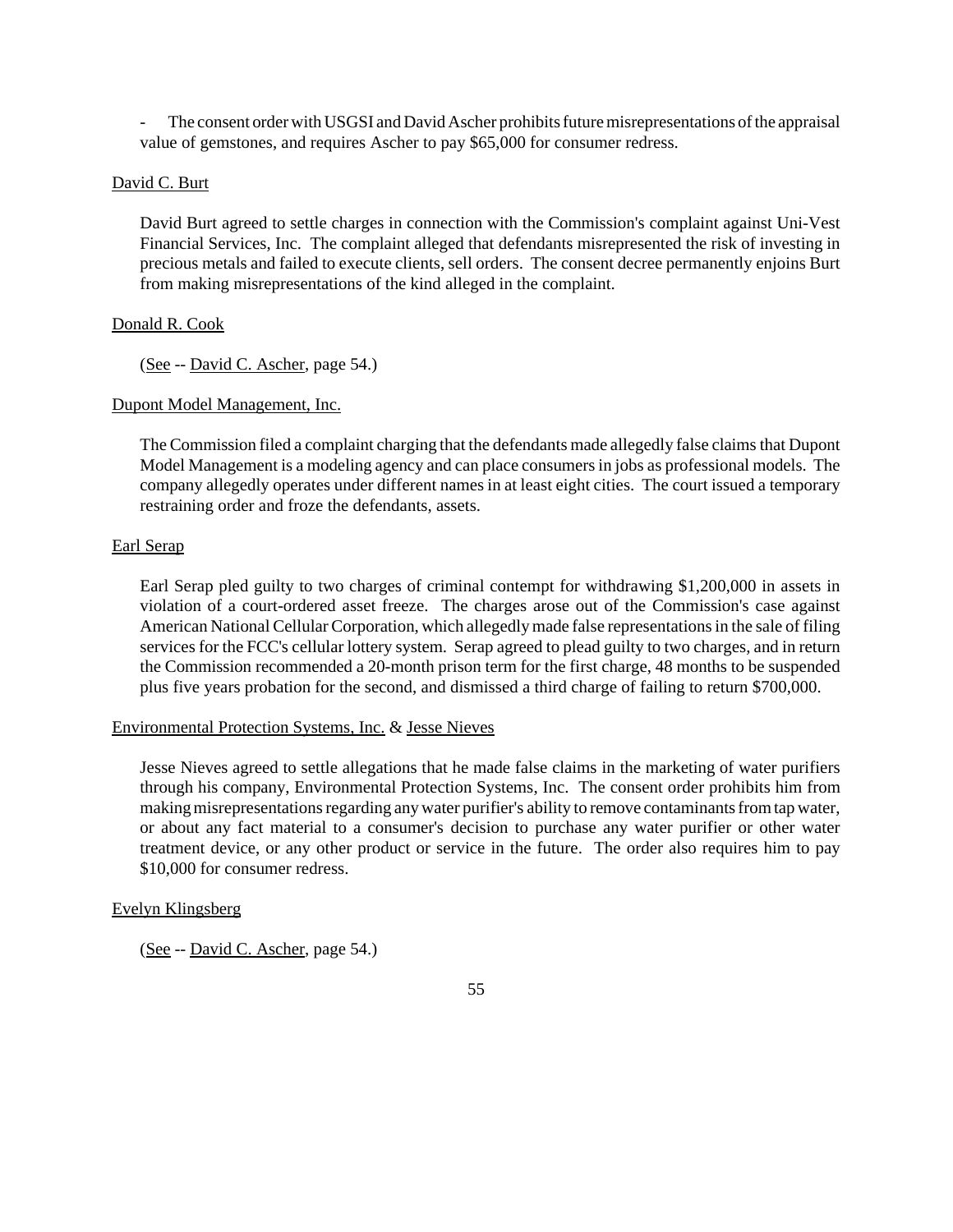### Fax Corporation of America, Inc.

Seymour and Audrey Butan agreed to settle allegations that they falsely represented that they would refund thousands of dollars in fees and deposits to franchisees. The defendants were also charged with allegedly violating the Franchise Rule by failing to make any of the required disclosures to potential franchisees. The consent judgment permanently enjoins the Butans from violating the Franchise Rule in connection with the sale of public fax machine franchises, and from misrepresenting their refund policies. The order also requires them to pay \$100,000 for consumer redress.

# Figgie International, Inc.

The Commission obtained a judgment against Figgie International for misrepresenting that its Vanguard heat detector could give enough advance warning to allow consumers to safely escape most residential fires, and that a combined system of heat detectors and smoke detectors could provide significantly greater warning of fire than smoke detectors alone. The court ordered Figgie to pay a minimum of \$7,590,000, and up to \$49,950,000 if necessary, into an escrow account to provide refunds to consumers.

# First Capital Financial, Inc.

First Capital Financial agreed to settle charges that it deceptively advertised and marketed "gold card" credit cards. The consent order permanently enjoins two individual defendants from engaging or participating in the telemarketing of any credit-related services in the future. All defendants agreed to relinquish to the Commission assets totaling approximately \$100,000 for consumer redress. This was the first case filed by the FTC involving the use of "900" and "976" telephone numbers in a credit scheme.

## Frederick Sullivan

Frederick Sullivan, a salesman, agreed to settle charges in connection with the Commission's case against National Impulse Marketing Corporation and eight individuals. The complaint alleged the defendants made numerous misrepresentations in selling franchises for the exclusive right to market and service sundry product lines at retail business outlets. The judgment permanently enjoins Sullivan from making certain misrepresentationsto prospective franchisees and fromusing any alias or assumed identity in the advertising, marketing or promotion of any investment opportunity.

## Garry M. Schaeffer

(See -- David C. Ascher, page 54.)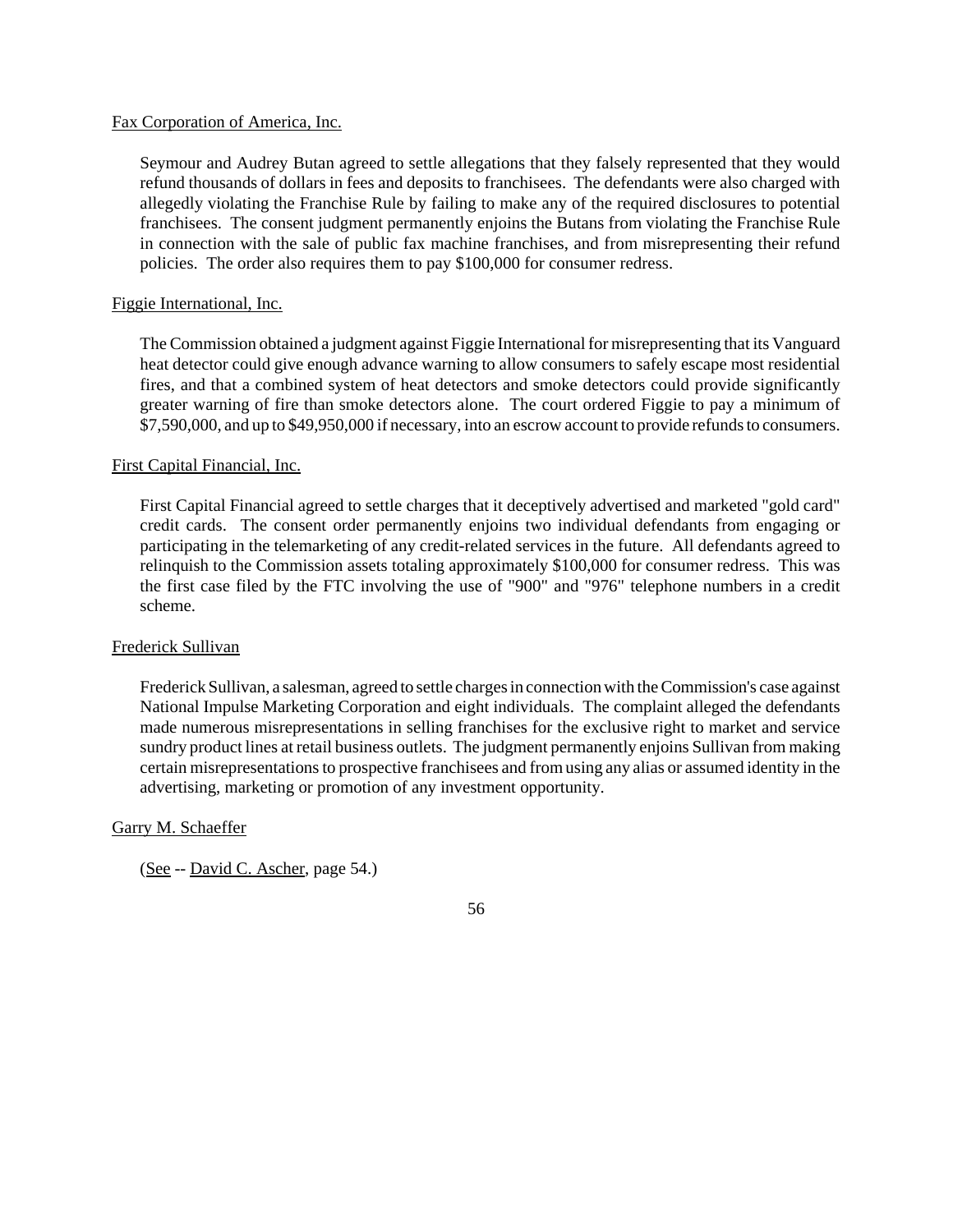### Group America, Inc.

Group America and two individuals agreed to settle allegations that they misrepresented the investment potential of their leveraged investments in precious metals and foreign currencies, and falsely represented that an investment in precious metals and foreign currencies was substantially risk-free. Defendants agreed to an order permanently prohibiting them from misrepresenting the risk, profit potential, cost or any other material aspect of any investments or other goods or services they offer for sale, and to a ban of limited duration on certain telemarketing activities. Judgment was also entered against them for \$640,000 in consumer redress.

# Interactive Communications Technology, Inc.

The Commission filed a complaint against three companies and their owners charging them with allegedly misleading consumers by deceptively using "900" number telephone lines to market credit services. The court has issued a temporary restraining order prohibiting the practices and freezing the defendants' assets. The Commission is also seeking a permanent injunction and consumer redress.

# International White Cross, Inc.

The Commission charged the producers and marketers of a purported AIDS cure known as "Immune Plus" with falsely advertising and deceptively marketing the product to consumers. The complaint alleges that the practices cause substantial financial injury to consumers and also may have led individuals in need of other treatments to forgo them. The court has issued a preliminary injunction to halt the practices, and the Commission is seeking a permanent injunction and consumer redress.

## Investment Developments, Inc.

The Commission obtained a permanent injunction against Investment Developments, and ten other defendants, prohibiting them from misrepresenting material terms and information in the sale of amusement game machine business opportunities. The court also ordered the defendants to pay \$9,891,763 for consumer redress.

## Jesse Nieves

# (See -- Environmental Protection Systems, Inc., page 55.)

## Jet Set Travel

Jet Set Travel and its owners agreed to settle charges that they made allegedly false representations about vacation packages they offered to consumers. The defendants agreed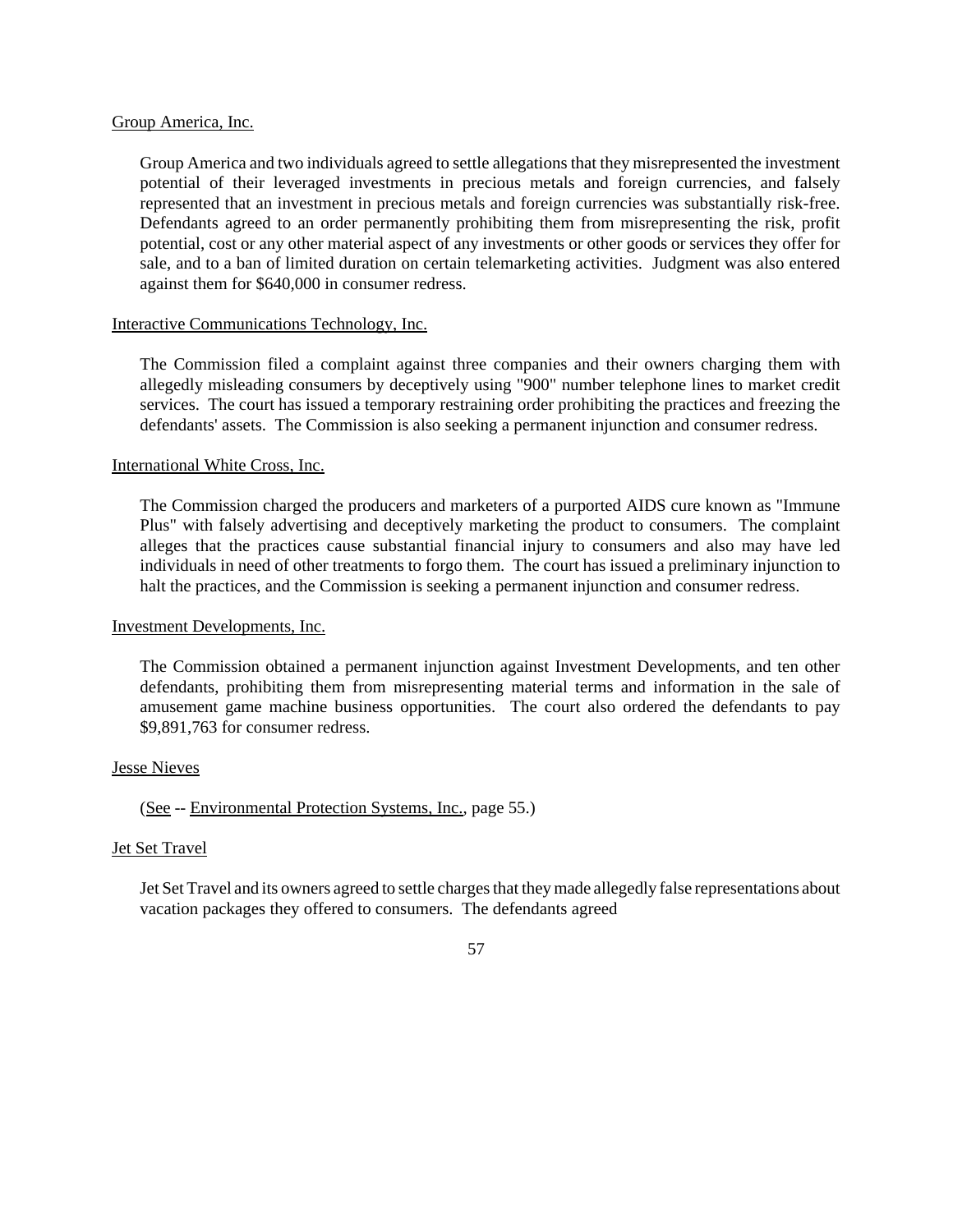to a permanent injunction prohibiting further misrepresentations in connection with any telemarketing sales, and to pay \$12,200 to the United States Treasury.

# J. Robert LeShufy

(See -- Collectors' Guild Ltd., Inc., page 53.)

## Karin Lynn Norred & Pacific Medical Clinics Management, Inc.

Karin Norred, one of the defendants in the Commission's case against Pacific Medical Clinics Management, Inc., agreed to settle charges that she allegedly misled consumers by falsely advertising that, through the Clinics' "medically safe" program, consumers could adjust their metabolism and lose up to one and one-half pounds a day without dieting or exercise. The order prohibits Norred from misrepresenting the efficacy of any weight loss or health care program, and requires her to pay \$4,000 into a consumer redress fund.

### Lawrence E. Jaspon

Lawrence E.Jaspon, the principal promoter of "Mr. Tuff Tire" tire sealant, was sentenced to three years in prison and ordered to pay \$80,500 in restitution after pleading guilty to three criminal charges, including conspiracy to violate the Franchise Rule, contempt of court for violating an order issued in an earlier suit, and interstate transport of fraudulently obtained property. Jaspon also remains liable for consumer redress and civil penalties as a result of the Commission's earlier suit.

### Leon Amiel Publisher, Inc.

The Commission filed a complaint against Leon Amiel Publisher, three other companies, and their principals, alleging that they deceptively marketed and distributed purported "limited edition" artworks attributed to well known artists such as Salvador Dali and Pablo Picasso. The court issued preliminary injunctions and froze the assets of all defendants. The Commission is seeking a permanent injunction and consumer redress. The investigation was conducted in cooperation with the U.S. Department of Justice and the U.S. Postal Inspection Service.

## Liberty Financial of North America, Inc.

Liberty Financial and its president, John Sperduti, agreed to settle allegations that they misrepresented the investment potential of coins they sold. The Commission also obtained a settlement with Brian Muir, Liberty Financial's former national director of marketing. The defendants agreed to a permanent injunction prohibiting them from making such misrepresentations, and requiring payment of \$224,000 for consumer redress. The action was the result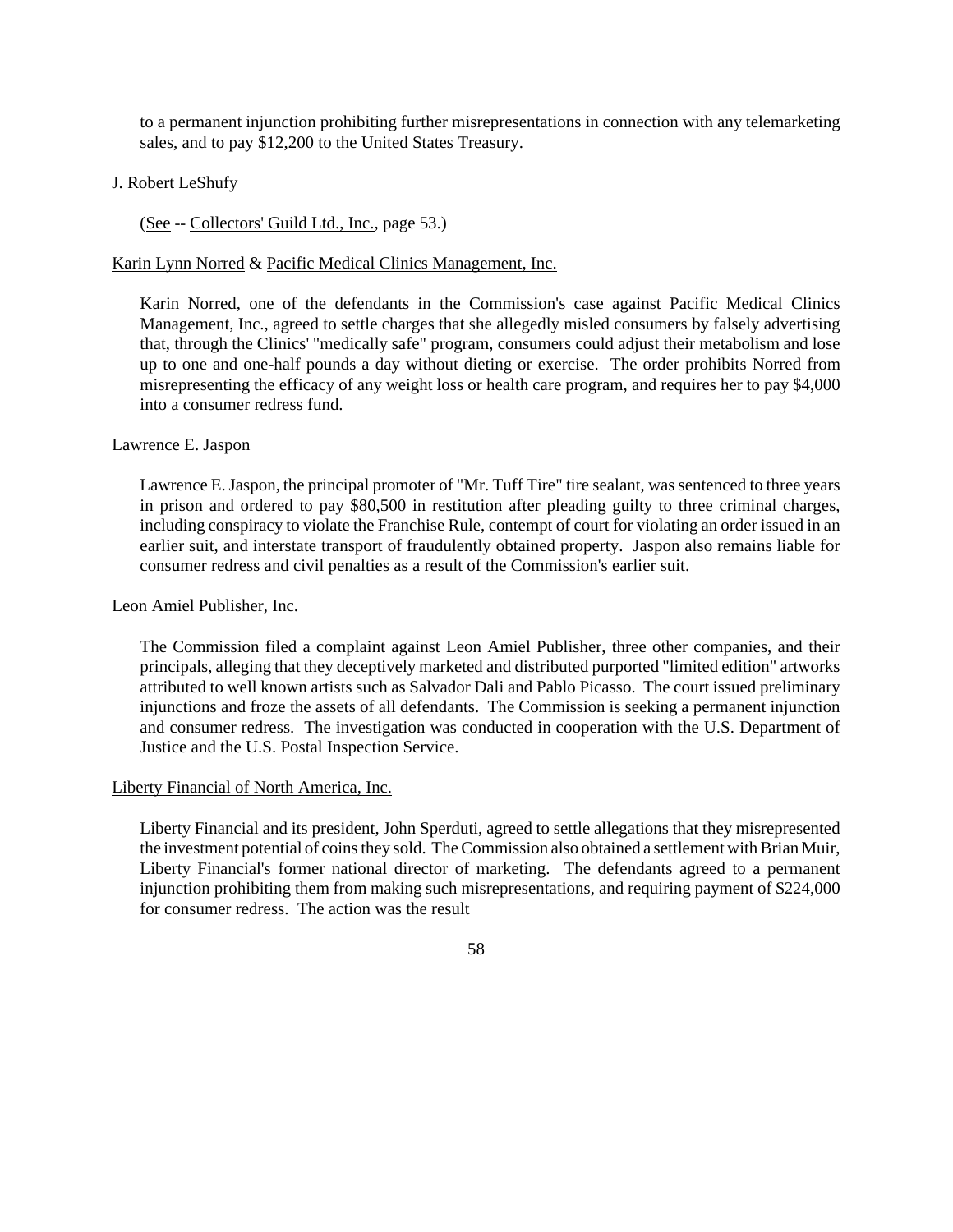of a joint investigation conducted by the Arizona Securities Division and the FTC.

## Listworld, Inc.

The Commission filed a complaint alleging that the defendants assisted numerous telemarketing boiler rooms nationwide to market credit-related products using false and deceptive claims. The Commission is seeking a permanent injunction and consumer redress.

### Magui Publisher, Inc.

The Commission obtained a judgment against Magui and its owner for producing and distributing fake prints by Salvador Dali. The court ordered the defendants to pay \$1,960,000 in disgorgement of unjust profits from the sale of the fake prints, and permanently enjoined them from making any false or misleading claims or unsubstantiated representations about the artworks of Dali or any other artist.

### **Mandy Enterprises**

The Commission filed a complaint alleging that the defendants misrepresented the conditions for obtaining a Visa or MasterCard credit card and other credit-related services. Consumers were allegedly asked to pay for defendants' services by reading off the account numbers from the bottom of their checks, thus authorizing direct debits from consumers' bank accounts. The court granted a temporary restraining order and froze the defendants' assets.

### Mark R. Crittenden

The Commission filed a complaint against Mark R. Crittenden, d/b/a Regional Supply Company, Jaime's Supply, Inc., and its two principals, charging them with making allegedly false representations in connection with the sale of photocopier supplies to small businesses and nonprofit organizations. The court issued a temporary restraining order against all defendants, and froze all but one individuals assets.

## Mark Zigner

(See -- David C. Ascher, page 54.)

## Marshall R. Lurie

Marshall Lurie, d/b/a World Wide Investments, was charged with making allegedly false and deceptive claims about the success rate of placing real estate advertisements in his magazine. The consent judgment prohibits future misrepresentations and requires Lurie to pay \$200,000 for consumer redress.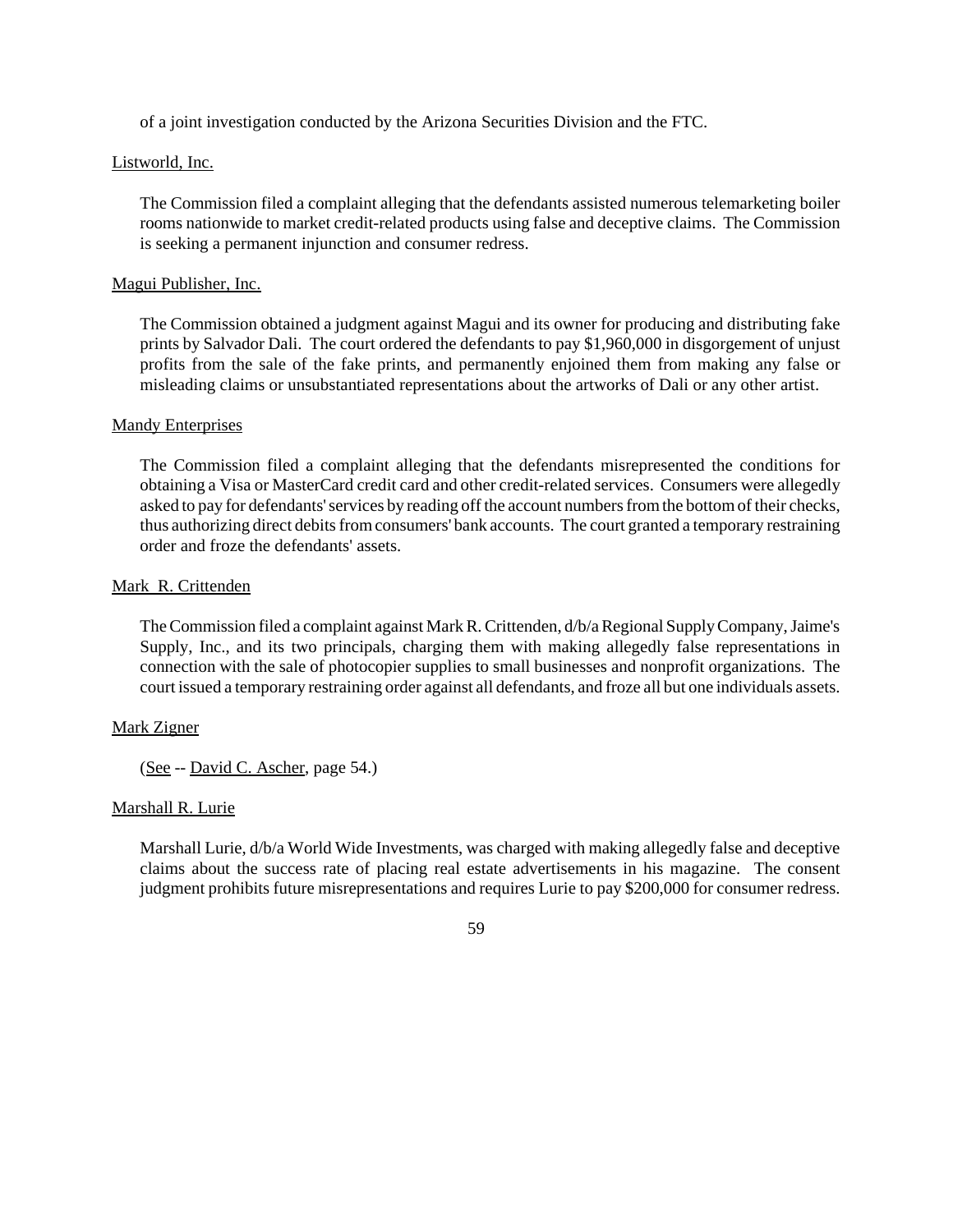## Max Munn

# (See -- Collectors' Guild Ltd., Inc., page 53.)

### Michael A. Kaplan

Michael Kaplan agreed to settle charges alleging he made false and misleading claims in selling distributorships for high-tech products, such as energy saving devices and home burglar alarms. A consent order prohibits Kaplan from making any false, misleading or deceptive claims about distributorships he offers for sale in the future.

### Michael Jay & Company

The Commission filed a complaint alleging Michael Jay  $&$  Company falsely claimed that its credit repair services could remove accurate information, including bankruptcies, from consumers, credit reports. The Commission is seeking a permanent injunction and consumer redress.

### Morgan Whitney Trading Group, Inc.

The defendants in the Commission's case against Morgan Whitney Trading Group agreed to settle allegations that they misrepresented the profit and risk potential of investments in platinum, silver, and commemorative medallions. The consent order prohibits defendants from making false representations regarding any investment offerings in the future, and requires them to relinquish personal assets valued in excess of \$1,600,000 for consumer redress.

#### Mytel International, Inc.

Mytel International and its owner, suppliers of telemarketing boiler rooms that allegedly use deceptive practices to sell photocopier supplies to small businesses and nonprofit organizations, were charged with civil contempt. The Commission alleged that defendants violated an earlier court order to terminate their business relationships with companies they know, or should know, are using deceptive practices to sell their products.

## National Alliance of Brokers, Inc.

The Commission obtained a settlement with Rad Brdar in connection with its complaint against two corporations and four individuals, alleging that they deceived consumers in marketing rare coins for investment purposes. Defendant Rad Brdar agreed to a consent order permanently enjoining him from future violations and requiring him to pay \$60,000 for consumer redress.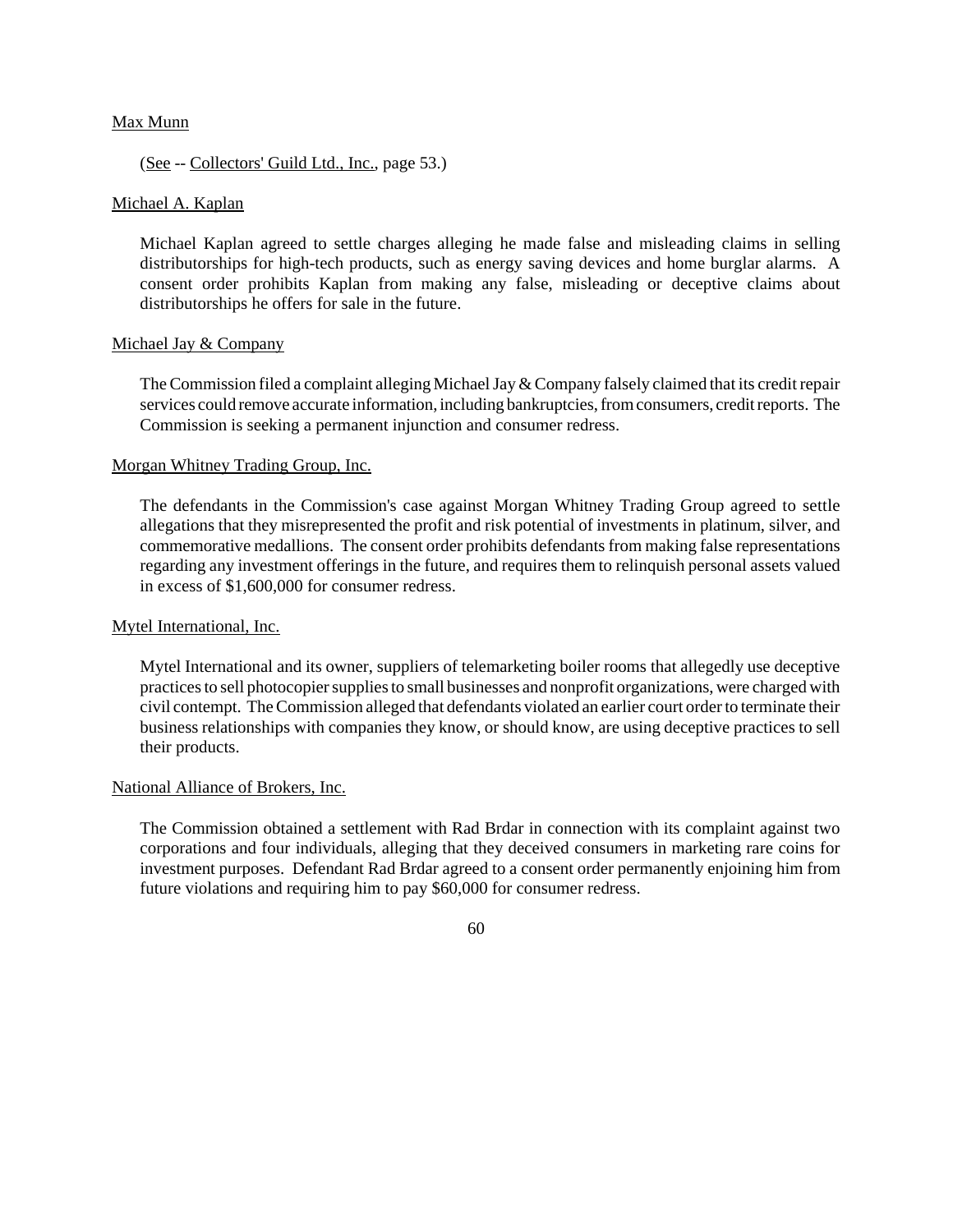## National Impulse Marketing Corp.

Four individuals agreed to settle charges in connection with the Commission's case against National Impulse Marketing Corporation and eight individuals. The complaint alleged that the defendants made numerous misrepresentations in selling franchises for the exclusive right to market and service sundry product lines at retail business outlets.

# NCS Credit Network, Inc.

The Commission filed a complaint alleging that the defendants misrepresented their credit repair services, claiming they could improve consumers' credit histories by removing adverse information from their credit reports, and could obtain major credit cards for consumers regardless of their credit histories.

# Newport Gems d/b/a Capital Assets International

(See -- David C. Ascher, page 54.)

Oak Tree Numismatics, Inc.

The Commission obtained a settlement in its case against Oak Tree, three other firms, and three corporate officials. The Commission alleged they falsely represented that their coins were excellent, low-risk investments with low markups, while allegedly selling the coins for as much as seven to eight times their market value. The defendants agreed to a consent judgment which includes permanent injunctions against misrepresentations of the kind alleged in the complaint and requires payment of \$2,750,000 for consumer redress.

# Pacific Medical Clinics Management, Inc.

(See -- Karin Lynn Norred, page 58.)

# Patricia Bedell

(See -- Crofton M. Cooper, page 53.)

## Patriot Alcohol Testers, Inc.

TheCommission filed a complaint against two companies and an officer of both companies alleging that they misrepresented the accuracy of the results of the "Patriot 5000" breathalyzer device. The device is placed in bars and nightclubs for patrons to check their breath to determine whether their blood alcohol levels are low enough to permit themto drive. The complaint alleges that the breathalyzers give readings that can vary as much as 75 percent from the user's true blood alcohol level. The court ordered a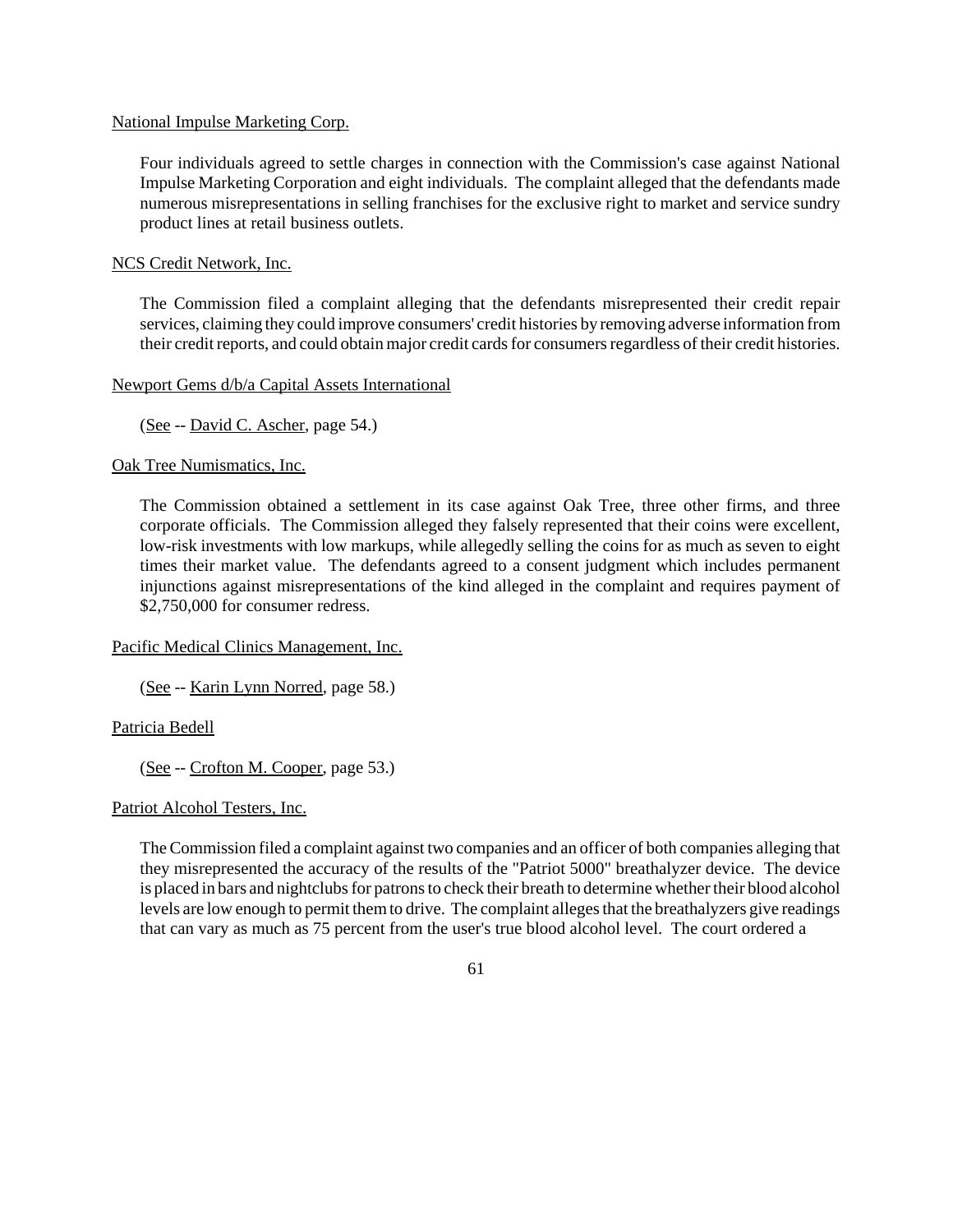temporary restraining order, and the Commission is seeking a permanent injunction, consumer redress, and other relief.

### Paul R. Sherman

(See -- David C. Ascher, page 54.)

### Properties International, Inc.

The Commission obtained a judgment against the defendants in Properties international for conducting a telemarketing scheme to sell magazine advertising space to owners of undeveloped, unimproved recreational property by making false claims regarding the likelihood customers would sell their property and the price they were likely to obtain. The court ordered the defendants to pay \$1,038,364.82 for consumer redress and prohibited them from making any false or misleading claims in the future.

#### Prudential Resources, Inc.

Prudential Resources and eight other defendants agreed to settle charges that they allegedly made numerous misrepresentations in their promotion of the Lights Creek mining project. The consent order permanently enjoins the defendants from making specific misrepresentations alleged in the complaint and misrepresentations of any other fact material to a consumer's decision to invest in a mining project or any other investment offering.

### Richard Harmon

(See -- David C. Ascher, page 54.)

Rime, Inc. d/b/a First Capital Trading Company

(See -- David C. Ascher, page 54.)

#### Robert Allen Gold

The Commission obtained a settlement with Robert Allen Gold in connection with its complaint against Ronald Dante, d/b/a Perma-DermAcademy and the "American Dermalogy Association." The complaint alleged misrepresentations regarding the training provided at Dante's "permanent makeup" workshops, the certification awarded to attendees, and that the process is painless and reversible. The consent judgment and order permanently enjoin Gold from future violations of the FTC Act and require him to pay \$5,000 for consumer redress.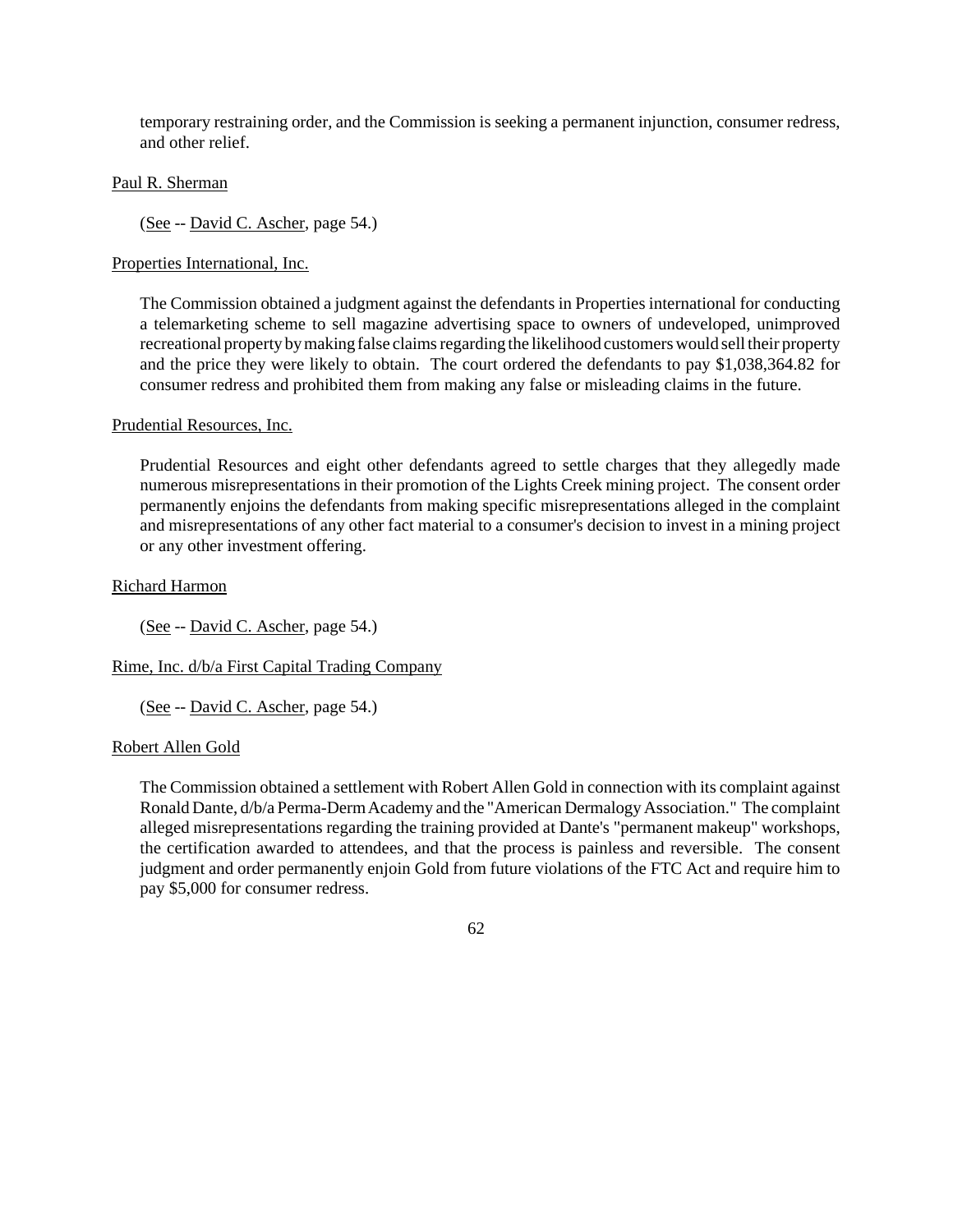## Ronald Dante

Ronald Dante, d/b/a Perma-DermAcademy and the "American Dermalogy Association," agreed to settle allegations that he misrepresented the training he provides at his "permanent makeup" workshops, the certification he awards to attendees, and that the process is painless and reversible. The consent decree permanently enjoins Dante from making such misrepresentations and requires him to pay \$143,750 for consumer redress.

### S&L Professional Credit Clinic, Inc.

The Commission filed a complaint alleging that S&L Professional Credit Clinic and its principals misrepresented their credit repair services and their money-back refund guarantee. The Commission is seeking a permanent injunction against such misrepresentations and refunds for consumers who purchased S&L's services.

### Safety Plus, Inc.

TheCommission filed a complaint alleging that Safety Plus and its principals made false representations in marketing employment opportunities with the company. The company distributes its products through a network of "manager trainees" it hires to conduct door-to-door solicitations. The complaint alleges that the defendants misrepresented the nature of the jobs and the method for obtaining and the expected level of their compensation system. The court granted a temporary restraining order and froze the defendants' assets.

### Saul Irving Brooks

(See -- Agusta Brooks, page 51.)

## Schoolhouse Coins, Inc.

(See -- Crofton M. Cooper, page 53.)

#### Solomon Trading Company, Inc.

TheCommission charged Solomon Trading Company and six individuals with allegedly misrepresenting the value of art prints they telemarketed to consumers nationwide. The court granted a temporary restraining order and partial asset freeze. The Commission is seeking a permanent injunction and other relief.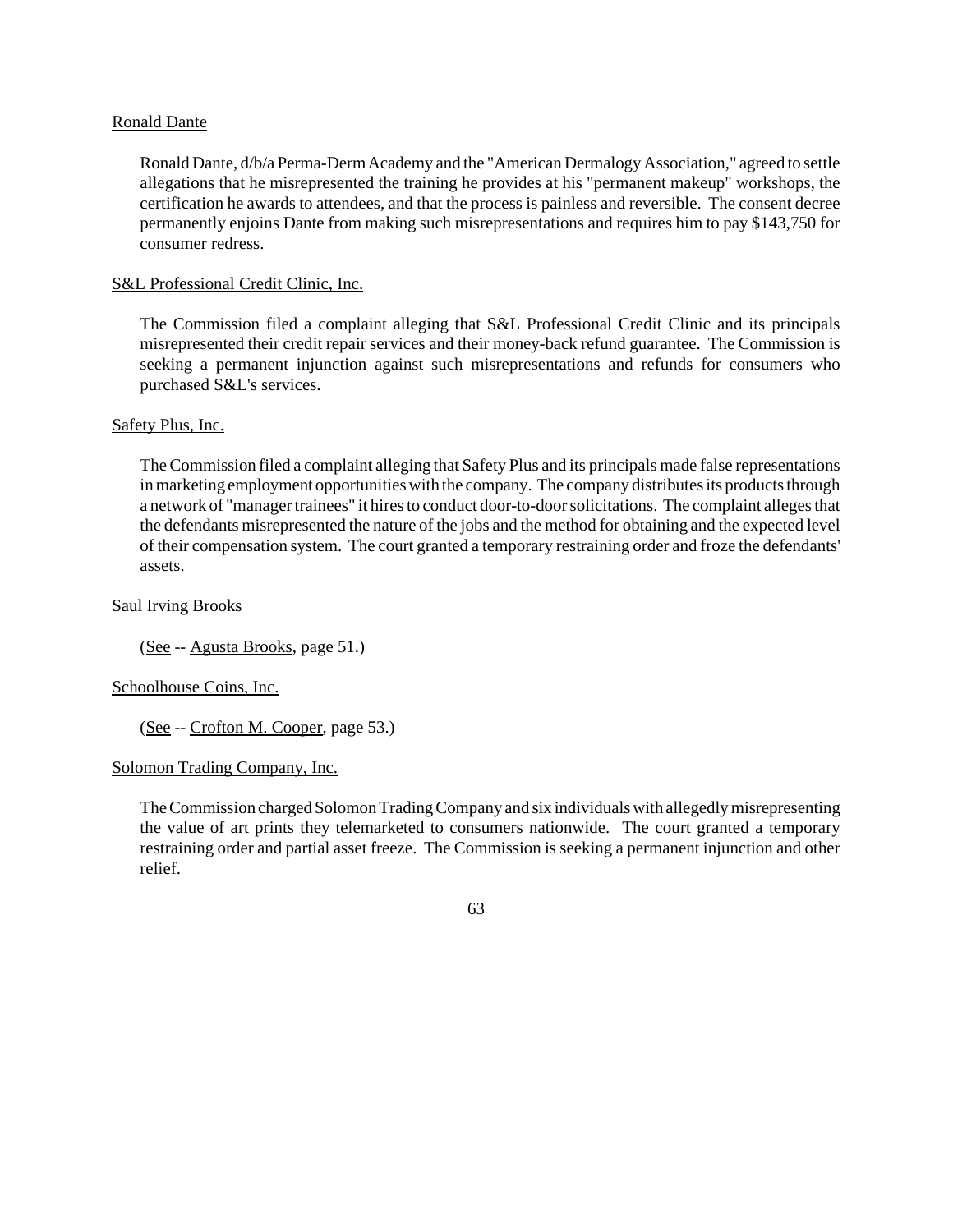### Starlink, Inc.

The Commission has charged Starlink and one individual with allegedly failing to disclose to consumers that they would incur a \$10 charge on their phone bills by dialing a 1190011 number listed in Starlink's advertisements for employment opportunities. The court issued a temporary restraining order and froze the defendants, assets to preserve funds for consumer redress. This is the second case the Commission has brought involving the deceptive use of "900" numbers to promote job opportunities.

### Stuart M. Lopata

Stuart Lopata agreed to settle charges in connection with the Commission's complaint against Uni-Vest Financial Services, Inc. The complaint alleged that the defendants misrepresented the risk of investing in precious metals, and failed to execute clients' sell orders. The consent order permanently enjoins Lopata from making misrepresentations of the kind alleged in the complaint.

### Technology Licensing Consultants, Inc.

Technology Licensing Consultants agreed to settle allegations that they misrepresented the nature, quality, and success rate of invention promotion services sold to inventors. The consent judgment prohibits future misrepresentations and requires the payment of \$285,000 for consumer redress.

### Teresa L. Bowman

(See -- David C, Ascher, page 54.)

## T.G. Morgan, Inc.

The Commission filed a complaint charging the defendants with making allegedly false claims regarding the investment and market value of rare coins they sold to consumers nationwide. The court froze the defendants' assets and issued a temporary restraining order. The Commission is also seeking a permanent injunction and consumer redress. The case has been a joint effort with the office of the Minnesota Attorney General.

### Traditional Industries, Inc.

Traditional Industries was twice charged with civil contempt in connection with an earlier settlement resolving allegations that the company made false claims concerning the quality and value of photographic packages it sold. The first contempt action alleged that Traditional had failed to bring its sales conduct into compliance with the earlier consent decree. The court ordered Traditional to pay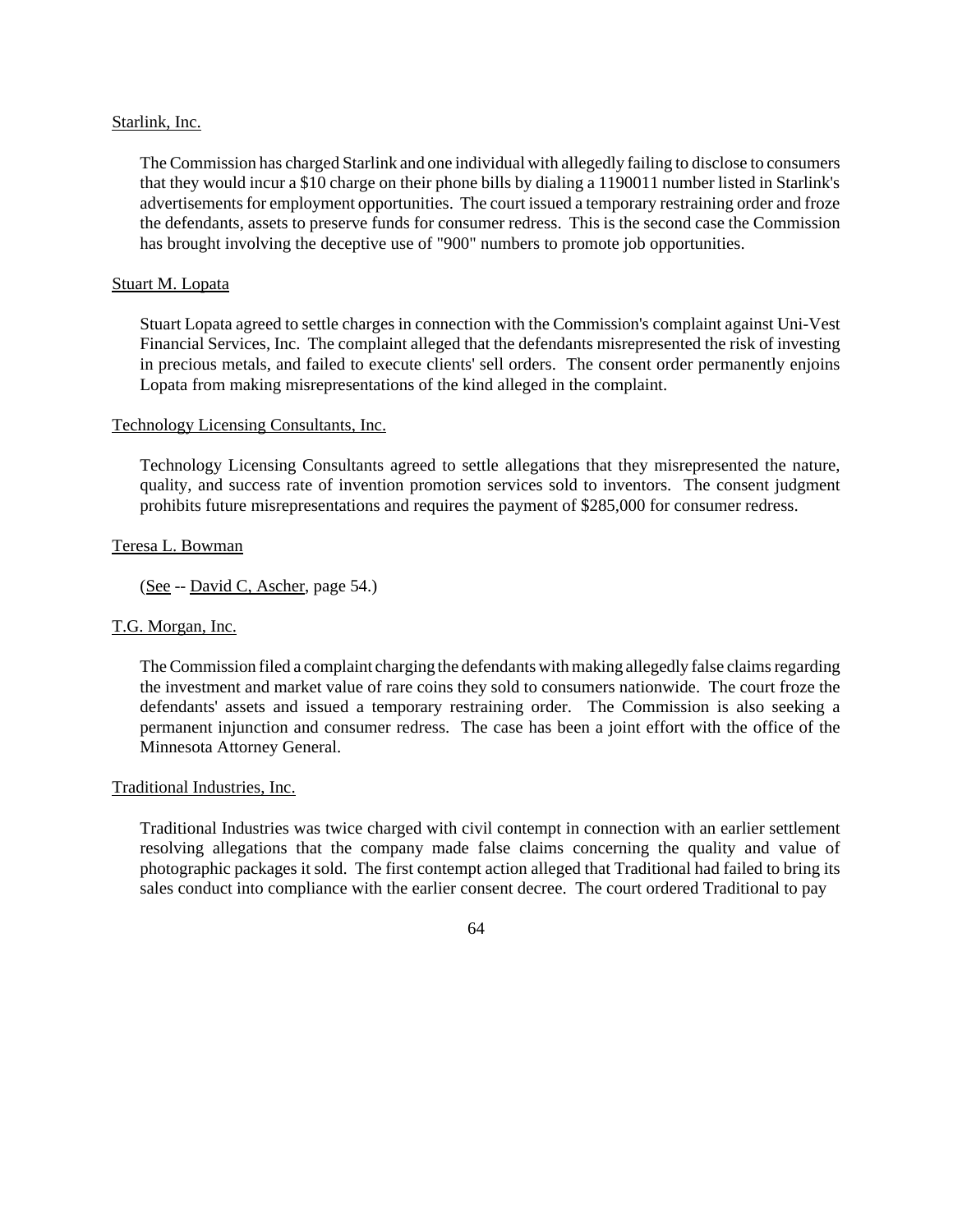\$140,000 owed to the Commission, and to refund overpayments made by pre-decree customers in accordance with the terms of the settlement. The second contempt action alleged that the company violated the orders issued in the first contempt action. The Commission is seeking compliance with the earlier orders, as well as additional sanctions, including an order that Traditional cease attempts to collect payments from a specified group of customers.

TransWorld Courier Services. Inc.

The Commission obtained a consent order permanently enjoining the defendants from misrepresenting any goods or services they offer for sale in the future, and requiring them to disclose in advertising and promotional materials the cost of calling any "900" number they offer. The order also requires payment of \$1,000,000 for consumer redress, with any funds not used for redress to be deposited in the United States Treasury.

# United States Gemological Services, Inc.

(See -- David C. Ascher, page 54.)

# Uni-Vest Financial Services, Inc.

Uni-Vest Financial Services and its president, Charles Hoffecker, agreed to an order requiring payment of \$67,500 for consumer redress to settle allegations that the defendants misrepresented the risk of leveraged investing in precious metals and failed to execute clients' sell orders. In addition, Hoffecker is prohibited from making misrepresentations of the kind alleged in the complaint, permanently banned from telemarketing leveraged investments, banned for five years from telemarketing non-leveraged investments in precious metals, and banned from all forms of telemarketing for two years.

# U.S. Consumer Promotions, Inc.

U.S. Consumer Promotions, two affiliated companies and three individuals agreed to settle charges that they allegedly made misrepresentations while telemarketing water purifiers to consumers. The consent order prohibits the defendants from engaging in any deceptive practices while selling water purifiers, or any other products or services, in the future.

## U.S. Oil and Gas Corporation

The Commission obtained its largest telemarketing fraud settlement to date in its case against U.S. Oil and Gas. The Commission's complaint charged three companies and ten individuals with engaging in allegedly false and deceptive sales practices in connection with application filing services they provided for a federal lottery. The lottery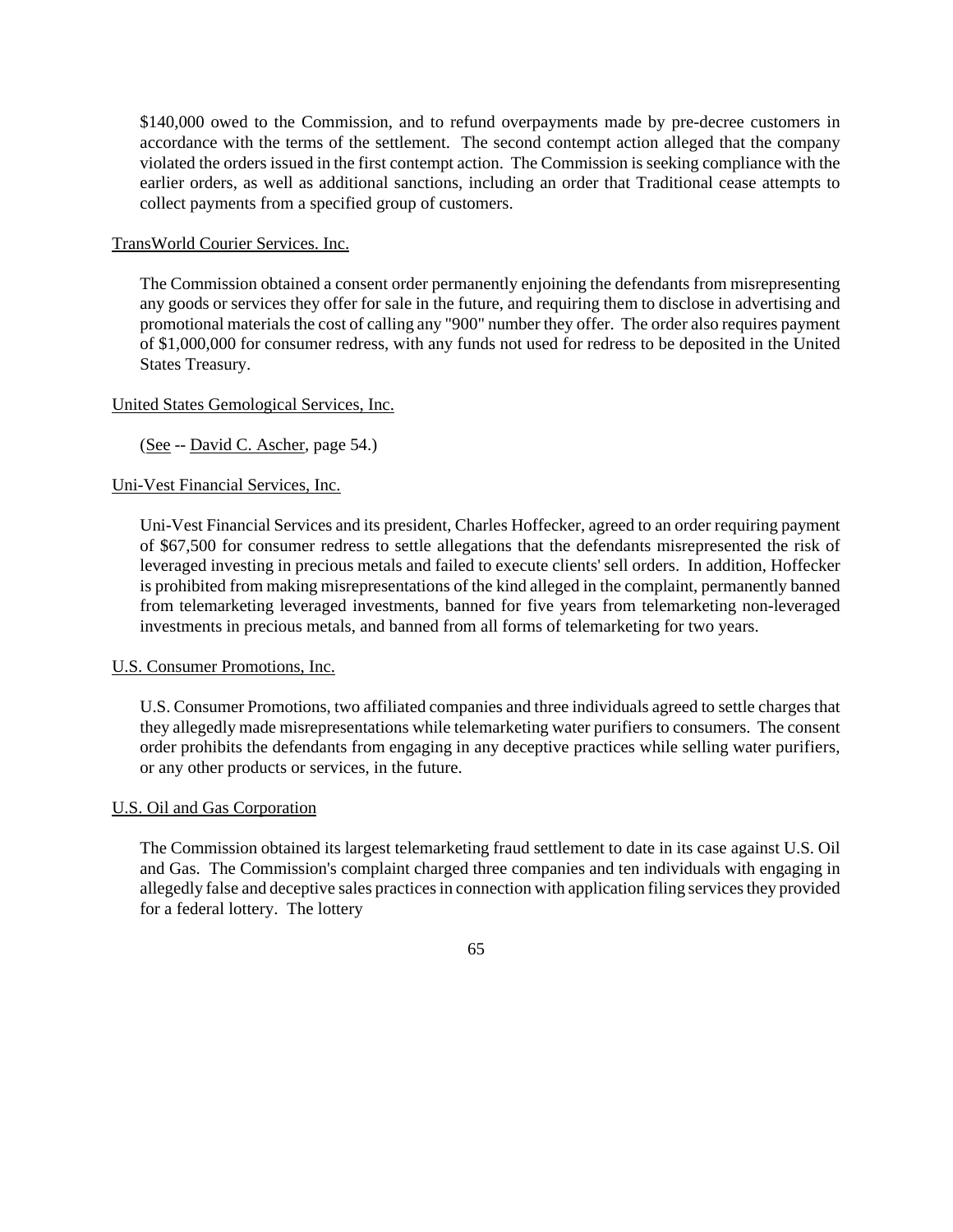awarded leases for rights to oil and gas resources on parcels of federal land. At the Commission's request, a receiver was appointed to take control of the companies, and was Subsequently authorized to file civil suits, on behalf of separate classes of victims, against several companies and individuals who allegedly aided and abetted the oil and gas lease scam. The civil suits were consolidated with the FTC action. Settlements were reached with some of the defendants in both the FTC and civil actions, providing for broad prohibitions on future deceptive practices as well as consumer redress. As a result of those settlements, a default judgment against a principal of U.S. Oil and Gas, and other funds in the receiver's possession, approximately \$ 47,000,000 is available for consumer redress.

## U.S. Sales Corporation

The Commission filed a complaint against U.S. Sales and its owner, Dean S. Vlahos, charging themwith deceptively using "900" numbersto market information on how to buy repossessed, confiscated, or used cars and other late model automobiles for as little as \$100, and how to obtain secured credit cards from major banks "regardless of consumers' credit histories." The court granted a temporary restraining order and an asset freeze. The Commission is seeking a permanent injunction and consumer redress.

# Value Investments. Ltd.

The Commission charged Value Investments, two related companies and four individuals with allegedly violating the Franchise Rule by failing to provide proper disclosure documents to potential buyers, and with making multiple misrepresentations in the sale of mortgage loan brokerage business franchises. The court issued a temporary restraining order and an asset freeze. The Commission is seeking a permanent injunction and consumer redress.

#### Vaughn Management, Inc.

The Commission obtained a settlement with three companies and two individuals in connection with telemarketing schemes for travel packages and other products. The defendants agreed to be bound by permanent prohibitions on the kinds of misrepresentations alleged by the Commission, to prominently disclose any costs and conditions for redeeming the awards and the procedures for requesting refunds, and to pay \$160,000 for consumer redress. The order also prohibits the defendants from "factoring" credit card charges, the practice of billing credit card charges on behalf of third partiesforsalesin which the defendants were not involved.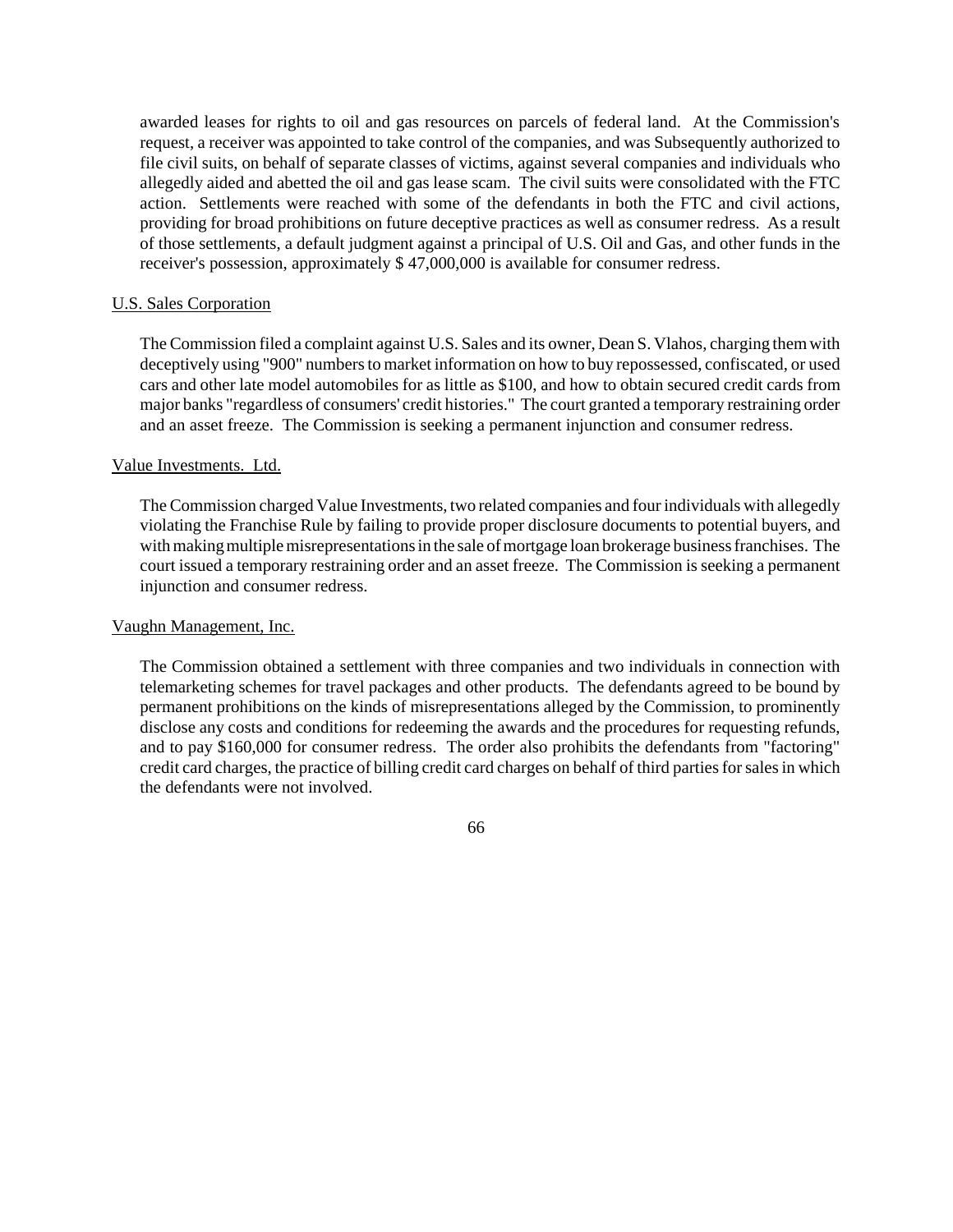### William Shell, M.D.

Dr. Shell agreed to settle charges that he engaged in allegedly deceptive practices in connection with the sale of "Fat Magnet" diet pills, which the Commission alleged were falsely advertised as capable of helping userslose weight without diet or exercise. The consent judgment permanently enjoins Dr. Shell from making unsubstantiated claims regarding the performance, efficacy or safety of any weight-control food, drug or device he markets to consumers. He is also required to pay \$20,000 for consumer redress.

### Winner's Circle of Chicago, Inc.

The defendants in the Commission's case against winner's Circle of Chicago agreed to settle allegations that they made numerousfalse promises about the value of gifts and prizes being awarded to consumers in connection with a direct mail campaign to sell membershipsin camping, resort and buying clubs. The consent decree requires the defendants to clearly disclose to consumers any conditions and fees that must be satisfied before they can receive the offered prize, and prohibits future violations.

## CIVIL PENALTY ACTIONS

## MAINTAINING COMPETITION MISSION

### Atlantic Richfield Company, & Union Carbide Corporation

The Atlantic Richfield Co. and the Union Carbide Corporation each agreed to pay a \$1 million civil penalty to settle charges that they did not comply with the federal premerger notification requirements under the Hart-Scott-Rodino Antitrust Improvements Act of 1976 when ARCO acquired Union Carbide's urethane polyether polyols and propylene glycol assets. The complaint charged that the parties effectively consummated the acquisition when Union Carbide transferred all benefits and risks of ownership of the chemical assets to ARCO. The complaint further alleged that the acquisition of beneficial ownership occurred before the parties filed the required HSR premerger notification forms. This \$2 million civil penalty is the second largest secured for a violation of the HSR Act. The civil penalty complaint and final judgment were filed in U.S. District Court for the District of Columbia by the Department of Justice, at the request of the Commission. Also during the fiscal 1991, the Commission accepted a consent agreement settling antitrust concerns stemming from the ARCO/Union Carbide acquisition.

## Equity Group Holdings

Equity Group Holdings, a general partnership controlled by Steven M. Rales and Mitchell P. Rales, agreed to pay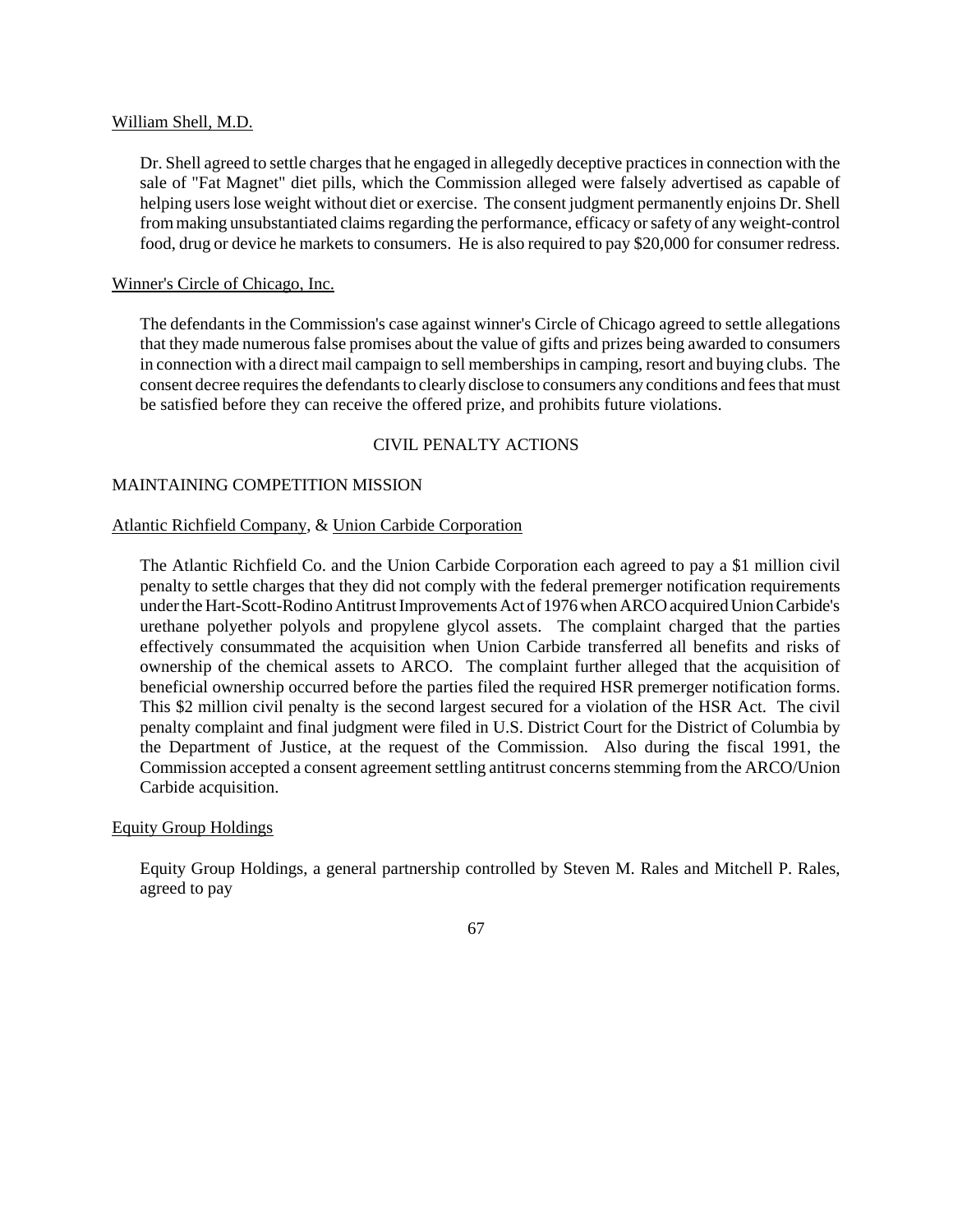\$850,000 to settle charges that they violated premerger notification requirements when Equity acquired stock in Interco Inc. The complaint charged that the Rales brothers, Equity, and a newly-formed Rales affiliated limited partnership acquired more than \$15 million of Interco stock before filing the required notification and report form and observing the waiting period required by the Hart-Scott-Rodino Antitrust Improvements Act of 1976. The complaint further alleged that the partnership, City Capital Associates Limited Partnership, formed by the Rales brothers and two associates, used two corporations as forty-nine percent owners in an attempt to avoid the HSR premerger rules. The complaint was filed in the U.S. District Court for the District of Columbia at the Commission's request by the Department of Justice.

# General Cinema Corporation

The Commission charged General Cinema Corporation with violating the Hart-Scott-Rodino Antitrust Improvements Act of 1976. According to the complaint filed in the U.S. District Court for the District of Columbia, General Cinema acquired more than \$15 million worth of stock in Cadbury Schweppes p.l.c. between September 1986 and February 1987 without filing notification with the Commission and the Department of Justice. The complaint asks the court to order General Cinema to pay the maximum civil penalty allowed by law. The Department of Justice authorized the Commission to file the complaint in the federal court.

# Reliance Group Holdings Inc.

Reliance Group Holdings Inc. agreed to pay \$550,000 in civil penalties to settle charges that it violated the Hart-Scott-Rodino Antitrust Improvements Act of 1976. The complaint charged that Reliance acquired a reportable amount of stock in Spectra-Physics, Inc. before filing a formal notification with the Commission and the Department of Justice. Although, certain acquisitions under the HSR Act made solely for the purpose of investment are exempt from the reporting requirements, the complaint charged that this exemption did not apply to the Reliance/Spectra transaction. The Department of Justice, at the request of the Commission, filed the complaint and consent judgment in the United States District Court for the District of Columbia.

## Service Corporation International

Service Corporation International agreed to pay \$500,000 in civil penalties to settle charges that it violated the premerger notification filing requirements under the Hart-Scott-Rodino Antitrust Improvements Act of 1976. The complaint charged that SCI acquired more than \$15 million of Centurion National Group, Inc.'s stock without notifying the Commission or the Department of Justice as required by the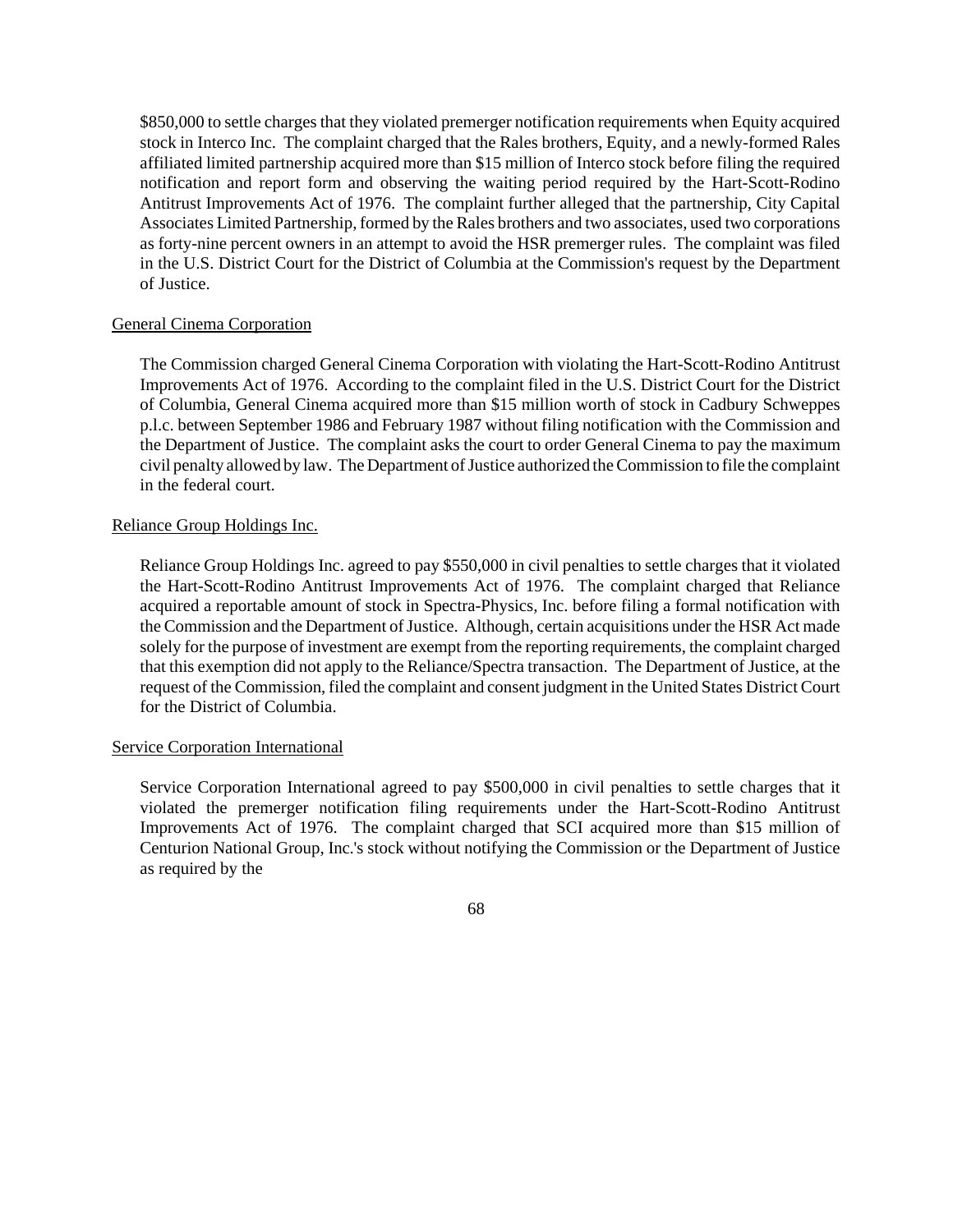Hart-Scott-Rodino Act. According to the complaint, SCI was in violation of the HSR Act each day during the period beginning December 30, 1986 and continuing through February 26, 1987, a total of fifty-nine days. The Department of Justice, at the Commission's request, filed the complaint and consent judgment in the United States District Court for the District of Columbia. Also during the year, the Commission accepted a consent agreement for public comment relating to SCI's proposed acquisition of Sentinel Group, Inc.

#### Union Carbide Corporation

(See -- Atlantic Richfield Company, page 67.)

## CONSUMER PROTECTION MISSION

## A & G Auto Sales

The Commission filed a complaint alleging that the defendants violated the Used Car Rule by failing to display the required Buyers Guide on used vehicles offered for sale. The Commission is seeking a permanent injunction against further violations and civil penalties.

#### American Automobile Brokers, Inc.

American Automobile Brokers agreed to settle allegations that it violated the Used Car Rule by failing to display the required Buyers Guide on used-vehicles offered for sale, failing to disclose on Buyers Guides that were posted the name and address of the dealership and person to contact if a problem should arise, and failing to include language incorporating the Buyers Guide into the final sales contract. The defendants agreed to an order prohibiting future violations and requiring payment of \$3,500 in civil penalties.

# Aurora Discount Cars

Aurora Discount Cars agreed to settle allegations that it violated the Used Car Rule by failing to display the required Buyers Guide on used vehicles offered for sale. The defendants agreed to an order prohibiting further violations of the Rule.

# Auto Brokers, Inc.

The Commission obtained a settlement of charges that the defendants allegedly violated the Used Car Rule by failing to display the required Buyers Guide on used vehicles offered forsale, failing to disclose on posted Buyers Guides the name and address of the dealership and person to contact if a problem should arise, failing to disclose whether the vehicle was being sold with or without a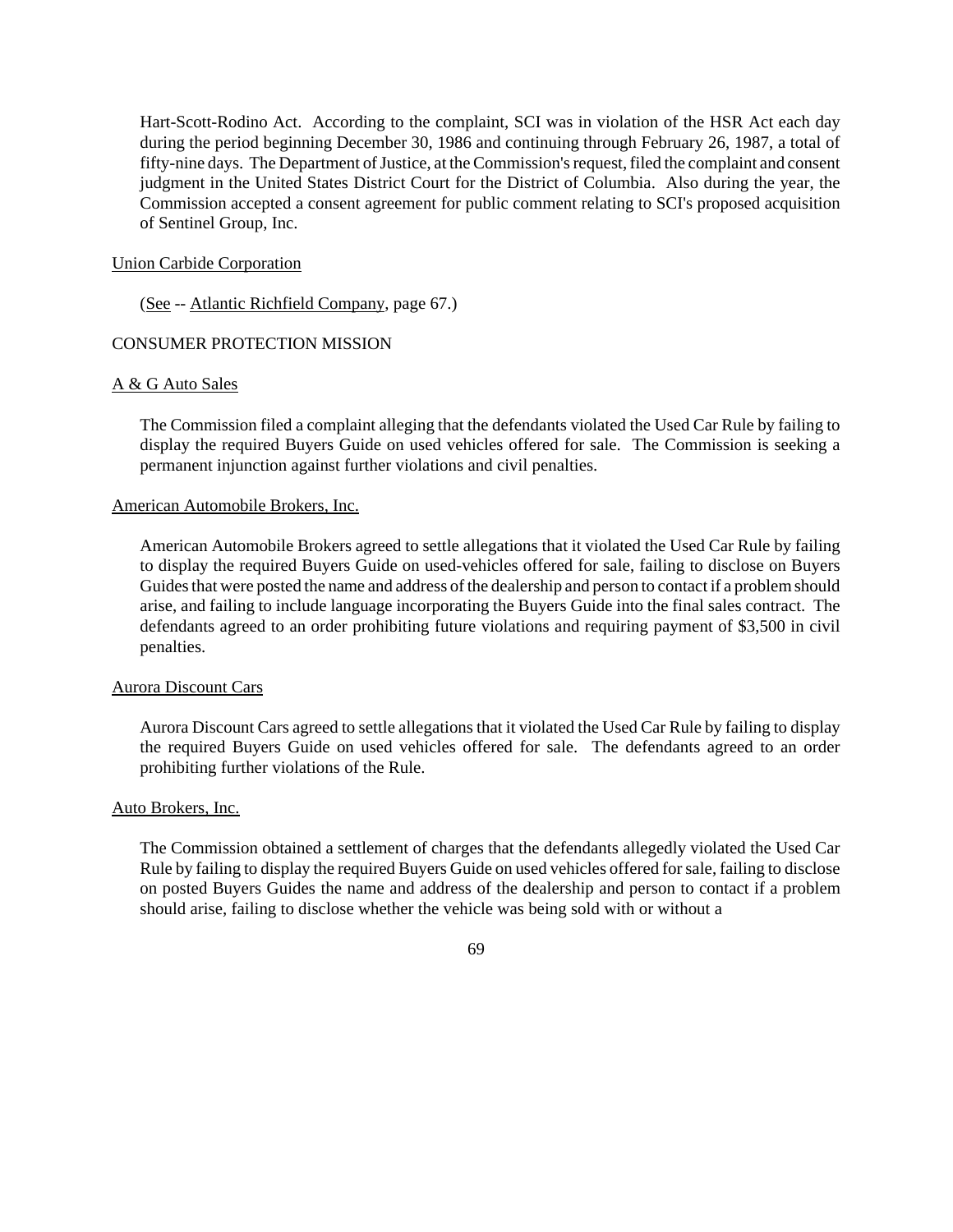warranty, and failing to include language incorporating the Buyers Guide into the final sales contract. The complaint also alleged that defendants violated the Warranty Disclosure Rule by failing to disclose in a single written document the terms of the warranty and other required information. The consent decree prohibits future violations and requires payment of \$4,250 in civil penalties.

# BarclaysAmerican Corporation

BarclaysAmerican agreed to settle allegations that it violated the Equal Credit Opportunity Act and its implementing Regulation B, and the Fair Credit Reporting Act by denying credit to applicants who relied on alimony and child support as their primary source of income. The consent decree requires the company to pay \$265,000 in civil penalties and prohibits future violations.

## Best Buy Auto & Truck Sales

The Commission filed a complaint alleging that the defendants violated the Used Car Rule by failing to display the required Buyers Guide on used vehicles offered for sale, failing to display a Spanish language version of the Buyers Guide when the sale was conducted in Spanish, and failing to include language incorporating the Buyers Guide into the final sales contract. The Commission is seeking a permanent injunction against further violations and civil penalties.

### Bill Haven Cars, Inc.

Bill Haven Cars agreed to settle allegations that it violated the Used Car Rule by failing to display the required Buyers Guide on used vehicles offered for sale. The defendants agreed to an order prohibiting future violations and requiring payment of \$3,000 in civil penalties.

## Bishop Brothers Used Cars and Trucks

Bishop Brothers Used Cars and Trucks agreed to settle allegations that it violated the Used Car Rule by failing to display the required Buyers Guide on used vehicles offered for sale, failing to disclose on posted Buyers Guides the name and address of the dealership and person to contact if a problem should arise, and failing to include language incorporating the Buyers Guide into the final sales contract. The defendants agreed to an order prohibiting future violations and requiring payment of \$13,000 in civil penalties.

#### Bob Wade Ford, Inc.

The Commission obtained a settlement in its case against Bob Wade Ford requiring payment of \$3,500 in civil penalties.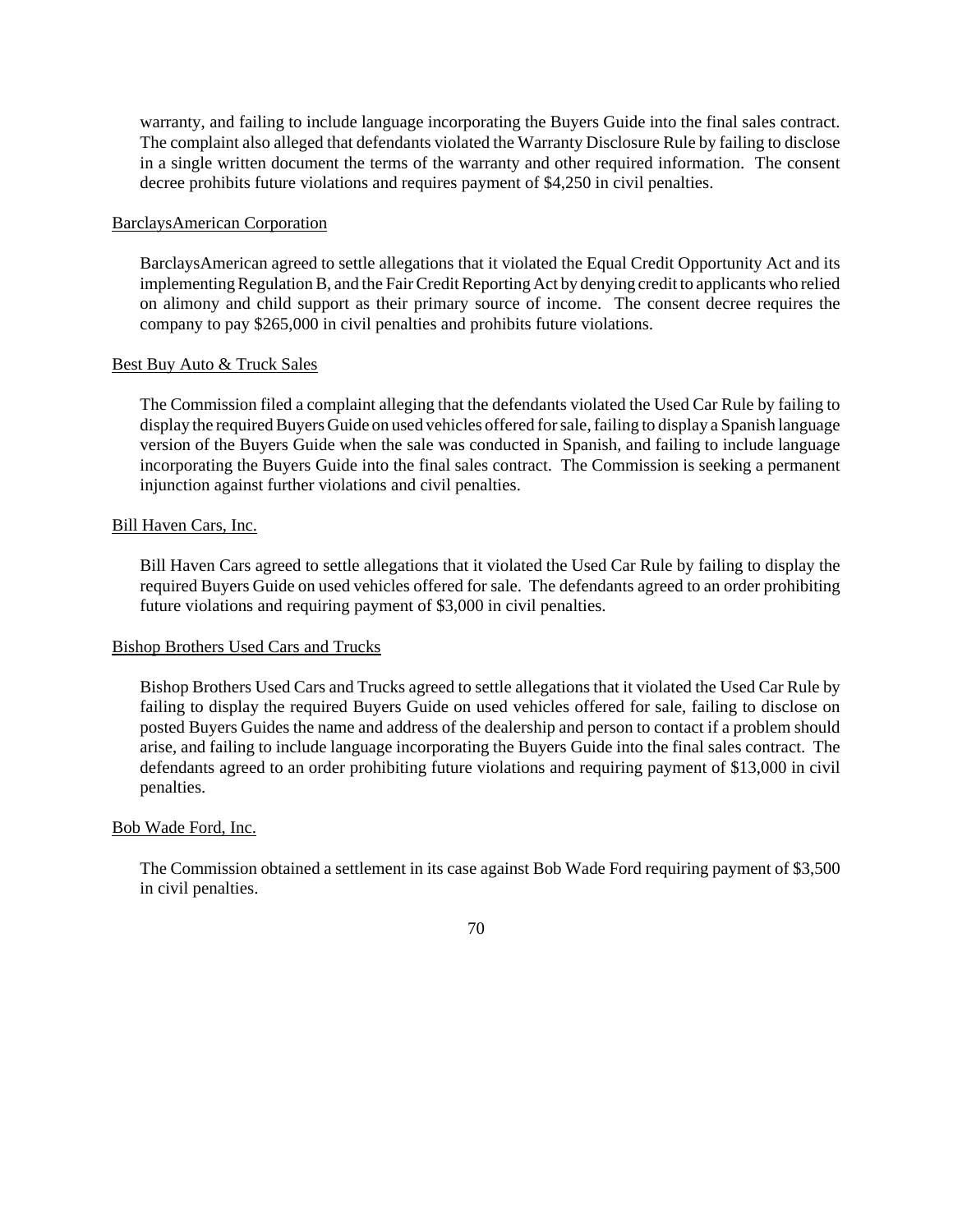TheCommission alleged that the defendants violated the UsedCarRule by failing to display the required Buyers Guide on used vehicles offered for sale, failing to disclose on posted Buyers Guides the name and address of the dealership and person to contact if a problem should arise and failing to include language incorporating the Buyers Guide into the final sales contract. The consent decree entered also prohibits future violations of the Rule.

## Bob Zimmerman Ford, Inc.

Bob Zimmerman Ford agreed to settle allegations that it violated the Used Car Rule by failing to display the required Buyers Guide on used vehicles offered for sale. The defendants agreed to an order prohibiting future violations and requiring payment of \$30,000 in civil penalties.

# Bonnie & Company Fashions, Inc.

The Commission filed a complaint charging Bonnie & Company Fashions with allegedly violating the Care Labeling Rule by mislabeling some of the clothing it sold. The complaint alleges that the correct care procedure was not listed on some of the garments, part of the care procedure that was listed would harm the product, and the company did not have a reasonable basis for the care information disclosed on the label. The Commission is seeking a permanent injunction against further violations and civil penalties.

# Car City, Inc.

The Commission filed a complaint alleging that the defendants violated the Used Car Rule by failing to display the required Buyers Guide on used vehicles offered for sale and failing to include all the required information in those that were displayed. The Commission is seeking a permanent injunction against further violations and civil penalties.

## Carousel Motors

The Commission obtained a settlement requiring payment of \$30,000 in civil penalties to settle allegations that the defendants violated the Used Car Rule by failing to display the required Buyers Guide on used vehicles offered for sale. The consent decree also prohibits future violations of the Rule.

## Carrollwood Auto Sales, Inc.

Carrollwood Auto Sales agreed to settle allegations that it violated the Used Car Rule by failing to display the required Buyers Guide on used vehicles offered forsale, failing to disclose on posted Buyers Guides the name and address of the dealership and person to contact if a problem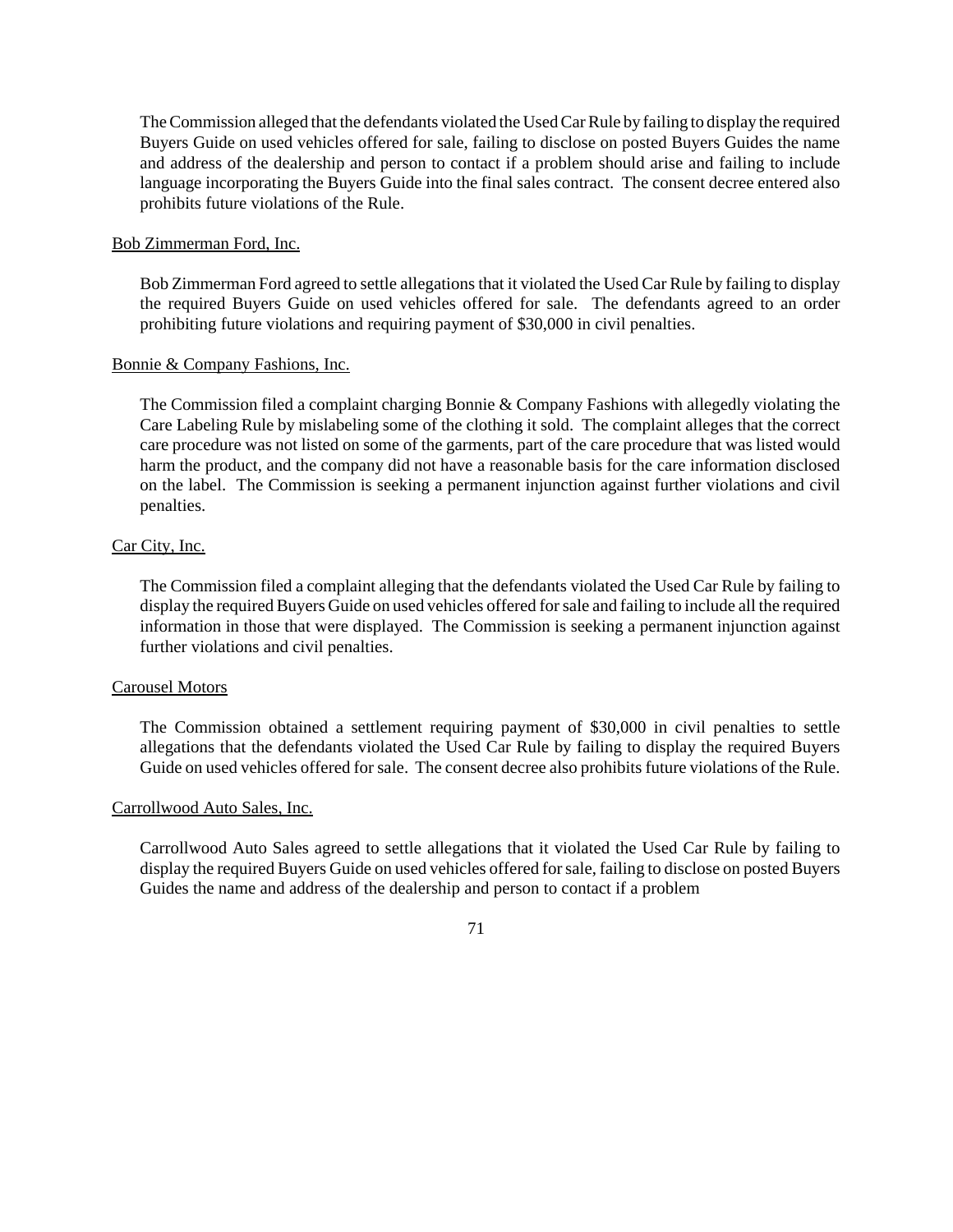should arise, and failing to include language incorporating the Buyers Guide into the finalsales contract. The defendants agreed to an order prohibiting future violations and requiring payment of \$5,000 in civil penalties.

## Classy Chassy Body and Sales, Inc.

Classy Chassy Body and Sales agreed to settle allegations that it violated the Used Car Rule by failing to display the required Buyers Guide on used vehicles offered for sale. The defendants agreed to an order prohibiting future violations and requiring payment of \$6,000 in civil penalties.

# Clean Cars of Tampa, Inc.

The Commission filed a complaint alleging that the defendants violated the Used Car Rule by failing to display the required Buyers Guide on used vehicles offered for sale. The Commission is seeking a permanent injunction against further violations and civil penalties.

# Credit Car Connection, Inc.

The Commission filed a complaint alleging that the defendants violated the Used Car Rule by failing to display the required Buyers Guide on used vehicles offered for sale, failing to disclose on Buyers Guides that were displayed the name and address of the dealership and person to contact if a problem should arise, and failing to include language incorporating the Buyers Guide in the final sales contract. The Commission is seeking a permanent injunction against further violations and civil penalties.

# Crestmont Cadillac Corporation

Crestmont Cadillac agreed to pay \$32,500 in civil penalties to settle allegations that it violated the Used Car Rule by failing to display the required Buyers Guide on used vehicles offered for sale, failing to include language incorporating the Buyers Guide into the final sales contract, and making written statements which alter or contradict the disclosures required by the Rule. The Commission's complaint also alleged violations of the Magnuson-Moss Warranty Act by disclaiming implied warranties, and violations of the Warranty Disclosure Rule by failing to disclose in a single written document the terms of the warranty and other required information. The consent decree also prohibits future violations.

## Damark International, Inc.

Damark International agreed to settle allegations that it violated the Mail Order Rule and the Truth In Lending Act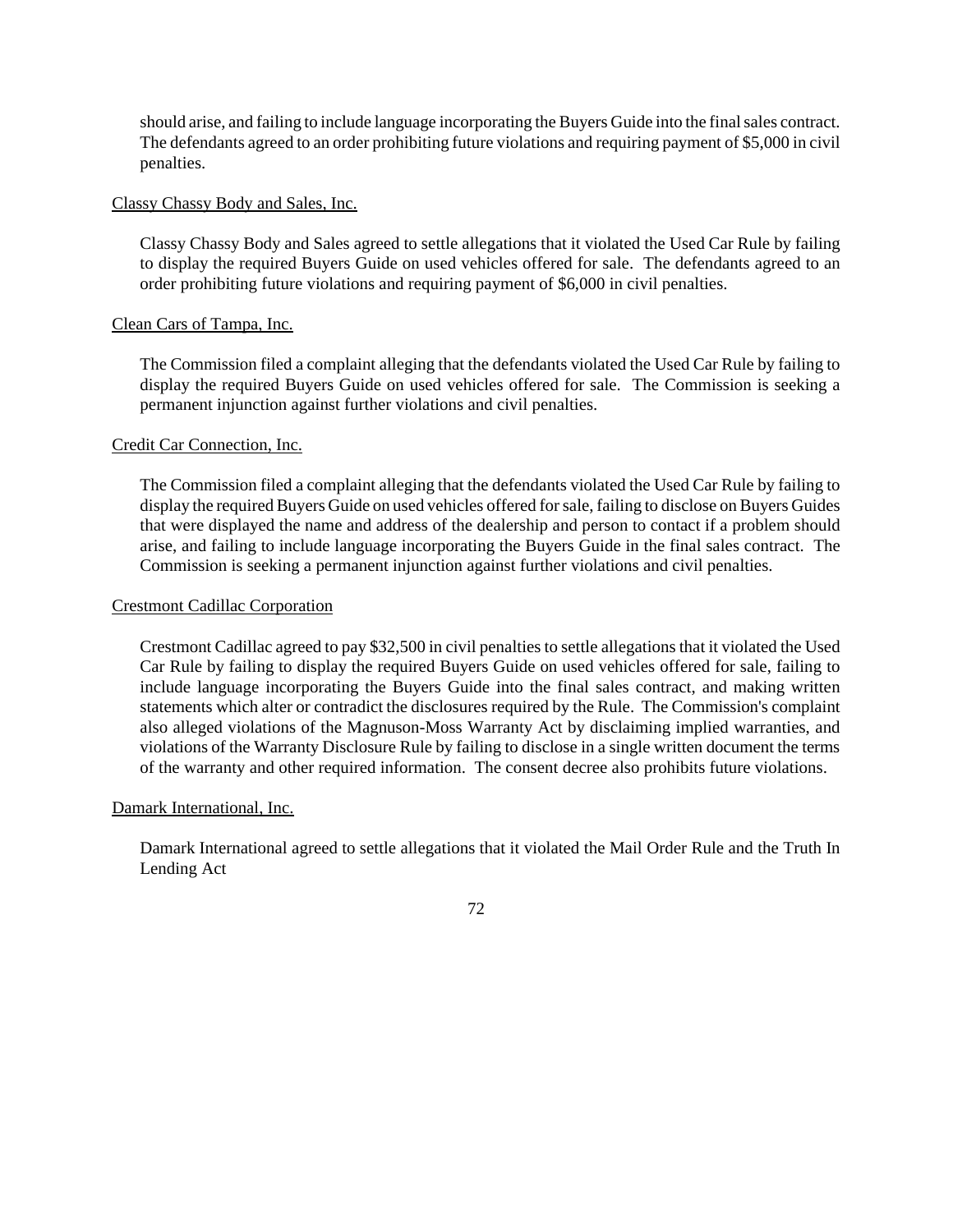by failing to credit consumers' accounts for returned merchandise within seven days. The consent decree prohibits future violations and requires Damark and its two principals to pay \$150,000 in civil penalties.

### David Miller Pontiac, Inc.

David Miller Pontiac agreed to settle allegations that it violated the Used Car Rule by failing to display the required Buyers Guide on used vehicles offered for sale, and failing to disclose on posted Buyers Guides the name and address of the dealership and person to contact if a problem should arise. The complaint also alleged that the defendants violated the Warranty Disclosure Rule by failing to disclose in a single written document the terms of the warranty and other required information. The defendants agreed to an order prohibiting future violations and requiring payment of \$20,000 in civil penalties.

#### Doro Lee, Inc. d/b/a Brown Hearing Aid Centers

The Commission filed a complaint alleging that Doro Lee d/b/a Brown Hearing Aid Centers, violated the Door-to-Door Sales Rule in connection with the sale of hearing aids. The Commission is-seeking a permanent injunction against further violations and civil penalties.

#### Field Publications, L.P.

Field Publications, publisher of Weekly Reader Books and other book plans, agreed to settle charges alleging that it shipped merchandise without the consent and request of recipients, and tried to obtain payment for this merchandise in violation of the Unordered Merchandise Statute and the FTC Act. The consent decree prohibits such practices in the future and requires Field to pay \$175,000 in civil penalties.

### G & H Used Cars, Inc.

The Commission obtained a judgment against G & H Used Cars for violating the Used Car Rule by failing to display the required Buyers Guide on the used vehicles it offered for sale. The order prohibits future violations of the Used Car Rule and requires G  $\&$  H to pay \$10,000 in civil penalties.

#### George L. Eyler

George Eyler, owner-operator of United Systems, Inc., a truck driving school, agreed to settle allegations that he violated an earlier FTC order that prohibited him from denying full refunds to students who canceled during the "cooling-off" period, and from misrepresenting the school's affiliation with the trucking industry. The consent decree requires Eyler to pay \$100,000 in civil penalties and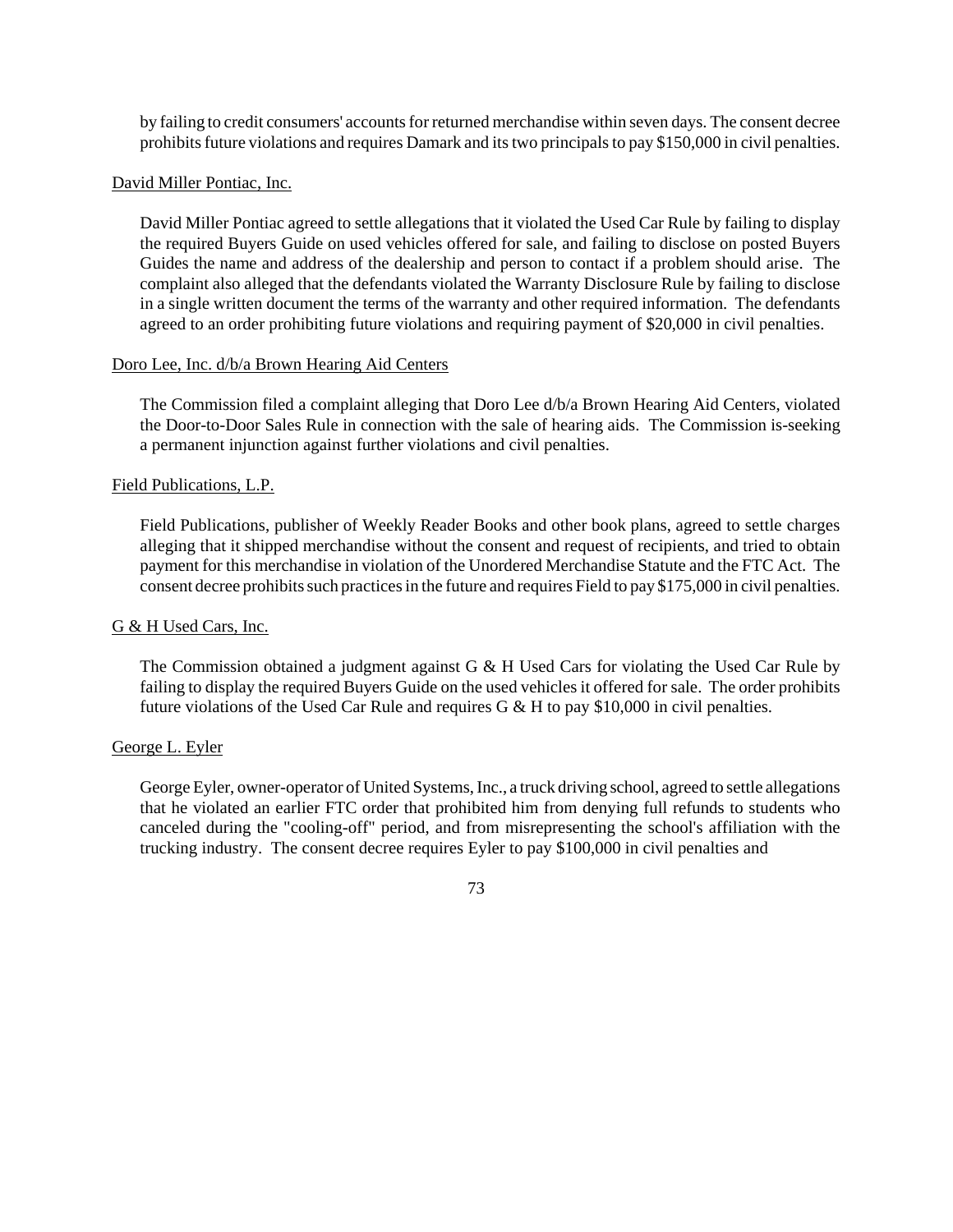\$25,000 for consumer redress to students whose payments were not properly refunded.

# Independent Auto Brokers, Inc.

The Commission filed a complaint alleging that the defendants violated the Used Car Rule by failing to display the required Buyers Guide on used vehicles offered for sale. The Commission is seeking a permanent injunction against further violations and civil penalties.

## JAK Auto Sales, Inc.

The Commission filed a complaint alleging that the defendants violated the Used Car Rule by failing to display the required Buyers Guide on used vehicles offered for sale. The Commission is seeking a permanent injunction and civil penalties.

#### JS&A Group, Inc.

JS&A Group agreed to settle allegations that it violated the Mail Order Rule by failing to ship BluBlocker sunglasses within the required time, and failing to properly notify consumers of the delays. The company agreed to an order requiring civil penalties of \$50,000 and prohibiting future violations of the Rule.

#### Kaufman and Broad Home Corporation

Kaufman and Broad Home Corp. agreed to settle charges alleging that it violated an earlier FTC order by failing to make warranty repairs in a timely manner. The consent decree prohibits future violations and requires payment of \$595,000 in civil penalties.

# K-Mart Corporation

K-Mart agreed to settle allegations that it violated the Textile Fiber Products Identification Act by mislabeling imported men's shirts. The defendant agreed to an order prohibiting future violations and requiring payment of \$130,000 in civil penalties.

#### Lloyd McKee Motors, Inc.

Lloyd McKee Motors agreed to settle allegations it violated the Used Car Rule by failing to display the required Buyers Guide on used vehicles offered for sale, failing to disclose on posted Buyers Guides the name and address of the dealership and person to contact if a problemshould arise, and failing to include language incorporating the Buyers Guide into the final sales contract. The defendants agreed to an order prohibiting future violations and requiring payment of \$25,000 in civil penalties.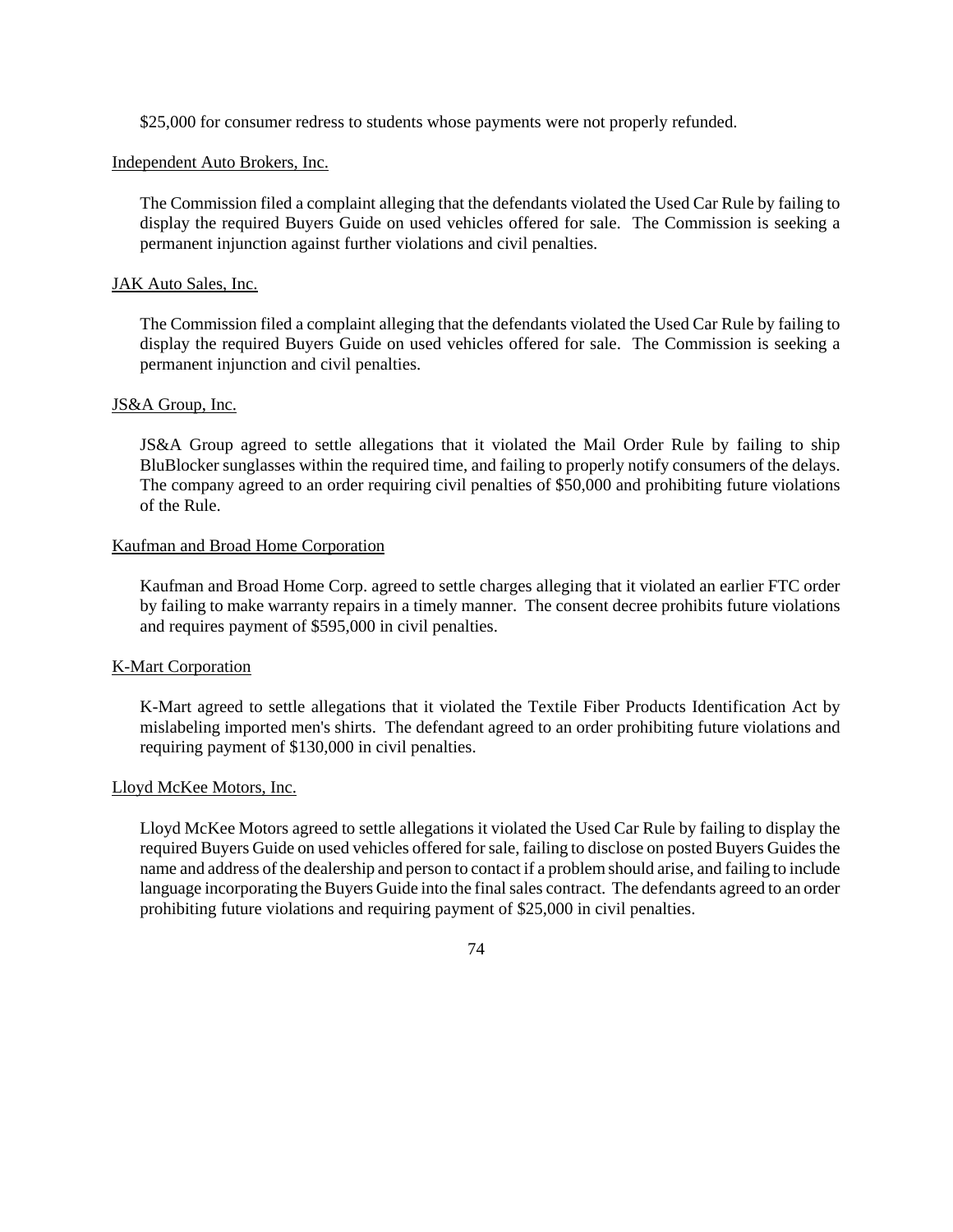#### Louis Lenoff

Bernard Lenoff and Stuart Lenoff, d/b/a Louis Lenoff, agreed to settle charges that they allegedly violated the Fur Products Labeling Act by selling artificially colored fur products labeled as "natural" fur. The defendants agreed not to violate the Act in the future and to pay \$35,000 in civil penalties.

### M.A.S.H. Motors, Inc.

The Commission filed a complaint alleging that the defendants violated the Used Car Rule by failing to display the required Buyers Guide on used vehicles offered for sale. The Commission is seeking a permanent injunction against further violations and civil penalties.

### Michael S. Johnson

The defendants in the Commission's case against Michael Johnson agreed to settle allegations that they violated the Used Car Rule by failing to display the required Buyers Guide on used vehicles offered for sale, failing to disclose on posted Buyers Guides the name and address of the dealership and person to contact if a problem should arise, and failing to include language incorporating the Buyers Guide into the final sales contract. The consent decree prohibits future violations and requires payment of \$5,000 in civil penalties.

## Monish Chevrolet-Oldsmobile, Inc.

The Commission filed a complaint alleging that defendants violated the Used Car Rule by failing to display the required Buyers Guide on the windows of used cars offered for sale. The complaint also alleged the dealerships violated the Warranty Disclosure Rule by failing to disclose clearly in a single warranty document the terms of the warranty and other required information. The Commission is seeking a permanent injunction against future violations and civil penalties.

### Moore Funeral Homes, Inc.

Moore Funeral Homes agreed to settle allegations that it violated the Funeral Rule by failing to provide written general price lists, casket price lists and outer burial container price lists to consumers seeking to make funeral arrangements. The consent decree prohibits future violations and requires Moore to pay \$100,000 in civil penalties.

### Muller Auto Sales, Inc.

Muller Auto Sales agreed to settle allegations that it violated the Used Car Rule by failing to display the required Buyers Guide on used vehicles offered for sale and failing to include language incorporating the Buyers Guide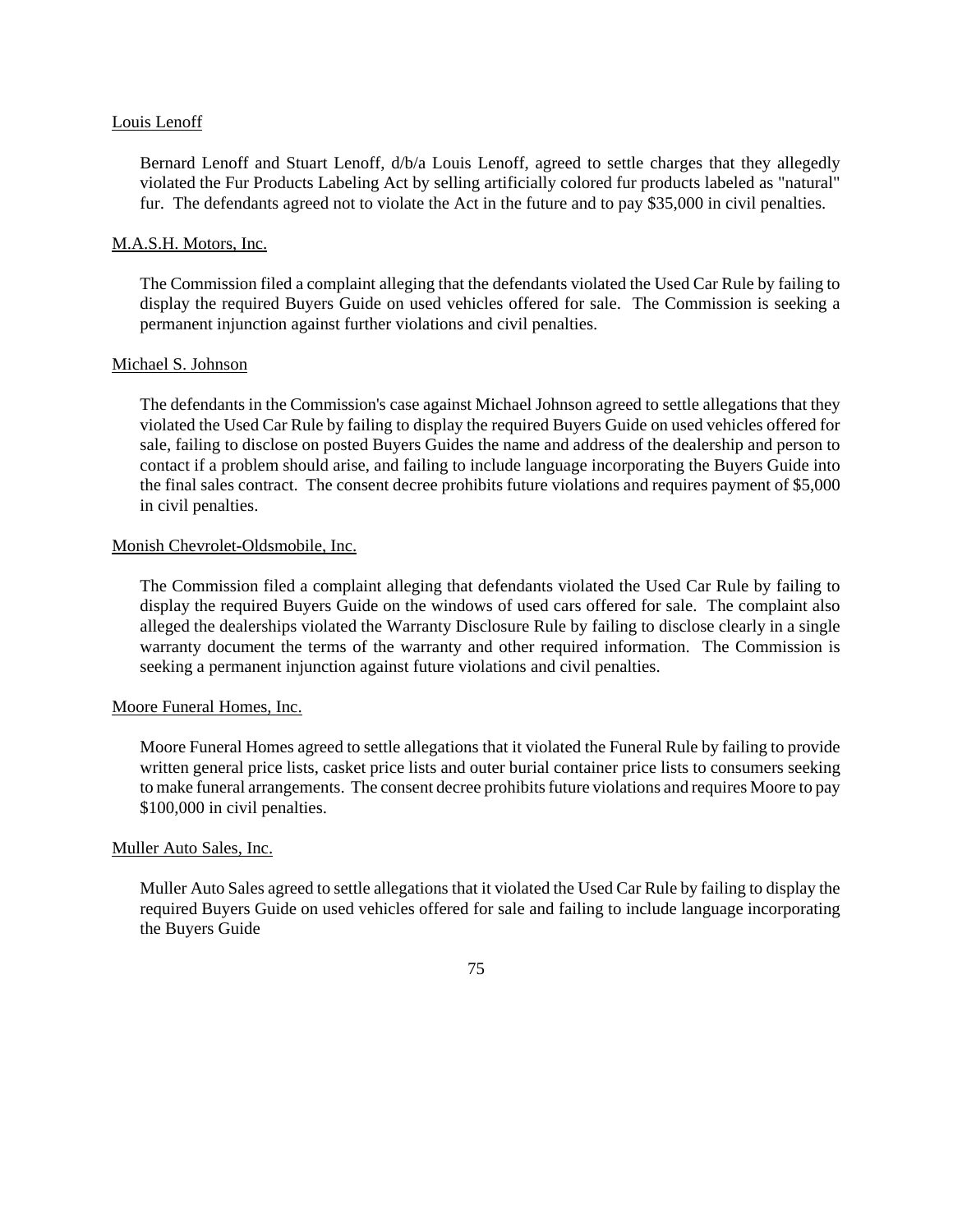into the final sales contract The defendants agreed to an order prohibiting future violations and requiring payment of \$7,500 in civil penalties.

### National Automobile Sales of Florida, Inc.

National Automobile Sales of Florida agreed to settle allegations that it violated the Used Car Rule by failing to display the required Buyers Guide on used vehicles offered for sale, failing to disclose on posted Buyers Guides the name and address of the dealership and person to contact if a problem should arise, and failing to include language incorporating the Buyers Guide into the final sales contract. The defendants agreed to an order prohibiting future violations and requiring payment of \$5,000 in civil penalties.

#### Nino B. Michael

The defendants in the Commission's case against Nino B. Michael agreed to settle allegations that they violated the Used Car Rule by failing to display the required Buyers Guide on used vehicles offered for sale. The consent decree prohibits future violations and requires payment of \$25,000 in civil penalties.

### Olympic Motors, Inc.

Olympic Motors and its owner agreed to settle allegationsthat they violated the UsedCarRule by failing to display the required Buyers Guide on used vehicles offered for sale. They agreed to pay a civil penalty of \$4,000 and are prohibited from violating the Used Car Rule in the future.

### P&H Motors, Inc.

P&H Motors agreed to settle allegations that it violated the Used Car Rule by failing to display the required Buyers Guide on used vehicles offered for sale, and failing to include language Incorporating the Buyers Guide into the final sales contract. The defendants agreed to an order prohibiting future violations and requiring payment of \$7,000 in civil penalties.

#### Peake Memorial Chapel, Inc.

Peake Memorial Chapel and its former owner agreed to settle allegations that they repeatedly violated the Funeral Rule by failing to disclose price and other information as required. The defendants agreed to an order prohibiting further violations and to pay civil penalties of \$40,260 and \$14,270 for consumer redress.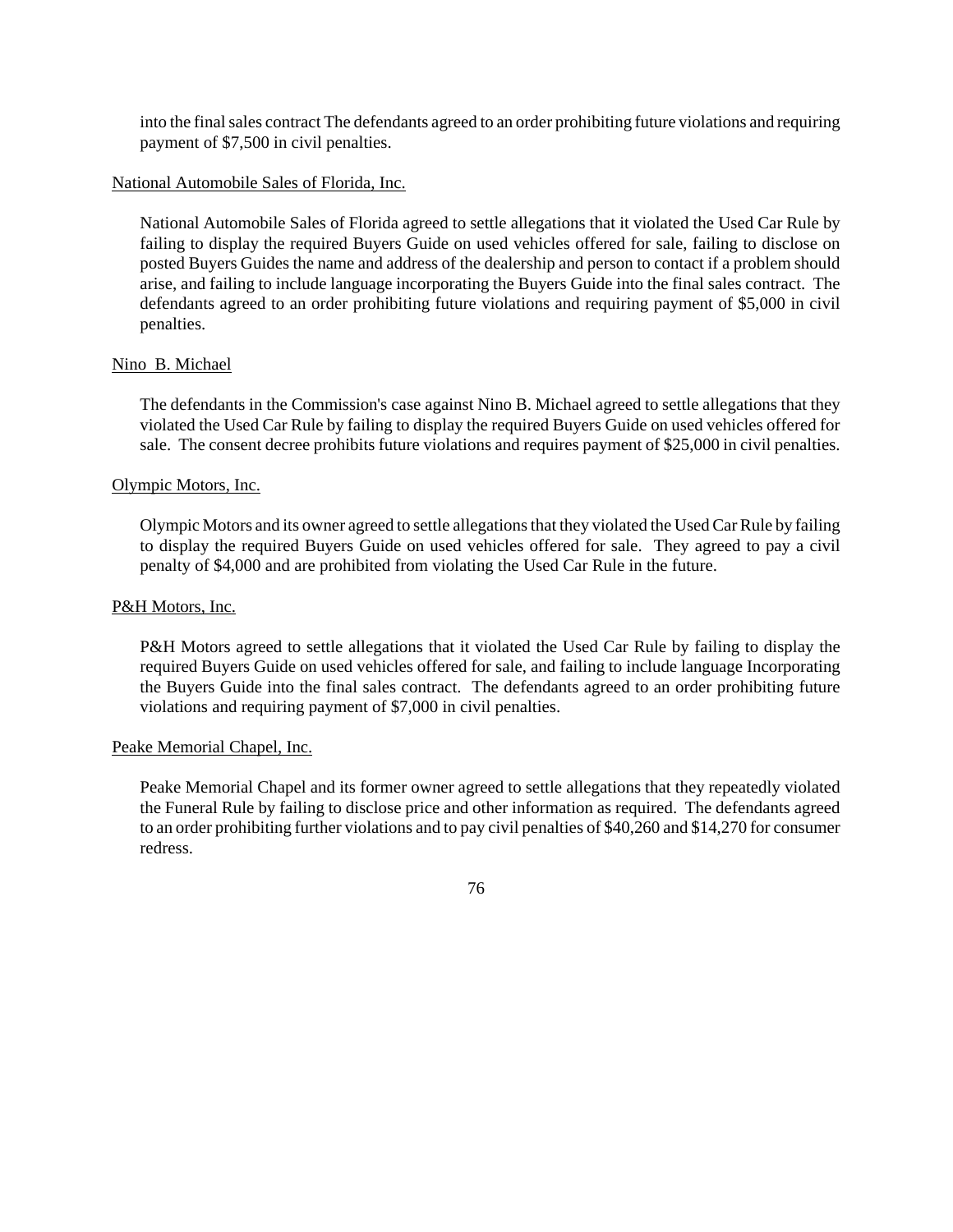### Perkins Funeral Home, Inc.

Perkins Funeral Home and its president agreed to settle charges that they allegedly failed to provide customers with price lists for various funeral goods and services and itemized written statements of what funeral goods and services customers actually chose. The defendants agreed not to violate the Rule in the future and to pay \$10,000 in civil penalties.

# Quality Motor Company

The Commission filed a complaint alleging that the defendants violated the Used Car Rule by failing to display the required Buyers Guide on used vehicles offered for sale and failing to disclose on Buyers Guides that were displayed the name and address of the dealership and person to contact if a problem should arise. The Commission is seeking a permanent injunction against further violations and civil penalties.

# Ron Hagan Corporation, The

The Ron Hagan Corporation agreed to settle allegations that it violated the Used Car Rule by failing to display the required Buyers Guide on used vehicles offered for sale and failing to include language incorporating the Buyers Guide into the final sales contract. The defendant agreed to an order prohibiting future violations and requiring payment of \$20,000 in civil penalties.

### Sansing Chevrolet, Inc.

Sansing Chevrolet agreed to settle allegations that it violated the Used Car Rule by failing to display the required Buyers Guide on used vehicles offered for sale. The defendant agreed to an order prohibiting future violations and requiring payment of \$42,500 in civil penalties.

### Sentra Corporation

Sentra Corporation agreed to settle allegations that it failed to ship merchandise and failed to provide customer requested refunds within the time periods required by the Mail Order Rule. The Commission is seeking a permanent injunction against further violations and civil penalties.

# Softwear Shoes, Inc., Stephen C. Rattner, & Walter Mendlovitz

Stephen Rattner and Walter Mendlovitz, former principals of Softwear Shoes, Inc., a defunct mail order company, agreed to settle allegations that they violated the Mail Order Rule and Wool Products Labeling and Textile Fiber Products Identification Acts. The Commission sought a permanent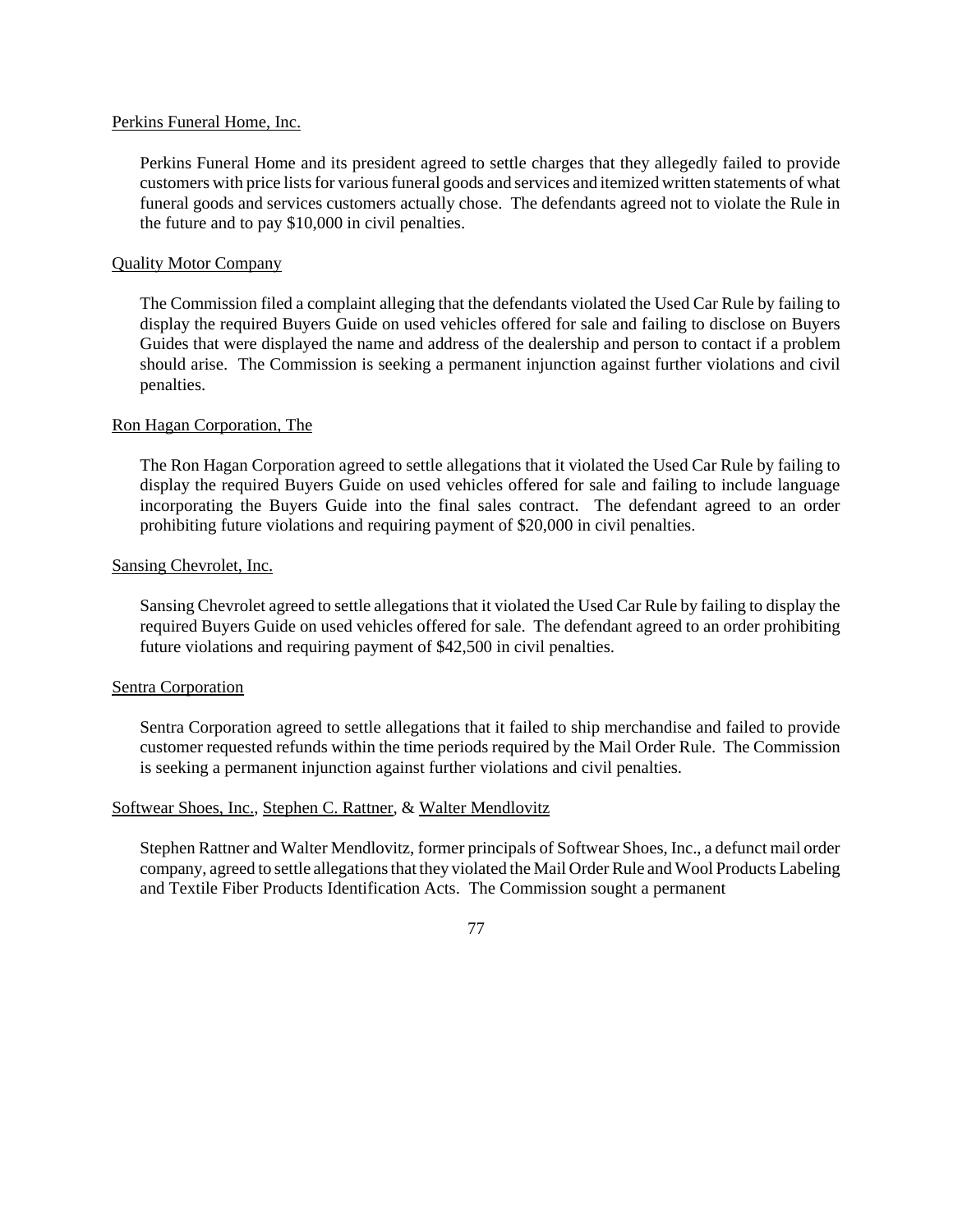injunction against further violations and civil penalties. Under a consent decree, the defendants are prohibited from further violations.

### Striffler Community Funeral Homes

Striffler Community Funeral Homes agreed to settle allegations that it violated the Funeral Rule by failing to provide consumers with a general price list at the times and in the manner required by the Rule. The defendants agreed to an order prohibiting future violations and requiring payment of \$32,000 in civil penalties.

### Tasca Lincoln-Mercury, Inc.

The Commission filed a complaint alleging that the defendants violated the Used Car Rule by failing to display the required Buyers Guide on used vehicles offered for sale. The Commission is seeking a permanent injunction against further violations and civil penalties.

### Terry Smith Honda Cars

Terry Smith Honda Cars agreed to settle allegations that it violated the Used Car Rule by failing to display the required Buyers Guide on used vehicles offered for sale. The defendant agreed to an order prohibiting future violations and requiring payment of \$15,000 in civil penalties.

### Tim Clark Auto Sales, Inc.

Tim Clark Auto Sales agreed to settle allegations that it violated the Used Car Rule by failing to display the required Buyers Guide on used vehicles offered for sale. The defendant agreed to an order prohibiting future violations and requiring payment of \$10,000 in civil penalties.

### Tim Hardy Economy Cars, Inc.

Tim Hardy Economy Cars agreed to settle allegations that it violated the Used Car Rule by failing to display the required Buyers Guide on Used vehicles offered for sale. The defendant agreed to an order prohibiting future violations and requiring payment of \$15,000 in civil penalties.

# T.J. Motors, Inc,

The Commission filed a complaint alleging that the defendants violated the Used Car Rule by failing to display the required Buyers Guide on used vehicles offered for sale, failing to disclose on Buyers Guides that were displayed the name and address of the dealership and person to contact if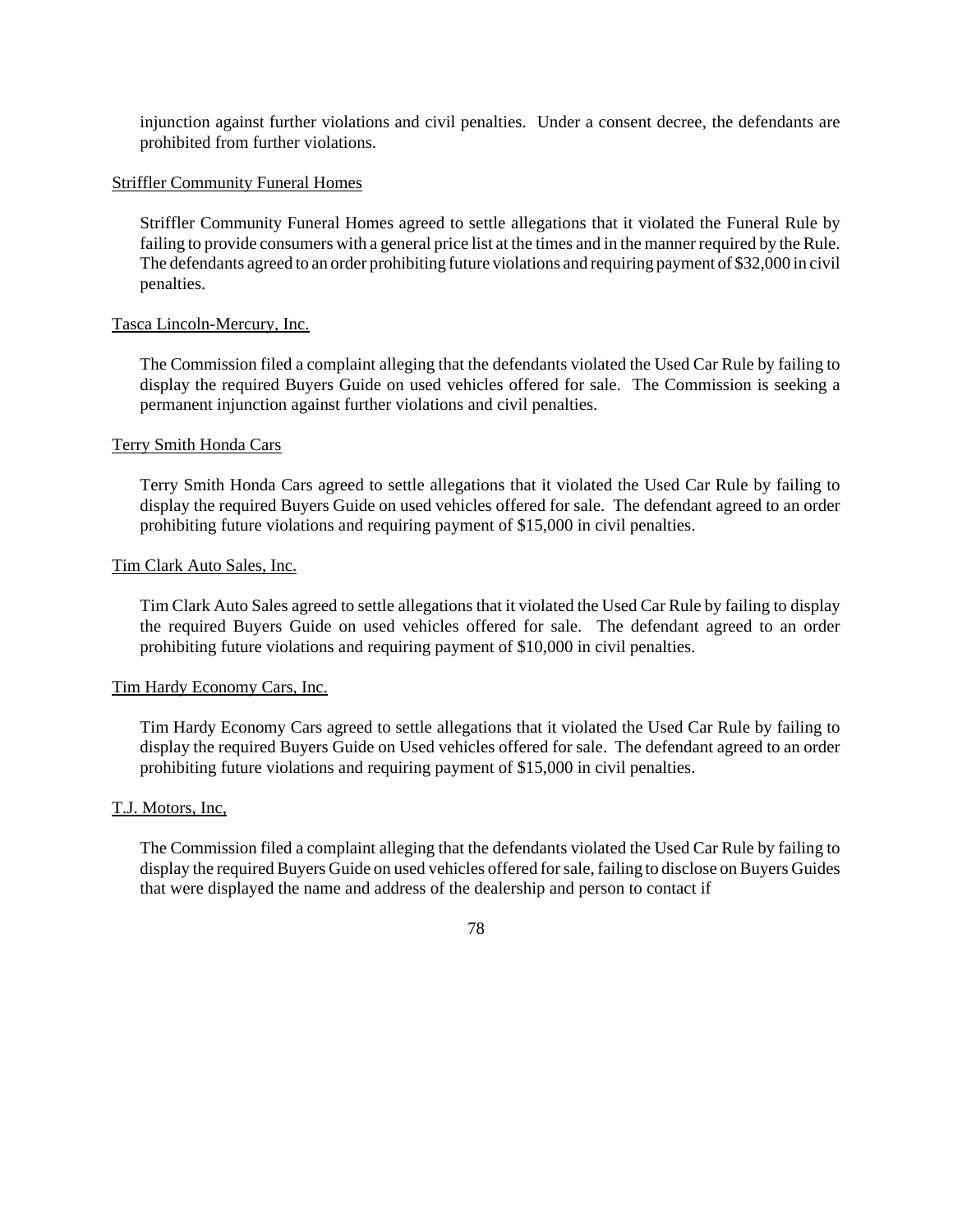a problem should arise, and failing to include language incorporating the Buyers Guide in the final sales contract. The Commission is seeking a permanent injunction against further violations and civil penalties.

#### Tom's Motors, Inc.

The Commission filed a complaint alleging that the defendants violated the Used Car Rule by failing to display the required Buyers Guide on used vehicles offered for sale, failing to display a Spanish language version of the Buyers Guide when the sale was conducted in Spanish, and failing to include language incorporating the Buyers Guide in the final sales contract. The Commission is seeking a permanent injunction against further violations and civil penalties.

### Track Auto Sales, Inc.

The defendants in the Commission's case against Track Auto Sales agreed to settle allegations that they violated the Used Car Rule by failing to display the required Buyers Guide an used vehicles offered for sale. The consent prohibits further violations of the Rule.

### Truck Land, Inc.

Truck Land agreed to settle allegations that it violated the Used Car Rule by failing to display the required Buyers Guide on used vehicles offered for sale, failing to disclose on posted Buyers Guides the name and address of the dealership and person to contact if a problem should arise, failing to display a Spanish language version of the Buyers Guide when the sales were conducted in Spanish, and failing to indicate which of the specific systems were covered by the warranty. The complaint also alleged that defendants violated the Warranty Disclosure Rule by failing to disclose in a single written document the terms of the warranty and other required information. The defendants agreed to an order prohibiting future violations and requiring payment of \$12,500 in civil penalties.

#### Ultimate Motors, Inc.

The Commission filed a complaint alleging that the defendants violated the Used Car Rule by failing to display the required Buyers Guide on used vehicles offered for sale. The Commission is seeking a permanent injunction against further violations and civil penalties.

# United Management, Inc.

United Management agreed to settle allegations that it violated the Used Car Rule by failing to display the required Buyers Guide on used vehicles offered forsale, failing to disclose on posted Buyers Guides the name and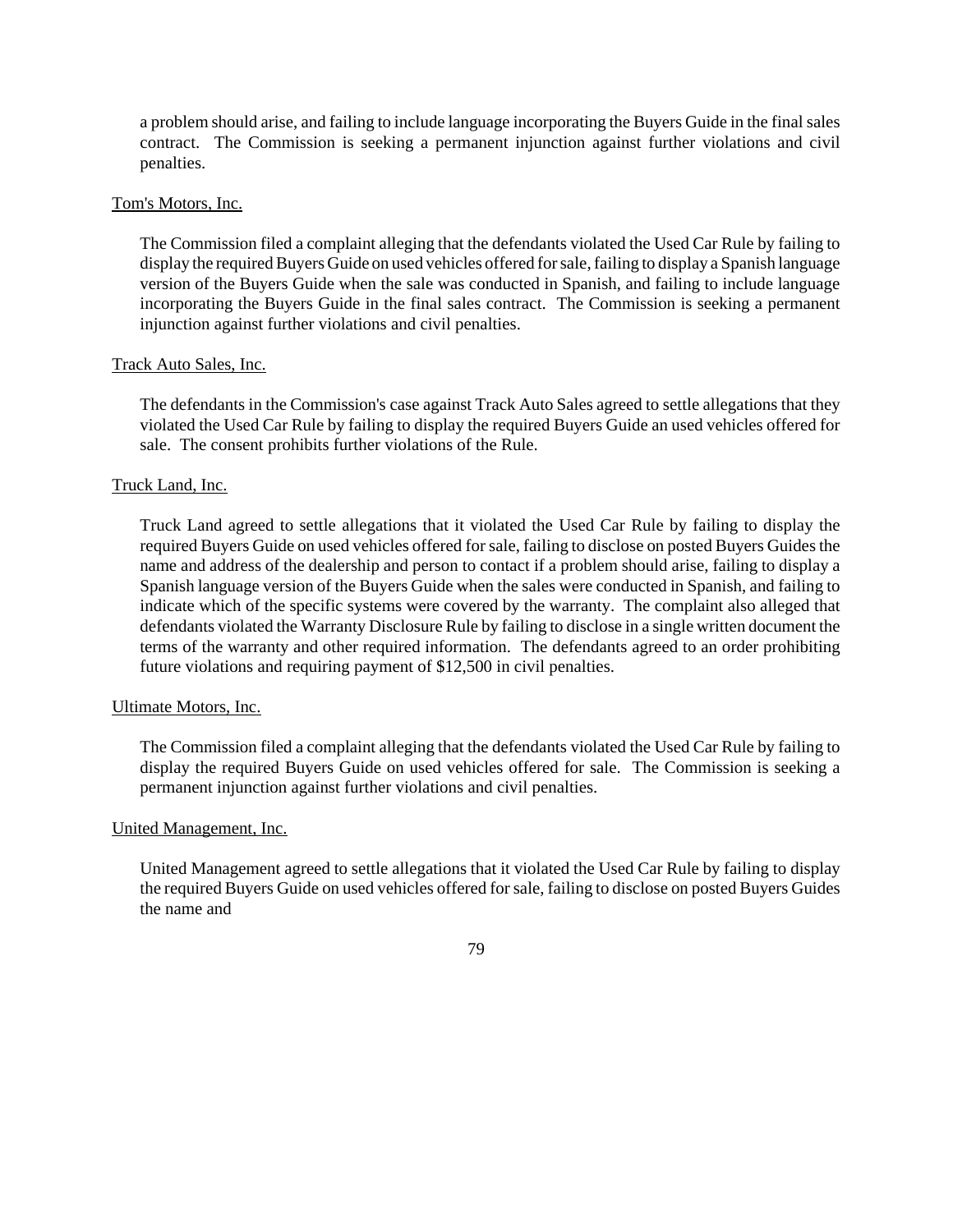address of the dealership and person to contact if a problem should arise, failing to include language incorporating the Buyers Guide into the final sales contract, and failing to disclose required warranty information regarding duration, systems covered and other matters. The defendants agreed to an order prohibiting future violations and requiring payment of \$30,000 in civil penalties.

#### Walter Mendlovitz

(See -- Softwear Shoes, Inc., page 77.)

#### Wetzel and Son, Inc.

Wetzel and Son agreed to settle allegations that it violated the Funeral Rule by allegedly failing to have a general price list that conforms to the requirements of the Rule. The defendants agreed not to violate the Rule in the future and to pay a \$15,000 civil penalty.

#### Winebrenner Ford, Inc.

Winebrenner Ford agreed to settle allegations that it violated the Used Car Rule by failing to display the required Buyers Guide on used vehicles offered for sale. The defendant agreed to an order prohibiting future violations and requiring payment of \$10,000 in civil penalties.

# APPELLATE COURT DECISIONS

### MAINTAINING COMPETITION MISSION

#### Ticor Title Insurance Company

On January 9, 1991, the United States Court of Appeals for the Third Circuit reversed and vacated in its entirety a final order entered by the Commission. The court ruled that the Commission lacked jurisdiction to bring an enforcement action in this case because Ticor's collective rate setting for title search and examination in Arizona, Connecticut, Montana, New Jersey, Pennsylvania, and Wisconsin were protected from antitrust liability by the state action doctrine. The Commission asked the Third Circuit to rehearthe case and suggested a rehearing en banc. The Commission's motion was denied. The Commission, with the approval of the Solicitor General, petitioned the Supreme Court for a writ of certiorari.

# ECONOMIC REPORTS COMPLETED

Economic reports usually entail a significant commitment of resources and report original research concerning an issue of current or long term policy interest to the Federal Trade Commission.

Petroleum Tariffs as a Source of Government Revenue, Keith B. Anderson and Michael R. Metzger, February 1991. The study evaluates the desirability of import tariffs on crude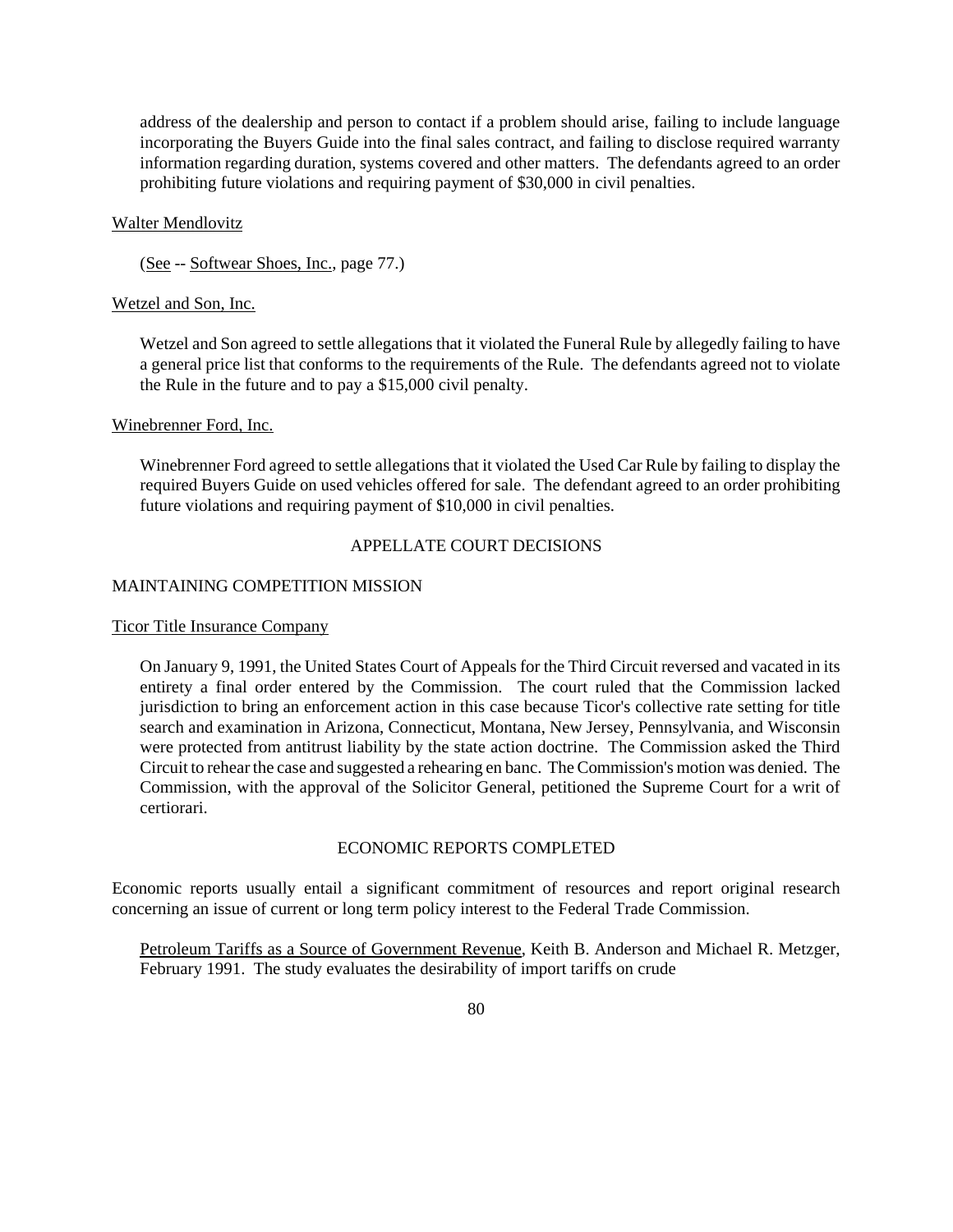oil and refined petroleum products. Such tariffs would cost consumers between \$2 and \$5 per dollar of revenue raised. Excise taxes, on the other hand, would cost consumers \$1.05 to \$1.13 per dollar of revenue raised.

# ECONOMIC ISSUES SERIES

Economic Issues Papers are literature reviews or policy analyses(ratherthan original empirical ortheoretical work) in a subject area relevant to the Commission's mission.

Costs and Benefits of Occupational Regulation, Carolyn Cox and Susan Foster, October 1990. A review of the literature in the field focusing on empirical estimates of the costs of licensure regulations and alternatives to licensure.

# WORKING PAPERS

Economic Working Papers are preliminary, unpublished work products of the Bureau of Economics, resulting from original research by Bureau staff, either in connection with ongoing agency activities or independent analyses, often requiring very minor allocations of staff time.

Exclusion. Collusion, and Confusion: The Limits of Raising Rivals' Cost, (WP#179), Malcolm Coate and Andrew N. Kleit, October 1990.

The Effect of Subsidized Imports on Domestic Imports: A Comparison of Market Structures,(WP#180), Morris E. Morkre, October 1990.

Estimating Producer Welfare When Input and Output Prices Chancre Simultaneously, (WP#181), Michael R. Metzger, November 1990.

Rent Increasing Costs: The Antitrust Implications from a Paradox in Value Theory, (WP#182), James A. Langenfeld and John R. Morris, November 1990.

Quality Choice, Trade Policy, and Firm Incentives, (WP#183), James D. Reitzes, January 1991.

Housing Demand and Property Tax Incidence in a Life-Cycle Framework, (WP#184), Seth B. Sacher, January 1991.

Do Employees Regard Wage Cuts and Layoffs as Opportunistic?, (WP#185), John David Simpson, January 1991.

Some Antitrust Concerns of Partial Equity Acquisitions, (WP#186), k. E. Rodriguez, March 1991.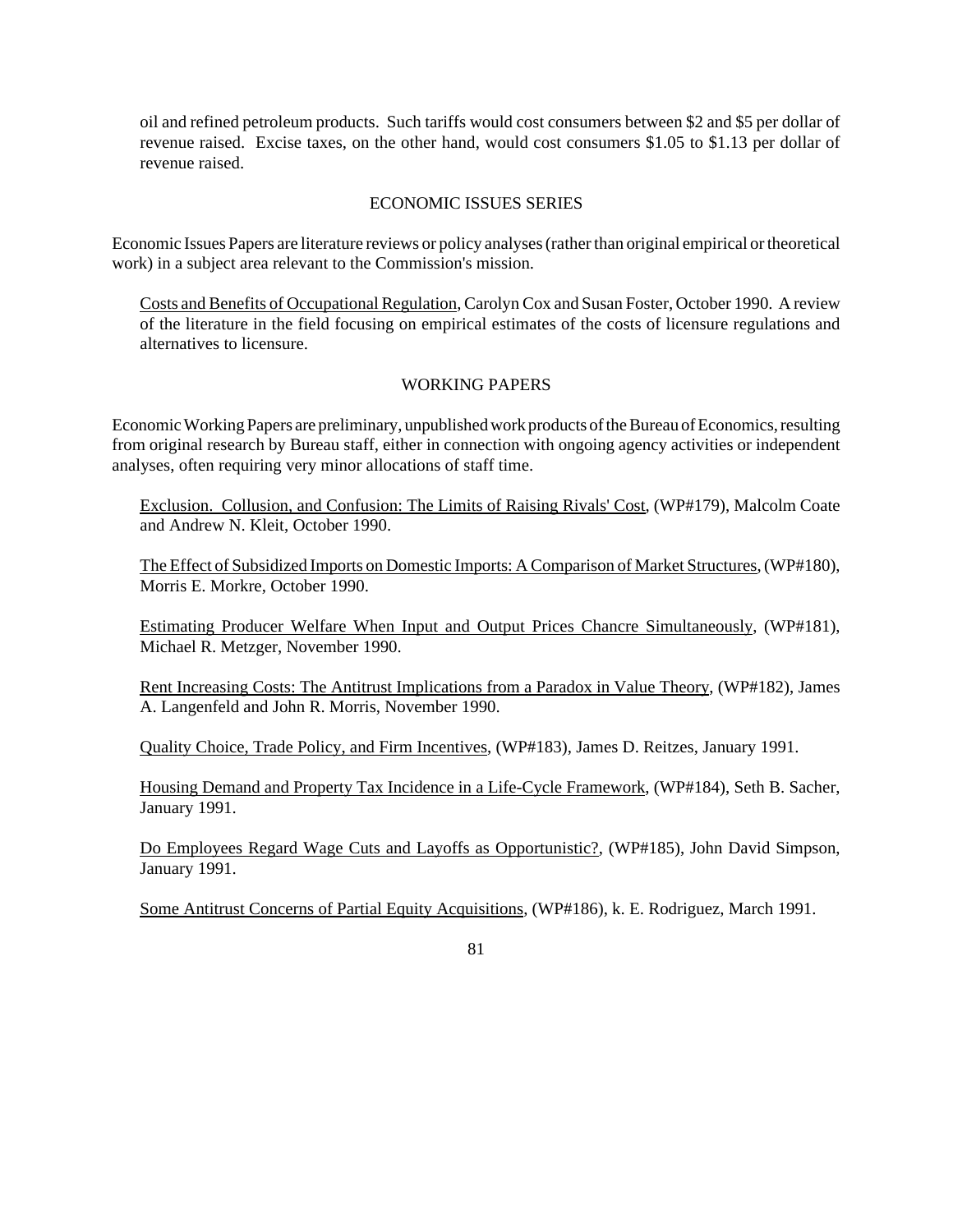Movements in the Earnings-Schooling Relationship, 1940-1988 (WP#187), Mary T. Coleman, March 1991.

Does North American Labor Demand Adjustment Differ from that in Britain?, (WP#188), Richard Fry, May 1991.

Merger and Regulatory Incentives, (WP#189), Mark D. Williams, May 1991.

Are Judges Smarter than Economists? Sunk Costs, The Threat of Entry and The Competitive Process, (WP#190), Andrew N. Kleit and Malcolm Coate, June 1991.

Bondholder Reaction to increases in Leverage, (WP#191), John Simpson, June 1991.

Antidumping Policy, (WP#192), James D. Reitzes, July 1991.

# MISCELLANEOUS ECONOMIC POLICY PAPERS

Miscellaneous Economic Policy Papers result from basic research and explore well-defined industrial organization and management strategy questions of interest to the broad policy concerns of the Commission. These papers may be prepared by FTC staff economists or by outside individuals who have been granted access to economic data compiled by the FTC.

Technological Integration of Large Firms, Thomas R. Iosso, July, 1991.

Segment Reporting: The Cost Allocation Issue, Alexander J. Sannella, September 1991.

# CONSUMER AND COMPETITION ADVOCACY

#### OFFICE OF CONSUMER AND COMPETITION ADVOCACY

The Commission has its Office of Consumer and Competition Advocacy to help to fulfill its responsibilities and activities. Sometimes laws or regulations may cause injury to consumers by restricting entry, protecting market power, chilling innovation, limiting competitive responses of firms, and wasting resources. These results may occur because the interests of consumers are not well represented. The basic goal ofthe advocacy programisto reduce harmto consumers by informing appropriate governmental entities of the potential effects on consumers, both positive and negative, of proposed legislation orrulemaking. The Office of Consumer and Competition Advocacy is the central source of planning, coordination, review and information for the staff's work in this area. In fiscal year 1991, the Commission staff submitted 19 comments to federal and state agencies and one professional association. The following is a summary of the advocacy comments completed and submitted in fiscal year 1991.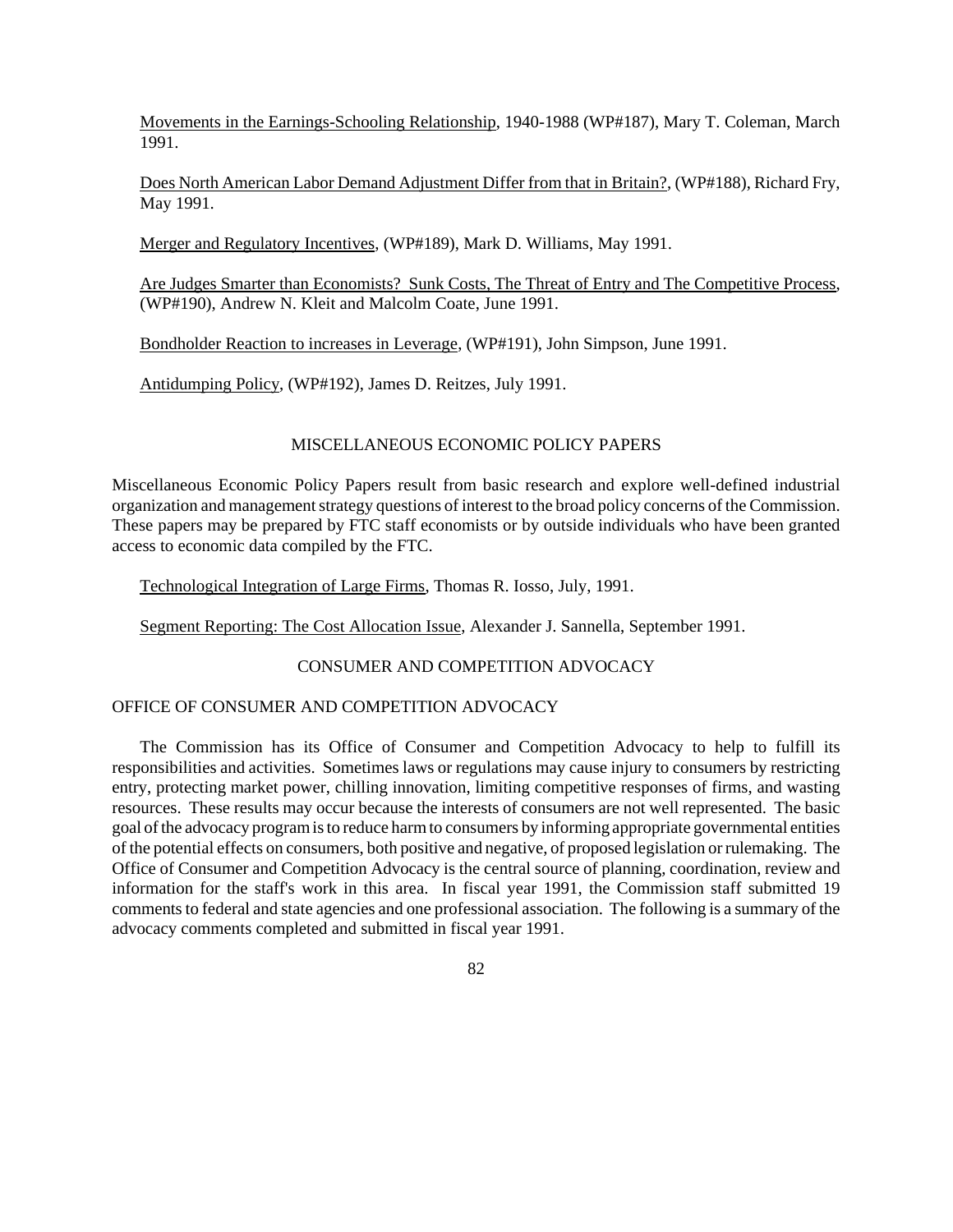# NATIONAL ORGANIZATIONS

American Bar Association: Attorney Provision of Non-Legal Services.

Staff sent a letter to the Ethics Counsel, American Bar Association concerning the competitive effects of proposed amendments to the ABA's Model Rules of Professional Conduct. The letter supported the Standing Committee on Ethics and Professional Responsibility Discussion Draft's approach, finding that law firm diversification has the potential to provide significant benefits to consumers. To counteract any problems, staff suggested adopting narrowly tailored changes to the ABA's Model Rules of Professional Conduct.

# FEDERAL AGENCIES

# Advisory Commission on Conferences in Ocean Shipping: Ocean Shipping Conferences

The Director of the Bureau of Economics testified before the Advisory Commission on Conferences in Ocean Shipping (ACCOS), finding the 1984 Shipping Act to contain some potentially anticompetitive features, and recommending eliminating tarifffiling requirements and extending antitrust immunity only if the benefits exceed the costs. The staff asked the ACCOS to consider, in deciding whether the existing regulatory structure should be retained or modified, whether ocean shipping markets differ fundamentally from transportation markets where deregulation has brought tangible consumer benefits or other markets that operate effectively without antitrust immunity.

Department of Agriculture: Meat Labeling; Perishable Meat Product Labeling.

The FTC staff supported the USDA's proposal to adopt the same definitions as the FDA for standardized terms,such as "low fat" or "light", to prevent consumer confusion. FTC staff also supported the USDA's proposal to allow additional descriptors, such as "lean" or extra lean," on meat and poultry labels.

The FTC staff submitted comments to the USDA's Food Safety and Inspection Service (FSIS) about whether new regulations are needed for the labeling or packaging of certain perishable meat and poultry products. The FSIS proposal was in response to safety concerns that consumers may fail to treat products properly, such as by storing them at room temperature instead of refrigerating them. Staff recommended that the FSIS first determine whether consumers have mishandled chilled meat and poultry products, and if the risk is significant, determine whether labeling or other disclosures could be used to inform consumers about how to handle those products appropriately. In addition, it was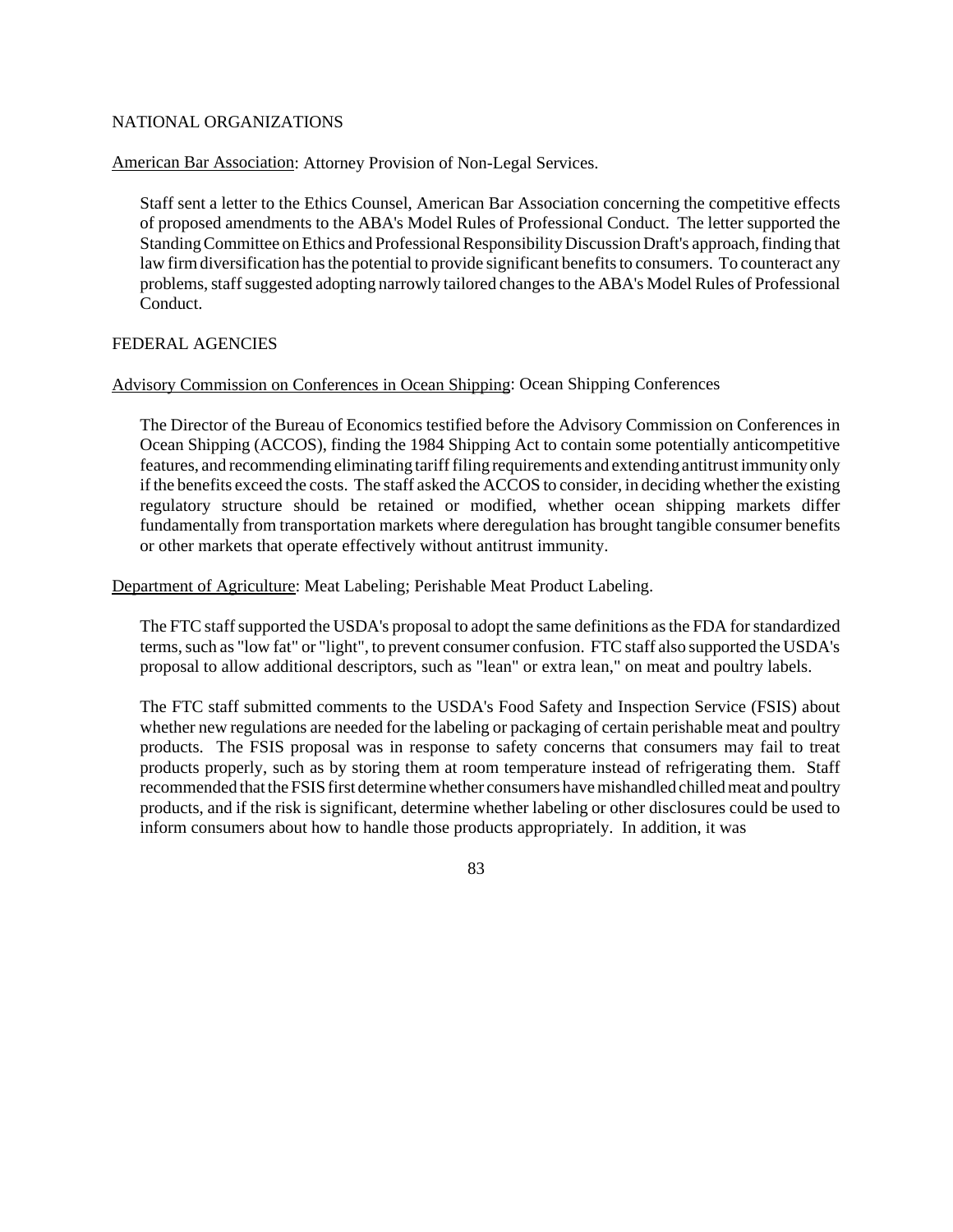suggested that the FSIS consider a ban on certain types of packaging only if it concluded that disclosures could not overcome any consumer confusion caused directly by the packaging materials used with the products.

Federal Communications Commission: Cable TV Rulemaking; Cellular Telephone Bundling; Digital Radio; Financial Interest and Syndication Rule 1; Financial Interest and Syndication Rules II; Radio Multiple Ownership; and 900 Number Rulemaking.

The FTC staff submitted comments in response to a FCC proposal to redefine what constitutes effective competition for basic cable service. The comments concluded that the FCC should consider the over-theair reception quality of local broadcast signals, because the cable system's ability to provide improved reception is a critical factor in calculating the system's market power, at least when the basic service package consists mainly of local broadcast channels.

The FCC requested comments on whether to allow cellular customer premises equipment (CPE) and cellular service to be offered on a bundled basis, provided that service is also offered separately at a nondiscriminatory price; and, if so, under what conditions bundling should be allowed. The FTC staff submitted a comment agreeing with the FCC's opinion that consumers most likely would benefit from a regulatory change to allow cellular telephone service providers to bundle both service and CPE into a package and offer it for less than the price of service and equipment sold separately.

In response to an FCC request for comments, the staff suggested a market approach to allocating digital audio radio services, rather than an administrative approach, because it would better serve consumers. The comment concluded that an efficient allocation of spectrum might be achieved by a market in which current users of spectrum ,could sell their rights to potential digital audio broadcasters.

The staff comment, in response to an FCC Further Notice of Proposed Rulemaking, recommended that the FCC completely repeal its financial interest and syndication rules. The rules forbid television networks from engaging in the domestic syndication of any program or the foreign syndication of independently-produced programs and fromobtaining any financial or proprietary right orinterest in the exhibition, distribution, or use of programs produced by others, except for the exclusive right to network exhibition in the United States.

In a further comment, the FTC staff's third set since the FCC issued a Notice of Proposed Rulemaking to evaluate the financial interest and syndication rules, the FTC staff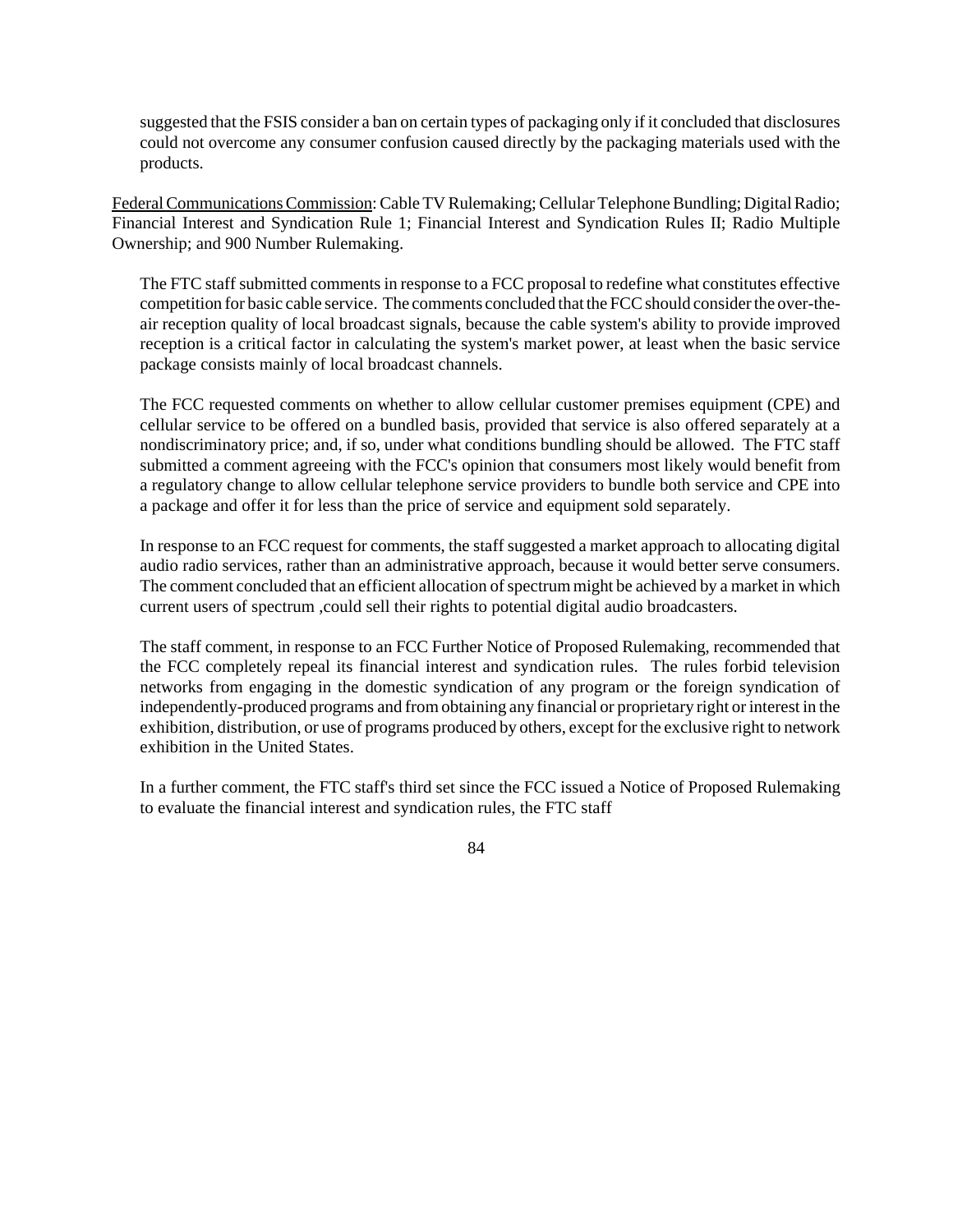concluded that a four-year phase-out of the rules barring networks from entering the rerun and syndication business would better serve consumers and competition than would a modification that gave the networks only limited access to this market.

The FTC staff submitted a comment in response to a FCC proposal to increase the number of radio and television stations or allow a single entity's ownership interests to cover a larger portion of the U.S. that one entity or person may own. The comment stated that by allowing stations to enjoy the efficiencies associated with joint ownership, stations that might otherwise cease operating might continue broadcasting. Thus, joint ownership could increase variety and competition.

The FTC staff endorsed the efforts of the FCC to foster informed consumer choices and provide appropriate consumer protection in the 900-number industry. The comment concluded that remedies used b the FCC in its proposed rulemaking, such as mandatory preambles, optional blocking, and identification of information providers, could give meaningful protection to consumers. The comment also noted that the FCC's rulemaking was consistent with continued enforcement activity by other regulatory agencies, such as the FTC.

Federal Reserve System: Check Transporting Services.

A staff comment was submitted in response to the Federal Reserve System's request for views on proposed changes to its check transportation pricing structure. The comment pointed out that the Federal Reserve's proposed pricing might adversely affect efficiency by causing private competitors to curtail their service or leave the market. FTC staff recommended that the Federal Reserve should determine actual costs of transporting bundled and pre-sorted checks from the bank where first received to the payor bank before replacing its per-check transport fee with a maximum charge, above which the price for transporting checks would not vary with volume.

# **STATES**

Arkansas: Below-Cost Gas Pricing and Vertical Restraints.

Staff sent a letter to the Arkansas Senate General Assembly in response to their request for comments on the potential competitive effects of the proposed Petroleum Trade Practices Act. FTC staff concluded that enactment of the bill would insulate gasoline refiners and marketers from competition and may thereby cause gasoline prices in Arkansas to increase.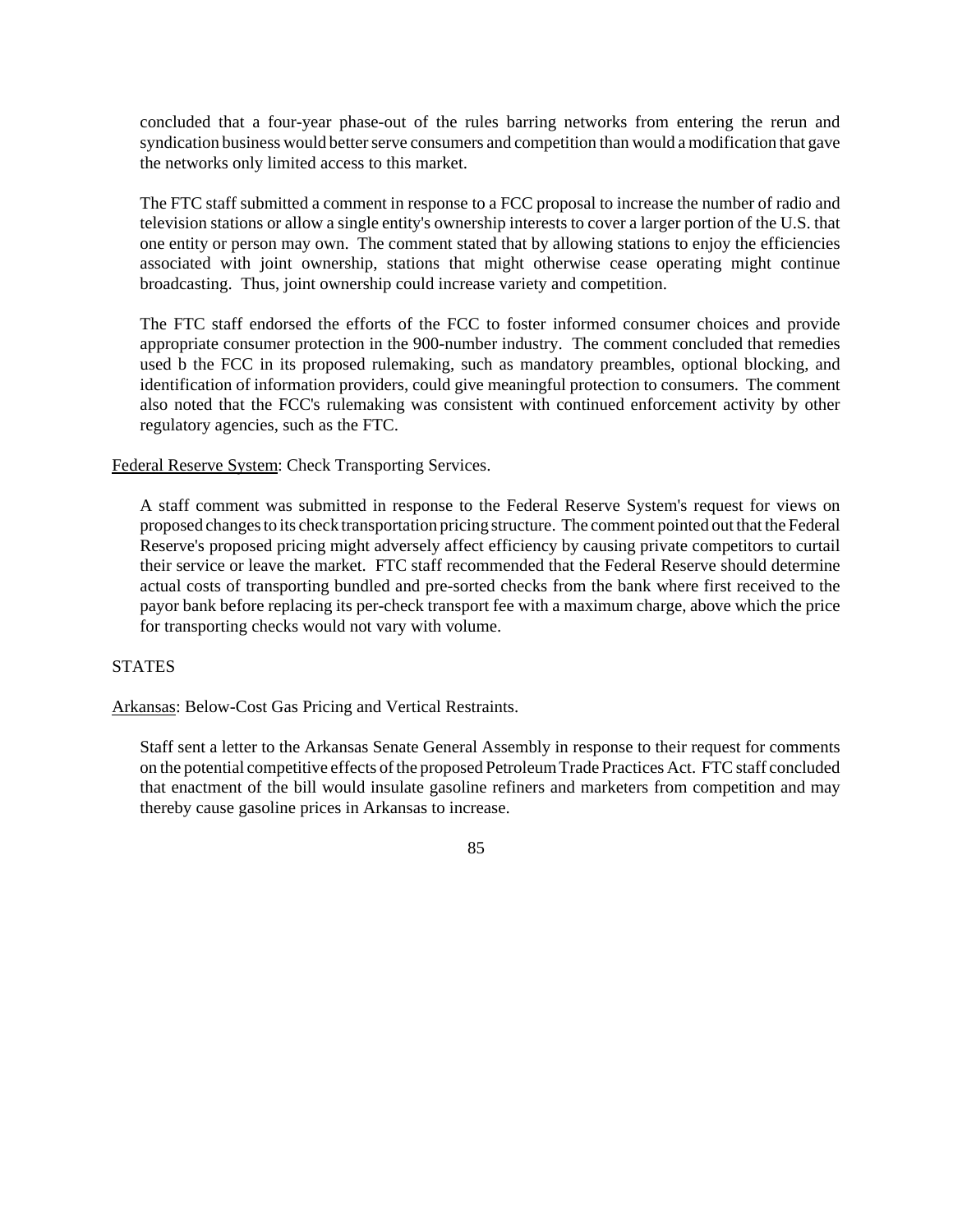Florida: Regulatory Audit.

A staff comment submitted to the Florida office of the Auditor General advised that some Florida statutes, administered by the Board of Pilot Commissioners and the Board of Medicine, could have anticompetitive effects. By curtailing opportunities for entry into the business of harbor pilotage and fixing the rates, vessel pilots could charge higher prices that can be passed on to consumers. Similarly, prohibiting the use of physician referral fees prevents the useful flow of nondeceptive information about providers to patients. FTC staff suggested that the Office of the Auditor General reevaluate the costs and benefits of these sections of Florida's occupational licensing programs.

Illinois: Motor Carriers; Telecommunications Sunset Study.

A staff letter to the Chairman, Illinois Commerce Commission, about the Commerce Commission's proposed amendments to its rules regulating intrastate trucking, advised that the rules would make entry into the intrastate trucking industry in Illinois more difficult. In addition, the staff stated that relaxing restrictions on entry into the trucking industry has benefitted consumers and competition by increasing choices, improving service, and reducing prices for the transportation of goods.

The staff responded to the Blue Ribbon Telecommunications Task Force's Outline of Purpose and Request for Assistance on Illinois' regulation of intrastate telecommunication services. The comment summarized the theoretical advantages and disadvantages of price-cap regulation compared with rate-orreturn regulation of telecommunications service. It stated that price-cap regulation is a promising alternative because it allows firms to retain a portion of costs savings, while rate-of-return provides little incentive to reduce costs because the state.'s regulatory commission generally mandates that cost reductions be fully rebated to customers.

New Jersey: Physician Dispensing of Drugs.

Staff submitted a letter to the Commerce and Regulated Professions Committee of the New Jersey General Assembly regarding pending legislation that would prohibit physicians from dispensing more than a 72-hour supply of drugs or medicines to any patient, unless the drugs or medicine are dispensed at no charge. FTC staff suggested that the effect of legislation restricting physician dispensing unnecessarily may deprive consumers of the benefits of choice, convenience, and price competition, and recommended that the legislature consider whether less restrictive health and safety standards are sufficient to protect the public.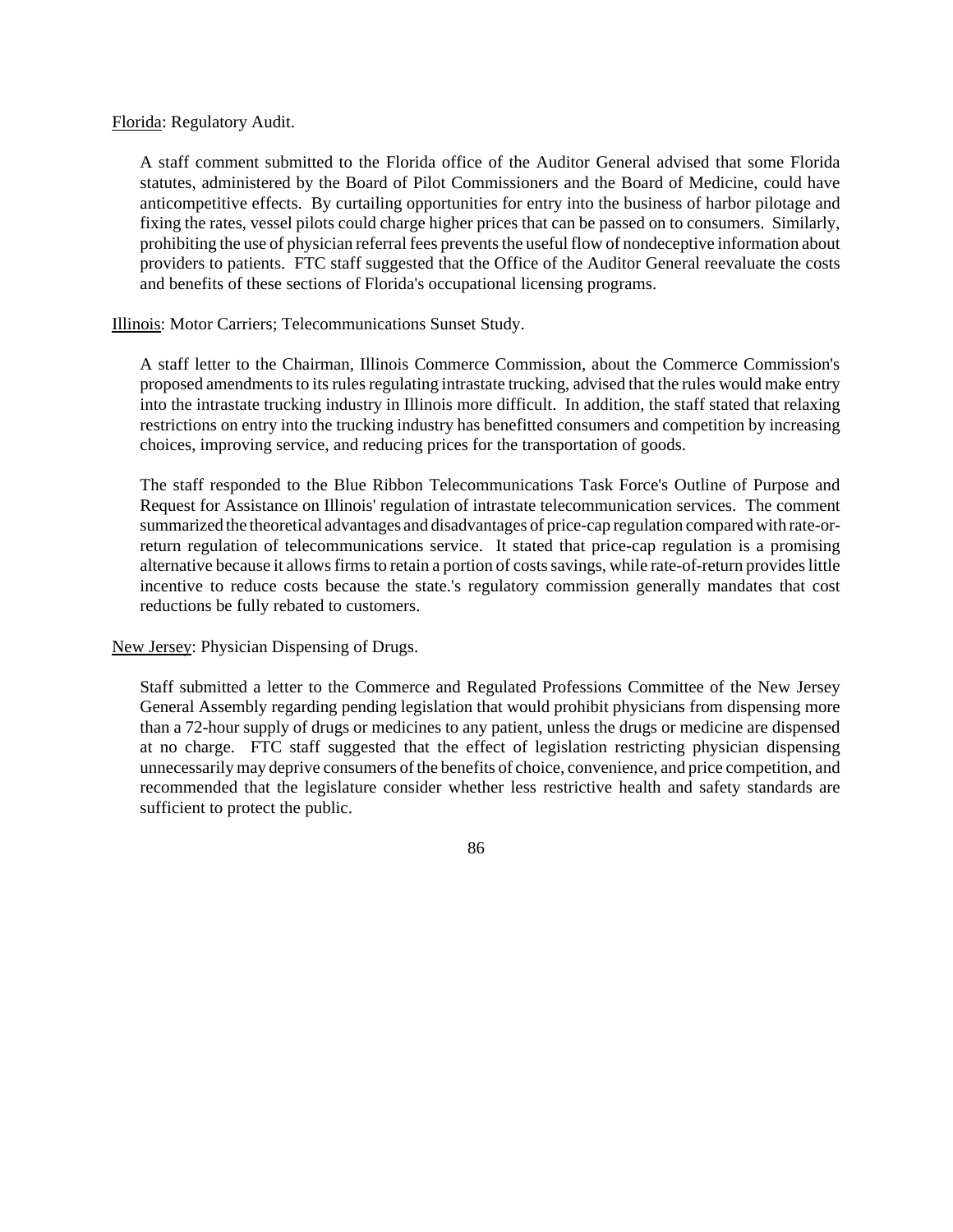New Mexico: Lawyer Advertising and Solicitation.

The staff comment in response to a notice by the New Mexico Supreme Court regarding proposed amendments to the New Mexico Code of Professional Conduct. The amendments would establish more restrictive standards in the areas of attorney advertising and client solicitation. FTC staff concluded that the amendments could restrict the flow of truthful and useful information to consumers and impede competition or increase costs to a greater extent than is necessary to achieve consumer benefits. Staff recommended that the Court consider modifying the rules to permit a wider range of truthful communications, and to narrow their prohibitions to target only those representations that pose a clear likelihood of consumer injury.

Virginia: Gas Divorcement Study Commission.

The Director for Litigation of the Bureau of Competition submitted a statement before a joint subcommittee of the Virginia Senate and House of Delegates. The statement argued against divorcement legislation, stating that there is no factual support for the legislation, but rather there are compelling reasons to believe that it would be harmful to competition and to Virginia consumers and visitors.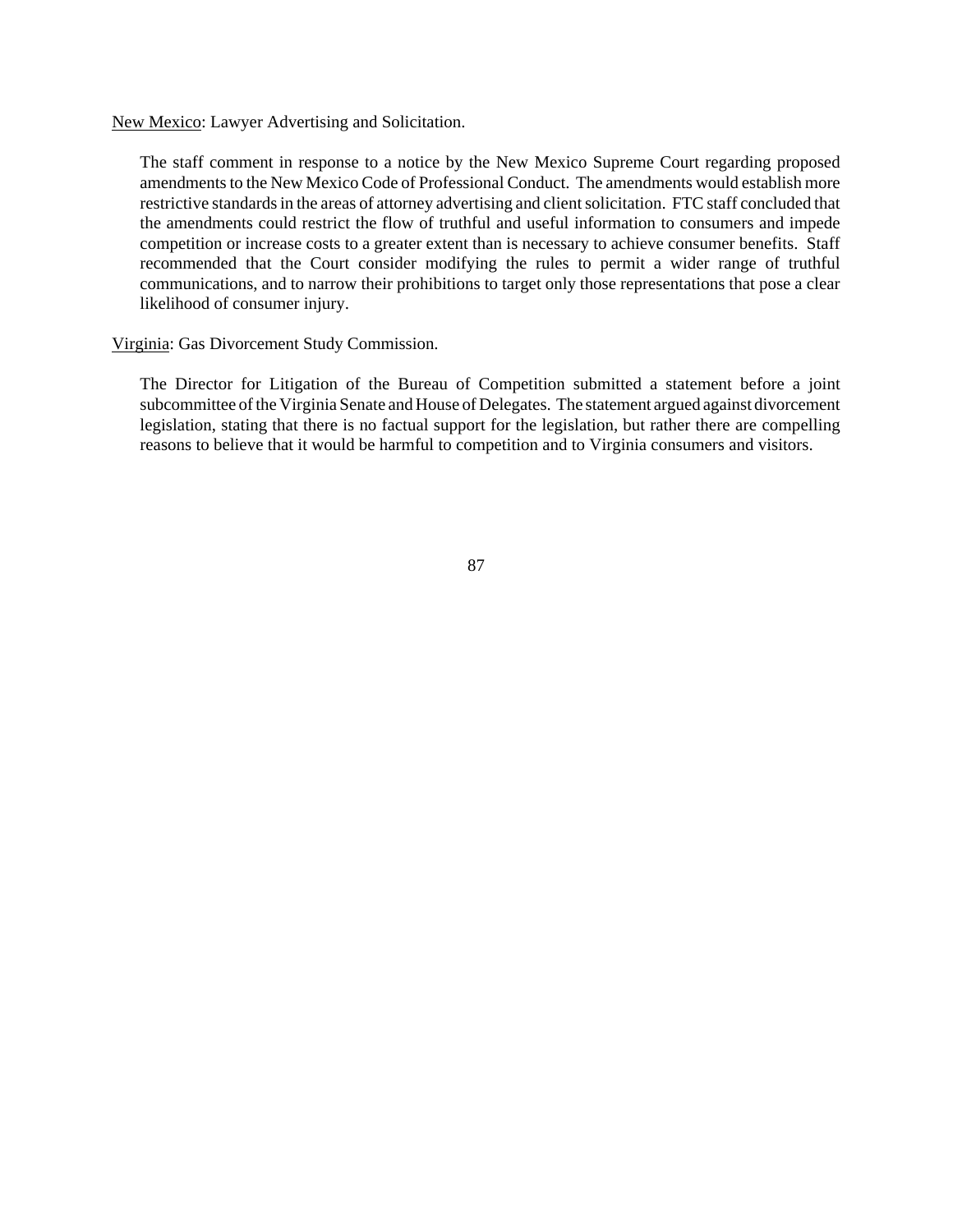# TABLE OF CASES LISTED IN APPENDICES

| <b>Matter Name</b>                                 | Pages    |
|----------------------------------------------------|----------|
| A & G Auto Sales                                   | 69       |
| Advance Automotive Technologies, Inc.              | 50       |
| <b>Adventist Health System/West</b>                | 47       |
| <b>Agusta Brooks</b>                               | 51       |
| Alan David Schwartz                                | 51       |
| Alan Kadish                                        | 40,42    |
| <b>Alleghany Corporation</b>                       | 21,28    |
| Allied International Corp.                         | 51       |
| <b>Amerdream Corporation</b>                       | 51       |
| American Automobile Brokers, Inc.                  | 69       |
| American Body Armor & Equipment, Inc.              | 26       |
| American Credit Services, Inc.                     | 52       |
| American Enviro Products, Inc.                     | 26       |
| American Idea Management                           | 52       |
| American Life Nutrition, Inc.                      | 32       |
| American Stair-Glide Corporation                   | 21,28    |
| Applied Telemedia Engineering and Management, Inc. | 52       |
| Asics Tiger Corporation                            | 32       |
| <b>Atlantic Richfield Company</b>                  | 29,67    |
| Audio Communications, Inc.                         | 33       |
| <b>Aurora Discount Cars</b>                        | 69       |
| Auto Brokers, Inc.                                 | 69       |
| Automatic Data Processing, Inc.                    | 26       |
| <b>BarclaysAmerican Corporation</b>                | 70       |
| Bertolli U.S.A., Inc.                              | 26       |
| Best Buy Auto & Truck Sales                        | 70       |
| Bill Haven Cars, Inc.                              | 70       |
| <b>Bishop Brothers Used Cars and Trucks</b>        | 70       |
| Bob Wade Ford, Inc.                                | 70       |
| Bob Zimmerman Ford, Inc.                           | 71       |
| Boise Cascade Corp.                                | 47       |
| Bonnie & Company Fashions, Inc.                    | 71       |
| <b>Brooklyn Beverage Acquisition Corporation</b>   | 40,43,44 |
| <b>Budget Rent-A-Car</b>                           | 33       |
| California Pacific Research, Inc.                  | 52       |
| Campbell Soup Company                              | 41       |
| Canandaigua Wine Company                           | 33       |
| Capital Area Pharmaceutical Society                | 40,42,43 |
| Car City, Inc.                                     | 71       |
| <b>Carousel Motors</b>                             | 71       |
| Carrollwood Auto Sales, Inc.                       | 71       |
| <b>Case Equipment Company</b>                      | 52       |
| Chain Pharmacy Association of New York State       | 40,42,43 |
| Classy Chassy Body and Sales, Inc.                 | 72       |
| Clean Cars of Tampa, Inc.                          | 72       |
| Coca-Cola Bottling Company of the Southwest        | 45       |
| Coca-Cola Company, The                             | 45       |
| Collectors' Guild Ltd., Inc.                       | 53       |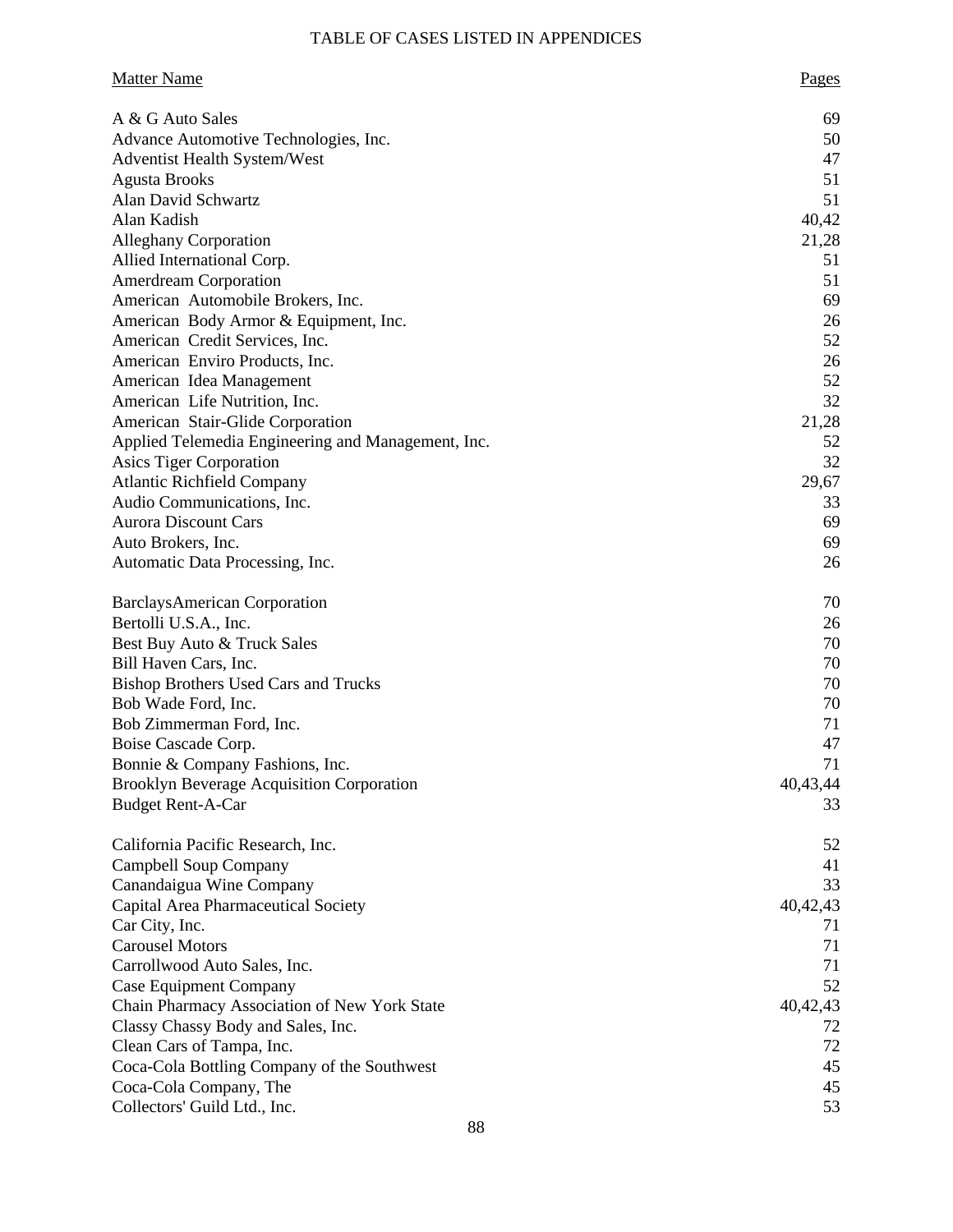| <b>College Football Association</b>          | 46          |
|----------------------------------------------|-------------|
| <b>Connecticut Chiropractic Association</b>  | 21          |
| <b>Consolidated Counseling Services</b>      | 53          |
| Consumer Direct, Inc.                        | 44          |
| CPC International, Inc.                      | 33          |
| Craftmatic/Contour Industries, Inc.          | 53          |
| Credit Car Connection, Inc.                  | 72          |
| <b>Crestmont Cadillac Corporation</b>        | 72          |
| Crofton M. Cooper                            | 53          |
| Damark International, Inc.                   | 72          |
| David C. Ascher                              | 54          |
| David C. Burt                                | 55          |
| David Miller Pontiac, Inc.                   | 73          |
| Diran M. Seropian, M.D.                      | 38          |
| Dive N' Surf, Inc.                           | 26          |
| Donald R. Cook                               |             |
|                                              | 54          |
| Doro Lee, Inc.                               | 73          |
| Dupont Model Management, Inc.                | 55          |
| Earl Serap                                   | 55          |
| EG&G, Inc.                                   | 49          |
| Electronic Data Systems Corporation          | 34          |
| Empire State Pharmaceutical Society, Inc.    | 40,42,43    |
| Environmental Protection Systems, Inc.       | 55          |
| <b>Equity Group Holdings</b>                 | 67          |
| Evelyn Klingsberg                            | 54          |
| <b>Excell Mortgage Corporation</b>           | 27          |
| E-Z-EM, Inc.                                 | 29          |
| Fax Corporation of America, Inc.             | 56          |
| Fay's Drug Company, Inc.                     | 40,42,43    |
| Fertility Institute of Western Massachusetts | 34          |
| Field Publications, L.P.                     | 73          |
| Figgie International, Inc.                   | 56          |
| Firestone Tire & Rubber Company              | 48          |
| First Capital Financial, Inc.                | 56          |
| Frederick Sullivan                           | 56          |
|                                              |             |
| G & H Used Cars, Inc.                        | 73          |
| Garry M. Schaeffer                           | 54          |
| General Cinema Corporation                   | 68          |
| George L. Eyler                              | 73          |
| Group America, Inc.                          | 57          |
| <b>Guild Mortgage Company</b>                | 34          |
| Hal Morris                                   | 34,35       |
| Harbour Group Investments, L.P.              | 39,40,43,49 |
| Harold Honickman                             | 40,44       |
| Haverhills                                   | 34          |
| <b>Hoechst Celanese Corporation</b>          | 41          |
|                                              |             |
| Independent Auto Brokers, Inc.               | 74          |
| <b>Ingersoll-Rand Company</b>                | 49          |
| <b>Instruments SA</b>                        | 49          |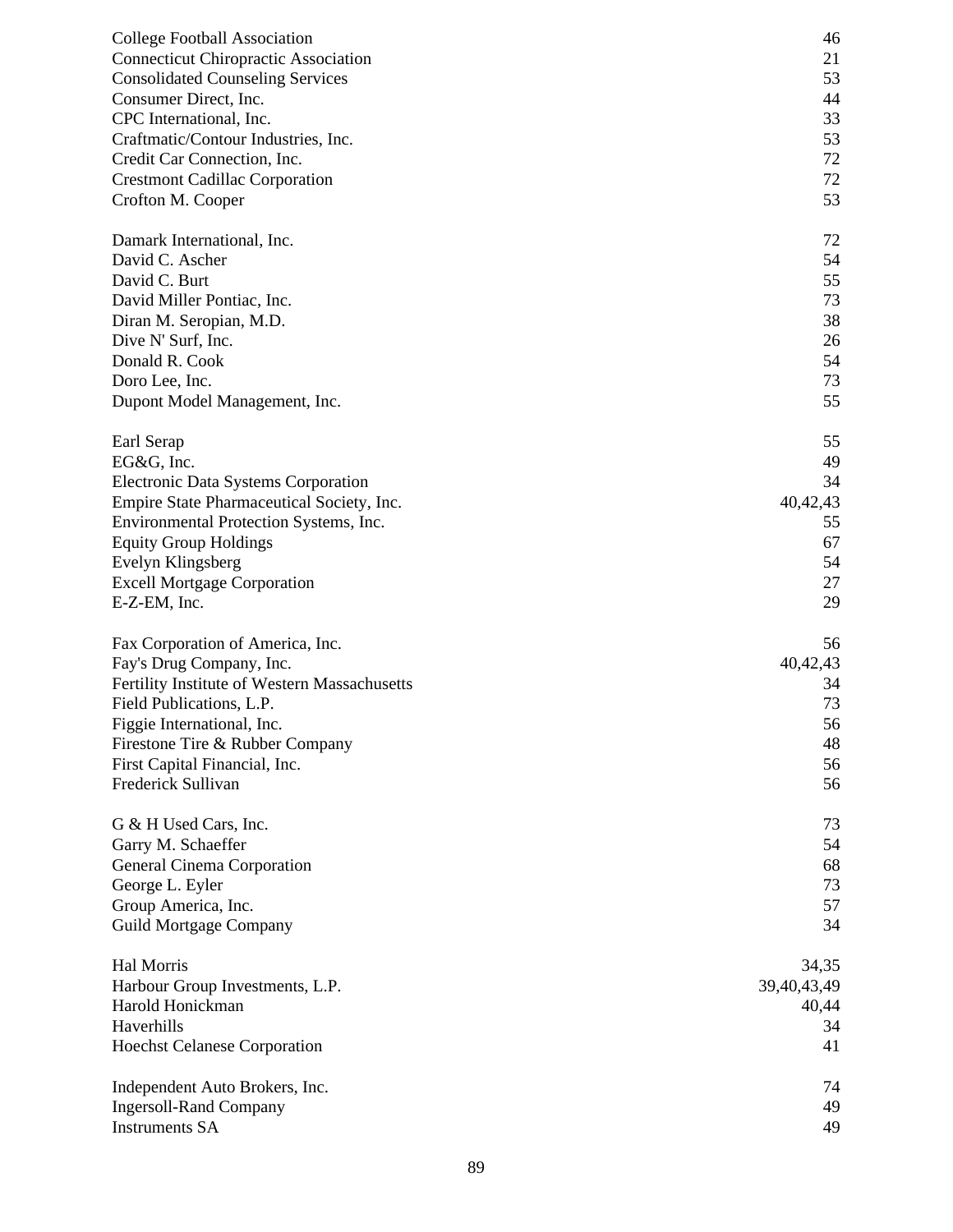| Interactive Communications Technology, Inc.<br>International White Cross, Inc.<br>Investment Developments, Inc.<br>IVF Australia, Ltd. | 57<br>57<br>57<br>34 |
|----------------------------------------------------------------------------------------------------------------------------------------|----------------------|
| JAK, Auto Sales, Inc.                                                                                                                  | 74                   |
| James E. Krahulec                                                                                                                      | 41, 42, 44           |
| Jerome Russell Cosmetics, U.S.A., Inc.                                                                                                 | 35                   |
| <b>Jesse Nieves</b>                                                                                                                    | 55,57                |
| Jet Set Travel                                                                                                                         | 57                   |
| J. Robert LeShufy                                                                                                                      | 53,58                |
| JS&-A Group, Inc.                                                                                                                      | 74                   |
| Karin Lynn Norred                                                                                                                      | 58                   |
| Kaufman and Broad Home Corporation                                                                                                     | 74                   |
| <b>Kinney Drugs</b>                                                                                                                    | 41,42                |
| <b>K-Mart Corporation</b>                                                                                                              | 74                   |
| Kraft, Inc.                                                                                                                            | 48                   |
| Kreepy Krauly, U.S.A., Inc.                                                                                                            | 21                   |
|                                                                                                                                        | 58                   |
| Lawrence E. Jaspon                                                                                                                     | 58                   |
| Leon Amiel Publisher, Inc.<br>Lewis Galoob Toys, Inc.                                                                                  | 35                   |
| Liberty Financial of North America, Inc.                                                                                               | 58                   |
| Listworld, Inc.                                                                                                                        | 59                   |
| Lloyd McKee Motors, Inc.                                                                                                               | 74                   |
| Louis Lenoff                                                                                                                           | 75                   |
|                                                                                                                                        | 22,30                |
| Madison County veterinary Medical Association<br>Magui Publisher, Inc.                                                                 | 59                   |
| <b>Mandy Enterprises</b>                                                                                                               | 59                   |
| Mark R. Crittenden                                                                                                                     | 59                   |
| Mark Zigner                                                                                                                            | 59                   |
| Marshall R. Lurie                                                                                                                      | 59                   |
| M.A.S.H. Motors, Inc.                                                                                                                  | 75                   |
| Max Munn                                                                                                                               | 53,60                |
| Medical Staff of Broward General Medical Center                                                                                        | 22,30                |
| Medical Staff of Holy Cross Hospital                                                                                                   | 22,30                |
| Melville Corporation                                                                                                                   | 41, 42, 44           |
| Michael A. Kaplan                                                                                                                      | 60                   |
| Michael Jay & Company                                                                                                                  | 60                   |
| Michael S. Johnson                                                                                                                     | 75                   |
| Miles, Inc.                                                                                                                            | 35                   |
| Money Money Money, Inc.                                                                                                                | 35                   |
| Monish Chevrolet-Oldsmobile, Inc.                                                                                                      | 75                   |
| Moore Funeral Homes, Inc.                                                                                                              | 75                   |
| Morgan Whitney Trading Group, Inc.                                                                                                     | 60                   |
| Muller Auto Sales, Inc.                                                                                                                | 75                   |
| Mytel International, Inc.                                                                                                              | 60                   |
| National Alliance of Brokers, Inc.                                                                                                     | 60                   |
| National Automobile Sales of Florida, Inc.                                                                                             | 76                   |
| National Financial Services,, Inc. (Insert BCP civil pen. p. 76)                                                                       | 56                   |
| National Impulse Marketing Corp.                                                                                                       | 61                   |
| Nationwide Acceptance Corp.                                                                                                            | 35                   |
|                                                                                                                                        |                      |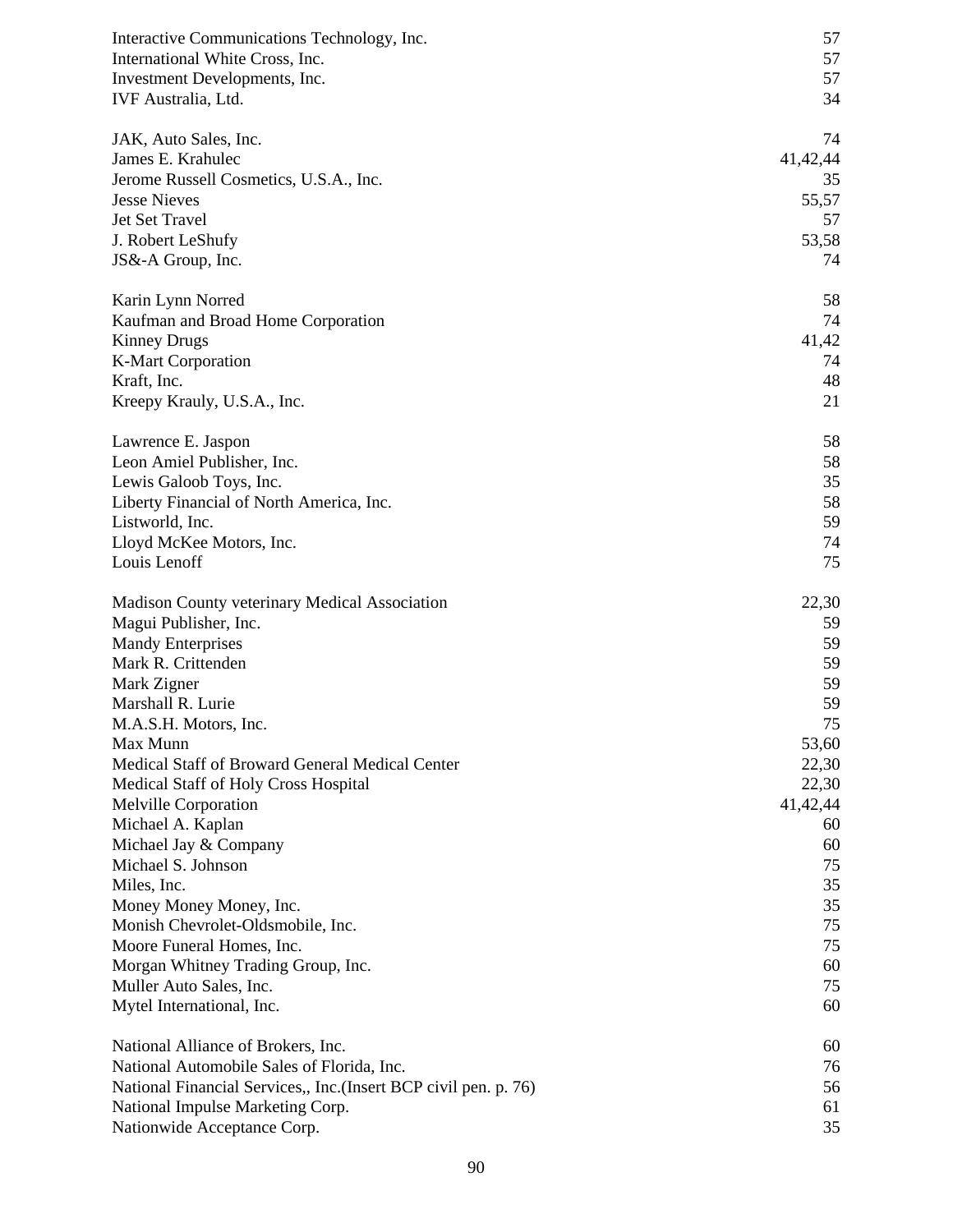| NCS Credit Network, Inc.                             | 61       |
|------------------------------------------------------|----------|
| New England Motor Rate Bureau. Inc.                  | 48       |
| Newport Gems d/b/a Capital Assets International      | 54,61    |
| Newtron Products Company, Inc.                       | 27       |
| Nino B. Michael                                      | 76       |
|                                                      |          |
| Nintendo of America Inc.                             | 22       |
| Nippon Sheet Glass Company, Ltd.                     | 22       |
| NME Hospitals, Inc.                                  | 35       |
| Nobody Beats the Wiz, Inc.                           | 36       |
| Oak Tree Numismatics, Inc.                           | 61       |
| Olympic Motors, Inc.                                 | 76       |
| O'Neill, Inc.                                        | 27       |
| Oy Wartsila Ab                                       | 50       |
| P&H Motors, Inc.                                     | 76       |
| Pacific Medical Clinics Management, Inc.             | 58,61    |
|                                                      |          |
| Pacific Rice Products, Inc.                          | 27       |
| Patricia Bedell                                      | 53,61    |
| Patriot Alcohol Testers, Inc.                        | 61       |
| Paul R. Sherman                                      | 54,62    |
| Peake Memorial Chapel, Inc.                          | 76       |
| PepsiCo, Inc.                                        | 23       |
| Perkins Funeral Home, Inc.                           | 77       |
|                                                      |          |
| Perrier Group of America, Inc., The                  | 36       |
| Peterson Drug Company of North Chili, New York, Inc. | 46       |
| Phone Programs, Inc.                                 | 39       |
| Properties International, Inc.                       | 62       |
| Prudential Resources, Inc.                           | 62       |
| <b>Quality Motor Company</b>                         | 77       |
| Reliance Group Holdings Inc.                         | 68       |
| Richard B. Pallack, Inc.                             | 36       |
| <b>Richard Crew</b>                                  | 36       |
| <b>Richard Harmon</b>                                | 54,62    |
| Rime, Inc. d/b/a First Capital Trading Company       | 54,62    |
|                                                      |          |
| Rite Aid Corporation                                 | 41,42,44 |
| Robert Allen Gold                                    | 62       |
| <b>Robert Francis</b>                                | 36       |
| Roche Holding Ltd.                                   | 31       |
| <b>Ronald Dante</b>                                  | 63       |
| Ron Hagan Corporation, The                           | 77       |
| R.R. Donnelley & Sons Co.                            | 39       |
| <b>RWE Aktiengesellschaft</b>                        | 23       |
|                                                      |          |
| S&L Professional Credit Clinic, Inc.                 | 63<br>63 |
| Safety Plus, Inc.                                    |          |
| Sandoz Pharmaceuticals Corporation                   | 24       |
| Sansing Chevrolet, Inc.                              | 77       |
| <b>Saul Irving Brooks</b>                            | 51,63    |
| Scali, McCabe, Sloves, Inc.                          | 27       |
| <b>Schering Corporation</b>                          | 47       |
| Schoolhouse Coins, Inc.                              | 53,63    |
| Sentinel Group, Inc.                                 | 24       |
|                                                      |          |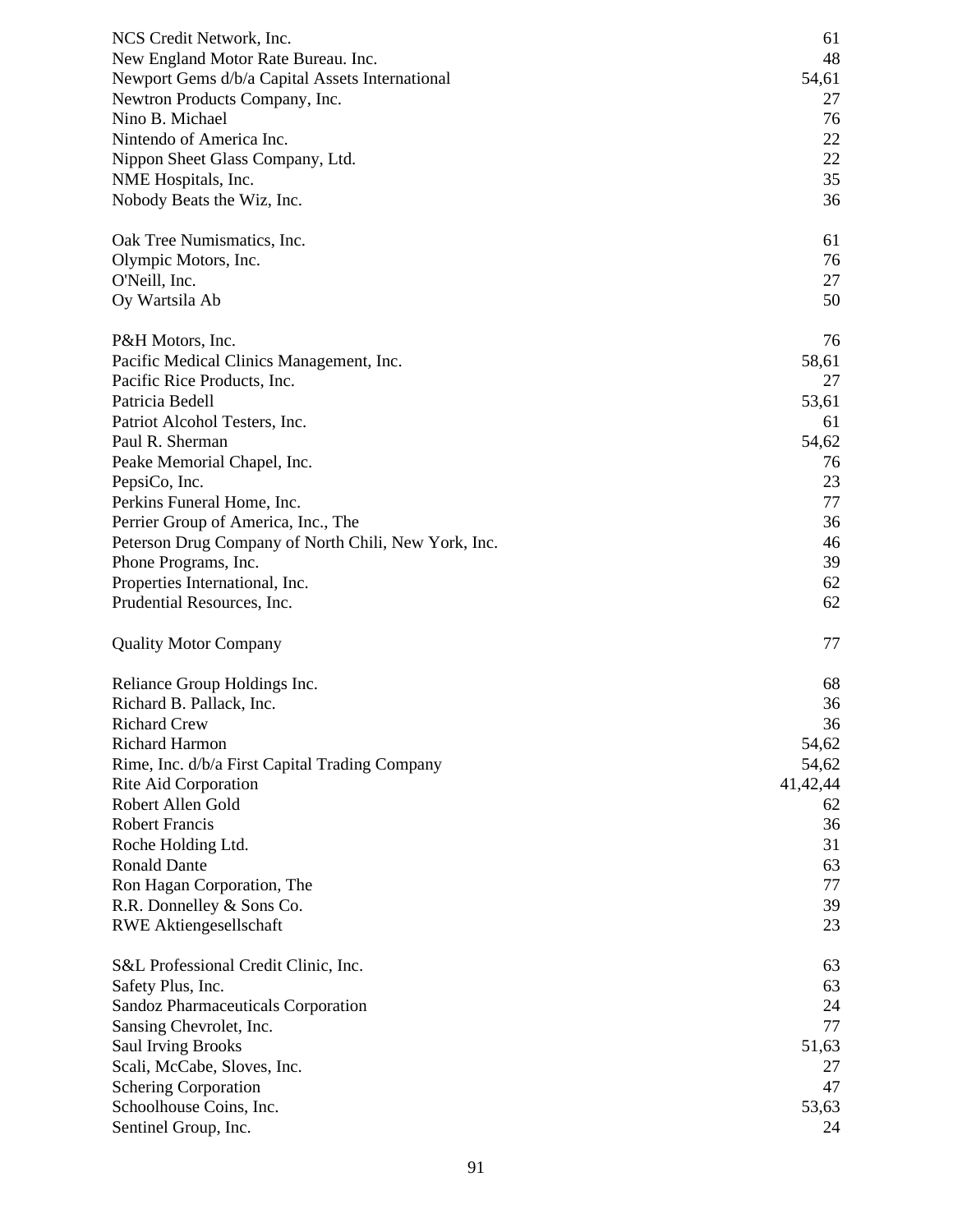| Sentra Corporation                       | 77       |
|------------------------------------------|----------|
| Service Corporation International        | 25,68    |
| Softwear Shoes, Inc.                     | 77       |
| Solomon Trading Company, Inc.            | 63       |
| Southbank IPA, Inc.                      | 25       |
| Starlink, Inc.                           | 64       |
| Stephen C. Rattner                       | 77       |
| Strawbridge & Clothier, Inc.             | 37       |
| <b>Striffler Community Funeral Homes</b> | 78       |
| Stuart M. Lopata                         | 64       |
| T&N PLC                                  | 31       |
| Tasca Lincoln-Mercury, Inc.              | 78       |
| Taylor Woodcraft, Inc.                   | 37       |
| Technology Licensing Consultants, Inc.   | 64       |
| Teleline, Inc.                           | 37       |
| Teresa L. Bowman                         | 54,64    |
| Terry Smith Honda Cars                   | 78       |
| T.G. Morgan, Inc.                        | 64       |
| <b>Ticor Title Insurance Company</b>     | 80       |
| Tim Clark Auto Sales, Inc.               | 78       |
| Tim Hardy Economy Cars, Inc.             | 78       |
| T.J. Motors, Inc.                        | 78       |
| TK-7 Corporation                         | 45       |
| Tom's Motors, Inc                        | 79       |
| Torrington Company, The                  | 25,32    |
| Towne, Silverstein Rotter, Inc.          | 37       |
| Track Auto Sales, Inc.                   | 79       |
| Traditional Industries, Inc.             | 64       |
| TransWorld Courier Services, Inc.        | 65       |
| Truck Land, Inc.                         | 79       |
| Twin Star Productions, Inc.              | 37       |
|                                          |          |
| Ultimate Motors, Inc.                    | 79       |
| Union Carbide Corporation                | 49,67,69 |
| United Management, Inc.                  | 79       |
| United States Gemological Services, Inc. | 54,65    |
| <b>United States Sales Corporation</b>   | 38       |
| University Health, Inc.                  | 39,50    |
| Uni-Vest Financial Services, Inc.        | 65       |
| U.S. Consumer Promotions, Inc.           | 65       |
| U.S. Oil and Gas Corporation             | 65       |
| U.S. Sales Corporation                   | 66       |
| Value Investments, Ltd.                  | 66       |
| Vaughn Management, Inc.                  | 66       |
| Viral Response Systems, Inc.             | 40       |
| Volvo North America Corp.                | 27       |
| <b>Walter Mendlovitz</b>                 | 77,80    |
| <b>Wayne Phillips</b>                    | 42       |
| Wetzel and Son, Inc.                     | 80       |
| Wiggins Teape Appleton p.l.c.            | 50       |
| William Shell, M.D.                      | 67       |
| Winebrenner Ford, Inc.                   | 80       |